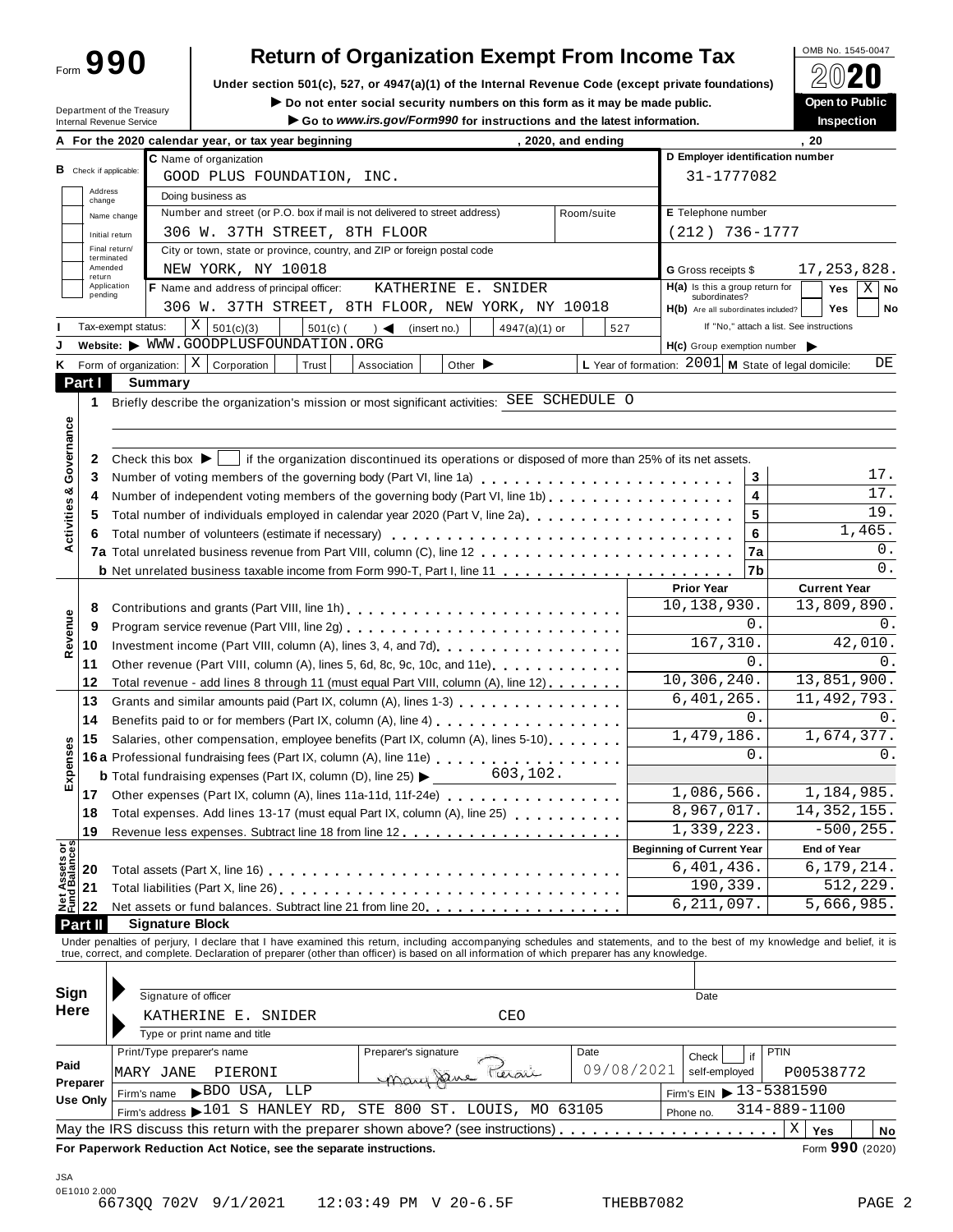|  |  |  | GOOD PLUS FOUNDATION, | INC. |
|--|--|--|-----------------------|------|
|--|--|--|-----------------------|------|

|                                                                | GOOD PLUS FOUNDATION, INC.                                                                                                                                                                                                                                                                                                                                                                                                                                                                                                                                                                                                                                                       | 31-1777082               |                                  |
|----------------------------------------------------------------|----------------------------------------------------------------------------------------------------------------------------------------------------------------------------------------------------------------------------------------------------------------------------------------------------------------------------------------------------------------------------------------------------------------------------------------------------------------------------------------------------------------------------------------------------------------------------------------------------------------------------------------------------------------------------------|--------------------------|----------------------------------|
| Form 990 (2020)<br><b>Part III</b>                             | <b>Statement of Program Service Accomplishments</b>                                                                                                                                                                                                                                                                                                                                                                                                                                                                                                                                                                                                                              |                          | Page 2                           |
|                                                                |                                                                                                                                                                                                                                                                                                                                                                                                                                                                                                                                                                                                                                                                                  |                          | $\mathbf X$                      |
| 1 Briefly describe the organization's mission:<br>ATTACHMENT 1 |                                                                                                                                                                                                                                                                                                                                                                                                                                                                                                                                                                                                                                                                                  |                          |                                  |
|                                                                | Did the organization undertake any significant program services during the year which were not listed on the<br>If "Yes," describe these new services on Schedule O.<br>Did the organization cease conducting, or make significant changes in how it conducts, any program<br>If "Yes," describe these changes on Schedule O.<br>Describe the organization's program service accomplishments for each of its three largest program services, as measured by<br>expenses. Section $501(c)(3)$ and $501(c)(4)$ organizations are required to report the amount of grants and allocations to others,<br>the total expenses, and revenue, if any, for each program service reported. | <b>Yes</b><br><b>Yes</b> | $\overline{X}$ No<br>$X \mid No$ |
| 4a (Code:<br>ATTACHMENT 2                                      | (Expenses \$ $\frac{1}{5}$ , 330, 622. including grants of \$ $\frac{4}{5}$ , 627, 117. ) (Revenue \$                                                                                                                                                                                                                                                                                                                                                                                                                                                                                                                                                                            | $0.$ )                   |                                  |
| 4b (Code:<br>ATTACHMENT                                        | ) (Expenses \$<br>4,704,830. including grants of \$<br>$4,029,228.$ (Revenue \$)                                                                                                                                                                                                                                                                                                                                                                                                                                                                                                                                                                                                 | 0.                       |                                  |
| 4c (Code:<br>FOR CHILDREN.                                     | ) (Expenses \$<br>1,729,304. including grants of \$<br>$1,495,113.$ (Revenue \$)<br>EDUCATION - GOOD+FOUNDATION PROVIDES MONTHLY DONATIONS OF GOODS TO<br>FAMILIES LIVING IN POVERTY WHO ARE ENROLLED IN EDUCATION PROGRAMS<br>INCLUDING EARLY HEAD START AND HEAD START SITES IN NEW YORK CITY<br>AND LOS ANGELES. DONATIONS INCLUDE DIAPERS, STROLLERS AND CLOTHING                                                                                                                                                                                                                                                                                                            | 0.                       |                                  |
| (Expenses \$<br>4e Total program service expenses ▶            | 4d Other program services (Describe on Schedule O.)<br>1,516,157. including grants of \$<br>) (Revenue \$<br>1,341,335.<br>0.<br>13,280,913.                                                                                                                                                                                                                                                                                                                                                                                                                                                                                                                                     |                          |                                  |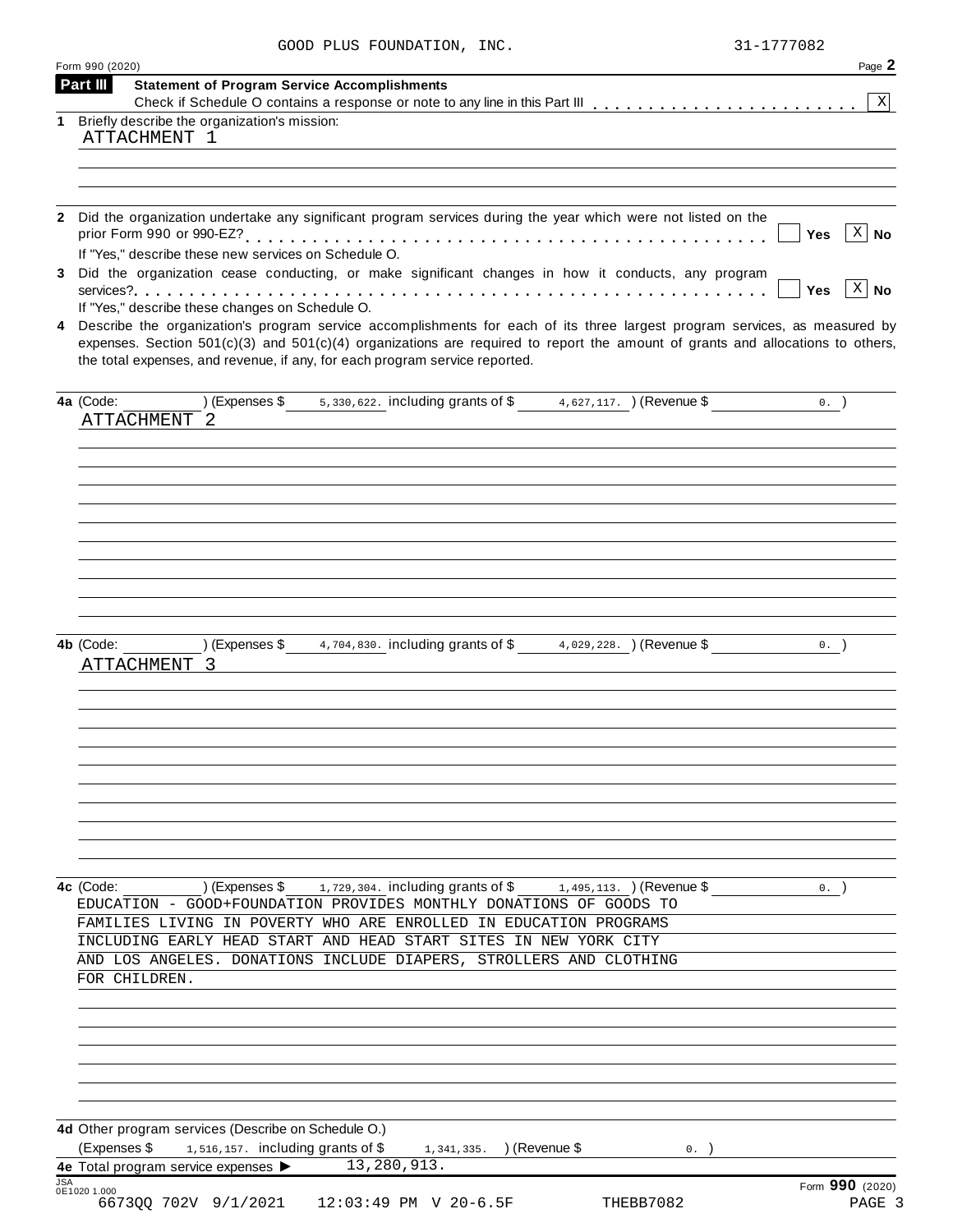|                   | Form 990 (2020)                                                                                                                                                                                                                      |                       |                  | Page 3      |
|-------------------|--------------------------------------------------------------------------------------------------------------------------------------------------------------------------------------------------------------------------------------|-----------------------|------------------|-------------|
| Part IV           | <b>Checklist of Required Schedules</b>                                                                                                                                                                                               |                       | Yes              | No          |
| 1                 | Is the organization described in section $501(c)(3)$ or $4947(a)(1)$ (other than a private foundation)? If "Yes,"                                                                                                                    |                       |                  |             |
|                   | Is the organization required to complete Schedule B, Schedule of Contributors See instructions?                                                                                                                                      | 1<br>$\overline{2}$   | Χ<br>$\mathbf X$ |             |
| $\mathbf{2}$<br>3 | Did the organization engage in direct or indirect political campaign activities on behalf of or in opposition to                                                                                                                     |                       |                  |             |
|                   | candidates for public office? If "Yes," complete Schedule C, Part I                                                                                                                                                                  | 3                     |                  | Χ           |
| 4                 | Section 501(c)(3) organizations. Did the organization engage in lobbying activities, or have a section 501(h)                                                                                                                        |                       |                  |             |
|                   |                                                                                                                                                                                                                                      | 4                     |                  | Χ           |
| 5.                | Is the organization a section $501(c)(4)$ , $501(c)(5)$ , or $501(c)(6)$ organization that receives membership dues,                                                                                                                 |                       |                  |             |
|                   | assessments, or similar amounts as defined in Revenue Procedure 98-19? If "Yes," complete Schedule C, Part III                                                                                                                       | 5                     |                  | X           |
| 6                 | Did the organization maintain any donor advised funds or any similar funds or accounts for which donors                                                                                                                              |                       |                  |             |
|                   | have the right to provide advice on the distribution or investment of amounts in such funds or accounts? If                                                                                                                          |                       |                  | Χ           |
|                   |                                                                                                                                                                                                                                      | 6                     |                  |             |
| 7                 | Did the organization receive or hold a conservation easement, including easements to preserve open space,<br>the environment, historic land areas, or historic structures? If "Yes," complete Schedule D, Part II.                   | $\overline{7}$        |                  | Χ           |
| 8                 | Did the organization maintain collections of works of art, historical treasures, or other similar assets? If "Yes,"                                                                                                                  |                       |                  |             |
|                   |                                                                                                                                                                                                                                      | 8                     |                  | Χ           |
| 9                 | Did the organization report an amount in Part X, line 21, for escrow or custodial account liability, serve as a                                                                                                                      |                       |                  |             |
|                   | custodian for amounts not listed in Part X; or provide credit counseling, debt management, credit repair, or                                                                                                                         |                       |                  |             |
|                   |                                                                                                                                                                                                                                      | 9                     |                  | Χ           |
| 10                | Did the organization, directly or through a related organization, hold assets in donor-restricted endowments                                                                                                                         |                       |                  |             |
|                   |                                                                                                                                                                                                                                      | 10                    |                  | Χ           |
| 11                | If the organization's answer to any of the following questions is "Yes," then complete Schedule D, Parts VI,                                                                                                                         |                       |                  |             |
|                   | VII, VIII, IX, or X as applicable.                                                                                                                                                                                                   |                       |                  |             |
|                   | a Did the organization report an amount for land, buildings, and equipment in Part X, line 10? If "Yes,"                                                                                                                             |                       | Χ                |             |
|                   | <b>b</b> Did the organization report an amount for investments-other securities in Part X, line 12, that is 5% or more                                                                                                               | 11a                   |                  |             |
|                   | of its total assets reported in Part X, line 16? If "Yes," complete Schedule D, Part VII                                                                                                                                             | 11 <sub>b</sub>       |                  | Χ           |
|                   | c Did the organization report an amount for investments-program related in Part X, line 13, that is 5% or more                                                                                                                       |                       |                  |             |
|                   | of its total assets reported in Part X, line 16? If "Yes," complete Schedule D, Part VIII                                                                                                                                            | 11c                   |                  | Χ           |
|                   | d Did the organization report an amount for other assets in Part X, line 15, that is 5% or more of its total assets                                                                                                                  |                       |                  |             |
|                   | reported in Part X, line 16? If "Yes," complete Schedule D, Part IX.                                                                                                                                                                 | 11d                   |                  | Χ           |
|                   | e Did the organization report an amount for other liabilities in Part X, line 25? If "Yes," complete Schedule D, Part X                                                                                                              | 11e                   |                  | $\mathbf X$ |
|                   | f Did the organization's separate or consolidated financial statements for the tax year include a footnote that addresses                                                                                                            |                       |                  |             |
|                   | the organization's liability for uncertain tax positions under FIN 48 (ASC 740)? If "Yes," complete Schedule D, Part X                                                                                                               | 11f                   | Χ                |             |
|                   | 12a Did the organization obtain separate, independent audited financial statements for the tax year? If "Yes," complete                                                                                                              |                       |                  |             |
|                   |                                                                                                                                                                                                                                      | 12a                   | Χ                |             |
|                   | <b>b</b> Was the organization included in consolidated, independent audited financial statements for the tax year? If                                                                                                                |                       |                  | Χ           |
| 13                | "Yes," and if the organization answered "No" to line 12a, then completing Schedule D, Parts XI and XII is optional<br>Is the organization a school described in section $170(b)(1)(A)(ii)?$ If "Yes," complete Schedule E.           | 12 <sub>b</sub><br>13 |                  | Χ           |
|                   | 14a Did the organization maintain an office, employees, or agents outside of the United States?                                                                                                                                      | 14a                   |                  | Χ           |
|                   | <b>b</b> Did the organization have aggregate revenues or expenses of more than \$10,000 from grantmaking,                                                                                                                            |                       |                  |             |
|                   | fundraising, business, investment, and program service activities outside the United States, or aggregate                                                                                                                            |                       |                  |             |
|                   | foreign investments valued at \$100,000 or more? If "Yes," complete Schedule F, Parts I and IV                                                                                                                                       | 14b                   |                  | X           |
| 15                | Did the organization report on Part IX, column (A), line 3, more than \$5,000 of grants or other assistance to or                                                                                                                    |                       |                  |             |
|                   |                                                                                                                                                                                                                                      | 15                    |                  | X           |
| 16                | Did the organization report on Part IX, column (A), line 3, more than \$5,000 of aggregate grants or other                                                                                                                           |                       |                  |             |
|                   | assistance to or for foreign individuals? If "Yes," complete Schedule F, Parts III and IV                                                                                                                                            | 16                    |                  | X           |
| 17                | Did the organization report a total of more than \$15,000 of expenses for professional fundraising services on                                                                                                                       |                       |                  |             |
|                   | Part IX, column (A), lines 6 and 11e? If "Yes," complete Schedule G, Part I See instructions                                                                                                                                         | 17                    |                  | X           |
| 18                | Did the organization report more than \$15,000 total of fundraising event gross income and contributions on                                                                                                                          |                       |                  | Χ           |
|                   | Did the organization report more than \$15,000 of gross income from gaming activities on Part VIII, line 9a?                                                                                                                         | 18                    |                  |             |
|                   |                                                                                                                                                                                                                                      |                       |                  | Χ           |
| 19                |                                                                                                                                                                                                                                      |                       |                  |             |
|                   |                                                                                                                                                                                                                                      | 19                    |                  | Χ           |
|                   | 20a Did the organization operate one or more hospital facilities? If "Yes," complete Schedule H                                                                                                                                      | 20a                   |                  |             |
| 21                | <b>b</b> If "Yes" to line 20a, did the organization attach a copy of its audited financial statements to this return?<br>Did the organization report more than \$5,000 of grants or other assistance to any domestic organization or | 20 <sub>b</sub>       |                  |             |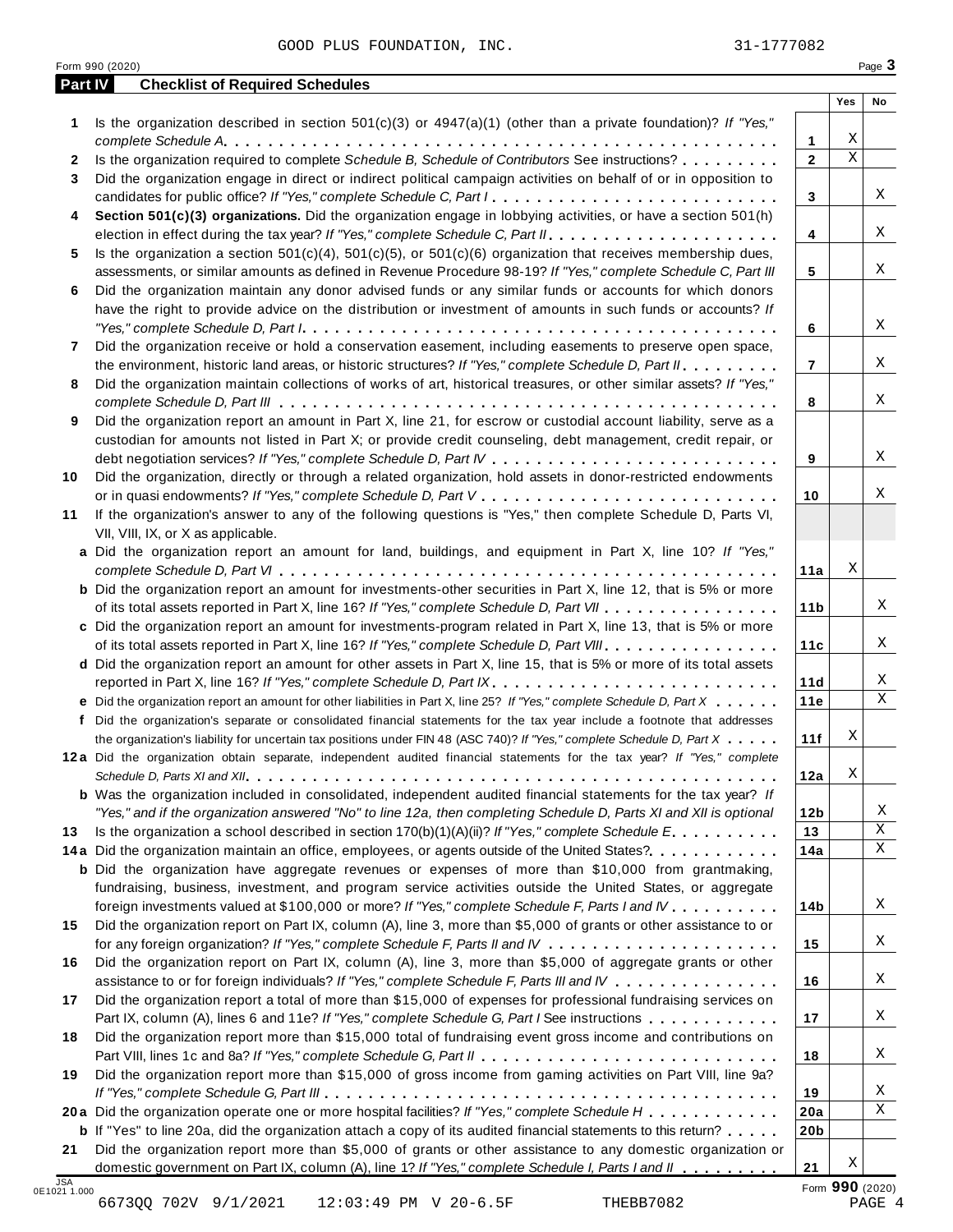|                            | 31-1777082<br>GOOD PLUS FOUNDATION, INC.                                                                                                                                           |                 |             |                 |
|----------------------------|------------------------------------------------------------------------------------------------------------------------------------------------------------------------------------|-----------------|-------------|-----------------|
|                            | Form 990 (2020)                                                                                                                                                                    |                 |             | Page 4          |
| Part IV                    | <b>Checklist of Required Schedules (continued)</b>                                                                                                                                 |                 |             |                 |
|                            |                                                                                                                                                                                    |                 | <b>Yes</b>  | <b>No</b>       |
| 22                         | Did the organization report more than \$5,000 of grants or other assistance to or for domestic individuals on                                                                      |                 |             | Χ               |
|                            | Part IX, column (A), line 2? If "Yes," complete Schedule I, Parts I and III<br>Did the organization answer "Yes" to Part VII, Section A, line 3, 4, or 5 about compensation of the | 22              |             |                 |
| 23                         | organization's current and former officers, directors, trustees, key employees, and highest compensated                                                                            |                 |             |                 |
|                            |                                                                                                                                                                                    | 23              | Χ           |                 |
|                            | 24a Did the organization have a tax-exempt bond issue with an outstanding principal amount of more than                                                                            |                 |             |                 |
|                            | \$100,000 as of the last day of the year, that was issued after December 31, 2002? If "Yes," answer lines 24b                                                                      |                 |             |                 |
|                            | through 24d and complete Schedule K. If "No," go to line 25a                                                                                                                       | 24a             |             | Χ               |
|                            | <b>b</b> Did the organization invest any proceeds of tax-exempt bonds beyond a temporary period exception?                                                                         | 24b             |             |                 |
|                            | c Did the organization maintain an escrow account other than a refunding escrow at any time during the year                                                                        |                 |             |                 |
|                            |                                                                                                                                                                                    | 24c             |             |                 |
|                            | d Did the organization act as an "on behalf of" issuer for bonds outstanding at any time during the year?                                                                          | 24d             |             |                 |
|                            | 25a Section 501(c)(3), 501(c)(4), and 501(c)(29) organizations. Did the organization engage in an excess benefit                                                                   |                 |             |                 |
|                            | transaction with a disqualified person during the year? If "Yes," complete Schedule L, Part I                                                                                      | 25a             |             | Χ               |
|                            | <b>b</b> Is the organization aware that it engaged in an excess benefit transaction with a disqualified person in a prior                                                          |                 |             |                 |
|                            | year, and that the transaction has not been reported on any of the organization's prior Forms 990 or 990-EZ?                                                                       |                 |             |                 |
|                            |                                                                                                                                                                                    | 25 <sub>b</sub> |             | Χ               |
| 26                         | Did the organization report any amount on Part X, line 5 or 22, for receivables from or payables to any current                                                                    |                 |             |                 |
|                            | or former officer, director, trustee, key employee, creator or founder, substantial contributor, or 35%                                                                            |                 |             |                 |
|                            | controlled entity or family member of any of these persons? If "Yes," complete Schedule L, Part II.                                                                                | 26              |             | Χ               |
| 27                         | Did the organization provide a grant or other assistance to any current or former officer, director, trustee, key                                                                  |                 |             |                 |
|                            | employee, creator or founder, substantial contributor or employee thereof, a grant selection committee                                                                             |                 |             |                 |
|                            | member, or to a 35% controlled entity (including an employee thereof) or family member of any of these                                                                             |                 |             |                 |
|                            |                                                                                                                                                                                    | 27              |             | Χ               |
| 28                         | Was the organization a party to a business transaction with one of the following parties (see Schedule L,                                                                          |                 |             |                 |
|                            | Part IV instructions, for applicable filing thresholds, conditions, and exceptions):                                                                                               |                 |             |                 |
|                            | a A current or former officer, director, trustee, key employee, creator or founder, or substantial contributor? If                                                                 |                 |             |                 |
|                            |                                                                                                                                                                                    | 28a             |             | Χ<br>X          |
|                            | b A family member of any individual described in line 28a? If "Yes," complete Schedule L, Part IV.                                                                                 | 28b             |             |                 |
|                            | c A 35% controlled entity of one or more individuals and/or organizations described in lines 28a or 28b? If                                                                        |                 |             | Χ               |
| 29                         | Did the organization receive more than \$25,000 in non-cash contributions? If "Yes," complete Schedule M                                                                           | 28c<br>29       | $\mathbf x$ |                 |
| 30                         | Did the organization receive contributions of art, historical treasures, or other similar assets, or qualified                                                                     |                 |             |                 |
|                            |                                                                                                                                                                                    | 30              |             | Χ               |
| 31                         | Did the organization liquidate, terminate, or dissolve and cease operations? If "Yes," complete Schedule N, Part I                                                                 | 31              |             | X               |
| 32                         | Did the organization sell, exchange, dispose of, or transfer more than 25% of its net assets? If "Yes,"                                                                            |                 |             |                 |
|                            |                                                                                                                                                                                    | 32              |             | Χ               |
| 33                         | Did the organization own 100% of an entity disregarded as separate from the organization under Regulations                                                                         |                 |             |                 |
|                            |                                                                                                                                                                                    | 33              |             | Χ               |
| 34                         | Was the organization related to any tax-exempt or taxable entity? If "Yes," complete Schedule R, Part II, III,                                                                     |                 |             |                 |
|                            |                                                                                                                                                                                    | 34              |             | Χ               |
|                            | 35a Did the organization have a controlled entity within the meaning of section 512(b)(13)?                                                                                        | 35a             |             | X               |
|                            | <b>b</b> If "Yes" to line 35a, did the organization receive any payment from or engage in any transaction with a                                                                   |                 |             |                 |
|                            | controlled entity within the meaning of section 512(b)(13)? If "Yes," complete Schedule R, Part V, line 2                                                                          | 35 <sub>b</sub> |             |                 |
| 36                         | Section 501(c)(3) organizations. Did the organization make any transfers to an exempt non-charitable                                                                               |                 |             |                 |
|                            |                                                                                                                                                                                    | 36              |             | Χ               |
| 37                         | Did the organization conduct more than 5% of its activities through an entity that is not a related organization                                                                   |                 |             |                 |
|                            | and that is treated as a partnership for federal income tax purposes? If "Yes," complete Schedule R, Part VI                                                                       | 37              |             | Χ               |
| 38                         | Did the organization complete Schedule O and provide explanations in Schedule O for Part VI, lines 11b and                                                                         |                 |             |                 |
|                            | 19? Note: All Form 990 filers are required to complete Schedule O.                                                                                                                 | 38              | Χ           |                 |
| <b>Part V</b>              | <b>Statements Regarding Other IRS Filings and Tax Compliance</b><br>Check if Schedule O contains a response or note to any line in this Part V                                     |                 |             |                 |
|                            |                                                                                                                                                                                    |                 | Yes         | No              |
|                            | 7<br>1a Enter the number reported in Box 3 of Form 1096. Enter -0- if not applicable<br>1a                                                                                         |                 |             |                 |
|                            | 0.<br><b>b</b> Enter the number of Forms W-2G included in line 1a. Enter -0- if not applicable $\ldots$ ,,,,,<br>1b                                                                |                 |             |                 |
|                            | c Did the organization comply with backup withholding rules for reportable payments to vendors and                                                                                 |                 |             |                 |
|                            |                                                                                                                                                                                    | 1c              | Χ           |                 |
| <b>JSA</b><br>0E1030 1.000 |                                                                                                                                                                                    |                 |             | Form 990 (2020) |
|                            | 6673QQ 702V 9/1/2021<br>THEBB7082<br>12:03:49 PM V 20-6.5F                                                                                                                         |                 |             | PAGE 5          |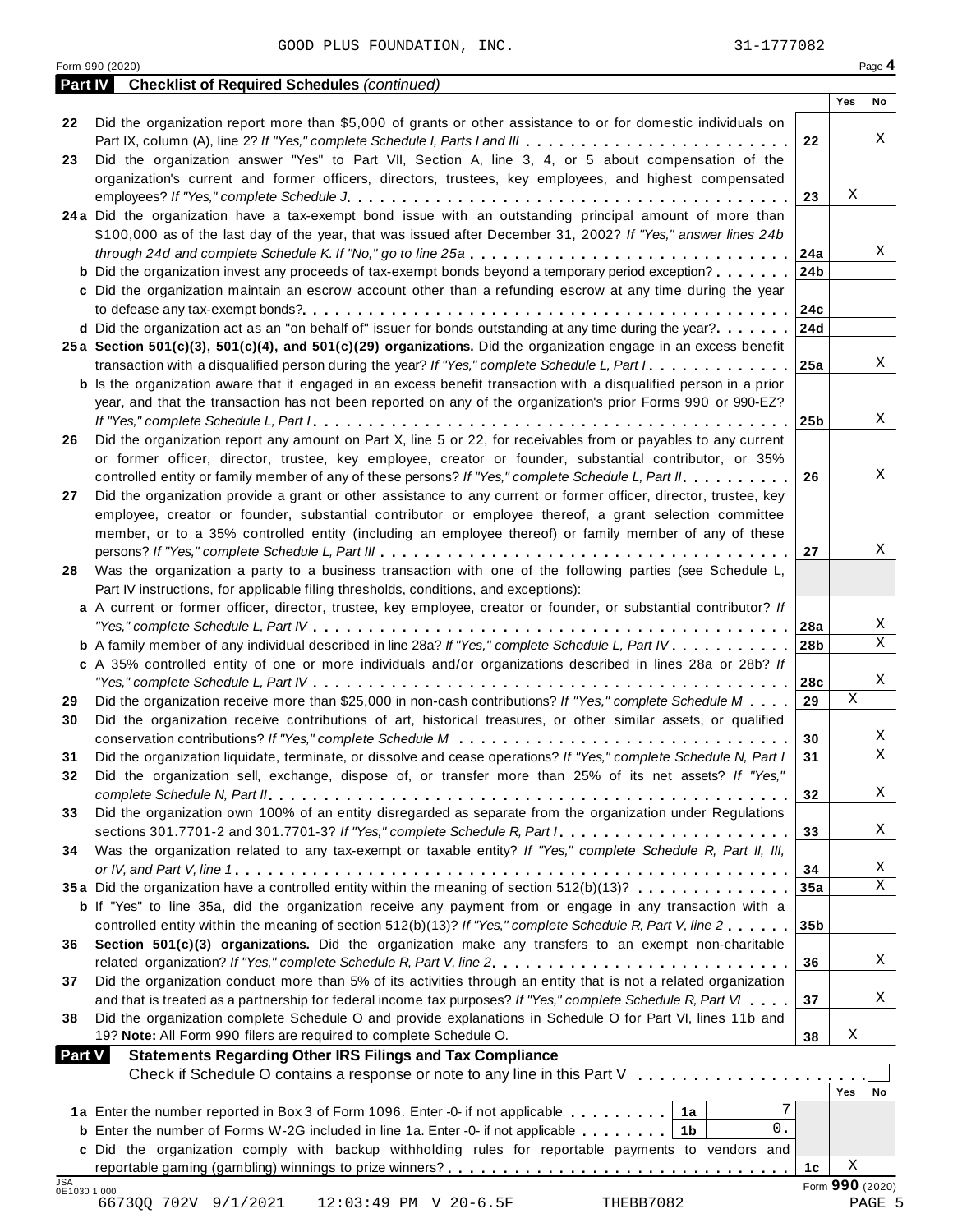|               | 31-1777082<br>GOOD PLUS FOUNDATION, INC.                                                                                                          |                |     |             |
|---------------|---------------------------------------------------------------------------------------------------------------------------------------------------|----------------|-----|-------------|
|               | Form 990 (2020)                                                                                                                                   |                |     | Page $5$    |
| <b>Part V</b> | Statements Regarding Other IRS Filings and Tax Compliance (continued)                                                                             |                |     |             |
|               |                                                                                                                                                   |                | Yes | No          |
|               | 2a Enter the number of employees reported on Form W-3, Transmittal of Wage and Tax                                                                |                |     |             |
|               | 19<br>Statements, filed for the calendar year ending with or within the year covered by this return. 2a                                           |                |     |             |
|               | <b>b</b> If at least one is reported on line 2a, did the organization file all required federal employment tax returns?                           | 2 <sub>b</sub> | Χ   |             |
|               | Note: If the sum of lines 1a and 2a is greater than 250, you may be required to e-file (see instructions)                                         |                |     |             |
|               |                                                                                                                                                   | 3a             |     | Χ           |
|               | <b>b</b> If "Yes," has it filed a Form 990-T for this year? If "No" to line 3b, provide an explanation on Schedule O                              | 3 <sub>b</sub> |     |             |
|               | 4a At any time during the calendar year, did the organization have an interest in, or a signature or other authority over,                        |                |     |             |
|               | a financial account in a foreign country (such as a bank account, securities account, or other financial account)?                                | 4a             |     | Χ           |
|               | <b>b</b> If "Yes," enter the name of the foreign country $\blacktriangleright$                                                                    |                |     |             |
|               | See instructions for filing requirements for FinCEN Form 114, Report of Foreign Bank and Financial Accounts (FBAR).                               |                |     |             |
|               | 5a Was the organization a party to a prohibited tax shelter transaction at any time during the tax year?                                          | 5a             |     | Χ           |
|               | <b>b</b> Did any taxable party notify the organization that it was or is a party to a prohibited tax shelter transaction?                         | 5b             |     | Χ           |
|               |                                                                                                                                                   | 5 <sub>c</sub> |     |             |
|               | 6a Does the organization have annual gross receipts that are normally greater than \$100,000, and did the                                         |                |     |             |
|               | organization solicit any contributions that were not tax deductible as charitable contributions?                                                  | 6a             |     | Χ           |
|               | <b>b</b> If "Yes," did the organization include with every solicitation an express statement that such contributions or                           |                |     |             |
|               |                                                                                                                                                   | 6b             |     |             |
| 7             | Organizations that may receive deductible contributions under section 170(c).                                                                     |                |     |             |
|               | a Did the organization receive a payment in excess of \$75 made partly as a contribution and partly for goods                                     |                |     | Χ           |
|               |                                                                                                                                                   | 7а             |     |             |
|               | <b>b</b> If "Yes," did the organization notify the donor of the value of the goods or services provided?                                          | 7b             |     |             |
|               | c Did the organization sell, exchange, or otherwise dispose of tangible personal property for which it was                                        |                |     | Χ           |
|               |                                                                                                                                                   | 7c             |     |             |
|               | 7d<br>d If "Yes," indicate the number of Forms 8282 filed during the year                                                                         |                |     | Χ           |
|               | e Did the organization receive any funds, directly or indirectly, to pay premiums on a personal benefit contract?                                 | 7е<br>7f       |     | $\mathbf X$ |
|               | f Did the organization, during the year, pay premiums, directly or indirectly, on a personal benefit contract?                                    |                |     |             |
| q             | If the organization received a contribution of qualified intellectual property, did the organization file Form 8899 as required?                  | 7g<br>7h       |     |             |
|               | h If the organization received a contribution of cars, boats, airplanes, or other vehicles, did the organization file a Form 1098-C?. .           |                |     |             |
| 8             | Sponsoring organizations maintaining donor advised funds. Did a donor advised fund maintained by the                                              | 8              |     |             |
|               | sponsoring organization have excess business holdings at any time during the year?                                                                |                |     |             |
| 9             | Sponsoring organizations maintaining donor advised funds.<br>a Did the sponsoring organization make any taxable distributions under section 4966? | 9a             |     |             |
|               | <b>b</b> Did the sponsoring organization make a distribution to a donor, donor advisor, or related person?                                        | 9b             |     |             |
| 10            | Section 501(c)(7) organizations. Enter:                                                                                                           |                |     |             |
|               | 10a<br>a Initiation fees and capital contributions included on Part VIII, line 12                                                                 |                |     |             |
|               | 10 <sub>b</sub><br><b>b</b> Gross receipts, included on Form 990, Part VIII, line 12, for public use of club facilities                           |                |     |             |
| 11            | Section 501(c)(12) organizations. Enter:                                                                                                          |                |     |             |
|               | 11a                                                                                                                                               |                |     |             |
|               | <b>b</b> Gross income from other sources (Do not net amounts due or paid to other sources                                                         |                |     |             |
|               | 11b                                                                                                                                               |                |     |             |
|               | 12a Section 4947(a)(1) non-exempt charitable trusts. Is the organization filing Form 990 in lieu of Form 1041?                                    | 12a            |     |             |
|               | <b>b</b> If "Yes," enter the amount of tax-exempt interest received or accrued during the year  [12b                                              |                |     |             |
| 13            | Section 501(c)(29) qualified nonprofit health insurance issuers.                                                                                  |                |     |             |
|               | a Is the organization licensed to issue qualified health plans in more than one state?                                                            | 13a            |     |             |
|               | Note: See the instructions for additional information the organization must report on Schedule O.                                                 |                |     |             |
|               | <b>b</b> Enter the amount of reserves the organization is required to maintain by the states in which                                             |                |     |             |
|               | 13 <sub>b</sub><br>the organization is licensed to issue qualified health plans                                                                   |                |     |             |
|               | 13c                                                                                                                                               |                |     |             |
|               | 14a Did the organization receive any payments for indoor tanning services during the tax year?                                                    | 14a            |     | Χ           |
|               | <b>b</b> If "Yes," has it filed a Form 720 to report these payments? If "No," provide an explanation on Schedule $0 \cdot \cdot \cdot \cdot$      | 14b            |     |             |
| 15            | Is the organization subject to the section 4960 tax on payment(s) of more than \$1,000,000 in remuneration or                                     |                |     |             |
|               |                                                                                                                                                   | 15             |     | Χ           |
|               | If "Yes," see instructions and file Form 4720, Schedule N.                                                                                        |                |     |             |
| 16            | Is the organization an educational institution subject to the section 4968 excise tax on net investment income?                                   | 16             |     | Χ           |
|               | If "Yes," complete Form 4720, Schedule O.                                                                                                         |                |     |             |

Form **990** (2020)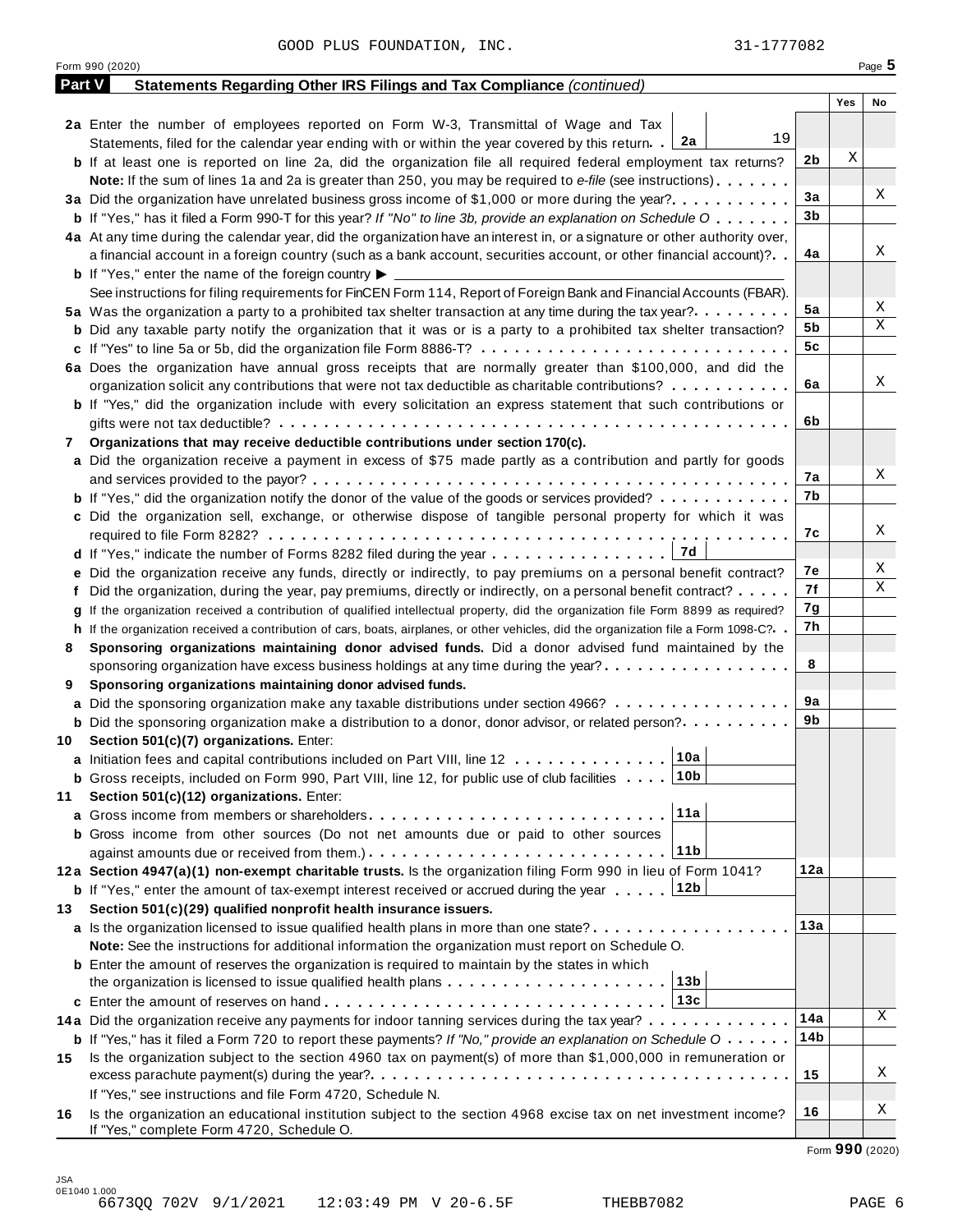|          | 31-1777082<br>GOOD PLUS FOUNDATION, INC.<br>Form 990 (2020)                                                                                                                                                                                                                                                                            |                 |     | Page $6$ |
|----------|----------------------------------------------------------------------------------------------------------------------------------------------------------------------------------------------------------------------------------------------------------------------------------------------------------------------------------------|-----------------|-----|----------|
| Part VI  | Governance, Management, and Disclosure For each "Yes" response to lines 2 through 7b below, and for a "No"                                                                                                                                                                                                                             |                 |     |          |
|          | response to line 8a, 8b, or 10b below, describe the circumstances, processes, or changes on Schedule O. See instructions.<br>Check if Schedule O contains a response or note to any line in this Part VI                                                                                                                               |                 |     | X        |
|          | <b>Section A. Governing Body and Management</b>                                                                                                                                                                                                                                                                                        |                 |     |          |
|          |                                                                                                                                                                                                                                                                                                                                        |                 | Yes | No       |
|          | 17<br>1a                                                                                                                                                                                                                                                                                                                               |                 |     |          |
|          | 1a Enter the number of voting members of the governing body at the end of the tax year<br>If there are material differences in voting rights among members of the governing body, or<br>if the governing body delegated broad authority to an executive committee or similar<br>committée, explain on Schedule O.                      |                 |     |          |
|          | 17<br>1b<br><b>b</b> Enter the number of voting members included on line 1a, above, who are independent. $\ldots$ .                                                                                                                                                                                                                    |                 |     |          |
| 2        | Did any officer, director, trustee, or key employee have a family relationship or a business relationship with                                                                                                                                                                                                                         |                 |     |          |
|          |                                                                                                                                                                                                                                                                                                                                        | 2               | X   |          |
| 3        | Did the organization delegate control over management duties customarily performed by or under the direct                                                                                                                                                                                                                              |                 |     |          |
|          | supervision of officers, directors, trustees, or key employees to a management company or other person?                                                                                                                                                                                                                                | 3               |     | Χ        |
| 4        | Did the organization make any significant changes to its governing documents since the prior Form 990 was filed?                                                                                                                                                                                                                       | 4               |     | X        |
| 5        | Did the organization become aware during the year of a significant diversion of the organization's assets?                                                                                                                                                                                                                             | 5               |     | Χ        |
| 6        |                                                                                                                                                                                                                                                                                                                                        | 6               | Χ   |          |
| 7a       | Did the organization have members, stockholders, or other persons who had the power to elect or appoint                                                                                                                                                                                                                                |                 | Χ   |          |
|          |                                                                                                                                                                                                                                                                                                                                        | 7a              |     |          |
| b        | Are any governance decisions of the organization reserved to (or subject to approval by) members,                                                                                                                                                                                                                                      | 7b              |     | Χ        |
|          |                                                                                                                                                                                                                                                                                                                                        |                 |     |          |
| 8        | Did the organization contemporaneously document the meetings held or written actions undertaken during                                                                                                                                                                                                                                 |                 |     |          |
|          | the year by the following:                                                                                                                                                                                                                                                                                                             | 8a              | Χ   |          |
| a        |                                                                                                                                                                                                                                                                                                                                        | 8b              | Χ   |          |
| b<br>9   | Is there any officer, director, trustee, or key employee listed in Part VII, Section A, who cannot be reached at                                                                                                                                                                                                                       |                 |     |          |
|          | the organization's mailing address? If "Yes," provide the names and addresses on Schedule O.                                                                                                                                                                                                                                           | 9               |     | Χ        |
|          | Section B. Policies (This Section B requests information about policies not required by the Internal Revenue Code.)                                                                                                                                                                                                                    |                 |     |          |
|          |                                                                                                                                                                                                                                                                                                                                        |                 | Yes | No       |
|          | 10a Did the organization have local chapters, branches, or affiliates?                                                                                                                                                                                                                                                                 | 10a             |     | Χ        |
|          | <b>b</b> If "Yes," did the organization have written policies and procedures governing the activities of such chapters,                                                                                                                                                                                                                |                 |     |          |
|          | affiliates, and branches to ensure their operations are consistent with the organization's exempt purposes?                                                                                                                                                                                                                            | 10 <sub>b</sub> |     |          |
|          | 11a Has the organization provided a complete copy of this Form 990 to all members of its governing body before filing the form?                                                                                                                                                                                                        | 11a             | Χ   |          |
|          | <b>b</b> Describe in Schedule O the process, if any, used by the organization to review this Form 990.                                                                                                                                                                                                                                 |                 |     |          |
|          | 12a Did the organization have a written conflict of interest policy? If "No," go to line 13                                                                                                                                                                                                                                            | 12a             | X   |          |
|          | <b>b</b> Were officers, directors, or trustees, and key employees required to disclose annually interests that could give                                                                                                                                                                                                              |                 |     |          |
|          | rise to conflicts?                                                                                                                                                                                                                                                                                                                     | 12 <sub>b</sub> | Х   |          |
| c        | Did the organization regularly and consistently monitor and enforce compliance with the policy? If "Yes,"                                                                                                                                                                                                                              |                 |     |          |
|          |                                                                                                                                                                                                                                                                                                                                        | 12c             | Х   |          |
| 13       | Did the organization have a written whistleblower policy?                                                                                                                                                                                                                                                                              | 13              | Χ   |          |
| 14       |                                                                                                                                                                                                                                                                                                                                        | 14              | Χ   |          |
| 15       | Did the process for determining compensation of the following persons include a review and approval by                                                                                                                                                                                                                                 |                 |     |          |
|          | independent persons, comparability data, and contemporaneous substantiation of the deliberation and decision?                                                                                                                                                                                                                          |                 | Χ   |          |
| а        |                                                                                                                                                                                                                                                                                                                                        | 15a<br>15b      |     | Χ        |
| b        |                                                                                                                                                                                                                                                                                                                                        |                 |     |          |
|          | If "Yes" to line 15a or 15b, describe the process in Schedule O (see instructions).                                                                                                                                                                                                                                                    |                 |     |          |
|          | 16a Did the organization invest in, contribute assets to, or participate in a joint venture or similar arrangement                                                                                                                                                                                                                     | 16a             |     | X        |
| b        | If "Yes," did the organization follow a written policy or procedure requiring the organization to evaluate its                                                                                                                                                                                                                         |                 |     |          |
|          | participation in joint venture arrangements under applicable federal tax law, and take steps to safeguard the                                                                                                                                                                                                                          |                 |     |          |
|          | organization's exempt status with respect to such arrangements?                                                                                                                                                                                                                                                                        | 16b             |     |          |
|          | <b>Section C. Disclosure</b>                                                                                                                                                                                                                                                                                                           |                 |     |          |
| 17       | List the states with which a copy of this Form 990 is required to be filed $\blacktriangleright$ $\frac{\text{ATTACHMENT}}{\text{ATTACHMENT}}$ 4                                                                                                                                                                                       |                 |     |          |
| 18       | Section 6104 requires an organization to make its Forms 1023 (1024 or 1024-A, if applicable), 990, and 990-T (Section 501(c)<br>(3)s only) available for public inspection. Indicate how you made these available. Check all that apply.<br>X<br>$X$ Upon request<br>Own website<br>Another's website<br>Other (explain on Schedule O) |                 |     |          |
|          |                                                                                                                                                                                                                                                                                                                                        |                 |     |          |
|          | Describe on Schedule O whether (and if so, how) the organization made its governing documents, conflict of interest policy,<br>and financial statements available to the public during the tax year.                                                                                                                                   |                 |     |          |
| 19<br>20 | State the name, address, and telephone number of the person who possesses the organization's books and records $\blacktriangleright$ THE ORGANIZATION 306 W. 37TH STREET, 8TH FLOOR NEW YORK, NY 10018 $\blacktriangleright$ 212-736-1777                                                                                              | Form 990 (2020) |     |          |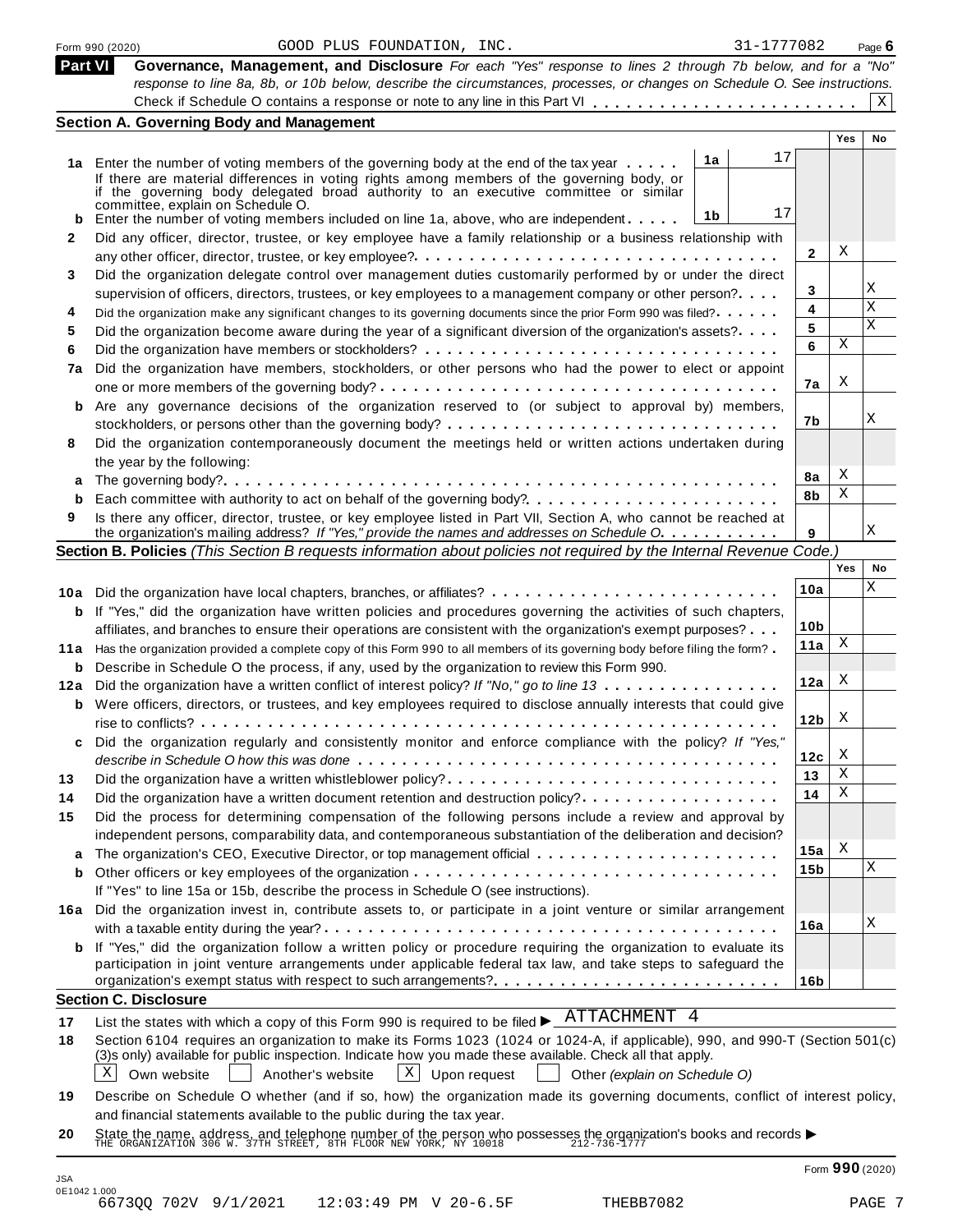| Form 990 (2020)                                                                            |                                                                                                                                    |  |  | GOOD PLUS FOUNDATION, INC. |  |  |  |  | 31-1777082 | Page 7 |
|--------------------------------------------------------------------------------------------|------------------------------------------------------------------------------------------------------------------------------------|--|--|----------------------------|--|--|--|--|------------|--------|
| <b>Part VII</b>                                                                            | Compensation of Officers, Directors, Trustees, Key Employees, Highest Compensated Employees, and<br><b>Independent Contractors</b> |  |  |                            |  |  |  |  |            |        |
|                                                                                            |                                                                                                                                    |  |  |                            |  |  |  |  |            |        |
| Section A. Officers, Directors, Trustees, Key Employees, and Highest Compensated Employees |                                                                                                                                    |  |  |                            |  |  |  |  |            |        |
|                                                                                            | da Asamalati ikki takli faa all samani wambigi ta ka Kital Dagaat samanianafan fa ika salashan man salas mbigi sa mbibba ika       |  |  |                            |  |  |  |  |            |        |

**1a** Complete this table for all persons required to be listed. Report compensation for the calendar year ending with or within the organization's tax year.

anization's lax year.<br>● List all of the organization's **current** officers, directors, trustees (whether individuals or organizations), regardless of amount of<br>nnensation Enter -0- in columns (D) (E) and (E) if no compensa compensation. Enter -0- in columns (D), (E), and (F) if no compensation was paid.

• List all of the organization's current key employees, if any. See instructions for definition of "key employee."

■ List all of the organization's current key employees, if any. See instructions for definition of "key employee."<br>■ List the organization's five current highest compensated employees (other than an officer, director, tru who received reportable compensation (Box 5 of Form W-2 and/or Box 7 of Form 1099-MISC) of more than \$100,000 from the

organization and any related organizations.<br>• List all of the organization's **former** officers, key employees, and highest compensated employees who received more than<br>\$1.00.000 of reportable componention from the erganiza \$100,000 of reportable compensation from the organization and any related organizations.

% List all of the organization's **former directors or trustees** that received, in the capacity as a former director or trustee of the organization, more than \$10,000 of reportable compensation from the organization and any related organizations. See instructions for the order in which to list the persons above.

Check this box if neither the organization nor any related organization compensated any current officer, director, or trustee.

|                               |                          |                                   |                       |             | (C)          |                                                              |        |                          |                              |                          |
|-------------------------------|--------------------------|-----------------------------------|-----------------------|-------------|--------------|--------------------------------------------------------------|--------|--------------------------|------------------------------|--------------------------|
| (A)                           | (B)                      |                                   |                       | Position    |              |                                                              |        | (D)                      | (E)                          | (F)                      |
| Name and title                | Average                  |                                   |                       |             |              | (do not check more than one<br>box, unless person is both an |        | Reportable               | Reportable                   | <b>Estimated amount</b>  |
|                               | hours<br>per week        |                                   |                       |             |              | officer and a director/trustee)                              |        | compensation<br>from the | compensation<br>from related | of other<br>compensation |
|                               | (list any                |                                   |                       |             |              |                                                              |        | organization             | organizations                | from the                 |
|                               | hours for                | Individual trustee<br>or director | Institutional trustee | Officer     | Key employee | Highest compensated<br>employee                              | Former | (W-2/1099-MISC)          | (W-2/1099-MISC)              | organization and         |
|                               | related<br>organizations |                                   |                       |             |              |                                                              |        |                          |                              | related organizations    |
|                               | below                    |                                   |                       |             |              |                                                              |        |                          |                              |                          |
|                               | dotted line)             |                                   |                       |             |              |                                                              |        |                          |                              |                          |
|                               |                          |                                   |                       |             |              |                                                              |        |                          |                              |                          |
|                               |                          |                                   |                       |             |              |                                                              |        |                          |                              |                          |
| (1) KATHERINE E. SNIDER       | 50.00                    |                                   |                       |             |              |                                                              |        |                          |                              |                          |
| CHIEF EXECUTIVE OFFICER       | 0.                       |                                   |                       | X           |              |                                                              |        | 251,058                  | 0.                           | 25,962.                  |
| (2) LAUREL P. WEST            | 50.00                    |                                   |                       |             |              |                                                              |        |                          |                              |                          |
| CHIEF PRGRM & OPERATIONS OFF. | 0.                       |                                   |                       | X           |              |                                                              |        | 149,660                  | 0.                           | 23,947.                  |
| (3) ABDULAI AIDOO             | 50.00                    |                                   |                       |             |              |                                                              |        |                          |                              |                          |
| DIRECTOR OF FINANCE & ADM     | 0.                       |                                   |                       | $\mathbf X$ |              |                                                              |        | 90,078                   | $\mathsf{O}$ .               | 8,918.                   |
| (4) JESSICA SEINFELD          | 25.00                    |                                   |                       |             |              |                                                              |        |                          |                              |                          |
| DIRECTOR, FOUNDER & PRESIDENT | 0.                       | Χ                                 |                       | Χ           |              |                                                              |        | 0                        | 0.                           | 0.                       |
| (5) MICHAEL TIEDMANN          | 3.00                     |                                   |                       |             |              |                                                              |        |                          |                              |                          |
| DIRECTOR, VP & TREASURER      | 0.                       | Χ                                 |                       | Χ           |              |                                                              |        | 0                        | $0$ .                        | 0.                       |
| (6) JENNIFER FRANKLIN         | 3.00                     |                                   |                       |             |              |                                                              |        |                          |                              |                          |
| DIRECTOR AND SECRETARY        | 0.                       | X                                 |                       | X           |              |                                                              |        | 0                        | 0                            | 0.                       |
| (7) EMMANUEL AIDOO            | 1.00                     |                                   |                       |             |              |                                                              |        |                          |                              |                          |
| <b>DIRECTOR</b>               | 0.                       | $\mathbf X$                       |                       |             |              |                                                              |        | $\mathbf 0$              | 0                            | 0.                       |
| (8) JENNIFER GARCIA ALLEN     | 1.00                     |                                   |                       |             |              |                                                              |        |                          |                              |                          |
| <b>DIRECTOR</b>               | 0.                       | X                                 |                       |             |              |                                                              |        | $\mathbf 0$              | 0                            | 0.                       |
| (9) VERONICA SWANSON BEARD    | 1.00                     |                                   |                       |             |              |                                                              |        |                          |                              |                          |
| <b>DIRECTOR</b>               | 0.                       | X                                 |                       |             |              |                                                              |        | $\mathbf 0$              | $\mathbf 0$                  | 0.                       |
| (10) LESLIE SIMMONS BRILLE    | 1.00                     |                                   |                       |             |              |                                                              |        |                          |                              |                          |
| DIRECTOR (THRU 6/20)          | 0.                       | Χ                                 |                       |             |              |                                                              |        | 0                        | $0$ .                        | 0.                       |
| (11) JENNIFER CARLSTON        | 1.00                     |                                   |                       |             |              |                                                              |        |                          |                              |                          |
| DIRECTOR (THRU 11/20)         | 0.                       | Χ                                 |                       |             |              |                                                              |        | 0                        | 0                            | 0.                       |
| (12) DANIELLE DEVINE          | 1.00                     |                                   |                       |             |              |                                                              |        |                          |                              |                          |
| <b>DIRECTOR</b>               | 0.                       | X                                 |                       |             |              |                                                              |        | 0                        | $\mathbf{0}$                 | 0.                       |
| (13) STACEY BENDET EISNER     | 1.00                     |                                   |                       |             |              |                                                              |        |                          |                              |                          |
| <b>DIRECTOR</b>               | 0.                       | X                                 |                       |             |              |                                                              |        | 0                        | 0                            | $0$ .                    |
| (14) SARAH MICHELLE GELLAR    | 1.00                     |                                   |                       |             |              |                                                              |        |                          |                              |                          |
| <b>DIRECTOR</b>               | 0.                       | $\mathbf X$                       |                       |             |              |                                                              |        | $0$ .                    | 0                            | $0$ .                    |

Form **990** (2020)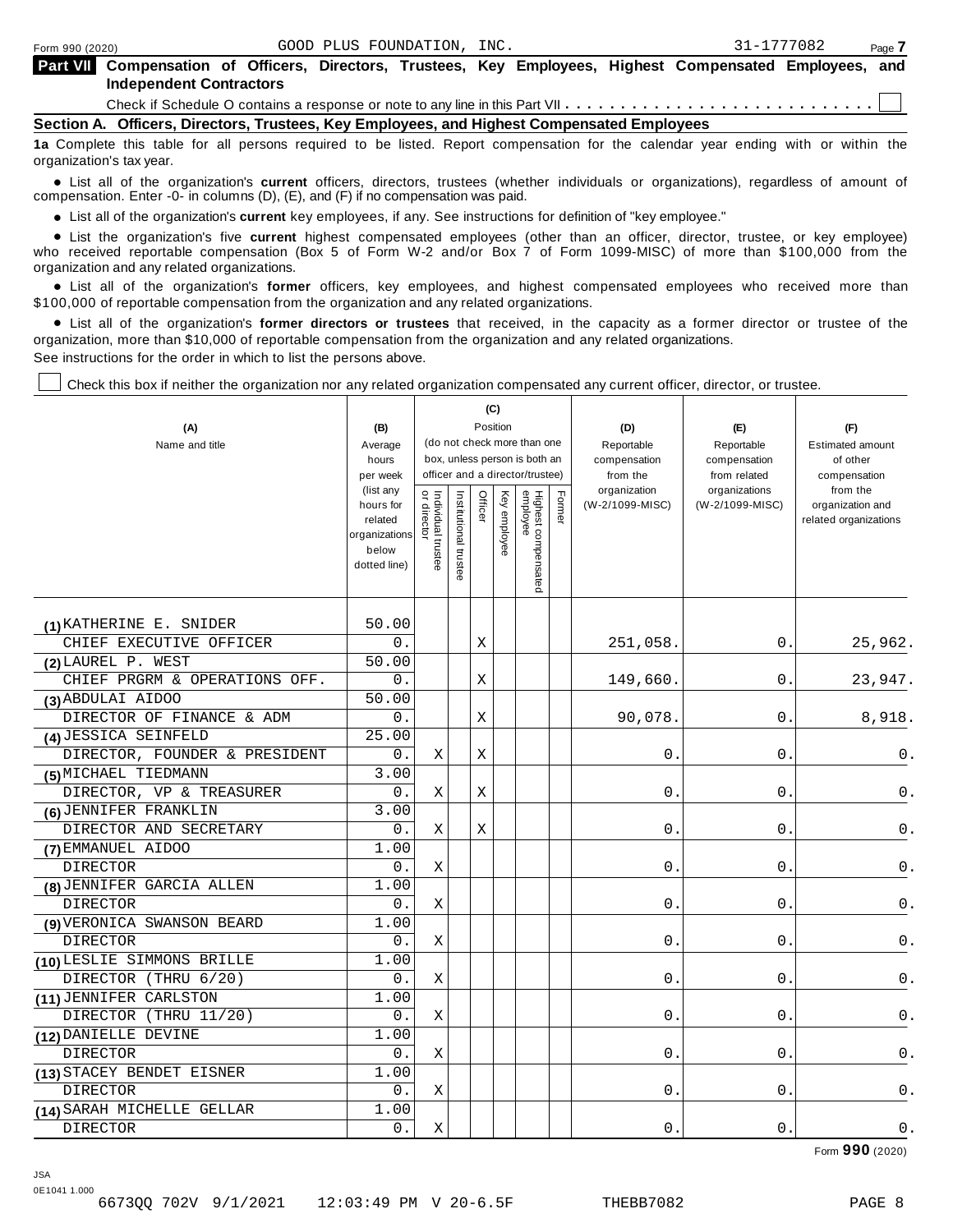#### GOOD PLUS FOUNDATION, INC. 31-1777082

|  | Form 990 (2020) |  |
|--|-----------------|--|
|  |                 |  |

|      | (A)<br>Name and title                                                                                                                                                                                                                                                                                                                                        | (B)<br>Average<br>hours per<br>week (list any<br>hours for |                                           |                       |         | (C)<br>Position | (do not check more than one<br>box, unless person is both an<br>officer and a director/trustee) |        | (D)<br>Reportable<br>compensation<br>from<br>the | (E)<br>Reportable<br>compensation from<br>related<br>organizations | (F)<br>Estimated<br>amount of<br>other<br>compensation   |
|------|--------------------------------------------------------------------------------------------------------------------------------------------------------------------------------------------------------------------------------------------------------------------------------------------------------------------------------------------------------------|------------------------------------------------------------|-------------------------------------------|-----------------------|---------|-----------------|-------------------------------------------------------------------------------------------------|--------|--------------------------------------------------|--------------------------------------------------------------------|----------------------------------------------------------|
|      |                                                                                                                                                                                                                                                                                                                                                              | related<br>organizations<br>below dotted<br>line)          | <br>  Individual trustee<br>  or director | Institutional trustee | Officer | Key employee    | Highest compensated<br>employee                                                                 | Former | organization<br>(W-2/1099-MISC)                  | (W-2/1099-MISC)                                                    | from the<br>organization<br>and related<br>organizations |
| (15) | STEFANI GREENFIELD<br>DIRECTOR (THRU 11/20)                                                                                                                                                                                                                                                                                                                  | 1.00<br>0.                                                 | Χ                                         |                       |         |                 |                                                                                                 |        | 0                                                | 0.                                                                 | 0.                                                       |
|      | 16) MARY KITCHEN<br>DIRECTOR                                                                                                                                                                                                                                                                                                                                 | 1.00<br>0.                                                 | Χ                                         |                       |         |                 |                                                                                                 |        | 0                                                | 0.                                                                 | 0.                                                       |
|      | 17) JENNIFER KOEN<br><b>DIRECTOR</b>                                                                                                                                                                                                                                                                                                                         | 1.00<br>0.                                                 | Χ                                         |                       |         |                 |                                                                                                 |        | 0                                                | 0.                                                                 | 0.                                                       |
|      | 18) KARA MOORE<br>DIRECTOR                                                                                                                                                                                                                                                                                                                                   | 2.00<br>0.                                                 | Χ                                         |                       |         |                 |                                                                                                 |        | 0                                                | 0.                                                                 | 0.                                                       |
|      | (19) MICHAEL NISSAN<br>DIRECTOR                                                                                                                                                                                                                                                                                                                              | 3.00<br>0.                                                 | Χ                                         |                       |         |                 |                                                                                                 |        | 0                                                | 0.                                                                 | 0.                                                       |
|      | 20) ARI SHALAM<br>DIRECTOR (THRU 11/20)                                                                                                                                                                                                                                                                                                                      | 1.00<br>0.                                                 | Χ                                         |                       |         |                 |                                                                                                 |        | 0                                                | 0.                                                                 | 0.                                                       |
|      | 21) BARA TISCH<br><b>DIRECTOR</b>                                                                                                                                                                                                                                                                                                                            | 1.00<br>0.                                                 | Χ                                         |                       |         |                 |                                                                                                 |        | 0                                                | 0.                                                                 | 0.                                                       |
|      | 22) CONNIE VERDUCCI<br>DIRECTOR                                                                                                                                                                                                                                                                                                                              | 1.00<br>0.                                                 | Χ                                         |                       |         |                 |                                                                                                 |        | 0                                                | 0.                                                                 | 0.                                                       |
|      | 23) ALI WENTWORTH<br><b>DIRECTOR</b>                                                                                                                                                                                                                                                                                                                         | 1.00<br>0.                                                 | Χ                                         |                       |         |                 |                                                                                                 |        | 0                                                | 0.                                                                 | 0.                                                       |
|      | 24) JASON WILLIAMS<br><b>DIRECTOR</b>                                                                                                                                                                                                                                                                                                                        | 1.00<br>$0$ .                                              | Χ                                         |                       |         |                 |                                                                                                 |        | 0                                                | 0.                                                                 | 0.                                                       |
|      |                                                                                                                                                                                                                                                                                                                                                              |                                                            |                                           |                       |         |                 |                                                                                                 |        | 490,796.                                         | 0                                                                  | 58,827.                                                  |
|      | 1b Sub-total<br>c Total from continuation sheets to Part VII, Section A                                                                                                                                                                                                                                                                                      |                                                            |                                           |                       |         |                 |                                                                                                 |        | $\mathsf{O}$ .<br>490,796.                       | 0<br>$\mathsf{O}$ .                                                | 0.<br>58,827.                                            |
| 3    | 2 Total number of individuals (including but not limited to those listed above) who received more than \$100,000 of<br>reportable compensation from the organization ▶<br>Did the organization list any former officer, director, or trustee, key employee, or highest compensated<br>employee on line 1a? If "Yes," complete Schedule J for such individual |                                                            |                                           | 2                     |         |                 |                                                                                                 |        |                                                  |                                                                    | <b>Yes</b><br>No.<br>X<br>3                              |
| 4    | For any individual listed on line 1a, is the sum of reportable compensation and other compensation from the<br>organization and related organizations greater than \$150,000? If "Yes," complete Schedule J for such                                                                                                                                         |                                                            |                                           |                       |         |                 |                                                                                                 |        |                                                  |                                                                    | Χ<br>4                                                   |
| 5.   | Did any person listed on line 1a receive or accrue compensation from any unrelated organization or individual<br>for services rendered to the organization? If "Yes," complete Schedule J for such person<br><b>Section B. Independent Contractors</b>                                                                                                       |                                                            |                                           |                       |         |                 |                                                                                                 |        |                                                  |                                                                    | Χ<br>5                                                   |
|      | Complete this table for your five highest compensated independent contractors that received more than \$100,000 of<br>compensation from the organization. Report compensation for the calendar year ending with or within the organization's tax<br>year.                                                                                                    |                                                            |                                           |                       |         |                 |                                                                                                 |        |                                                  |                                                                    |                                                          |
|      | (A)<br>Name and business address                                                                                                                                                                                                                                                                                                                             |                                                            |                                           |                       |         |                 |                                                                                                 |        | (B)<br>Description of services                   |                                                                    | (C)<br>Compensation                                      |
|      |                                                                                                                                                                                                                                                                                                                                                              |                                                            |                                           |                       |         |                 |                                                                                                 |        |                                                  |                                                                    |                                                          |
| 1    |                                                                                                                                                                                                                                                                                                                                                              |                                                            |                                           |                       |         |                 |                                                                                                 |        |                                                  |                                                                    |                                                          |

6673QQ 702V 9/1/2021 12:03:49 PM V 20-6.5F THEBB7082 PAGE 9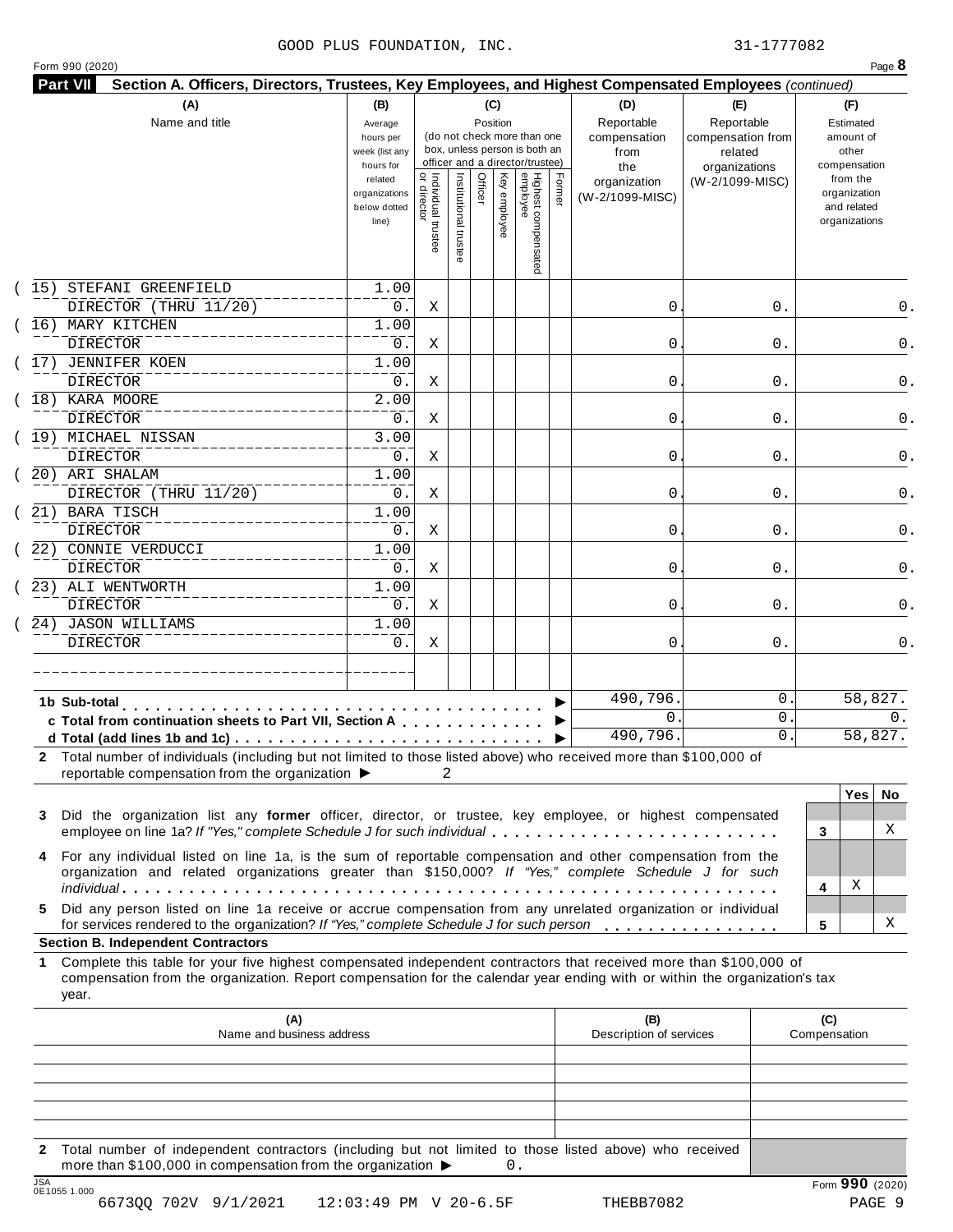|                                                           |        |                                                                                                                       | (A)<br>Total revenue | (B)<br>Related or exempt | $\overline{C}$<br>Unrelated | (D)<br>Revenue excluded            |
|-----------------------------------------------------------|--------|-----------------------------------------------------------------------------------------------------------------------|----------------------|--------------------------|-----------------------------|------------------------------------|
|                                                           |        |                                                                                                                       |                      | function revenue         | business revenue            | from tax under<br>sections 512-514 |
|                                                           | 1a     | Federated campaigns <b>Federated</b><br>1a                                                                            |                      |                          |                             |                                    |
|                                                           | b      | Membership dues<br>1b                                                                                                 |                      |                          |                             |                                    |
|                                                           | c      | Fundraising events <b>Fundraising</b><br>1с                                                                           |                      |                          |                             |                                    |
|                                                           | d      | Related organizations <b>contains</b><br>1d                                                                           |                      |                          |                             |                                    |
|                                                           |        | Government grants (contributions)<br>1e                                                                               |                      |                          |                             |                                    |
|                                                           | f.     | All other contributions, gifts, grants,                                                                               |                      |                          |                             |                                    |
|                                                           |        | and similar amounts not included above.<br>1f<br>13,809,890.                                                          |                      |                          |                             |                                    |
|                                                           | g      | Noncash contributions included in                                                                                     |                      |                          |                             |                                    |
| Contributions, Gifts, Grants<br>and Other Similar Amounts |        | lines 1a-1f. $\ldots$ 1g \\$<br>10,150,101.                                                                           |                      |                          |                             |                                    |
|                                                           |        |                                                                                                                       | 13,809,890           |                          |                             |                                    |
|                                                           |        | <b>Business Code</b>                                                                                                  |                      |                          |                             |                                    |
|                                                           |        |                                                                                                                       |                      |                          |                             |                                    |
|                                                           | 2a     |                                                                                                                       |                      |                          |                             |                                    |
|                                                           | b      |                                                                                                                       |                      |                          |                             |                                    |
|                                                           | c      |                                                                                                                       |                      |                          |                             |                                    |
|                                                           | d      |                                                                                                                       |                      |                          |                             |                                    |
| Program Service<br>Revenue                                | е      |                                                                                                                       |                      |                          |                             |                                    |
|                                                           | f      | All other program service revenue                                                                                     | $\mathbf 0$ .        |                          |                             |                                    |
|                                                           | g      | Total. Add lines 2a-2f ▶                                                                                              |                      |                          |                             |                                    |
|                                                           | 3      | Investment income (including dividends, interest, and                                                                 | 75,912.              |                          |                             | 75,912.                            |
|                                                           |        |                                                                                                                       | 0.                   |                          |                             |                                    |
|                                                           | 4<br>5 | Income from investment of tax-exempt bond proceeds $\blacksquare$                                                     | $\mathbf 0$ .        |                          |                             |                                    |
|                                                           |        | (i) Real<br>(ii) Personal                                                                                             |                      |                          |                             |                                    |
|                                                           |        |                                                                                                                       |                      |                          |                             |                                    |
|                                                           | 6a     | Gross rents <b>contains a structure</b><br>6a                                                                         |                      |                          |                             |                                    |
|                                                           | b      | Less: rental expenses<br>6b                                                                                           |                      |                          |                             |                                    |
|                                                           | c      | Rental income or (loss)<br>6с                                                                                         |                      |                          |                             |                                    |
|                                                           | d      | Net rental income or (loss) <b>example 2</b>                                                                          | $\mathbf 0$ .        |                          |                             |                                    |
|                                                           | 7а     | (i) Securities<br>(ii) Other<br>Gross amount from                                                                     |                      |                          |                             |                                    |
|                                                           |        | οf<br>sales<br>assets                                                                                                 |                      |                          |                             |                                    |
|                                                           |        | 3,368,026.<br>other than inventory<br>7a                                                                              |                      |                          |                             |                                    |
|                                                           | b      | Less: cost or other basis                                                                                             |                      |                          |                             |                                    |
| <b>Other Revenue</b>                                      |        | 3,401,928.<br>7b<br>and sales expenses                                                                                |                      |                          |                             |                                    |
|                                                           | c      | $-33,902.$<br>Gain or (loss) 7c                                                                                       |                      |                          |                             |                                    |
|                                                           | d      | Net gain or (loss) $\cdots$ $\cdots$ $\cdots$ $\cdots$ $\cdots$ $\cdots$                                              | $-33,902.$           |                          |                             | $-33,902.$                         |
|                                                           |        | income from fundraising<br>8a Gross                                                                                   |                      |                          |                             |                                    |
|                                                           |        | events (not including \$                                                                                              |                      |                          |                             |                                    |
|                                                           |        | of contributions reported on line                                                                                     |                      |                          |                             |                                    |
|                                                           |        | 1c). See Part IV, line 18<br>8а                                                                                       | 0.                   |                          |                             |                                    |
|                                                           | b      | 8b<br>Less: direct expenses                                                                                           | $\mathbf{0}$ .       |                          |                             |                                    |
|                                                           | c      | Net income or (loss) from fundraising events ▶                                                                        | $\mathbf{0}$ .       |                          |                             |                                    |
|                                                           | 9а     | gaming<br>Gross<br>income<br>from                                                                                     |                      |                          |                             |                                    |
|                                                           |        | activities. See Part IV, line 19<br>9a                                                                                | 0.                   |                          |                             |                                    |
|                                                           | b      | 9b<br>Less: direct expenses                                                                                           | $\mathbf{0}$ .       |                          |                             |                                    |
|                                                           | c      | Net income or (loss) from gaming activities ▶                                                                         | 0.                   |                          |                             |                                    |
|                                                           | 10a    | Gross<br>sales<br>of inventory, less                                                                                  |                      |                          |                             |                                    |
|                                                           |        | returns and allowances 10.10a                                                                                         | 0.                   |                          |                             |                                    |
|                                                           |        | 10 <sub>b</sub><br>Less: cost of goods sold                                                                           | $\Omega$ .           |                          |                             |                                    |
|                                                           |        | Net income or (loss) from sales of inventory                                                                          | 0.                   |                          |                             |                                    |
|                                                           |        | <b>Business Code</b>                                                                                                  |                      |                          |                             |                                    |
|                                                           | 11a    | <u> 1989 - Johann Stein, marwolaethau a bhann an t-Amhain an t-Amhain an t-Amhain an t-Amhain an t-Amhain an t-A</u>  |                      |                          |                             |                                    |
|                                                           | b      | the control of the control of the control of the control of the control of                                            |                      |                          |                             |                                    |
|                                                           | c      | <u> 1989 - Johann Barbara, martin amerikan basar dan basa dan basar dalam basa dalam basa dalam basa dalam basa d</u> |                      |                          |                             |                                    |
| Miscellaneous<br>Revenue                                  |        | All other revenue                                                                                                     |                      |                          |                             |                                    |
|                                                           |        | e Total. Add lines 11a-11d ▶                                                                                          | $\mathbf{0}$ .       |                          |                             |                                    |
|                                                           |        |                                                                                                                       | 13,851,900.          |                          |                             | 42,010.                            |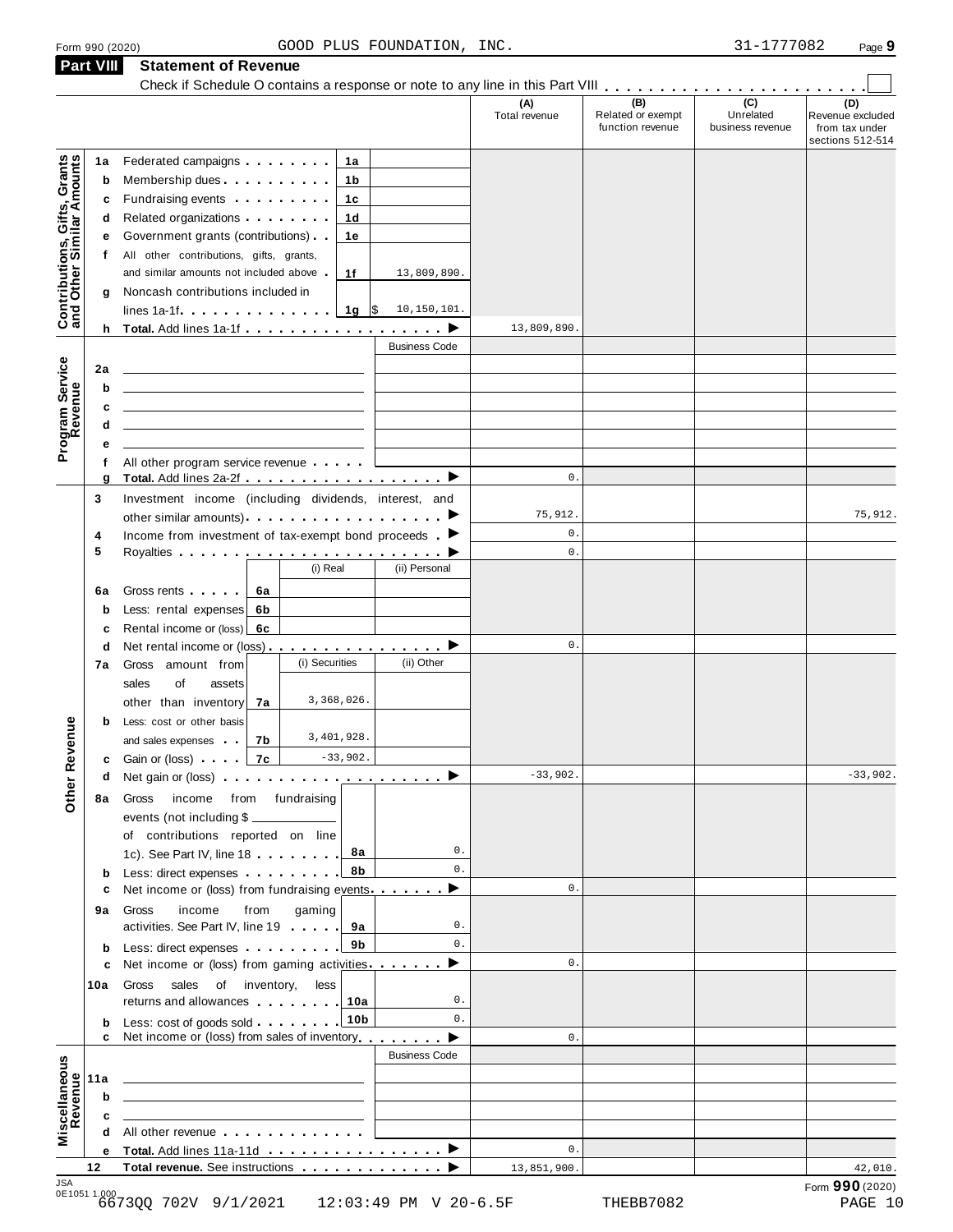| Form 990 (2020)                                                                                                                                                                                                                | GOOD PLUS FOUNDATION, INC. |                                    |                                           | 31-1777082<br>Page 10          |
|--------------------------------------------------------------------------------------------------------------------------------------------------------------------------------------------------------------------------------|----------------------------|------------------------------------|-------------------------------------------|--------------------------------|
| <b>Part IX</b> Statement of Functional Expenses                                                                                                                                                                                |                            |                                    |                                           |                                |
| Section 501(c)(3) and 501(c)(4) organizations must complete all columns. All other organizations must complete column (A).                                                                                                     |                            |                                    |                                           |                                |
|                                                                                                                                                                                                                                |                            |                                    |                                           |                                |
| Do not include amounts reported on lines 6b, 7b,<br>8b, 9b, and 10b of Part VIII.                                                                                                                                              | (A)<br>Total expenses      | (B)<br>Program service<br>expenses | (C)<br>Management and<br>general expenses | (D)<br>Fundraising<br>expenses |
| 1 Grants and other assistance to domestic organizations                                                                                                                                                                        |                            |                                    |                                           |                                |
| and domestic governments. See Part IV, line 21                                                                                                                                                                                 | 11, 492, 793.              | 11, 492, 793.                      |                                           |                                |
| 2 Grants and other assistance to domestic<br>individuals. See Part IV, line 22                                                                                                                                                 | 0.                         |                                    |                                           |                                |
| 3 Grants and other assistance to foreign                                                                                                                                                                                       |                            |                                    |                                           |                                |
| organizations,<br>foreign<br>governments,<br>and<br>foreign individuals. See Part IV, lines 15 and 16                                                                                                                          | 0.                         |                                    |                                           |                                |
| 4 Benefits paid to or for members                                                                                                                                                                                              | $\Omega$ .                 |                                    |                                           |                                |
| 5 Compensation of current officers, directors,                                                                                                                                                                                 |                            |                                    |                                           |                                |
| trustees, and key employees                                                                                                                                                                                                    | 549,623.                   | 290,778.                           | 99,655.                                   | 159,190.                       |
| 6 Compensation not included above to disqualified<br>persons (as defined under section 4958(f)(1)) and                                                                                                                         |                            |                                    |                                           |                                |
| persons described in section 4958(c)(3)(B)                                                                                                                                                                                     | 0.<br>911, 295.            | 480,805.                           | 165,965.                                  | 264,525.                       |
| 7 Other salaries and wages                                                                                                                                                                                                     |                            |                                    |                                           |                                |
| 8 Pension plan accruals and contributions (include<br>section 401(k) and 403(b) employer contributions)                                                                                                                        | 0.                         |                                    |                                           |                                |
| 9 Other employee benefits                                                                                                                                                                                                      | 89,964.                    | 48,679.                            | 15,707.                                   | 25,578.                        |
| 10                                                                                                                                                                                                                             | 123,495.                   | 66,823.                            | 21,561                                    | 35,111.                        |
| Fees for services (nonemployees):<br>11                                                                                                                                                                                        |                            |                                    |                                           |                                |
| a Management entering the state of the state of the state of the state of the state of the state of the state                                                                                                                  | 0.                         |                                    |                                           |                                |
|                                                                                                                                                                                                                                | 6,840.<br>46,781           | 1,192.<br>8,149.                   | 4,272.<br>29,221.                         | 1,376.<br>9,411.               |
| c Accounting entering the set of the set of the set of the set of the set of the set of the set of the set of the set of the set of the set of the set of the set of the set of the set of the set of the set of the set of th | $\mathbf{0}$ .             |                                    |                                           |                                |
| e Professional fundraising services. See Part IV, line 17                                                                                                                                                                      | $\mathbf{0}$               |                                    |                                           |                                |
| f Investment management fees                                                                                                                                                                                                   | 0.                         |                                    |                                           |                                |
| <b>g</b> Other. (If line 11g amount exceeds 10% of line 25, column                                                                                                                                                             |                            |                                    |                                           |                                |
| (A) amount, list line 11g expenses on Schedule O.)                                                                                                                                                                             | 99,177.                    | 17,277.                            | 61,949.                                   | 19,951.                        |
| 12 Advertising and promotion                                                                                                                                                                                                   | 54,709.                    |                                    |                                           | 54,709.                        |
| 13 Office expenses                                                                                                                                                                                                             | 139,930.<br>18,732.        | 82,544.<br>3, 263.                 | 38,410.<br>11,701.                        | 18,976.<br>3,768.              |
| 14 Information technology<br>15                                                                                                                                                                                                | $\Omega$                   |                                    |                                           |                                |
| Royalties<br>Occupancy<br>16                                                                                                                                                                                                   | 332,766.                   | 322,738.                           | 4,625.                                    | 5,403.                         |
| 17                                                                                                                                                                                                                             | $0$ .                      |                                    |                                           |                                |
| 18 Payments of travel or entertainment expenses                                                                                                                                                                                |                            |                                    |                                           |                                |
| for any federal, state, or local public officials                                                                                                                                                                              | 0.                         |                                    |                                           |                                |
| Conferences, conventions, and meetings<br>19                                                                                                                                                                                   | $\mathsf{O}$ .             |                                    |                                           |                                |
| 20<br>Interest $\ldots$ , $\ldots$ , $\ldots$ , $\ldots$ , $\ldots$ , $\ldots$ , $\ldots$                                                                                                                                      | 0.<br>0                    |                                    |                                           |                                |
| Payments to affiliates <b>Exercise Services</b><br>21                                                                                                                                                                          | 26,403.                    | 11,319.                            | 15,027.                                   | 57.                            |
| Depreciation, depletion, and amortization<br>22<br>23                                                                                                                                                                          | 23, 142.                   | 16,821.                            | 2,035.                                    | 4,286.                         |
| Other expenses. Itemize expenses not covered<br>24                                                                                                                                                                             |                            |                                    |                                           |                                |
| above (List miscellaneous expenses on line 24e. If                                                                                                                                                                             |                            |                                    |                                           |                                |
| line 24e amount exceeds 10% of line 25, column                                                                                                                                                                                 |                            |                                    |                                           |                                |
| (A) amount, list line 24e expenses on Schedule O.)                                                                                                                                                                             |                            |                                    |                                           |                                |
| <b>a PROGRAM SUPPLIES</b>                                                                                                                                                                                                      | 358,944.<br>64,973.        | 358,944.<br>64,284.                |                                           | 689.                           |
| <b>b</b> DELIVERY<br><b>CREPAIRS AND MAINTENANCE</b>                                                                                                                                                                           | 15,690.                    | 15,144.                            | 305                                       | 241.                           |
| dTAX REFUNDS                                                                                                                                                                                                                   | $-4,063.$                  | $-708$                             | $-2,538.$                                 | $-817.$                        |
| <b>e</b> All other expenses                                                                                                                                                                                                    | 961                        | 68                                 | 245                                       | 648.                           |
| 25 Total functional expenses. Add lines 1 through 24e                                                                                                                                                                          | 14,352,155.                | 13,280,913.                        | 468,140.                                  | 603,102.                       |
| 26 Joint costs. Complete this line only if the<br>organization reported in column (B) joint costs<br>from a combined educational campaign and<br>fundraising solicitation. Check here<br>if                                    |                            |                                    |                                           |                                |
| following SOP 98-2 (ASC 958-720)                                                                                                                                                                                               | 0.                         |                                    |                                           |                                |
|                                                                                                                                                                                                                                |                            |                                    |                                           | Form 990 (2020)                |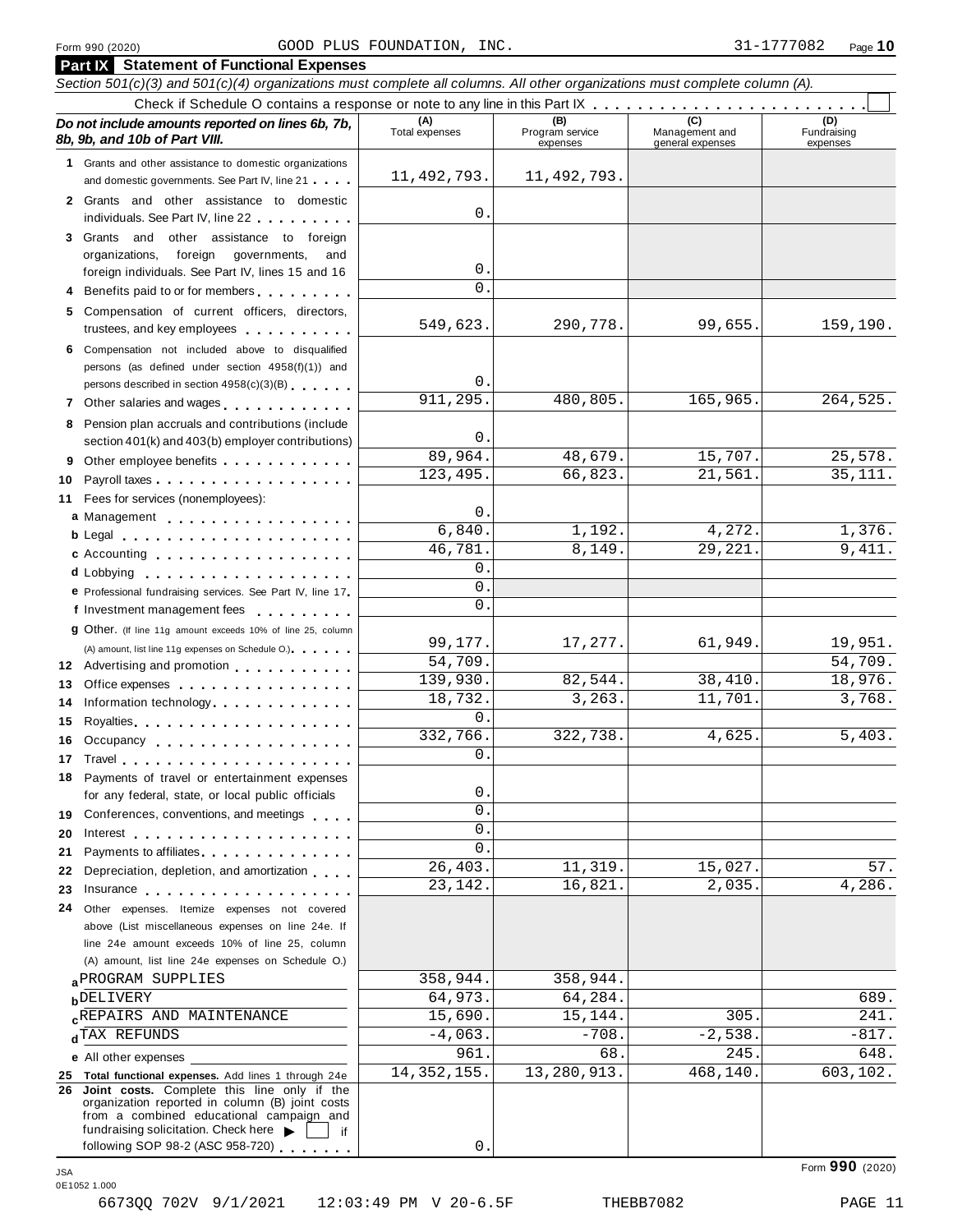|                      | GOOD PLUS FOUNDATION, INC.                                                                                                                               |                          |                         | 31-1777082             |
|----------------------|----------------------------------------------------------------------------------------------------------------------------------------------------------|--------------------------|-------------------------|------------------------|
| Form 990 (2020)      |                                                                                                                                                          |                          |                         | Page 11                |
| Part X               | <b>Balance Sheet</b>                                                                                                                                     |                          |                         |                        |
|                      | Check if Schedule O contains a response or note to any line in this Part X                                                                               |                          |                         |                        |
|                      |                                                                                                                                                          | (A)<br>Beginning of year |                         | (B)<br>End of year     |
|                      |                                                                                                                                                          | 855,151.                 | $\mathbf{1}$            | 2,092,794.             |
| 1                    |                                                                                                                                                          | 43, 413.                 | $\overline{2}$          | 1,024.                 |
| $\mathbf{2}$         |                                                                                                                                                          | 0.                       | $\overline{\mathbf{3}}$ | 46,685.                |
| 3                    |                                                                                                                                                          | 135,000.                 | $\blacktriangle$        | $0$ .                  |
| 4                    |                                                                                                                                                          |                          |                         |                        |
| 5                    | Loans and other receivables from any current or former officer, director,                                                                                |                          |                         |                        |
|                      | trustee, key employee, creator or founder, substantial contributor, or 35%                                                                               | 0.                       | 5                       | $0$ .                  |
|                      | controlled entity or family member of any of these persons                                                                                               |                          |                         |                        |
| 6                    | Loans and other receivables from other disqualified persons (as defined<br>under section $4958(f)(1)$ , and persons described in section $4958(c)(3)(B)$ | 0                        | 6                       | $0$ .                  |
|                      |                                                                                                                                                          | $\Omega$                 | $\overline{7}$          | $0$ .                  |
| 7                    |                                                                                                                                                          | 2,363,233.               | 8                       | 1,335,541.             |
| Assets<br>8          |                                                                                                                                                          | 22, 218.                 | 9                       | $\overline{24}$ , 055. |
| 9                    |                                                                                                                                                          |                          |                         |                        |
|                      | 10a Land, buildings, and equipment: cost or other<br>85,231.                                                                                             |                          |                         |                        |
|                      | basis. Complete Part VI of Schedule D 10a<br>70,075.                                                                                                     | 19,026.                  | 10c                     | 15,156.                |
| 11                   |                                                                                                                                                          | 2,909,606.               | 11                      | 2,622,977.             |
| 12                   | Investments - other securities. See Part IV, line 11                                                                                                     | 0                        | 12                      | $0$ .                  |
| 13                   | Investments - program-related. See Part IV, line 11                                                                                                      | $\mathbf 0$              | 13                      | $0$ .                  |
| 14                   |                                                                                                                                                          | 30,000.                  | 14                      | 15,000.                |
| 15                   | Other assets. See Part IV, line 11                                                                                                                       | 23,789.                  | 15                      | 25,982.                |
| 16                   | Total assets. Add lines 1 through 15 (must equal line 33)                                                                                                | 6,401,436.               | 16                      | 6, 179, 214.           |
| 17                   |                                                                                                                                                          | 190,339.                 | 17                      | 266,114.               |
| 18                   |                                                                                                                                                          | 0                        | 18                      | $0$ .                  |
| 19                   |                                                                                                                                                          | 0.                       | 19                      | $0$ .                  |
| 20                   | Tax-exempt bond liabilities                                                                                                                              | 0                        | 20                      | $0$ .                  |
| 21                   | Escrow or custodial account liability. Complete Part IV of Schedule D.                                                                                   | 0.                       | 21                      | $0$ .                  |
| 22                   | Loans and other payables to any current or former officer, director,                                                                                     |                          |                         |                        |
| abilities            | trustee, key employee, creator or founder, substantial contributor, or 35%                                                                               |                          |                         |                        |
|                      | controlled entity or family member of any of these persons                                                                                               | 0.                       | 22                      | $0$ .                  |
| ⊐<br>23              | Secured mortgages and notes payable to unrelated third parties                                                                                           | 0                        | 23                      | $0$ .                  |
| 24                   | Unsecured notes and loans payable to unrelated third parties.                                                                                            | $\overline{0}$ .         | 24                      | 246, 115.              |
| 25                   | Other liabilities (including federal income tax, payables to related third                                                                               |                          |                         |                        |
|                      | parties, and other liabilities not included on lines 17-24). Complete Part X                                                                             |                          |                         |                        |
|                      |                                                                                                                                                          | 0                        | 25                      | 0.                     |
| 26                   |                                                                                                                                                          | 190,339.                 | 26                      | 512, 229.              |
| <b>Fund Balances</b> | Organizations that follow FASB ASC 958, check here ▶<br>and complete lines 27, 28, 32, and 33.                                                           |                          |                         |                        |
| 27                   |                                                                                                                                                          | 6,085,556.               | 27                      | 5,604,114.             |
| 28                   |                                                                                                                                                          | 125,541.                 | 28                      | 62,871.                |
|                      | Organizations that do not follow FASB ASC 958, check here ▶<br>and complete lines 29 through 33.                                                         |                          |                         |                        |
| ŏ<br>29              | Capital stock or trust principal, or current funds <b>Capital Stock of the Capital Stock of the Capital</b>                                              |                          | 29                      |                        |
| 30                   | Paid-in or capital surplus, or land, building, or equipment fund.                                                                                        |                          | 30                      |                        |
| Assets<br>31         | Retained earnings, endowment, accumulated income, or other funds                                                                                         |                          | 31                      |                        |
| $\frac{1}{2}$<br>32  |                                                                                                                                                          | 6, 211, 097.             | 32                      | 5,666,985.             |
| 33                   | Total liabilities and net assets/fund balances                                                                                                           | 6,401,436.               | 33                      | 6, 179, 214.           |
|                      |                                                                                                                                                          |                          |                         | Form 990 (2020)        |

JSA 0E1053 1.000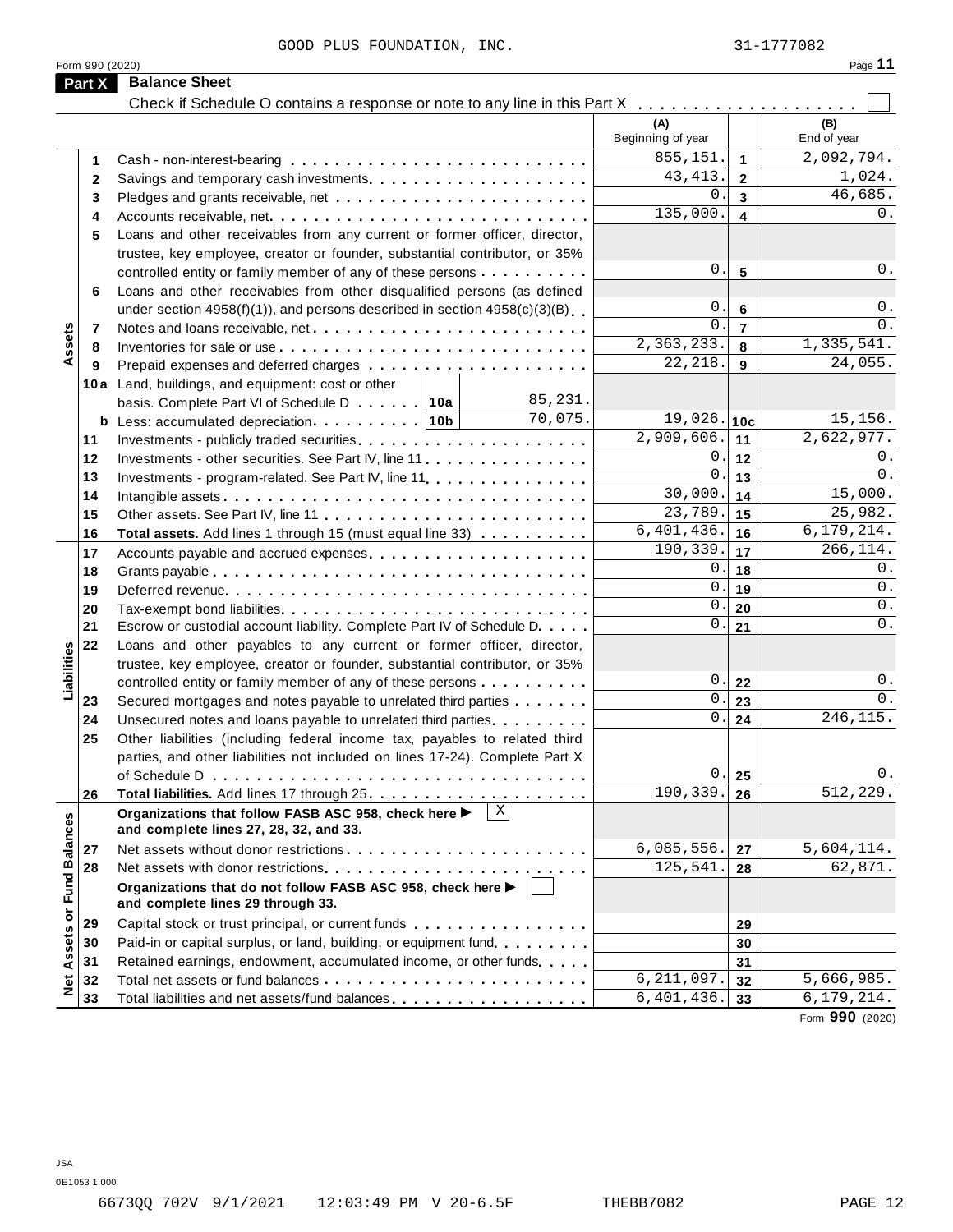|                | GOOD PLUS FOUNDATION, INC.                                                                                            |                | 31-1777082     |              |           |
|----------------|-----------------------------------------------------------------------------------------------------------------------|----------------|----------------|--------------|-----------|
|                | Form 990 (2020)                                                                                                       |                |                |              | Page 12   |
| <b>Part XI</b> | <b>Reconciliation of Net Assets</b>                                                                                   |                |                |              |           |
|                |                                                                                                                       |                |                |              |           |
| 1              |                                                                                                                       | $\mathbf{1}$   | 13,851,900.    |              |           |
| 2              |                                                                                                                       | $\overline{2}$ | 14, 352, 155.  |              |           |
| 3              | Revenue less expenses. Subtract line 2 from line 1                                                                    | $\mathbf{3}$   |                | $-500, 255.$ |           |
| 4              | Net assets or fund balances at beginning of year (must equal Part X, line 32, column (A))                             | $\overline{4}$ |                | 6, 211, 097. |           |
| 5              |                                                                                                                       | 5              |                | $-43,857.$   |           |
| 6              |                                                                                                                       | 6              |                |              | 0.        |
| $\overline{7}$ |                                                                                                                       | $\overline{7}$ |                |              | $0$ .     |
| 8              |                                                                                                                       | 8              |                |              | 0.        |
| 9              | Other changes in net assets or fund balances (explain on Schedule O)                                                  | 9              |                |              | 0.        |
| 10             | Net assets or fund balances at end of year. Combine lines 3 through 9 (must equal Part X, line                        |                |                |              |           |
|                |                                                                                                                       | 10             |                | 5,666,985.   |           |
|                | Part XII<br><b>Financial Statements and Reporting</b>                                                                 |                |                |              |           |
|                |                                                                                                                       |                |                |              | Χ         |
|                |                                                                                                                       |                |                | <b>Yes</b>   | <b>No</b> |
| 1              | $\vert X \vert$<br>Accrual<br>Accounting method used to prepare the Form 990:<br>Cash<br>Other                        |                |                |              |           |
|                | If the organization changed its method of accounting from a prior year or checked "Other," explain in                 |                |                |              |           |
|                | Schedule O.                                                                                                           |                |                |              |           |
|                | 2a Were the organization's financial statements compiled or reviewed by an independent accountant?                    |                | 2a             |              | Χ         |
|                | If "Yes," check a box below to indicate whether the financial statements for the year were compiled or                |                |                |              |           |
|                | reviewed on a separate basis, consolidated basis, or both:                                                            |                |                |              |           |
|                | Separate basis<br>Consolidated basis<br>Both consolidated and separate basis                                          |                |                |              |           |
|                | <b>b</b> Were the organization's financial statements audited by an independent accountant?                           |                | 2 <sub>b</sub> | X            |           |
|                | If "Yes," check a box below to indicate whether the financial statements for the year were audited on a               |                |                |              |           |
|                | separate basis, consolidated basis, or both:                                                                          |                |                |              |           |
|                | $X$ Separate basis<br>Consolidated basis<br>Both consolidated and separate basis                                      |                |                |              |           |
|                | c If "Yes" to line 2a or 2b, does the organization have a committee that assumes responsibility for oversight of      |                |                |              |           |
|                | the audit, review, or compilation of its financial statements and selection of an independent accountant?             |                | 2 <sub>c</sub> | Χ            |           |
|                | If the organization changed either its oversight process or selection process during the tax year, explain on         |                |                |              |           |
|                | Schedule O.                                                                                                           |                |                |              |           |
|                | 3a As a result of a federal award, was the organization required to undergo an audit or audits as set forth in the    |                |                |              |           |
|                |                                                                                                                       |                | 3a             |              | X         |
|                | <b>b</b> If "Yes," did the organization undergo the required audit or audits? If the organization did not undergo the |                |                |              |           |
|                |                                                                                                                       |                |                |              |           |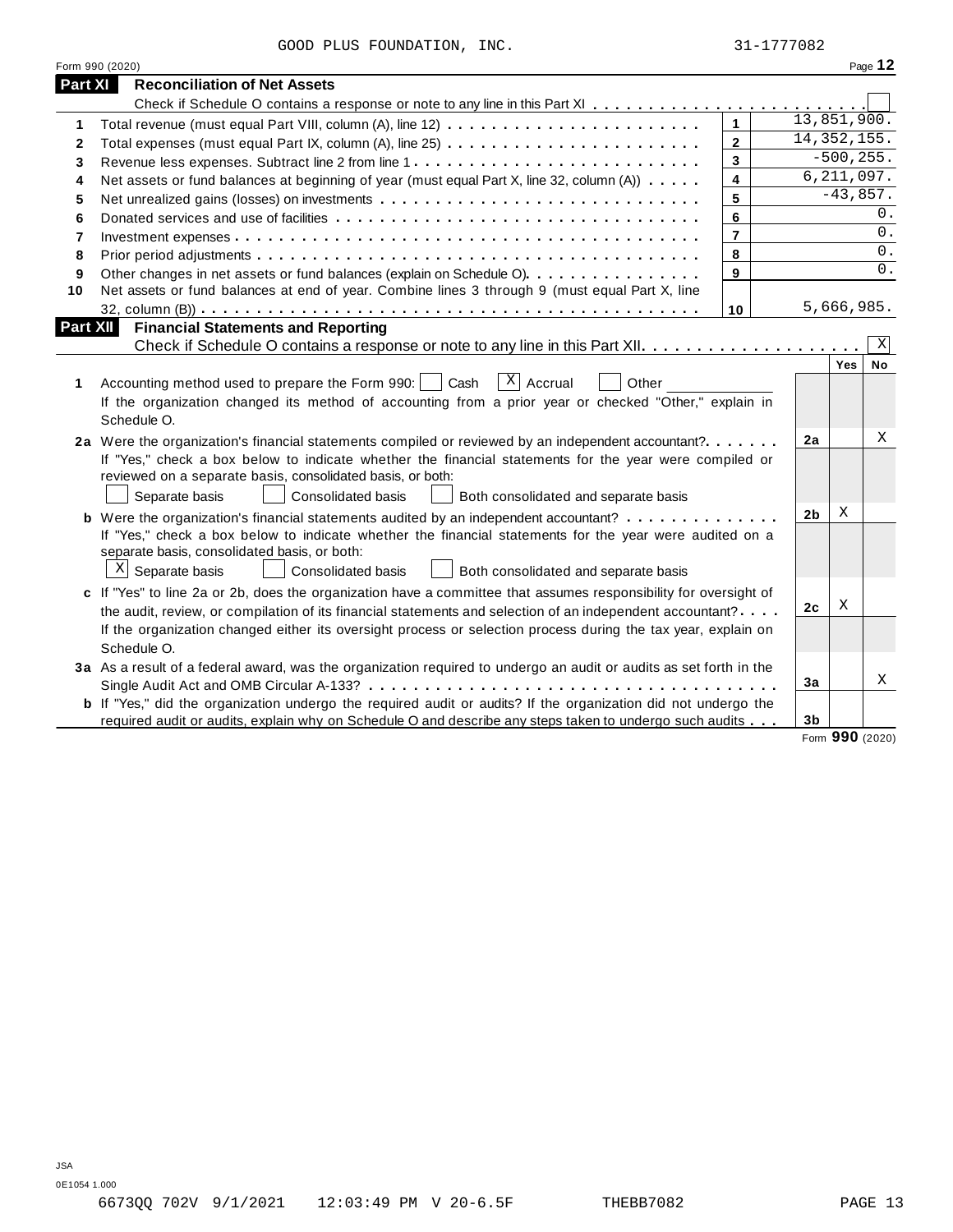## **SCHEDULE A Public Charity Status and Public Support** (Form 990 or 990-EZ) complete if the cranization is a section 501(c)(3) cranization or a section 4947(a)(1) popeyempt charitable trust  $\oslash$  () **20**

**(Form 990-EZ)** Complete if the organization is a section 501(c)(3) organization or a section 4947(a)(1) nonexempt charitable trust.<br>
Attach to Form 990 or Form 990-EZ. If Strip Complete if the organization is a section 501(c)(3) organization or a section 4947(a)(1) nonexempt charitable trust.<br>Department of the Treasury<br>Department of the Treasury

|        |   | Department of the Treasury<br><b>Internal Revenue Service</b>                                                                                                                                                                                                                                                                                                                                                                                                                   |          | ▶ Attach to Form 990 or Form 990-EZ.<br>Go to www.irs.gov/Form990 for instructions and the latest information. |     |                          |                                       | <b>Open to Public</b><br><b>Inspection</b> |
|--------|---|---------------------------------------------------------------------------------------------------------------------------------------------------------------------------------------------------------------------------------------------------------------------------------------------------------------------------------------------------------------------------------------------------------------------------------------------------------------------------------|----------|----------------------------------------------------------------------------------------------------------------|-----|--------------------------|---------------------------------------|--------------------------------------------|
|        |   | Name of the organization                                                                                                                                                                                                                                                                                                                                                                                                                                                        |          |                                                                                                                |     |                          | <b>Employer identification number</b> |                                            |
|        |   | GOOD PLUS FOUNDATION, INC.                                                                                                                                                                                                                                                                                                                                                                                                                                                      |          |                                                                                                                |     |                          | 31-1777082                            |                                            |
| Part I |   | Reason for Public Charity Status. (All organizations must complete this part.) See instructions.                                                                                                                                                                                                                                                                                                                                                                                |          |                                                                                                                |     |                          |                                       |                                            |
|        |   | The organization is not a private foundation because it is: (For lines 1 through 12, check only one box.)                                                                                                                                                                                                                                                                                                                                                                       |          |                                                                                                                |     |                          |                                       |                                            |
| 1      |   | A church, convention of churches, or association of churches described in section 170(b)(1)(A)(i).                                                                                                                                                                                                                                                                                                                                                                              |          |                                                                                                                |     |                          |                                       |                                            |
| 2      |   | A school described in section 170(b)(1)(A)(ii). (Attach Schedule E (Form 990 or 990-EZ).)                                                                                                                                                                                                                                                                                                                                                                                       |          |                                                                                                                |     |                          |                                       |                                            |
| 3      |   | A hospital or a cooperative hospital service organization described in section 170(b)(1)(A)(iii).                                                                                                                                                                                                                                                                                                                                                                               |          |                                                                                                                |     |                          |                                       |                                            |
| 4      |   | A medical research organization operated in conjunction with a hospital described in section 170(b)(1)(A)(iii). Enter the                                                                                                                                                                                                                                                                                                                                                       |          |                                                                                                                |     |                          |                                       |                                            |
|        |   | hospital's name, city, and state:                                                                                                                                                                                                                                                                                                                                                                                                                                               |          |                                                                                                                |     |                          |                                       |                                            |
| 5      |   | An organization operated for the benefit of a college or university owned or operated by a governmental unit described in<br>section 170(b)(1)(A)(iv). (Complete Part II.)                                                                                                                                                                                                                                                                                                      |          |                                                                                                                |     |                          |                                       |                                            |
| 6      |   | A federal, state, or local government or governmental unit described in section 170(b)(1)(A)(v).                                                                                                                                                                                                                                                                                                                                                                                |          |                                                                                                                |     |                          |                                       |                                            |
| 7      | X | An organization that normally receives a substantial part of its support from a governmental unit or from the general public                                                                                                                                                                                                                                                                                                                                                    |          |                                                                                                                |     |                          |                                       |                                            |
|        |   | described in section 170(b)(1)(A)(vi). (Complete Part II.)                                                                                                                                                                                                                                                                                                                                                                                                                      |          |                                                                                                                |     |                          |                                       |                                            |
| 8      |   | A community trust described in section 170(b)(1)(A)(vi). (Complete Part II.)                                                                                                                                                                                                                                                                                                                                                                                                    |          |                                                                                                                |     |                          |                                       |                                            |
| 9      |   | An agricultural research organization described in section 170(b)(1)(A)(ix) operated in conjunction with a land-grant college                                                                                                                                                                                                                                                                                                                                                   |          |                                                                                                                |     |                          |                                       |                                            |
|        |   | or university or a non-land-grant college of agriculture (see instructions). Enter the name, city, and state of the college or                                                                                                                                                                                                                                                                                                                                                  |          |                                                                                                                |     |                          |                                       |                                            |
|        |   | university:                                                                                                                                                                                                                                                                                                                                                                                                                                                                     |          |                                                                                                                |     |                          |                                       |                                            |
| 10     |   | An organization that normally receives (1) more than 331/3% of its support from contributions, membership fees, and gross<br>receipts from activities related to its exempt functions, subject to certain exceptions; and (2) no more than 331/3 % of its<br>support from gross investment income and unrelated business taxable income (less section 511 tax) from businesses<br>acquired by the organization after June 30, 1975. See section 509(a)(2). (Complete Part III.) |          |                                                                                                                |     |                          |                                       |                                            |
| 11     |   | An organization organized and operated exclusively to test for public safety. See section 509(a)(4).                                                                                                                                                                                                                                                                                                                                                                            |          |                                                                                                                |     |                          |                                       |                                            |
| 12     |   | An organization organized and operated exclusively for the benefit of, to perform the functions of, or to carry out the purposes                                                                                                                                                                                                                                                                                                                                                |          |                                                                                                                |     |                          |                                       |                                            |
|        |   | of one or more publicly supported organizations described in section 509(a)(1) or section 509(a)(2). See section 509(a)(3).                                                                                                                                                                                                                                                                                                                                                     |          |                                                                                                                |     |                          |                                       |                                            |
|        |   | Check the box in lines 12a through 12d that describes the type of supporting organization and complete lines 12e, 12f, and 12g.                                                                                                                                                                                                                                                                                                                                                 |          |                                                                                                                |     |                          |                                       |                                            |
| a      |   | Type I. A supporting organization operated, supervised, or controlled by its supported organization(s), typically by giving                                                                                                                                                                                                                                                                                                                                                     |          |                                                                                                                |     |                          |                                       |                                            |
|        |   | the supported organization(s) the power to regularly appoint or elect a majority of the directors or trustees of the                                                                                                                                                                                                                                                                                                                                                            |          |                                                                                                                |     |                          |                                       |                                            |
|        |   | supporting organization. You must complete Part IV, Sections A and B.                                                                                                                                                                                                                                                                                                                                                                                                           |          |                                                                                                                |     |                          |                                       |                                            |
| b      |   | Type II. A supporting organization supervised or controlled in connection with its supported organization(s), by having                                                                                                                                                                                                                                                                                                                                                         |          |                                                                                                                |     |                          |                                       |                                            |
|        |   | control or management of the supporting organization vested in the same persons that control or manage the supported                                                                                                                                                                                                                                                                                                                                                            |          |                                                                                                                |     |                          |                                       |                                            |
|        |   | organization(s). You must complete Part IV, Sections A and C.                                                                                                                                                                                                                                                                                                                                                                                                                   |          |                                                                                                                |     |                          |                                       |                                            |
| c      |   | Type III functionally integrated. A supporting organization operated in connection with, and functionally integrated with,                                                                                                                                                                                                                                                                                                                                                      |          |                                                                                                                |     |                          |                                       |                                            |
|        |   | its supported organization(s) (see instructions). You must complete Part IV, Sections A, D, and E.                                                                                                                                                                                                                                                                                                                                                                              |          |                                                                                                                |     |                          |                                       |                                            |
| d      |   | Type III non-functionally integrated. A supporting organization operated in connection with its supported organization(s)                                                                                                                                                                                                                                                                                                                                                       |          |                                                                                                                |     |                          |                                       |                                            |
|        |   | that is not functionally integrated. The organization generally must satisfy a distribution requirement and an attentiveness                                                                                                                                                                                                                                                                                                                                                    |          |                                                                                                                |     |                          |                                       |                                            |
| е      |   | requirement (see instructions). You must complete Part IV, Sections A and D, and Part V.<br>Check this box if the organization received a written determination from the IRS that it is a Type I, Type II, Type III                                                                                                                                                                                                                                                             |          |                                                                                                                |     |                          |                                       |                                            |
|        |   | functionally integrated, or Type III non-functionally integrated supporting organization.                                                                                                                                                                                                                                                                                                                                                                                       |          |                                                                                                                |     |                          |                                       |                                            |
| t      |   | Enter the number of supported organizations                                                                                                                                                                                                                                                                                                                                                                                                                                     |          |                                                                                                                |     |                          |                                       |                                            |
|        |   | Provide the following information about the supported organization(s).                                                                                                                                                                                                                                                                                                                                                                                                          |          |                                                                                                                |     |                          |                                       |                                            |
|        |   | (i) Name of supported organization                                                                                                                                                                                                                                                                                                                                                                                                                                              | (ii) EIN | (iii) Type of organization                                                                                     |     | (iv) Is the organization | (v) Amount of monetary                | (vi) Amount of                             |
|        |   |                                                                                                                                                                                                                                                                                                                                                                                                                                                                                 |          | (described on lines 1-10                                                                                       |     | listed in your governing | support (see                          | other support (see                         |
|        |   |                                                                                                                                                                                                                                                                                                                                                                                                                                                                                 |          | above (see instructions))                                                                                      | Yes | document?<br>No          | instructions)                         | instructions)                              |
| (A)    |   |                                                                                                                                                                                                                                                                                                                                                                                                                                                                                 |          |                                                                                                                |     |                          |                                       |                                            |
|        |   |                                                                                                                                                                                                                                                                                                                                                                                                                                                                                 |          |                                                                                                                |     |                          |                                       |                                            |
| (B)    |   |                                                                                                                                                                                                                                                                                                                                                                                                                                                                                 |          |                                                                                                                |     |                          |                                       |                                            |
| (C)    |   |                                                                                                                                                                                                                                                                                                                                                                                                                                                                                 |          |                                                                                                                |     |                          |                                       |                                            |
|        |   |                                                                                                                                                                                                                                                                                                                                                                                                                                                                                 |          |                                                                                                                |     |                          |                                       |                                            |
| (D)    |   |                                                                                                                                                                                                                                                                                                                                                                                                                                                                                 |          |                                                                                                                |     |                          |                                       |                                            |
| (E)    |   |                                                                                                                                                                                                                                                                                                                                                                                                                                                                                 |          |                                                                                                                |     |                          |                                       |                                            |
| Total  |   |                                                                                                                                                                                                                                                                                                                                                                                                                                                                                 |          |                                                                                                                |     |                          |                                       |                                            |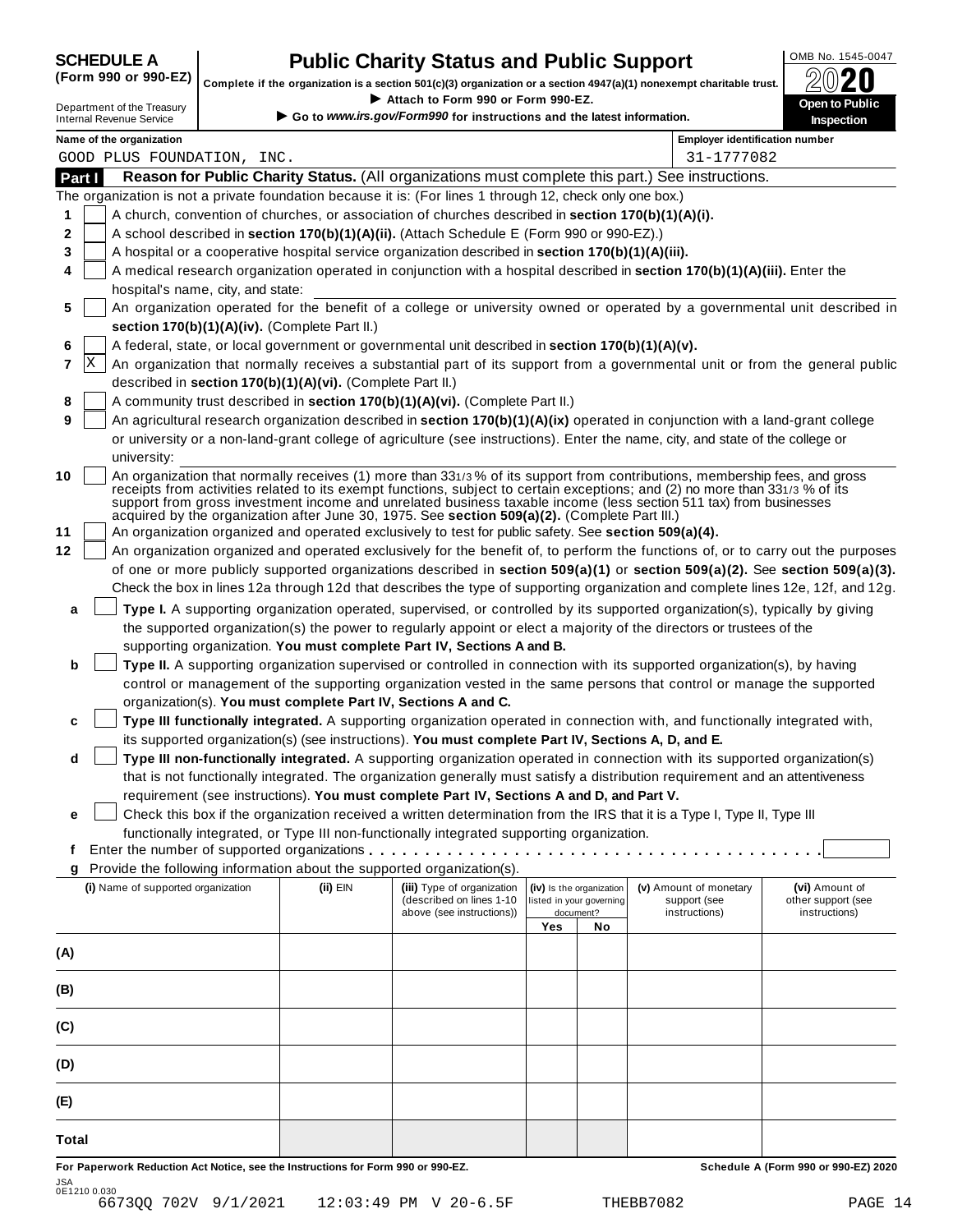#### Schedule A (Form 990 or 990-EZ) 2020 Page **2**

**Support Schedule for Organizations Described in Sections 170(b)(1)(A)(iv) and 170(b)(1)(A)(vi)** (Complete only if you checked the box on line 5, 7, or 8 of Part I or if the organization failed to qualify under **Part II** 

|              | Part III. If the organization fails to qualify under the tests listed below, please complete Part III.)                                                                                                                                                                                                                                                                          |                        |                        |                        |                        |                        |                         |
|--------------|----------------------------------------------------------------------------------------------------------------------------------------------------------------------------------------------------------------------------------------------------------------------------------------------------------------------------------------------------------------------------------|------------------------|------------------------|------------------------|------------------------|------------------------|-------------------------|
|              | <b>Section A. Public Support</b>                                                                                                                                                                                                                                                                                                                                                 |                        |                        |                        |                        |                        |                         |
|              | Calendar year (or fiscal year beginning in) ▶                                                                                                                                                                                                                                                                                                                                    | (a) 2016               | (b) 2017               | $(c)$ 2018             | $(d)$ 2019             | (e) 2020               | (f) Total               |
| 1            | Gifts, grants, contributions, and<br>membership fees received. (Do not<br>include any "unusual grants.")                                                                                                                                                                                                                                                                         | 7,740,235.             | 9,955,516.             | 10,137,096.            | 10,138,930.            | 13,809,890.            | 51,781,667.             |
| $\mathbf{2}$ | Tax revenues levied for the<br>organization's benefit and either paid to<br>or expended on its behalf                                                                                                                                                                                                                                                                            |                        |                        |                        |                        |                        | 0.                      |
| 3            | The value of services or facilities<br>furnished by a governmental unit to the<br>organization without charge                                                                                                                                                                                                                                                                    |                        |                        |                        |                        |                        | 0.                      |
| 4            | Total. Add lines 1 through 3                                                                                                                                                                                                                                                                                                                                                     | 7,740,235.             | 9,955,516.             | 10,137,096.            | 10,138,930.            | 13,809,890.            | 51,781,667.             |
| 5            | The portion of total contributions by<br>each person (other than a<br>governmental unit or publicly<br>supported organization) included on<br>line 1 that exceeds 2% of the amount<br>shown on line 11, column (f) $\text{ATCH}$ 1                                                                                                                                               |                        |                        |                        |                        |                        | 3,810,943.              |
| 6            | Public support. Subtract line 5 from line 4                                                                                                                                                                                                                                                                                                                                      |                        |                        |                        |                        |                        | 47,970,724.             |
|              | <b>Section B. Total Support</b>                                                                                                                                                                                                                                                                                                                                                  |                        |                        |                        |                        |                        |                         |
|              | Calendar year (or fiscal year beginning in) ▶                                                                                                                                                                                                                                                                                                                                    | (a) 2016               | (b) $2017$             | $(c)$ 2018             | $(d)$ 2019             | (e) 2020               | (f) Total               |
| 7<br>8       | Amounts from line 4<br>Gross income from interest, dividends,<br>payments received on securities loans,<br>rents, royalties, and income from<br>similar sources experiences                                                                                                                                                                                                      | 7,740,235.<br>104,447. | 9,955,516.<br>115,981. | 10,137,096.<br>91,343. | 10,138,930<br>167,310. | 13,809,890.<br>75,912. | 51,781,667.<br>554,993. |
| 9            | Net income from unrelated business<br>activities, whether or not the business<br>is regularly carried on the control of the set of the set of the set of the set of the set of the set of the s                                                                                                                                                                                  |                        |                        |                        |                        |                        | 0.                      |
| 10           | Other income. Do not include gain or<br>loss from the sale of capital assets<br>(Explain in Part VI.) <b>COMPLAINER</b>                                                                                                                                                                                                                                                          |                        |                        |                        |                        |                        | 0.                      |
| 11           | Total support. Add lines 7 through 10                                                                                                                                                                                                                                                                                                                                            |                        |                        |                        |                        |                        | 52,336,660.             |
| 12           |                                                                                                                                                                                                                                                                                                                                                                                  |                        |                        |                        |                        | 12                     |                         |
| 13           | First 5 years. If the Form 990 is for the organization's first, second, third, fourth, or fifth tax year as a section 501(c)(3)<br>organization, check this box and stop here equitarian enterity or an example that there is no stop here example the state of $\blacktriangleright$                                                                                            |                        |                        |                        |                        |                        |                         |
|              | <b>Section C. Computation of Public Support Percentage</b>                                                                                                                                                                                                                                                                                                                       |                        |                        |                        |                        |                        |                         |
| 14           | Public support percentage for 2020 (line 6, column (f), divided by line 11, column (f) $\ldots \ldots$                                                                                                                                                                                                                                                                           |                        |                        |                        |                        | 14                     | 91.66%                  |
| 15           |                                                                                                                                                                                                                                                                                                                                                                                  |                        |                        |                        |                        |                        | 90.27%                  |
|              | 16a 331/3% support test - 2020. If the organization did not check the box on line 13, and line 14 is 331/3% or more, check this                                                                                                                                                                                                                                                  |                        |                        |                        |                        |                        |                         |
|              | box and stop here. The organization qualifies as a publicly supported organization                                                                                                                                                                                                                                                                                               |                        |                        |                        |                        |                        | Χ                       |
|              | b 331/3% support test - 2019. If the organization did not check a box on line 13 or 16a, and line 15 is 331/3% or more, check                                                                                                                                                                                                                                                    |                        |                        |                        |                        |                        |                         |
|              |                                                                                                                                                                                                                                                                                                                                                                                  |                        |                        |                        |                        |                        |                         |
|              | 17a 10%-facts-and-circumstances test - 2020. If the organization did not check a box on line 13, 16a, or 16b, and line 14 is<br>10% or more, and if the organization meets the facts-and-circumstances test, check this box and stop here. Explain in<br>Part VI how the organization meets the facts-and-circumstances test. The organization qualifies as a publicly supported |                        |                        |                        |                        |                        |                         |
|              | <b>b</b> 10%-facts-and-circumstances test - 2019. If the organization did not check a box on line 13, 16a, 16b, or 17a, and line<br>15 is 10% or more, and if the organization meets the facts-and-circumstances test, check this box and stop here. Explain                                                                                                                     |                        |                        |                        |                        |                        |                         |
|              | in Part VI how the organization meets the facts-and-circumstances test. The organization qualifies as a publicly supported<br>Private foundation. If the organization did not check a box on line 13, 16a, 16b, 17a, or 17b, check this box and see                                                                                                                              |                        |                        |                        |                        |                        |                         |
|              |                                                                                                                                                                                                                                                                                                                                                                                  |                        |                        |                        |                        |                        |                         |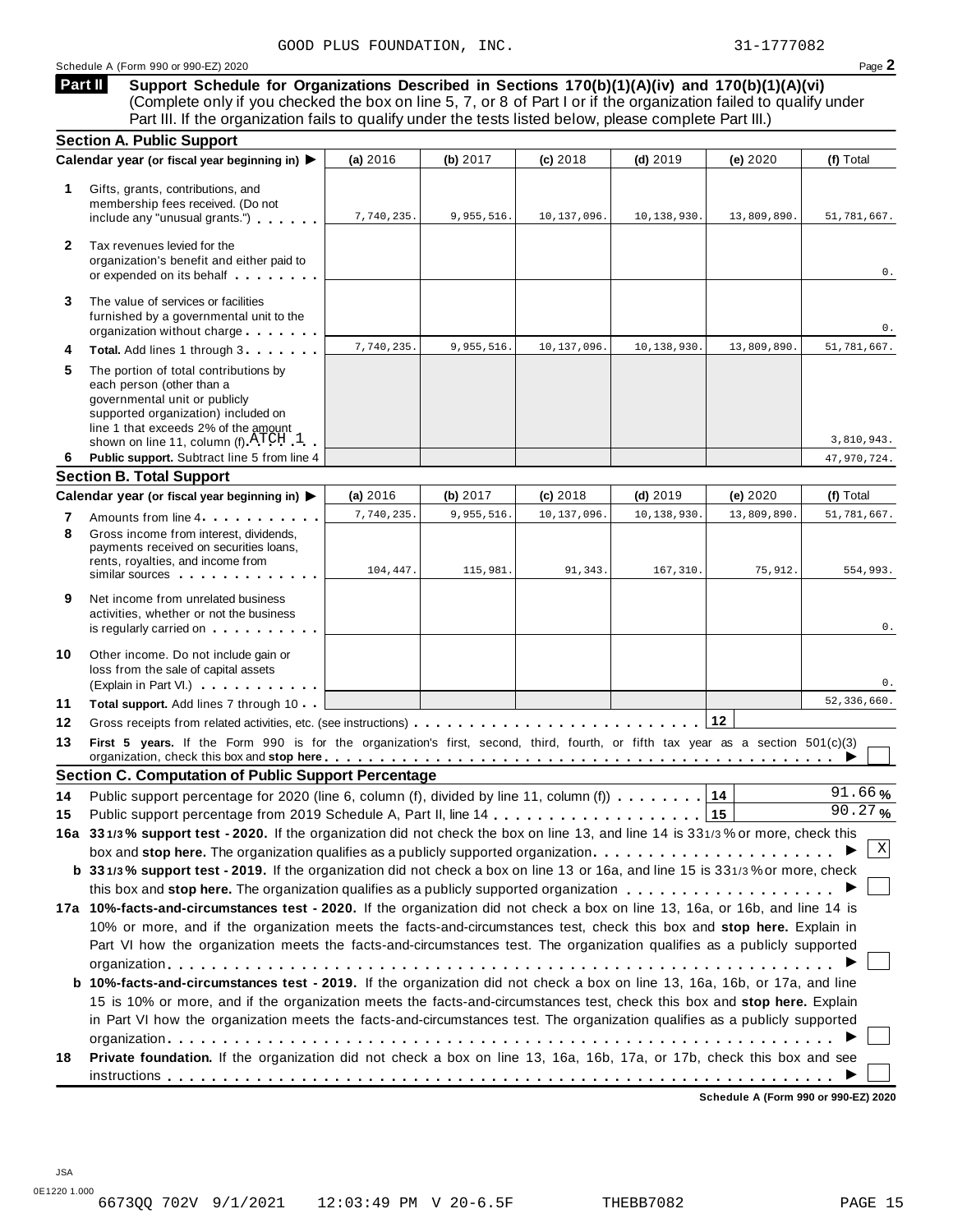#### **Support Schedule for Organizations Described in Section 509(a)(2) Part III**

(Complete only if you checked the box on line 10 of Part I or if the organization failed to qualify under Part II. If the organization fails to qualify under the tests listed below, please complete Part II.)

| (f) Total<br>(a) $2016$<br>(b) $2017$<br>$(c)$ 2018<br>(d) $2019$<br>(e) 2020<br>Calendar year (or fiscal year beginning in)<br>Gifts, grants, contributions, and membership fees<br>1.<br>received. (Do not include any "unusual grants.")<br>2<br>Gross receipts from admissions, merchandise<br>sold or services performed, or facilities<br>furnished in any activity that is related to the<br>organization's tax-exempt purpose<br>Gross receipts from activities that are not an<br>3<br>unrelated trade or business under section 513 .<br>Tax revenues levied for the<br>organization's benefit and either paid to<br>or expended on its behalf <b>contains the set of the set of the set of the set of the set of the set of the set of the set of the set of the set of the set of the set of the set of the set of the set of the set of the set of</b><br>The value of services or facilities<br>5<br>furnished by a governmental unit to the<br>organization without charge<br><b>Total.</b> Add lines 1 through 5<br>6<br>7a Amounts included on lines 1, 2, and 3<br>received from disqualified persons<br><b>b</b> Amounts included on lines 2 and 3<br>received from other than disqualified<br>persons that exceed the greater of \$5,000<br>or 1% of the amount on line 13 for the year<br>c Add lines 7a and 7b<br>Public support. (Subtract line 7c from<br>8<br>$line 6.)$<br><b>Section B. Total Support</b><br>(a) 2016<br>(b) 2017<br>$(c)$ 2018<br>(f) Total<br>(d) $2019$<br>(e) $2020$<br>Calendar year (or fiscal year beginning in)<br>Amounts from line 6<br>9<br>10 a Gross income from interest, dividends,<br>payments received on securities loans,<br>rents, royalties, and income from similar<br>SOUICES<br><b>b</b> Unrelated business taxable income (less<br>section 511 taxes) from businesses<br>acquired after June 30, 1975<br>c Add lines 10a and 10b<br>Net income from unrelated business<br>11<br>activities not included in line 10b, whether<br>or not the business is regularly carried on.<br>Other income. Do not include gain or<br>12<br>loss from the sale of capital assets<br>(Explain in Part VI.)<br>Total support. (Add lines 9, 10c, 11,<br>13<br>and 12.) $\cdots$ $\cdots$ $\cdots$ $\cdots$<br>First 5 years. If the Form 990 is for the organization's first, second, third, fourth, or fifth tax year as a section 501(c)(3)<br>14<br><b>Section C. Computation of Public Support Percentage</b><br>%<br>15<br>15<br>Public support percentage from 2019 Schedule A, Part III, line 15.<br>%<br>16<br>16<br>Section D. Computation of Investment Income Percentage<br>%<br>17<br>Investment income percentage for 2020 (line 10c, column (f), divided by line 13, column (f)), $\ldots$ , , , , , , , ,<br>17<br>%<br>18<br>18<br>19a 331/3% support tests - 2020. If the organization did not check the box on line 14, and line 15 is more than 331/3%, and line<br>17 is not more than 331/3%, check this box and stop here. The organization qualifies as a publicly supported organization.<br><b>b</b> 331/3% support tests - 2019. If the organization did not check a box on line 14 or line 19a, and line 16 is more than 331/3%, and<br>line 18 is not more than 331/3%, check this box and stop here. The organization qualifies as a publicly supported organization<br>Private foundation. If the organization did not check a box on line 14, 19a, or 19b, check this box and see instructions<br>Schedule A (Form 990 or 990-EZ) 2020<br>0E1221 1.000<br>6673QQ 702V 9/1/2021<br>12:03:49 PM V 20-6.5F<br>THEBB7082<br>PAGE 16 |     | <b>Section A. Public Support</b> |  |  |  |
|--------------------------------------------------------------------------------------------------------------------------------------------------------------------------------------------------------------------------------------------------------------------------------------------------------------------------------------------------------------------------------------------------------------------------------------------------------------------------------------------------------------------------------------------------------------------------------------------------------------------------------------------------------------------------------------------------------------------------------------------------------------------------------------------------------------------------------------------------------------------------------------------------------------------------------------------------------------------------------------------------------------------------------------------------------------------------------------------------------------------------------------------------------------------------------------------------------------------------------------------------------------------------------------------------------------------------------------------------------------------------------------------------------------------------------------------------------------------------------------------------------------------------------------------------------------------------------------------------------------------------------------------------------------------------------------------------------------------------------------------------------------------------------------------------------------------------------------------------------------------------------------------------------------------------------------------------------------------------------------------------------------------------------------------------------------------------------------------------------------------------------------------------------------------------------------------------------------------------------------------------------------------------------------------------------------------------------------------------------------------------------------------------------------------------------------------------------------------------------------------------------------------------------------------------------------------------------------------------------------------------------------------------------------------------------------------------------------------------------------------------------------------------------------------------------------------------------------------------------------------------------------------------------------------------------------------------------------------------------------------------------------------------------------------------------------------------------------------------------------------------------------------------------------------------------------------------------------------------------------------------------------------------------------------------------------------------------------------------------------------------------------------------------------------------------------------------------------------------------------------------------------------------------------------------------------------------------------------------------------------|-----|----------------------------------|--|--|--|
|                                                                                                                                                                                                                                                                                                                                                                                                                                                                                                                                                                                                                                                                                                                                                                                                                                                                                                                                                                                                                                                                                                                                                                                                                                                                                                                                                                                                                                                                                                                                                                                                                                                                                                                                                                                                                                                                                                                                                                                                                                                                                                                                                                                                                                                                                                                                                                                                                                                                                                                                                                                                                                                                                                                                                                                                                                                                                                                                                                                                                                                                                                                                                                                                                                                                                                                                                                                                                                                                                                                                                                                                                    |     |                                  |  |  |  |
|                                                                                                                                                                                                                                                                                                                                                                                                                                                                                                                                                                                                                                                                                                                                                                                                                                                                                                                                                                                                                                                                                                                                                                                                                                                                                                                                                                                                                                                                                                                                                                                                                                                                                                                                                                                                                                                                                                                                                                                                                                                                                                                                                                                                                                                                                                                                                                                                                                                                                                                                                                                                                                                                                                                                                                                                                                                                                                                                                                                                                                                                                                                                                                                                                                                                                                                                                                                                                                                                                                                                                                                                                    |     |                                  |  |  |  |
|                                                                                                                                                                                                                                                                                                                                                                                                                                                                                                                                                                                                                                                                                                                                                                                                                                                                                                                                                                                                                                                                                                                                                                                                                                                                                                                                                                                                                                                                                                                                                                                                                                                                                                                                                                                                                                                                                                                                                                                                                                                                                                                                                                                                                                                                                                                                                                                                                                                                                                                                                                                                                                                                                                                                                                                                                                                                                                                                                                                                                                                                                                                                                                                                                                                                                                                                                                                                                                                                                                                                                                                                                    |     |                                  |  |  |  |
|                                                                                                                                                                                                                                                                                                                                                                                                                                                                                                                                                                                                                                                                                                                                                                                                                                                                                                                                                                                                                                                                                                                                                                                                                                                                                                                                                                                                                                                                                                                                                                                                                                                                                                                                                                                                                                                                                                                                                                                                                                                                                                                                                                                                                                                                                                                                                                                                                                                                                                                                                                                                                                                                                                                                                                                                                                                                                                                                                                                                                                                                                                                                                                                                                                                                                                                                                                                                                                                                                                                                                                                                                    |     |                                  |  |  |  |
|                                                                                                                                                                                                                                                                                                                                                                                                                                                                                                                                                                                                                                                                                                                                                                                                                                                                                                                                                                                                                                                                                                                                                                                                                                                                                                                                                                                                                                                                                                                                                                                                                                                                                                                                                                                                                                                                                                                                                                                                                                                                                                                                                                                                                                                                                                                                                                                                                                                                                                                                                                                                                                                                                                                                                                                                                                                                                                                                                                                                                                                                                                                                                                                                                                                                                                                                                                                                                                                                                                                                                                                                                    |     |                                  |  |  |  |
|                                                                                                                                                                                                                                                                                                                                                                                                                                                                                                                                                                                                                                                                                                                                                                                                                                                                                                                                                                                                                                                                                                                                                                                                                                                                                                                                                                                                                                                                                                                                                                                                                                                                                                                                                                                                                                                                                                                                                                                                                                                                                                                                                                                                                                                                                                                                                                                                                                                                                                                                                                                                                                                                                                                                                                                                                                                                                                                                                                                                                                                                                                                                                                                                                                                                                                                                                                                                                                                                                                                                                                                                                    |     |                                  |  |  |  |
|                                                                                                                                                                                                                                                                                                                                                                                                                                                                                                                                                                                                                                                                                                                                                                                                                                                                                                                                                                                                                                                                                                                                                                                                                                                                                                                                                                                                                                                                                                                                                                                                                                                                                                                                                                                                                                                                                                                                                                                                                                                                                                                                                                                                                                                                                                                                                                                                                                                                                                                                                                                                                                                                                                                                                                                                                                                                                                                                                                                                                                                                                                                                                                                                                                                                                                                                                                                                                                                                                                                                                                                                                    |     |                                  |  |  |  |
|                                                                                                                                                                                                                                                                                                                                                                                                                                                                                                                                                                                                                                                                                                                                                                                                                                                                                                                                                                                                                                                                                                                                                                                                                                                                                                                                                                                                                                                                                                                                                                                                                                                                                                                                                                                                                                                                                                                                                                                                                                                                                                                                                                                                                                                                                                                                                                                                                                                                                                                                                                                                                                                                                                                                                                                                                                                                                                                                                                                                                                                                                                                                                                                                                                                                                                                                                                                                                                                                                                                                                                                                                    |     |                                  |  |  |  |
|                                                                                                                                                                                                                                                                                                                                                                                                                                                                                                                                                                                                                                                                                                                                                                                                                                                                                                                                                                                                                                                                                                                                                                                                                                                                                                                                                                                                                                                                                                                                                                                                                                                                                                                                                                                                                                                                                                                                                                                                                                                                                                                                                                                                                                                                                                                                                                                                                                                                                                                                                                                                                                                                                                                                                                                                                                                                                                                                                                                                                                                                                                                                                                                                                                                                                                                                                                                                                                                                                                                                                                                                                    |     |                                  |  |  |  |
|                                                                                                                                                                                                                                                                                                                                                                                                                                                                                                                                                                                                                                                                                                                                                                                                                                                                                                                                                                                                                                                                                                                                                                                                                                                                                                                                                                                                                                                                                                                                                                                                                                                                                                                                                                                                                                                                                                                                                                                                                                                                                                                                                                                                                                                                                                                                                                                                                                                                                                                                                                                                                                                                                                                                                                                                                                                                                                                                                                                                                                                                                                                                                                                                                                                                                                                                                                                                                                                                                                                                                                                                                    |     |                                  |  |  |  |
|                                                                                                                                                                                                                                                                                                                                                                                                                                                                                                                                                                                                                                                                                                                                                                                                                                                                                                                                                                                                                                                                                                                                                                                                                                                                                                                                                                                                                                                                                                                                                                                                                                                                                                                                                                                                                                                                                                                                                                                                                                                                                                                                                                                                                                                                                                                                                                                                                                                                                                                                                                                                                                                                                                                                                                                                                                                                                                                                                                                                                                                                                                                                                                                                                                                                                                                                                                                                                                                                                                                                                                                                                    |     |                                  |  |  |  |
|                                                                                                                                                                                                                                                                                                                                                                                                                                                                                                                                                                                                                                                                                                                                                                                                                                                                                                                                                                                                                                                                                                                                                                                                                                                                                                                                                                                                                                                                                                                                                                                                                                                                                                                                                                                                                                                                                                                                                                                                                                                                                                                                                                                                                                                                                                                                                                                                                                                                                                                                                                                                                                                                                                                                                                                                                                                                                                                                                                                                                                                                                                                                                                                                                                                                                                                                                                                                                                                                                                                                                                                                                    |     |                                  |  |  |  |
|                                                                                                                                                                                                                                                                                                                                                                                                                                                                                                                                                                                                                                                                                                                                                                                                                                                                                                                                                                                                                                                                                                                                                                                                                                                                                                                                                                                                                                                                                                                                                                                                                                                                                                                                                                                                                                                                                                                                                                                                                                                                                                                                                                                                                                                                                                                                                                                                                                                                                                                                                                                                                                                                                                                                                                                                                                                                                                                                                                                                                                                                                                                                                                                                                                                                                                                                                                                                                                                                                                                                                                                                                    |     |                                  |  |  |  |
|                                                                                                                                                                                                                                                                                                                                                                                                                                                                                                                                                                                                                                                                                                                                                                                                                                                                                                                                                                                                                                                                                                                                                                                                                                                                                                                                                                                                                                                                                                                                                                                                                                                                                                                                                                                                                                                                                                                                                                                                                                                                                                                                                                                                                                                                                                                                                                                                                                                                                                                                                                                                                                                                                                                                                                                                                                                                                                                                                                                                                                                                                                                                                                                                                                                                                                                                                                                                                                                                                                                                                                                                                    |     |                                  |  |  |  |
|                                                                                                                                                                                                                                                                                                                                                                                                                                                                                                                                                                                                                                                                                                                                                                                                                                                                                                                                                                                                                                                                                                                                                                                                                                                                                                                                                                                                                                                                                                                                                                                                                                                                                                                                                                                                                                                                                                                                                                                                                                                                                                                                                                                                                                                                                                                                                                                                                                                                                                                                                                                                                                                                                                                                                                                                                                                                                                                                                                                                                                                                                                                                                                                                                                                                                                                                                                                                                                                                                                                                                                                                                    |     |                                  |  |  |  |
|                                                                                                                                                                                                                                                                                                                                                                                                                                                                                                                                                                                                                                                                                                                                                                                                                                                                                                                                                                                                                                                                                                                                                                                                                                                                                                                                                                                                                                                                                                                                                                                                                                                                                                                                                                                                                                                                                                                                                                                                                                                                                                                                                                                                                                                                                                                                                                                                                                                                                                                                                                                                                                                                                                                                                                                                                                                                                                                                                                                                                                                                                                                                                                                                                                                                                                                                                                                                                                                                                                                                                                                                                    |     |                                  |  |  |  |
|                                                                                                                                                                                                                                                                                                                                                                                                                                                                                                                                                                                                                                                                                                                                                                                                                                                                                                                                                                                                                                                                                                                                                                                                                                                                                                                                                                                                                                                                                                                                                                                                                                                                                                                                                                                                                                                                                                                                                                                                                                                                                                                                                                                                                                                                                                                                                                                                                                                                                                                                                                                                                                                                                                                                                                                                                                                                                                                                                                                                                                                                                                                                                                                                                                                                                                                                                                                                                                                                                                                                                                                                                    |     |                                  |  |  |  |
|                                                                                                                                                                                                                                                                                                                                                                                                                                                                                                                                                                                                                                                                                                                                                                                                                                                                                                                                                                                                                                                                                                                                                                                                                                                                                                                                                                                                                                                                                                                                                                                                                                                                                                                                                                                                                                                                                                                                                                                                                                                                                                                                                                                                                                                                                                                                                                                                                                                                                                                                                                                                                                                                                                                                                                                                                                                                                                                                                                                                                                                                                                                                                                                                                                                                                                                                                                                                                                                                                                                                                                                                                    |     |                                  |  |  |  |
|                                                                                                                                                                                                                                                                                                                                                                                                                                                                                                                                                                                                                                                                                                                                                                                                                                                                                                                                                                                                                                                                                                                                                                                                                                                                                                                                                                                                                                                                                                                                                                                                                                                                                                                                                                                                                                                                                                                                                                                                                                                                                                                                                                                                                                                                                                                                                                                                                                                                                                                                                                                                                                                                                                                                                                                                                                                                                                                                                                                                                                                                                                                                                                                                                                                                                                                                                                                                                                                                                                                                                                                                                    |     |                                  |  |  |  |
|                                                                                                                                                                                                                                                                                                                                                                                                                                                                                                                                                                                                                                                                                                                                                                                                                                                                                                                                                                                                                                                                                                                                                                                                                                                                                                                                                                                                                                                                                                                                                                                                                                                                                                                                                                                                                                                                                                                                                                                                                                                                                                                                                                                                                                                                                                                                                                                                                                                                                                                                                                                                                                                                                                                                                                                                                                                                                                                                                                                                                                                                                                                                                                                                                                                                                                                                                                                                                                                                                                                                                                                                                    |     |                                  |  |  |  |
|                                                                                                                                                                                                                                                                                                                                                                                                                                                                                                                                                                                                                                                                                                                                                                                                                                                                                                                                                                                                                                                                                                                                                                                                                                                                                                                                                                                                                                                                                                                                                                                                                                                                                                                                                                                                                                                                                                                                                                                                                                                                                                                                                                                                                                                                                                                                                                                                                                                                                                                                                                                                                                                                                                                                                                                                                                                                                                                                                                                                                                                                                                                                                                                                                                                                                                                                                                                                                                                                                                                                                                                                                    |     |                                  |  |  |  |
|                                                                                                                                                                                                                                                                                                                                                                                                                                                                                                                                                                                                                                                                                                                                                                                                                                                                                                                                                                                                                                                                                                                                                                                                                                                                                                                                                                                                                                                                                                                                                                                                                                                                                                                                                                                                                                                                                                                                                                                                                                                                                                                                                                                                                                                                                                                                                                                                                                                                                                                                                                                                                                                                                                                                                                                                                                                                                                                                                                                                                                                                                                                                                                                                                                                                                                                                                                                                                                                                                                                                                                                                                    |     |                                  |  |  |  |
|                                                                                                                                                                                                                                                                                                                                                                                                                                                                                                                                                                                                                                                                                                                                                                                                                                                                                                                                                                                                                                                                                                                                                                                                                                                                                                                                                                                                                                                                                                                                                                                                                                                                                                                                                                                                                                                                                                                                                                                                                                                                                                                                                                                                                                                                                                                                                                                                                                                                                                                                                                                                                                                                                                                                                                                                                                                                                                                                                                                                                                                                                                                                                                                                                                                                                                                                                                                                                                                                                                                                                                                                                    |     |                                  |  |  |  |
|                                                                                                                                                                                                                                                                                                                                                                                                                                                                                                                                                                                                                                                                                                                                                                                                                                                                                                                                                                                                                                                                                                                                                                                                                                                                                                                                                                                                                                                                                                                                                                                                                                                                                                                                                                                                                                                                                                                                                                                                                                                                                                                                                                                                                                                                                                                                                                                                                                                                                                                                                                                                                                                                                                                                                                                                                                                                                                                                                                                                                                                                                                                                                                                                                                                                                                                                                                                                                                                                                                                                                                                                                    |     |                                  |  |  |  |
|                                                                                                                                                                                                                                                                                                                                                                                                                                                                                                                                                                                                                                                                                                                                                                                                                                                                                                                                                                                                                                                                                                                                                                                                                                                                                                                                                                                                                                                                                                                                                                                                                                                                                                                                                                                                                                                                                                                                                                                                                                                                                                                                                                                                                                                                                                                                                                                                                                                                                                                                                                                                                                                                                                                                                                                                                                                                                                                                                                                                                                                                                                                                                                                                                                                                                                                                                                                                                                                                                                                                                                                                                    |     |                                  |  |  |  |
|                                                                                                                                                                                                                                                                                                                                                                                                                                                                                                                                                                                                                                                                                                                                                                                                                                                                                                                                                                                                                                                                                                                                                                                                                                                                                                                                                                                                                                                                                                                                                                                                                                                                                                                                                                                                                                                                                                                                                                                                                                                                                                                                                                                                                                                                                                                                                                                                                                                                                                                                                                                                                                                                                                                                                                                                                                                                                                                                                                                                                                                                                                                                                                                                                                                                                                                                                                                                                                                                                                                                                                                                                    |     |                                  |  |  |  |
|                                                                                                                                                                                                                                                                                                                                                                                                                                                                                                                                                                                                                                                                                                                                                                                                                                                                                                                                                                                                                                                                                                                                                                                                                                                                                                                                                                                                                                                                                                                                                                                                                                                                                                                                                                                                                                                                                                                                                                                                                                                                                                                                                                                                                                                                                                                                                                                                                                                                                                                                                                                                                                                                                                                                                                                                                                                                                                                                                                                                                                                                                                                                                                                                                                                                                                                                                                                                                                                                                                                                                                                                                    |     |                                  |  |  |  |
|                                                                                                                                                                                                                                                                                                                                                                                                                                                                                                                                                                                                                                                                                                                                                                                                                                                                                                                                                                                                                                                                                                                                                                                                                                                                                                                                                                                                                                                                                                                                                                                                                                                                                                                                                                                                                                                                                                                                                                                                                                                                                                                                                                                                                                                                                                                                                                                                                                                                                                                                                                                                                                                                                                                                                                                                                                                                                                                                                                                                                                                                                                                                                                                                                                                                                                                                                                                                                                                                                                                                                                                                                    |     |                                  |  |  |  |
|                                                                                                                                                                                                                                                                                                                                                                                                                                                                                                                                                                                                                                                                                                                                                                                                                                                                                                                                                                                                                                                                                                                                                                                                                                                                                                                                                                                                                                                                                                                                                                                                                                                                                                                                                                                                                                                                                                                                                                                                                                                                                                                                                                                                                                                                                                                                                                                                                                                                                                                                                                                                                                                                                                                                                                                                                                                                                                                                                                                                                                                                                                                                                                                                                                                                                                                                                                                                                                                                                                                                                                                                                    |     |                                  |  |  |  |
|                                                                                                                                                                                                                                                                                                                                                                                                                                                                                                                                                                                                                                                                                                                                                                                                                                                                                                                                                                                                                                                                                                                                                                                                                                                                                                                                                                                                                                                                                                                                                                                                                                                                                                                                                                                                                                                                                                                                                                                                                                                                                                                                                                                                                                                                                                                                                                                                                                                                                                                                                                                                                                                                                                                                                                                                                                                                                                                                                                                                                                                                                                                                                                                                                                                                                                                                                                                                                                                                                                                                                                                                                    |     |                                  |  |  |  |
|                                                                                                                                                                                                                                                                                                                                                                                                                                                                                                                                                                                                                                                                                                                                                                                                                                                                                                                                                                                                                                                                                                                                                                                                                                                                                                                                                                                                                                                                                                                                                                                                                                                                                                                                                                                                                                                                                                                                                                                                                                                                                                                                                                                                                                                                                                                                                                                                                                                                                                                                                                                                                                                                                                                                                                                                                                                                                                                                                                                                                                                                                                                                                                                                                                                                                                                                                                                                                                                                                                                                                                                                                    |     |                                  |  |  |  |
|                                                                                                                                                                                                                                                                                                                                                                                                                                                                                                                                                                                                                                                                                                                                                                                                                                                                                                                                                                                                                                                                                                                                                                                                                                                                                                                                                                                                                                                                                                                                                                                                                                                                                                                                                                                                                                                                                                                                                                                                                                                                                                                                                                                                                                                                                                                                                                                                                                                                                                                                                                                                                                                                                                                                                                                                                                                                                                                                                                                                                                                                                                                                                                                                                                                                                                                                                                                                                                                                                                                                                                                                                    |     |                                  |  |  |  |
|                                                                                                                                                                                                                                                                                                                                                                                                                                                                                                                                                                                                                                                                                                                                                                                                                                                                                                                                                                                                                                                                                                                                                                                                                                                                                                                                                                                                                                                                                                                                                                                                                                                                                                                                                                                                                                                                                                                                                                                                                                                                                                                                                                                                                                                                                                                                                                                                                                                                                                                                                                                                                                                                                                                                                                                                                                                                                                                                                                                                                                                                                                                                                                                                                                                                                                                                                                                                                                                                                                                                                                                                                    |     |                                  |  |  |  |
|                                                                                                                                                                                                                                                                                                                                                                                                                                                                                                                                                                                                                                                                                                                                                                                                                                                                                                                                                                                                                                                                                                                                                                                                                                                                                                                                                                                                                                                                                                                                                                                                                                                                                                                                                                                                                                                                                                                                                                                                                                                                                                                                                                                                                                                                                                                                                                                                                                                                                                                                                                                                                                                                                                                                                                                                                                                                                                                                                                                                                                                                                                                                                                                                                                                                                                                                                                                                                                                                                                                                                                                                                    |     |                                  |  |  |  |
|                                                                                                                                                                                                                                                                                                                                                                                                                                                                                                                                                                                                                                                                                                                                                                                                                                                                                                                                                                                                                                                                                                                                                                                                                                                                                                                                                                                                                                                                                                                                                                                                                                                                                                                                                                                                                                                                                                                                                                                                                                                                                                                                                                                                                                                                                                                                                                                                                                                                                                                                                                                                                                                                                                                                                                                                                                                                                                                                                                                                                                                                                                                                                                                                                                                                                                                                                                                                                                                                                                                                                                                                                    |     |                                  |  |  |  |
|                                                                                                                                                                                                                                                                                                                                                                                                                                                                                                                                                                                                                                                                                                                                                                                                                                                                                                                                                                                                                                                                                                                                                                                                                                                                                                                                                                                                                                                                                                                                                                                                                                                                                                                                                                                                                                                                                                                                                                                                                                                                                                                                                                                                                                                                                                                                                                                                                                                                                                                                                                                                                                                                                                                                                                                                                                                                                                                                                                                                                                                                                                                                                                                                                                                                                                                                                                                                                                                                                                                                                                                                                    |     |                                  |  |  |  |
|                                                                                                                                                                                                                                                                                                                                                                                                                                                                                                                                                                                                                                                                                                                                                                                                                                                                                                                                                                                                                                                                                                                                                                                                                                                                                                                                                                                                                                                                                                                                                                                                                                                                                                                                                                                                                                                                                                                                                                                                                                                                                                                                                                                                                                                                                                                                                                                                                                                                                                                                                                                                                                                                                                                                                                                                                                                                                                                                                                                                                                                                                                                                                                                                                                                                                                                                                                                                                                                                                                                                                                                                                    |     |                                  |  |  |  |
|                                                                                                                                                                                                                                                                                                                                                                                                                                                                                                                                                                                                                                                                                                                                                                                                                                                                                                                                                                                                                                                                                                                                                                                                                                                                                                                                                                                                                                                                                                                                                                                                                                                                                                                                                                                                                                                                                                                                                                                                                                                                                                                                                                                                                                                                                                                                                                                                                                                                                                                                                                                                                                                                                                                                                                                                                                                                                                                                                                                                                                                                                                                                                                                                                                                                                                                                                                                                                                                                                                                                                                                                                    |     |                                  |  |  |  |
|                                                                                                                                                                                                                                                                                                                                                                                                                                                                                                                                                                                                                                                                                                                                                                                                                                                                                                                                                                                                                                                                                                                                                                                                                                                                                                                                                                                                                                                                                                                                                                                                                                                                                                                                                                                                                                                                                                                                                                                                                                                                                                                                                                                                                                                                                                                                                                                                                                                                                                                                                                                                                                                                                                                                                                                                                                                                                                                                                                                                                                                                                                                                                                                                                                                                                                                                                                                                                                                                                                                                                                                                                    |     |                                  |  |  |  |
|                                                                                                                                                                                                                                                                                                                                                                                                                                                                                                                                                                                                                                                                                                                                                                                                                                                                                                                                                                                                                                                                                                                                                                                                                                                                                                                                                                                                                                                                                                                                                                                                                                                                                                                                                                                                                                                                                                                                                                                                                                                                                                                                                                                                                                                                                                                                                                                                                                                                                                                                                                                                                                                                                                                                                                                                                                                                                                                                                                                                                                                                                                                                                                                                                                                                                                                                                                                                                                                                                                                                                                                                                    |     |                                  |  |  |  |
|                                                                                                                                                                                                                                                                                                                                                                                                                                                                                                                                                                                                                                                                                                                                                                                                                                                                                                                                                                                                                                                                                                                                                                                                                                                                                                                                                                                                                                                                                                                                                                                                                                                                                                                                                                                                                                                                                                                                                                                                                                                                                                                                                                                                                                                                                                                                                                                                                                                                                                                                                                                                                                                                                                                                                                                                                                                                                                                                                                                                                                                                                                                                                                                                                                                                                                                                                                                                                                                                                                                                                                                                                    |     |                                  |  |  |  |
|                                                                                                                                                                                                                                                                                                                                                                                                                                                                                                                                                                                                                                                                                                                                                                                                                                                                                                                                                                                                                                                                                                                                                                                                                                                                                                                                                                                                                                                                                                                                                                                                                                                                                                                                                                                                                                                                                                                                                                                                                                                                                                                                                                                                                                                                                                                                                                                                                                                                                                                                                                                                                                                                                                                                                                                                                                                                                                                                                                                                                                                                                                                                                                                                                                                                                                                                                                                                                                                                                                                                                                                                                    |     |                                  |  |  |  |
|                                                                                                                                                                                                                                                                                                                                                                                                                                                                                                                                                                                                                                                                                                                                                                                                                                                                                                                                                                                                                                                                                                                                                                                                                                                                                                                                                                                                                                                                                                                                                                                                                                                                                                                                                                                                                                                                                                                                                                                                                                                                                                                                                                                                                                                                                                                                                                                                                                                                                                                                                                                                                                                                                                                                                                                                                                                                                                                                                                                                                                                                                                                                                                                                                                                                                                                                                                                                                                                                                                                                                                                                                    |     |                                  |  |  |  |
|                                                                                                                                                                                                                                                                                                                                                                                                                                                                                                                                                                                                                                                                                                                                                                                                                                                                                                                                                                                                                                                                                                                                                                                                                                                                                                                                                                                                                                                                                                                                                                                                                                                                                                                                                                                                                                                                                                                                                                                                                                                                                                                                                                                                                                                                                                                                                                                                                                                                                                                                                                                                                                                                                                                                                                                                                                                                                                                                                                                                                                                                                                                                                                                                                                                                                                                                                                                                                                                                                                                                                                                                                    |     |                                  |  |  |  |
|                                                                                                                                                                                                                                                                                                                                                                                                                                                                                                                                                                                                                                                                                                                                                                                                                                                                                                                                                                                                                                                                                                                                                                                                                                                                                                                                                                                                                                                                                                                                                                                                                                                                                                                                                                                                                                                                                                                                                                                                                                                                                                                                                                                                                                                                                                                                                                                                                                                                                                                                                                                                                                                                                                                                                                                                                                                                                                                                                                                                                                                                                                                                                                                                                                                                                                                                                                                                                                                                                                                                                                                                                    |     |                                  |  |  |  |
|                                                                                                                                                                                                                                                                                                                                                                                                                                                                                                                                                                                                                                                                                                                                                                                                                                                                                                                                                                                                                                                                                                                                                                                                                                                                                                                                                                                                                                                                                                                                                                                                                                                                                                                                                                                                                                                                                                                                                                                                                                                                                                                                                                                                                                                                                                                                                                                                                                                                                                                                                                                                                                                                                                                                                                                                                                                                                                                                                                                                                                                                                                                                                                                                                                                                                                                                                                                                                                                                                                                                                                                                                    |     |                                  |  |  |  |
|                                                                                                                                                                                                                                                                                                                                                                                                                                                                                                                                                                                                                                                                                                                                                                                                                                                                                                                                                                                                                                                                                                                                                                                                                                                                                                                                                                                                                                                                                                                                                                                                                                                                                                                                                                                                                                                                                                                                                                                                                                                                                                                                                                                                                                                                                                                                                                                                                                                                                                                                                                                                                                                                                                                                                                                                                                                                                                                                                                                                                                                                                                                                                                                                                                                                                                                                                                                                                                                                                                                                                                                                                    |     |                                  |  |  |  |
|                                                                                                                                                                                                                                                                                                                                                                                                                                                                                                                                                                                                                                                                                                                                                                                                                                                                                                                                                                                                                                                                                                                                                                                                                                                                                                                                                                                                                                                                                                                                                                                                                                                                                                                                                                                                                                                                                                                                                                                                                                                                                                                                                                                                                                                                                                                                                                                                                                                                                                                                                                                                                                                                                                                                                                                                                                                                                                                                                                                                                                                                                                                                                                                                                                                                                                                                                                                                                                                                                                                                                                                                                    |     |                                  |  |  |  |
|                                                                                                                                                                                                                                                                                                                                                                                                                                                                                                                                                                                                                                                                                                                                                                                                                                                                                                                                                                                                                                                                                                                                                                                                                                                                                                                                                                                                                                                                                                                                                                                                                                                                                                                                                                                                                                                                                                                                                                                                                                                                                                                                                                                                                                                                                                                                                                                                                                                                                                                                                                                                                                                                                                                                                                                                                                                                                                                                                                                                                                                                                                                                                                                                                                                                                                                                                                                                                                                                                                                                                                                                                    |     |                                  |  |  |  |
|                                                                                                                                                                                                                                                                                                                                                                                                                                                                                                                                                                                                                                                                                                                                                                                                                                                                                                                                                                                                                                                                                                                                                                                                                                                                                                                                                                                                                                                                                                                                                                                                                                                                                                                                                                                                                                                                                                                                                                                                                                                                                                                                                                                                                                                                                                                                                                                                                                                                                                                                                                                                                                                                                                                                                                                                                                                                                                                                                                                                                                                                                                                                                                                                                                                                                                                                                                                                                                                                                                                                                                                                                    |     |                                  |  |  |  |
|                                                                                                                                                                                                                                                                                                                                                                                                                                                                                                                                                                                                                                                                                                                                                                                                                                                                                                                                                                                                                                                                                                                                                                                                                                                                                                                                                                                                                                                                                                                                                                                                                                                                                                                                                                                                                                                                                                                                                                                                                                                                                                                                                                                                                                                                                                                                                                                                                                                                                                                                                                                                                                                                                                                                                                                                                                                                                                                                                                                                                                                                                                                                                                                                                                                                                                                                                                                                                                                                                                                                                                                                                    |     |                                  |  |  |  |
|                                                                                                                                                                                                                                                                                                                                                                                                                                                                                                                                                                                                                                                                                                                                                                                                                                                                                                                                                                                                                                                                                                                                                                                                                                                                                                                                                                                                                                                                                                                                                                                                                                                                                                                                                                                                                                                                                                                                                                                                                                                                                                                                                                                                                                                                                                                                                                                                                                                                                                                                                                                                                                                                                                                                                                                                                                                                                                                                                                                                                                                                                                                                                                                                                                                                                                                                                                                                                                                                                                                                                                                                                    |     |                                  |  |  |  |
|                                                                                                                                                                                                                                                                                                                                                                                                                                                                                                                                                                                                                                                                                                                                                                                                                                                                                                                                                                                                                                                                                                                                                                                                                                                                                                                                                                                                                                                                                                                                                                                                                                                                                                                                                                                                                                                                                                                                                                                                                                                                                                                                                                                                                                                                                                                                                                                                                                                                                                                                                                                                                                                                                                                                                                                                                                                                                                                                                                                                                                                                                                                                                                                                                                                                                                                                                                                                                                                                                                                                                                                                                    |     |                                  |  |  |  |
|                                                                                                                                                                                                                                                                                                                                                                                                                                                                                                                                                                                                                                                                                                                                                                                                                                                                                                                                                                                                                                                                                                                                                                                                                                                                                                                                                                                                                                                                                                                                                                                                                                                                                                                                                                                                                                                                                                                                                                                                                                                                                                                                                                                                                                                                                                                                                                                                                                                                                                                                                                                                                                                                                                                                                                                                                                                                                                                                                                                                                                                                                                                                                                                                                                                                                                                                                                                                                                                                                                                                                                                                                    |     |                                  |  |  |  |
|                                                                                                                                                                                                                                                                                                                                                                                                                                                                                                                                                                                                                                                                                                                                                                                                                                                                                                                                                                                                                                                                                                                                                                                                                                                                                                                                                                                                                                                                                                                                                                                                                                                                                                                                                                                                                                                                                                                                                                                                                                                                                                                                                                                                                                                                                                                                                                                                                                                                                                                                                                                                                                                                                                                                                                                                                                                                                                                                                                                                                                                                                                                                                                                                                                                                                                                                                                                                                                                                                                                                                                                                                    |     |                                  |  |  |  |
|                                                                                                                                                                                                                                                                                                                                                                                                                                                                                                                                                                                                                                                                                                                                                                                                                                                                                                                                                                                                                                                                                                                                                                                                                                                                                                                                                                                                                                                                                                                                                                                                                                                                                                                                                                                                                                                                                                                                                                                                                                                                                                                                                                                                                                                                                                                                                                                                                                                                                                                                                                                                                                                                                                                                                                                                                                                                                                                                                                                                                                                                                                                                                                                                                                                                                                                                                                                                                                                                                                                                                                                                                    | 20  |                                  |  |  |  |
|                                                                                                                                                                                                                                                                                                                                                                                                                                                                                                                                                                                                                                                                                                                                                                                                                                                                                                                                                                                                                                                                                                                                                                                                                                                                                                                                                                                                                                                                                                                                                                                                                                                                                                                                                                                                                                                                                                                                                                                                                                                                                                                                                                                                                                                                                                                                                                                                                                                                                                                                                                                                                                                                                                                                                                                                                                                                                                                                                                                                                                                                                                                                                                                                                                                                                                                                                                                                                                                                                                                                                                                                                    | JSA |                                  |  |  |  |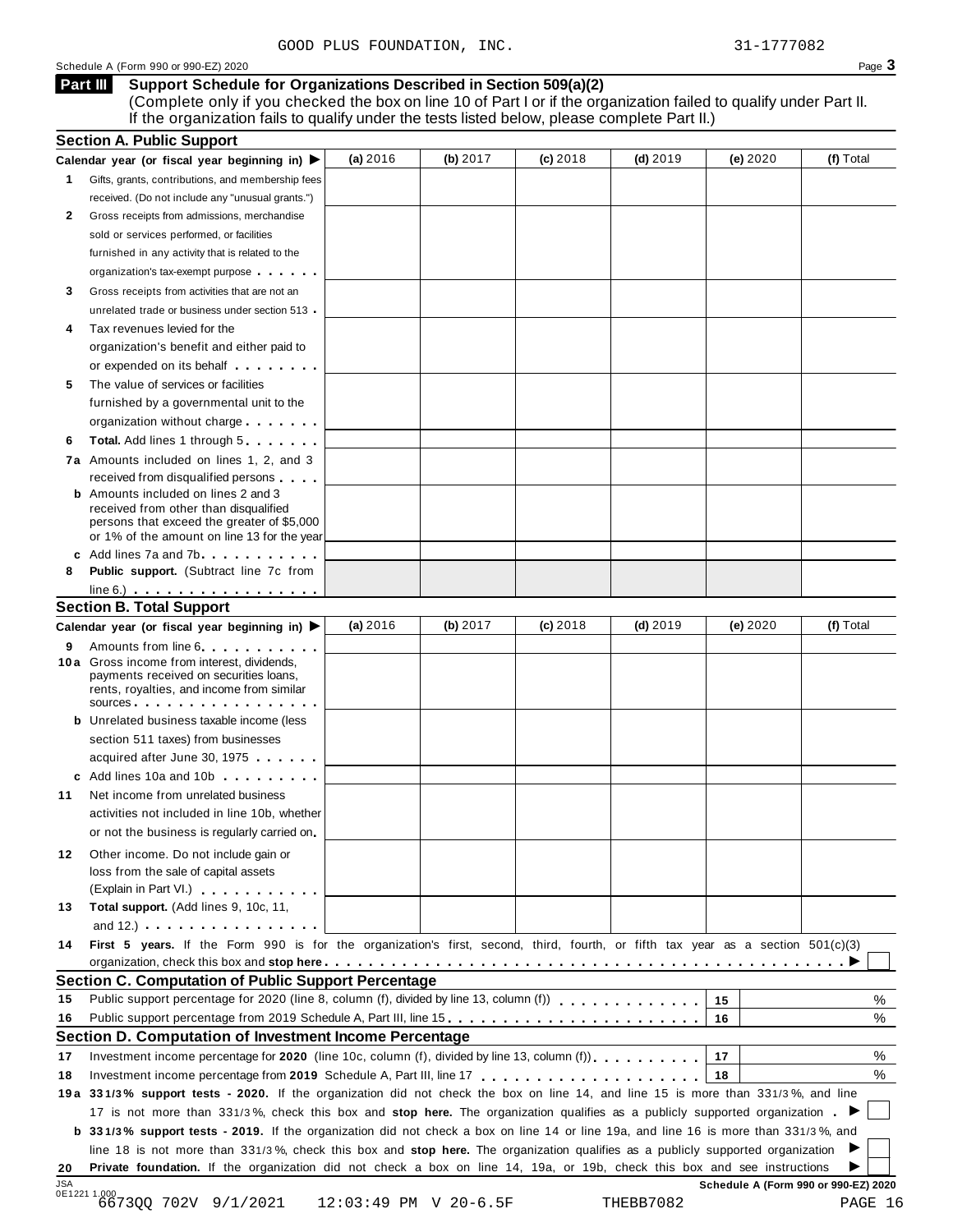**Yes No**

**2**

**3a**

**3b**

**3c**

**4a**

**4b**

**4c**

**5a**

**5b 5c**

**6**

**7**

**8**

**9a**

**9b**

**9c**

**10a**

#### **Part IV Supporting Organizations**

(Complete only if you checked a box in line 12 on Part I. If you checked box 12a, Part I, complete Sections A and B. If you checked box 12b, Part I, complete Sections A and C. If you checked box 12c, Part I, complete Sections A, D, and E. If you checked box 12d, Part I, complete Sections A and D, and complete Part V.)

#### **Section A. All Supporting Organizations**

- **1** Are all of the organization's supported organizations listed by name in the organization's governing documents? *If "No," describe in Part VI how the supported organizations are designated. If designated by class or purpose, describe the designation. If historic and continuing relationship, explain.* **1**
- **2** Did the organization have any supported organization that does not have an IRS determination of status under section 509(a)(1) or (2)? *If "Yes," explain in Part VI how the organization determined that the supported organization was described in section 509(a)(1) or (2).*
- **3 a** Did the organization have a supported organization described in section 501(c)(4), (5), or (6)? *If "Yes," answer lines 3b and 3c below.*
- **b** Did the organization confirm that each supported organization qualified under section 501(c)(4), (5), or (6) and | satisfied the public support tests under section 509(a)(2)? *If "Yes," describe in Part VI when and how the organization made the determination.*
- **c** Did the organization ensure that all support to such organizations was used exclusively for section 170(c)(2)(B) purposes? *If "Yes," explain in Part VI what controls the organization put in place to ensure such use.*
- **4 a** Was any supported organization not organized in the United States ("foreign supported organization")? *If "Yes," and if you checked box 12a or 12b in Part I, answer lines 4b and 4c below.*
- **b** Did the organization have ultimate control and discretion in deciding whether to make grants to the foreign | supported organization? *If "Yes," describe in Part VI how the organization had such control and discretion despite being controlled or supervised by or in connection with its supported organizations.*
- **c** Did the organization support any foreign supported organization that does not have an IRS determination | under sections 501(c)(3) and 509(a)(1) or (2)? *If "Yes," explain in Part VI what controls the organization used to ensure that all support to the foreign supported organization was used exclusively for section 170(c)(2)(B) purposes.*
- **5 a** Did the organization add, substitute, or remove any supported organizations during the tax year? *If "Yes," answer lines 5b and 5c below (if applicable). Also, provide detail in Part VI, including (i) the names and EIN numbers of the supported organizations added, substituted, or removed; (ii) the reasons for each such action; (iii) the authority under the organization's organizing document authorizing such action; and (iv) how the action was accomplished (such as by amendment to the organizing document).*
- **b** Type I or Type II only. Was any added or substituted supported organization part of a class already | designated in the organization's organizing document?
- **c Substitutions only.** Was the substitution the result of an event beyond the organization's control?
- **6** Did the organization provide support (whether in the form of grants or the provision of services or facilities) to anyone other than (i) its supported organizations, (ii) individuals that are part of the charitable class benefited by one or more of its supported organizations, or (iii) other supporting organizations that also support or benefit one or more of the filing organization's supported organizations? *If "Yes," provide detail in Part VI.*
- **7** Did the organization provide a grant, loan, compensation, or other similar payment to a substantial contributor (as defined in section 4958(c)(3)(C)), a family member of a substantial contributor, or a 35% controlled entity with regard to a substantial contributor? *If "Yes," complete Part I of Schedule L (Form 990 or 990-EZ).*
- **8** Did the organization make a loan to a disqualified person (as defined in section 4958) not described in line 7? *If "Yes," complete Part I of Schedule L (Form 990 or 990-EZ).*
- **9a** Was the organization controlled directly or indirectly at any time during the tax year by one or more | disqualified persons, as defined in section 4946 (other than foundation managers and organizations described in section 509(a)(1) or (2))? *If "Yes," provide detail in Part VI.*
- **b** Did one or more disqualified persons (as defined in line 9a) hold a controlling interest in any entity in which | the supporting organization had an interest? *If "Yes," provide detail in Part VI.*
- **c** Did a disqualified person (as defined in line 9a) have an ownership interest in, or derive any personal benefit from, assets in which the supporting organization also had an interest? *If "Yes," provide detail in Part VI.*
- **10a** Was the organization subject to the excess business holdings rules of section 4943 because of section | 4943(f) (regarding certain Type II supporting organizations, and all Type III non-functionally integrated supporting organizations)? *If "Yes," answer line 10b below.*
	- **b** Did the organization have any excess business holdings in the tax year? *(Use Schedule C, Form 4720, to determine whether the organization had excess business holdings.)*

**10b** JSA **Schedule A (Form 990 or 990-EZ) 2020** 0E1229 1.010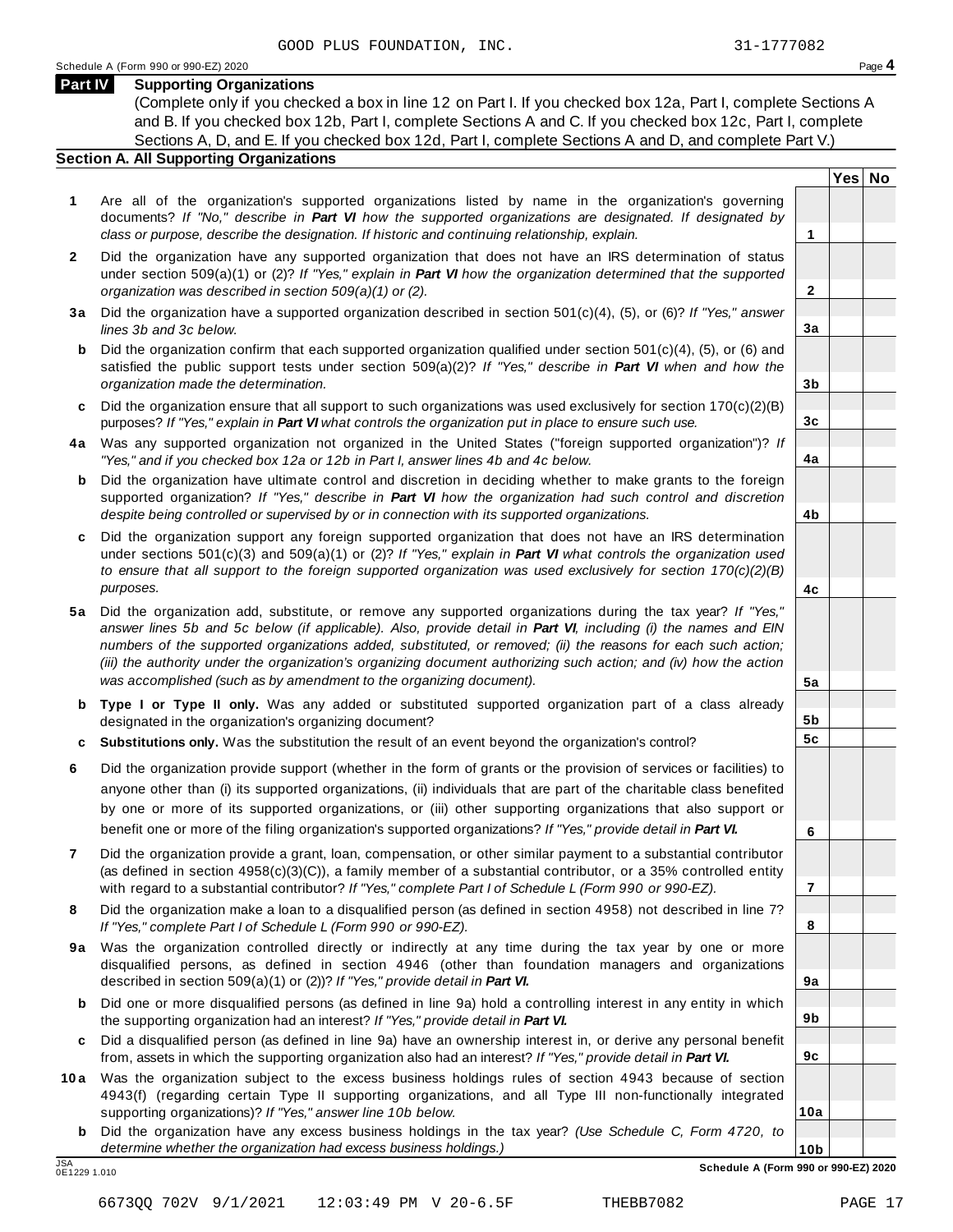|    | Part IV<br><b>Supporting Organizations (continued)</b>                                                             |                 | Yes⊺ | No |
|----|--------------------------------------------------------------------------------------------------------------------|-----------------|------|----|
| 11 | Has the organization accepted a gift or contribution from any of the following persons?                            |                 |      |    |
|    | a A person who directly or indirectly controls, either alone or together with persons described in lines 11b and   |                 |      |    |
|    | 11c below, the governing body of a supported organization?                                                         | 11a             |      |    |
| b  | A family member of a person described in line 11a above?                                                           | 11 <sub>b</sub> |      |    |
| c  | A 35% controlled entity of a person described in line 11a or 11b above? If "Yes" to line 11a, 11b, or 11c, provide |                 |      |    |
|    | detail in <b>Part VI.</b>                                                                                          | 11c             |      |    |

|   | Did the governing body, members of the governing body, officers acting in their official capacity, or membership of one or<br>more supported organizations have the power to regularly appoint or elect at least a majority of the organization's officers,<br>directors, or trustees at all times during the tax year? If "No," describe in Part VI how the supported organization(s)<br>effectively operated, supervised, or controlled the organization's activities. If the organization had more than one supported<br>organization, describe how the powers to appoint and/or remove officers, directors, or trustees were allocated among the<br>supported organizations and what conditions or restrictions, if any, applied to such powers during the tax year. |  |  |
|---|--------------------------------------------------------------------------------------------------------------------------------------------------------------------------------------------------------------------------------------------------------------------------------------------------------------------------------------------------------------------------------------------------------------------------------------------------------------------------------------------------------------------------------------------------------------------------------------------------------------------------------------------------------------------------------------------------------------------------------------------------------------------------|--|--|
| 2 | Did the organization operate for the benefit of any supported organization other than the supported<br>$\mathcal{L} = \mathcal{L} \times \mathcal{L} = \mathcal{L} \times \mathcal{L} = \mathcal{L} \times \mathcal{L} = \mathcal{L} \times \mathcal{L} = \mathcal{L} \times \mathcal{L} = \mathcal{L} \times \mathcal{L} = \mathcal{L} \times \mathcal{L} = \mathcal{L} \times \mathcal{L} = \mathcal{L} \times \mathcal{L} = \mathcal{L} \times \mathcal{L} = \mathcal{L} \times \mathcal{L} = \mathcal{L} \times \mathcal{L} = \mathcal{L} \times \mathcal{L} = \mathcal{L} \times \mathcal{L} = \mathcal$                                                                                                                                                            |  |  |

#### organization(s) that operated, supervised, or controlled the supporting organization? *If "Yes," explain in Part VI how providing such benefit carried out the purposes of the supported organization(s) that operated, supervised, or controlled the supporting organization.*

#### **Section C. Type II Supporting Organizations**

|                                                                                                                                                                                                                                                                                                                                                                               | Yes   No |  |
|-------------------------------------------------------------------------------------------------------------------------------------------------------------------------------------------------------------------------------------------------------------------------------------------------------------------------------------------------------------------------------|----------|--|
| Were a majority of the organization's directors or trustees during the tax year also a majority of the directors<br>or trustees of each of the organization's supported organization(s)? If "No," describe in Part VI how control<br>or management of the supporting organization was vested in the same persons that controlled or managed<br>the supported organization(s). |          |  |

#### **Section D. All Type III Supporting Organizations**

|   | the supported organization(s).                                                                                                                                                                                                                                                                                                                                                                                                                                                           |        |  |
|---|------------------------------------------------------------------------------------------------------------------------------------------------------------------------------------------------------------------------------------------------------------------------------------------------------------------------------------------------------------------------------------------------------------------------------------------------------------------------------------------|--------|--|
|   | ection D. All Type III Supporting Organizations                                                                                                                                                                                                                                                                                                                                                                                                                                          |        |  |
|   |                                                                                                                                                                                                                                                                                                                                                                                                                                                                                          | Yes∃No |  |
| 1 | Did the organization provide to each of its supported organizations, by the last day of the fifth month of the<br>organization's tax year, (i) a written notice describing the type and amount of support provided during the prior<br>tax year, (ii) a copy of the Form 990 that was most recently filed as of the date of notification, and (iii) copies of<br>the organization's governing documents in effect on the date of notification, to the extent not previously<br>provided? |        |  |
|   |                                                                                                                                                                                                                                                                                                                                                                                                                                                                                          |        |  |
| 2 | Were any of the organization's officers, directors, or trustees either (i) appointed or elected by the supported<br>organization(s) or (ii) serving on the governing body of a supported organization? If "No," explain in <b>Part VI</b> how                                                                                                                                                                                                                                            |        |  |
|   | the organization maintained a close and continuous working relationship with the supported organization(s).                                                                                                                                                                                                                                                                                                                                                                              |        |  |
| 3 | By reason of the relationship described in line 2, above, did the organization's supported organizations have<br>a significant voice in the organization's investment policies and in directing the use of the organization's<br>income or assets at all times during the tax year? If "Yes," describe in Part VI the role the organization's                                                                                                                                            |        |  |
|   | supported organizations played in this regard.                                                                                                                                                                                                                                                                                                                                                                                                                                           |        |  |

#### **Section E. Type III Functionally Integrated Supporting Organizations**

|   | Check the box next to the method that the organization used to satisfy the Integral Part Test during the year (see instructions). |
|---|-----------------------------------------------------------------------------------------------------------------------------------|
| а | The organization satisfied the Activities Test. Complete line 2 below.                                                            |
| b | The organization is the parent of each of its supported organizations. Complete line 3 below.                                     |
|   | The organization supported a governmental entity. Describe in Part VI how you supported a governmental entity (see instructions). |
|   | Yes <sub>1</sub><br>Nο<br>Activities Test. Answer lines 2a and 2b below.                                                          |

|   | AUTRILICS TCSL. ANSWCI INICS ZO ONU ZU DCIUW.                                                                                                                                                                                                                                                                                                                                                                                                                    |    |  |
|---|------------------------------------------------------------------------------------------------------------------------------------------------------------------------------------------------------------------------------------------------------------------------------------------------------------------------------------------------------------------------------------------------------------------------------------------------------------------|----|--|
| a | Did substantially all of the organization's activities during the tax year directly further the exempt purposes of<br>the supported organization(s) to which the organization was responsive? If "Yes," then in <b>Part VI identify</b><br>those supported organizations and explain how these activities directly furthered their exempt purposes.<br>how the organization was responsive to those supported organizations, and how the organization determined |    |  |
|   | that these activities constituted substantially all of its activities.                                                                                                                                                                                                                                                                                                                                                                                           | 2a |  |
| b | Did the activities described in line 2a, above, constitute activities that, but for the organization's involvement,<br>one or more of the organization's supported organization(s) would have been engaged in? If "Yes," explain in<br>Part VI the reasons for the organization's position that its supported organization(s) would have engaged in<br>these activities but for the organization's involvement.                                                  | 2b |  |
| 3 | Parent of Supported Organizations. Answer lines 3a and 3b below.                                                                                                                                                                                                                                                                                                                                                                                                 |    |  |
| a | Did the organization have the power to regularly appoint or elect a majority of the officers, directors, or                                                                                                                                                                                                                                                                                                                                                      |    |  |
|   | trustees of each of the supported organizations? If "Yes" or "No," provide details in Part VI.                                                                                                                                                                                                                                                                                                                                                                   | 3a |  |
| b | Did the organization exercise a substantial degree of direction over the policies, programs, and activities of each                                                                                                                                                                                                                                                                                                                                              |    |  |
|   | of its supported organizations? If "Yes," describe in Part VI the role played by the organization in this regard.                                                                                                                                                                                                                                                                                                                                                | 3b |  |

**2**

Of its supported organizations? If "Yes," describe in **Part Vi** the role played by the organization in this regard.<br>JSA 0E1230 1.000<br>JSA 0E1230 1.000 JO 201 1.2001 12:02:49 DM V 20 6 EE 56690 6673QQ 702V 9/1/2021 12:03:49 PM V 20−6.5F 566edule A (Form 990 or 990-E<mark>Z) 2020</mark><br>18 PAGE 18 PAGE 18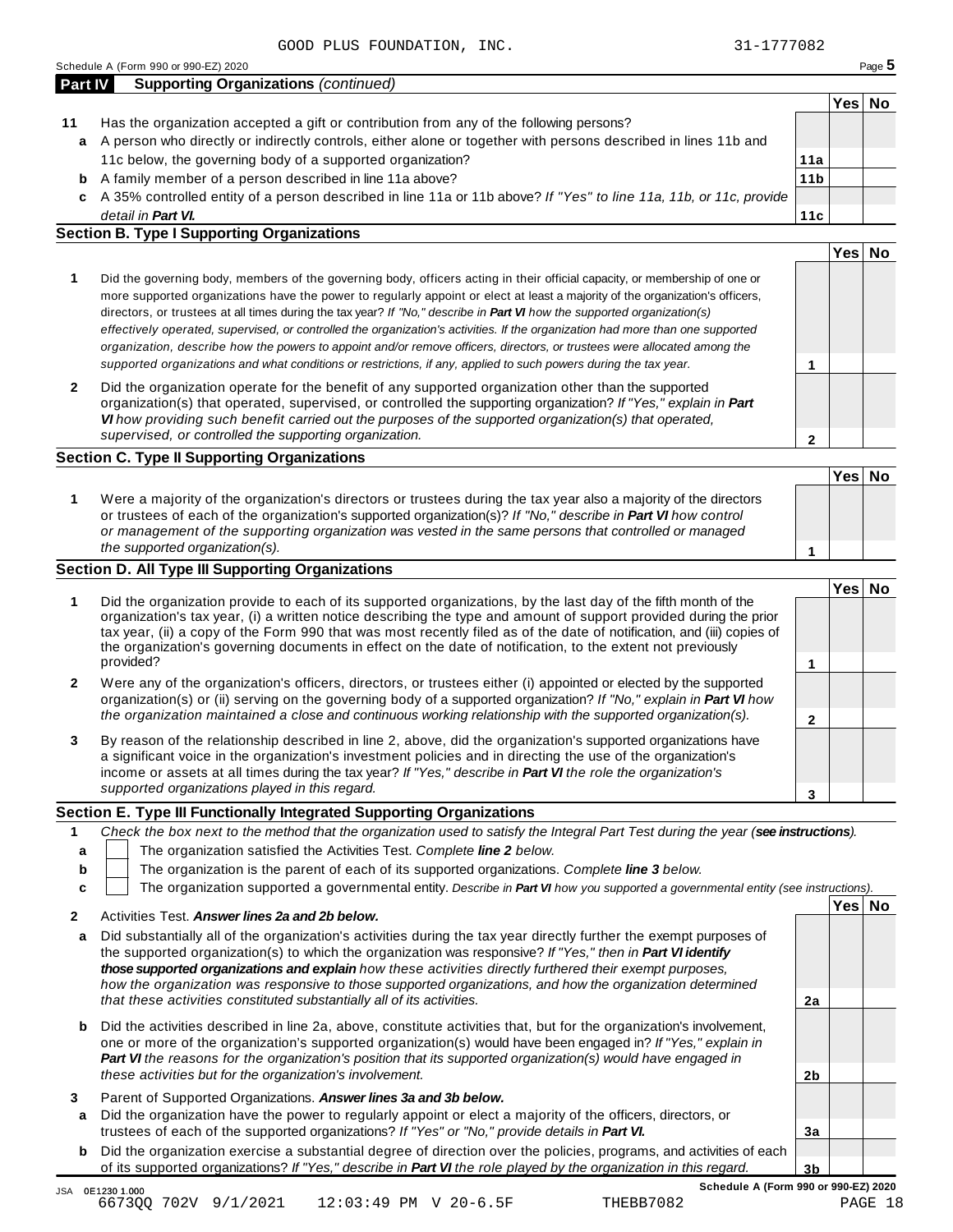| Schedule A (Form 990 or 990-EZ) 2020 | Page $6$ |
|--------------------------------------|----------|
|--------------------------------------|----------|

|              | Part V<br>Type III Non-Functionally Integrated 509(a)(3) Supporting Organizations                                                                                                                                |                         |                                |                                |
|--------------|------------------------------------------------------------------------------------------------------------------------------------------------------------------------------------------------------------------|-------------------------|--------------------------------|--------------------------------|
| 1.           | Check here if the organization satisfied the Integral Part Test as a qualifying trust on Nov. 20, 1970 (explain in Part VI). See                                                                                 |                         |                                |                                |
|              | instructions. All other Type III non-functionally integrated supporting organizations must complete Sections A through E.                                                                                        |                         |                                |                                |
|              | <b>Section A - Adjusted Net Income</b>                                                                                                                                                                           | (A) Prior Year          | (B) Current Year<br>(optional) |                                |
| 1.           | Net short-term capital gain                                                                                                                                                                                      | $\mathbf{1}$            |                                |                                |
| 2            | Recoveries of prior-year distributions                                                                                                                                                                           | $\mathbf{2}$            |                                |                                |
| 3            | Other gross income (see instructions)                                                                                                                                                                            | 3                       |                                |                                |
| 4            | Add lines 1 through 3.                                                                                                                                                                                           | 4                       |                                |                                |
|              | 5 Depreciation and depletion                                                                                                                                                                                     | 5                       |                                |                                |
|              | 6 Portion of operating expenses paid or incurred for production or collection of<br>gross income or for management, conservation, or maintenance of property<br>held for production of income (see instructions) | 6                       |                                |                                |
|              | 7 Other expenses (see instructions)                                                                                                                                                                              | $\overline{7}$          |                                |                                |
| 8            | Adjusted Net Income (subtract lines 5, 6, and 7 from line 4)                                                                                                                                                     | 8                       |                                |                                |
|              | <b>Section B - Minimum Asset Amount</b>                                                                                                                                                                          |                         | (A) Prior Year                 | (B) Current Year<br>(optional) |
|              | 1 Aggregate fair market value of all non-exempt-use assets (see                                                                                                                                                  |                         |                                |                                |
|              | instructions for short tax year or assets held for part of year):                                                                                                                                                |                         |                                |                                |
|              | a Average monthly value of securities                                                                                                                                                                            | 1a                      |                                |                                |
|              | <b>b</b> Average monthly cash balances                                                                                                                                                                           | 1 <sub>b</sub>          |                                |                                |
|              | c Fair market value of other non-exempt-use assets                                                                                                                                                               | 1 <sub>c</sub>          |                                |                                |
|              | d Total (add lines 1a, 1b, and 1c)                                                                                                                                                                               | 1 <sub>d</sub>          |                                |                                |
|              |                                                                                                                                                                                                                  |                         |                                |                                |
|              | e Discount claimed for blockage or other factors (explain in detail in Part VI):                                                                                                                                 | 1e                      |                                |                                |
| $\mathbf{2}$ | Acquisition indebtedness applicable to non-exempt-use assets                                                                                                                                                     | $\bf 2$                 |                                |                                |
| 3.           | Subtract line 2 from line 1d.                                                                                                                                                                                    | 3                       |                                |                                |
| 4            | Cash deemed held for exempt use. Enter 0.015 of line 3 (for greater amount,                                                                                                                                      |                         |                                |                                |
|              | see instructions).                                                                                                                                                                                               | 4                       |                                |                                |
| 5            | Net value of non-exempt-use assets (subtract line 4 from line 3)                                                                                                                                                 | $\overline{\mathbf{5}}$ |                                |                                |
| 6            | Multiply line 5 by 0.035.                                                                                                                                                                                        | 6                       |                                |                                |
| 7            | Recoveries of prior-year distributions                                                                                                                                                                           | $\overline{7}$          |                                |                                |
| 8            | Minimum Asset Amount (add line 7 to line 6)                                                                                                                                                                      | 8                       |                                |                                |
|              | <b>Section C - Distributable Amount</b>                                                                                                                                                                          |                         |                                | <b>Current Year</b>            |
| 1            | Adjusted net income for prior year (from Section A, line 8, column A)                                                                                                                                            | 1                       |                                |                                |
| $\mathbf{2}$ | Enter 0.85 of line 1.                                                                                                                                                                                            | $\overline{2}$          |                                |                                |
| 3            | Minimum asset amount for prior year (from Section B, line 8, column A)                                                                                                                                           | $\mathbf{3}$            |                                |                                |
| 4            | Enter greater of line 2 or line 3.                                                                                                                                                                               | 4                       |                                |                                |
| 5            | Income tax imposed in prior year                                                                                                                                                                                 | 5                       |                                |                                |
| 6            | <b>Distributable Amount.</b> Subtract line 5 from line 4, unless subject to                                                                                                                                      |                         |                                |                                |
|              | emergency temporary reduction (see instructions).                                                                                                                                                                | 6                       |                                |                                |

**7** Check here if the current year is the organization's first as a non-functionally integrated Type III supporting organization (see instructions).

**Schedule A (Form 990 or 990-EZ) 2020**

JSA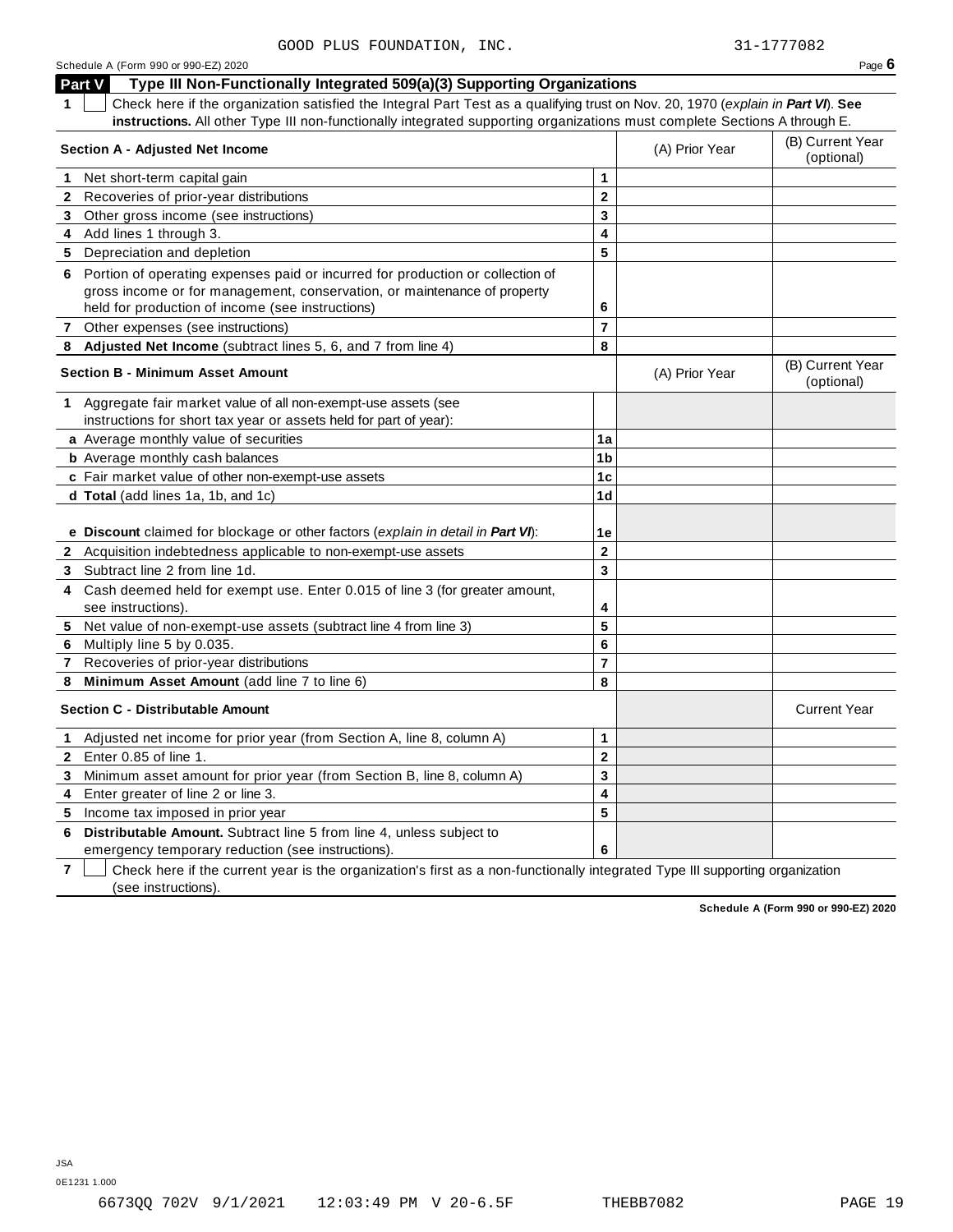Schedule A (Form 990 or 990-EZ) 2020 Page **7**

|                         | Part V Type III Non-Functionally Integrated 509(a)(3) Supporting Organizations (continued) |                                            |                                       |                |                                         |
|-------------------------|--------------------------------------------------------------------------------------------|--------------------------------------------|---------------------------------------|----------------|-----------------------------------------|
|                         | <b>Section D - Distributions</b>                                                           |                                            |                                       |                | <b>Current Year</b>                     |
| 1                       | Amounts paid to supported organizations to accomplish exempt purposes                      |                                            |                                       | $\mathbf{1}$   |                                         |
| $\mathbf{2}$            | Amounts paid to perform activity that directly furthers exempt purposes of supported       |                                            |                                       |                |                                         |
|                         | organizations, in excess of income from activity                                           |                                            | $\mathbf{2}$                          |                |                                         |
| 3                       | Administrative expenses paid to accomplish exempt purposes of supported organizations      | 3                                          |                                       |                |                                         |
| 4                       | Amounts paid to acquire exempt-use assets                                                  |                                            |                                       | 4              |                                         |
| 5                       | Qualified set-aside amounts (prior IRS approval required - provide details in Part VI)     |                                            |                                       | 5              |                                         |
| 6                       | Other distributions (describe in Part VI). See instructions.                               |                                            |                                       | 6              |                                         |
| 7                       | Total annual distributions. Add lines 1 through 6.                                         |                                            |                                       | $\overline{7}$ |                                         |
| 8                       | Distributions to attentive supported organizations to which the organization is responsive |                                            |                                       |                |                                         |
|                         | (provide details in Part VI). See instructions.                                            |                                            |                                       | 8              |                                         |
| 9                       | Distributable amount for 2020 from Section C, line 6                                       |                                            |                                       | 9              |                                         |
| 10                      | Line 8 amount divided by line 9 amount                                                     |                                            |                                       | 10             |                                         |
|                         |                                                                                            |                                            | (ii)                                  |                | (iii)                                   |
|                         | Section E - Distribution Allocations (see instructions)                                    | $\sf^{(i)}$<br><b>Excess Distributions</b> | <b>Underdistributions</b><br>Pre-2020 |                | <b>Distributable</b><br>Amount for 2020 |
| 1                       | Distributable amount for 2020 from Section C, line 6                                       |                                            |                                       |                |                                         |
| $\mathbf{2}$            | Underdistributions, if any, for years prior to 2020                                        |                                            |                                       |                |                                         |
|                         | (reasonable cause required - explain in Part VI). See                                      |                                            |                                       |                |                                         |
|                         | instructions.                                                                              |                                            |                                       |                |                                         |
| 3                       | Excess distributions carryover, if any, to 2020                                            |                                            |                                       |                |                                         |
| a                       | From 2015 <b></b>                                                                          |                                            |                                       |                |                                         |
| b                       |                                                                                            |                                            |                                       |                |                                         |
| c                       | From 2017                                                                                  |                                            |                                       |                |                                         |
| d                       | From 2018                                                                                  |                                            |                                       |                |                                         |
| е                       | From 2019                                                                                  |                                            |                                       |                |                                         |
| f                       | Total of lines 3a through 3e                                                               |                                            |                                       |                |                                         |
| g                       | Applied to underdistributions of prior years                                               |                                            |                                       |                |                                         |
| h                       | Applied to 2020 distributable amount                                                       |                                            |                                       |                |                                         |
| j.                      | Carryover from 2015 not applied (see instructions)                                         |                                            |                                       |                |                                         |
|                         | Remainder. Subtract lines 3g, 3h, and 3i from line 3f.                                     |                                            |                                       |                |                                         |
| 4                       | Distributions for 2020 from                                                                |                                            |                                       |                |                                         |
|                         | Section D, line 7:                                                                         |                                            |                                       |                |                                         |
| a                       | Applied to underdistributions of prior years                                               |                                            |                                       |                |                                         |
| b                       | Applied to 2020 distributable amount                                                       |                                            |                                       |                |                                         |
| c                       | Remainder. Subtract lines 4a and 4b from line 4.                                           |                                            |                                       |                |                                         |
| $\overline{\mathbf{5}}$ | Remaining underdistributions for years prior to 2020, if                                   |                                            |                                       |                |                                         |
|                         | any. Subtract lines 3g and 4a from line 2. For result                                      |                                            |                                       |                |                                         |
|                         | greater than zero, explain in Part VI. See instructions.                                   |                                            |                                       |                |                                         |
| 6                       | Remaining underdistributions for 2020. Subtract lines 3h                                   |                                            |                                       |                |                                         |
|                         | and 4b from line 1. For result greater than zero, explain in                               |                                            |                                       |                |                                         |
|                         | <b>Part VI.</b> See instructions.                                                          |                                            |                                       |                |                                         |
| 7                       | Excess distributions carryover to 2021. Add lines 3j                                       |                                            |                                       |                |                                         |
|                         | and 4c.                                                                                    |                                            |                                       |                |                                         |
| 8                       | Breakdown of line 7:                                                                       |                                            |                                       |                |                                         |
| a                       | Excess from 2016                                                                           |                                            |                                       |                |                                         |
| b                       | Excess from 2017                                                                           |                                            |                                       |                |                                         |
| c                       | Excess from 2018                                                                           |                                            |                                       |                |                                         |
| d                       | Excess from 2019                                                                           |                                            |                                       |                |                                         |
| е                       | Excess from 2020                                                                           |                                            |                                       |                |                                         |
|                         |                                                                                            |                                            |                                       |                | Schedule A (Form 990 or 990-EZ) 2020    |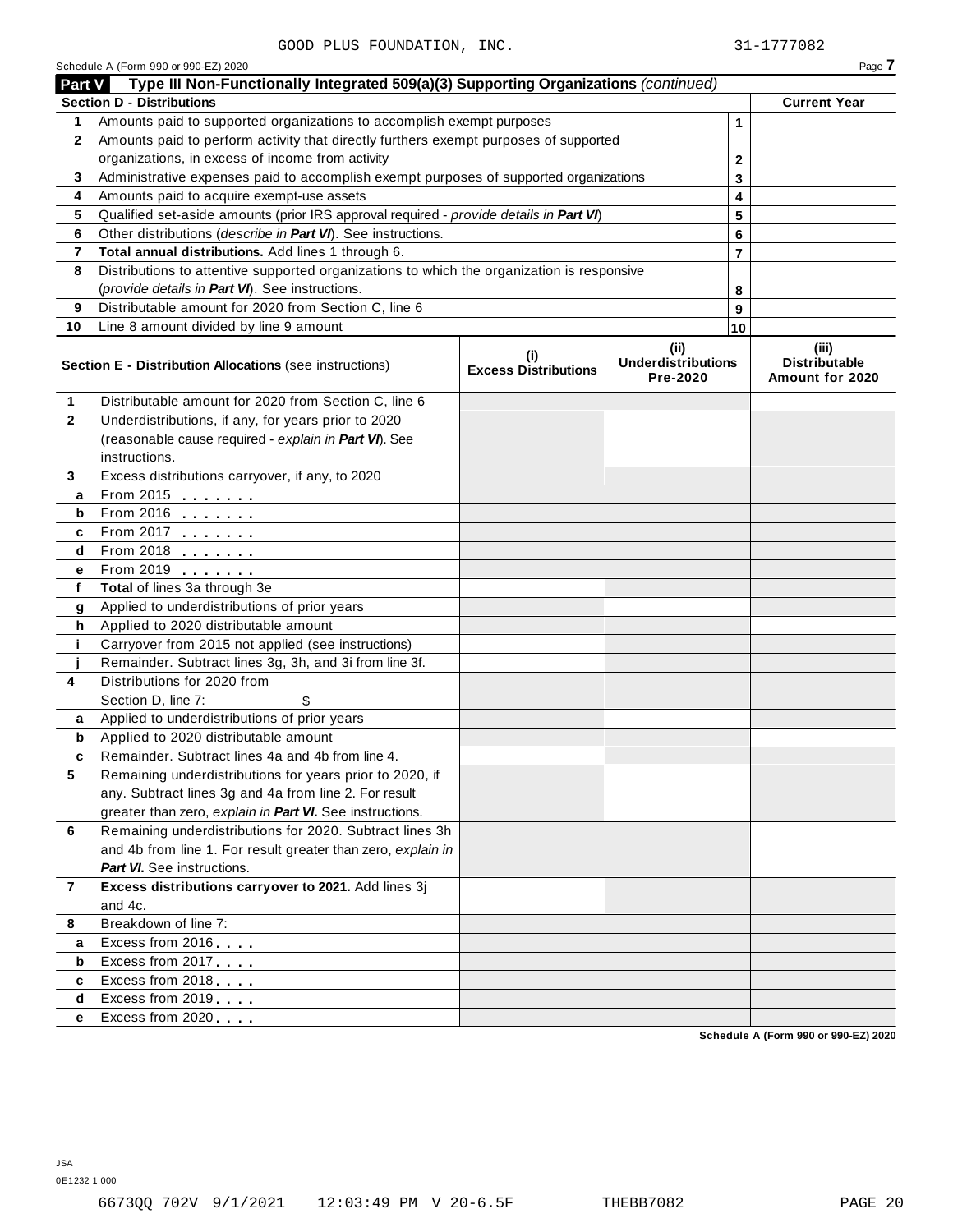Schedule A (Form 990 or 990-EZ) 2020 Page **8**

**Supplemental Information.** Provide the explanations required by Part II, line 10; Part II, line 17a or 17b; Part **Part VI**  III, line 12; Part IV, Section A, lines 1, 2, 3b, 3c, 4b, 4c, 5a, 6, 9a, 9b, 9c, 11a, 11b, and 11c; Part IV, Section B, lines 1 and 2; Part IV, Section C, line 1; Part IV, Section D, lines 2 and 3; Part IV, Section E, lines 1c, 2a, 2b, 3a and 3b; Part V, line 1; Part V, Section B, line 1e; Part V, Section D, lines 5, 6, and 8; and Part V, Section E, lines 2, 5, and 6. Also complete this part for any additional information. (See instructions.)

ATTACHMENT 1

SCHEDULE A, PART II - EXCESS CONTRIBUTIONS

(NOT OPEN TO PUBLIC INSPECTION)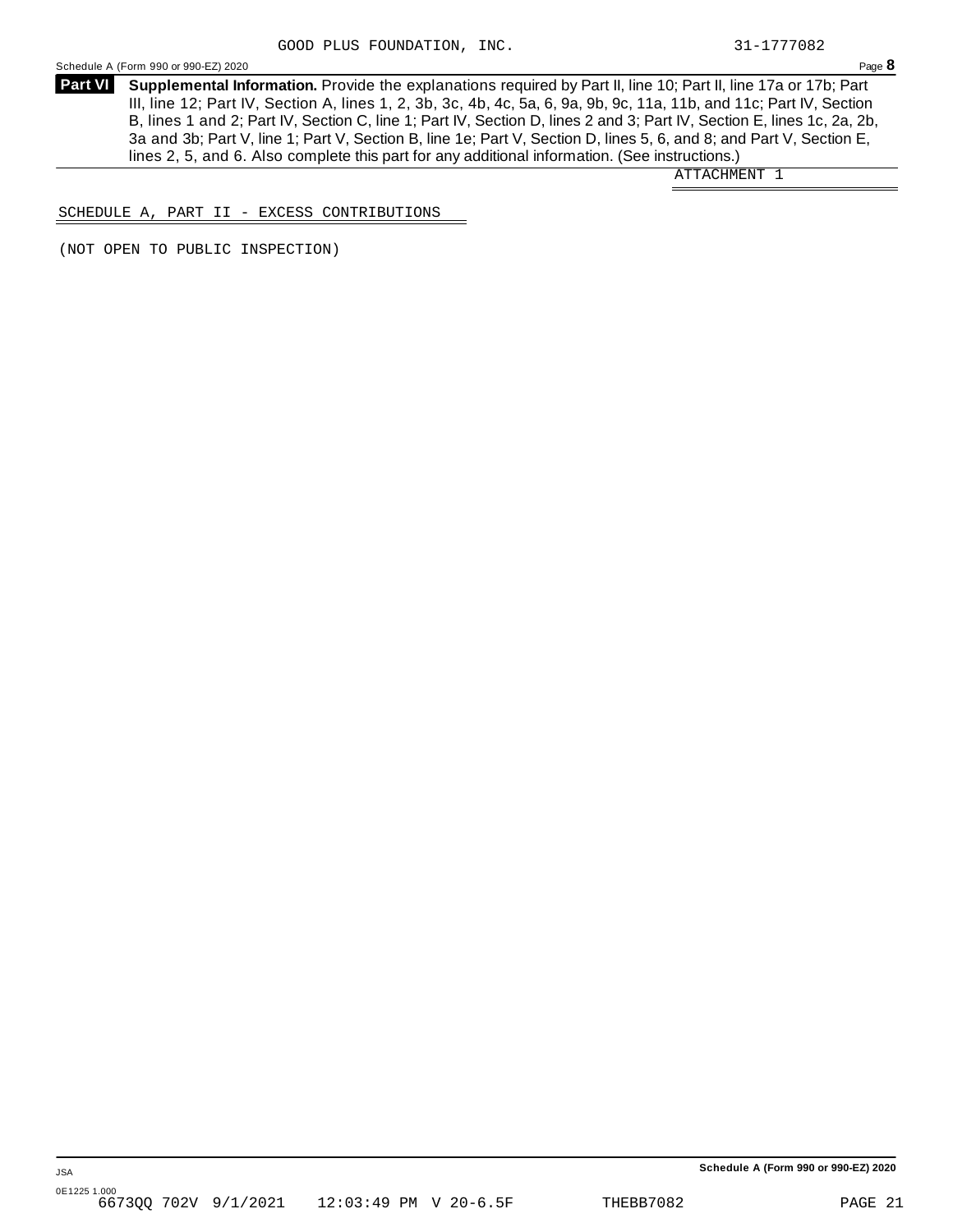**File** 

Fo

**(Form 990, 990-EZ, or 990-PF)** Department of the Treasury Internal Revenue Service

## Schedule B **Schedule of Contributors**

Attach to Form 990, Form 990-EZ, or Form 990-PF. ▶ Go to www.irs.gov/Form990 for the latest information.

**2020** 

31-1777082

Name of the organization **Employer identification number Employer identification number** 

GOOD PLUS FOUNDATION, INC.

| Organization type (check one): |  |
|--------------------------------|--|
|                                |  |

| Filers of:         | Section:                                                                    |
|--------------------|-----------------------------------------------------------------------------|
| Form 990 or 990-EZ | $\vert X \vert$<br>$501(c)(3)$ (enter number) organization                  |
|                    | $4947(a)(1)$ nonexempt charitable trust not treated as a private foundation |
|                    | 527 political organization                                                  |
| Form 990-PF        | $501(c)(3)$ exempt private foundation                                       |
|                    | 4947(a)(1) nonexempt charitable trust treated as a private foundation       |
|                    | $501(c)(3)$ taxable private foundation                                      |

Check if your organization is covered by the **General Rule** or a **Special Rule.**

**Note:** Only a section 501(c)(7), (8), or (10) organization can check boxes for both the General Rule and a Special Rule. See instructions.

#### **General Rule**

For an organization filing Form 990, 990-EZ, or 990-PF that received, during the year, contributions totaling \$5,000 or more (in money or property) from any one contributor. Complete Parts I and II. See instructions for determining a contributor's total contributions.

#### **Special Rules**

 $\text{X}$  For an organization described in section 501(c)(3) filing Form 990 or 990-EZ that met the 33 1/3% support test of the regulations under sections 509(a)(1) and 170(b)(1)(A)(vi), that checked Schedule A (Form 990 or 990-EZ), Part II, line 13, 16a, or 16b, and that received from any one contributor, during the year, total contributions of the greater of **(1)** \$5,000; or **(2)** 2% of the amount on (i) Form 990, Part VIII, line 1h; or (ii) Form 990-EZ, line 1. Complete Parts I and II.

For an organization described in section 501(c)(7), (8), or (10) filing Form 990 or 990-EZ that received from any one contributor, during the year, total contributions of more than \$1,000 *exclusively* for religious, charitable, scientific, literary, or educational purposes, or for the prevention of cruelty to children or animals. Complete Parts I (entering "N/A" in column (b) instead of the contributor name and address), II, and III.

For an organization described in section  $501(c)(7)$ ,  $(8)$ , or  $(10)$  filing Form 990 or 990-EZ that received from any one contributor, during the year, contributions *exclusively* for religious, charitable, etc., purposes, but no such contributions totaled more than \$1,000. If this box is checked, enter here the total contributions that were received during the year for an *exclusively* religious, charitable, etc., purpose. Don't complete any of the parts unless the **General Rule** applies to this organization because it received *nonexclusively* religious, charitable, etc., contributions totaling \$5,000 or more during the year m m m m m m m m m m m m m m m m m m m m m m m m m m m m m m m <sup>I</sup> \$

**Caution:** An organization that isn't covered by the General Rule and/or the Special Rules doesn't file Schedule B (Form 990, 990-EZ, or 990-PF), but it **must** answer "No" on Part IV, line 2, of its Form 990; or check the box on line H of its Form 990-EZ or on its Form 990-PF, Part I, line 2, to certify that it doesn't meet the filing requirements of Schedule B (Form 990, 990-EZ, or 990-PF).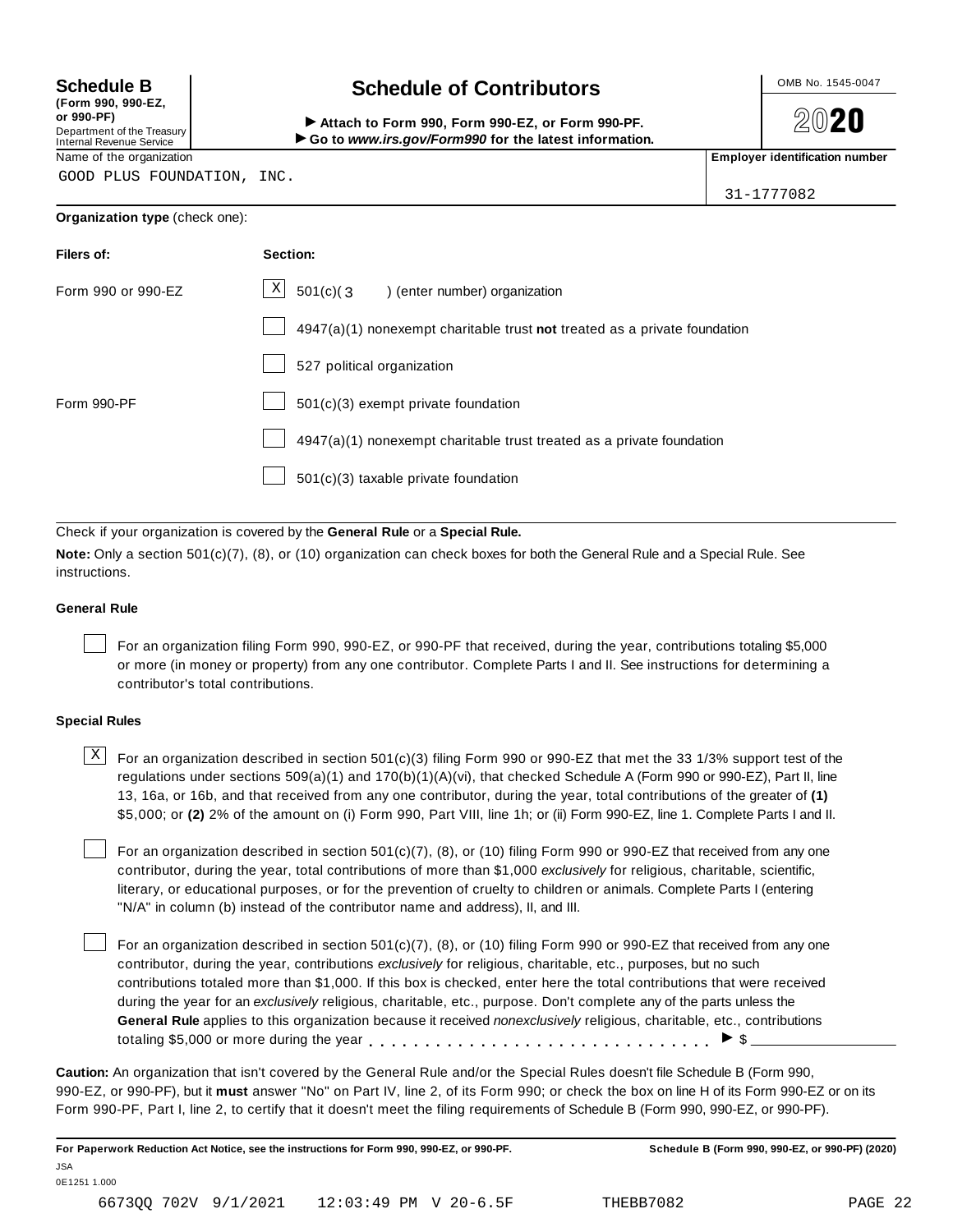| Schedule B (Form 990, 990-EZ, or 990-PF) (2020) |                                        |                                     |  |  |  |
|-------------------------------------------------|----------------------------------------|-------------------------------------|--|--|--|
| $\ddot{\phantom{1}}$<br>Name of<br>organization | INC.<br>GOOD<br>ON<br>FOUNDAT<br>PLUS. | ∶ identification number<br>Emplover |  |  |  |

| Part I     | <b>Contributors</b> (see instructions). Use duplicate copies of Part I if additional space is needed. |                                   |                                                                                                                |
|------------|-------------------------------------------------------------------------------------------------------|-----------------------------------|----------------------------------------------------------------------------------------------------------------|
| (a)<br>No. | (b)<br>Name, address, and ZIP + 4                                                                     | (c)<br><b>Total contributions</b> | (d)<br>Type of contribution                                                                                    |
| 1          |                                                                                                       | 1,392,578.<br>\$                  | $\mathbf X$<br>Person<br>Payroll<br>$\mathbf X$<br>Noncash<br>(Complete Part II for<br>noncash contributions.) |
| (a)<br>No. | (b)<br>Name, address, and ZIP + 4                                                                     | (c)<br><b>Total contributions</b> | (d)<br>Type of contribution                                                                                    |
| 2          |                                                                                                       | 498,200.<br>\$                    | Person<br>Payroll<br>$\mathbf X$<br>Noncash<br>(Complete Part II for<br>noncash contributions.)                |
| (a)<br>No. | (b)<br>Name, address, and ZIP + 4                                                                     | (c)<br><b>Total contributions</b> | (d)<br>Type of contribution                                                                                    |
| 3          |                                                                                                       | 490,280.<br>\$                    | Person<br>Payroll<br>$\mathbf X$<br>Noncash<br>(Complete Part II for<br>noncash contributions.)                |
| (a)<br>No. | (b)<br>Name, address, and ZIP + 4                                                                     | (c)<br><b>Total contributions</b> | (d)<br>Type of contribution                                                                                    |
| 4          |                                                                                                       | 467,450.<br>\$                    | Person<br>Payroll<br>$\overline{\textbf{X}}$<br>Noncash<br>(Complete Part II for<br>noncash contributions.)    |
| (a)<br>No. | (b)<br>Name, address, and ZIP + 4                                                                     | (c)<br><b>Total contributions</b> | (d)<br>Type of contribution                                                                                    |
| 5          |                                                                                                       | 433,766.<br>\$                    | Person<br>Payroll<br>$\mathbf X$<br>Noncash<br>(Complete Part II for<br>noncash contributions.)                |
| (a)<br>No. | (b)<br>Name, address, and ZIP + 4                                                                     | (c)<br><b>Total contributions</b> | (d)<br>Type of contribution                                                                                    |
| 6          |                                                                                                       | 383, 264.<br>\$                   | Person<br>Payroll<br>$\mathbf X$<br>Noncash<br>(Complete Part II for<br>noncash contributions.)                |

**Schedule B (Form 990, 990-EZ, or 990-PF) (2020)** JSA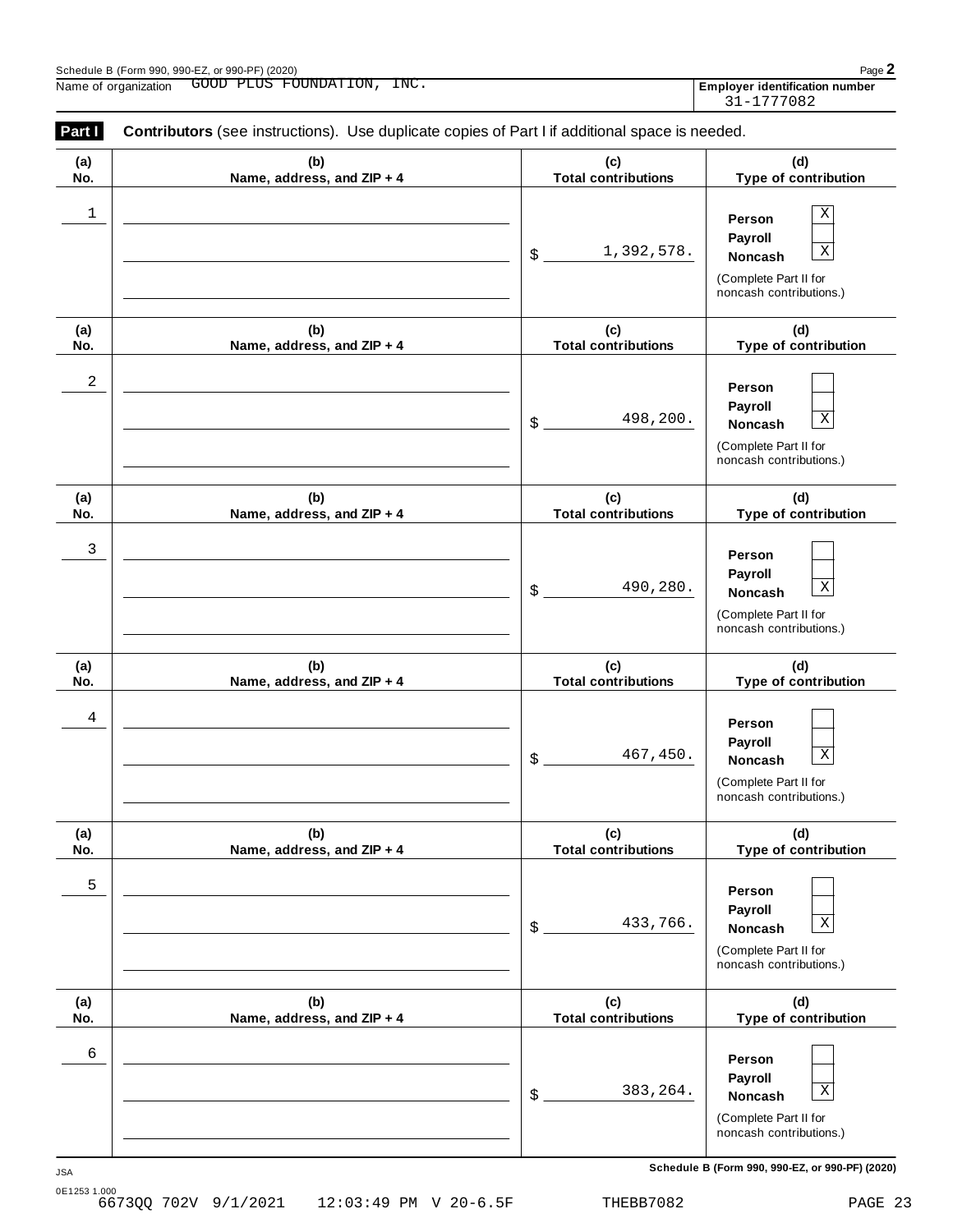| Schedule B (Form 990, 990-EZ, or 990-PF) (2020)<br>Page |              |                  |      |  |                                     |
|---------------------------------------------------------|--------------|------------------|------|--|-------------------------------------|
| Name of<br>, organization                               | GOOD<br>PLUS | FOUNDA'<br>1 O.N | INC. |  | r identification number<br>Emplover |

| Part I     | <b>Contributors</b> (see instructions). Use duplicate copies of Part I if additional space is needed. |                                   |                                                                                                                  |
|------------|-------------------------------------------------------------------------------------------------------|-----------------------------------|------------------------------------------------------------------------------------------------------------------|
| (a)<br>No. | (b)<br>Name, address, and ZIP + 4                                                                     | (c)<br><b>Total contributions</b> | (d)<br>Type of contribution                                                                                      |
| 7          |                                                                                                       | 347,055.<br>\$                    | Χ<br>Person<br>Payroll<br>$\mathbf X$<br>Noncash<br>(Complete Part II for<br>noncash contributions.)             |
| (a)<br>No. | (b)<br>Name, address, and ZIP + 4                                                                     | (c)<br><b>Total contributions</b> | (d)<br>Type of contribution                                                                                      |
| 8          |                                                                                                       | 332,860.<br>\$                    | Person<br>Payroll<br>$\mathbf X$<br>Noncash<br>(Complete Part II for<br>noncash contributions.)                  |
| (a)<br>No. | (b)<br>Name, address, and ZIP + 4                                                                     | (c)<br><b>Total contributions</b> | (d)<br>Type of contribution                                                                                      |
| 9          |                                                                                                       | 307,845.<br>\$                    | Person<br>Payroll<br>$\mathbf X$<br>Noncash<br>(Complete Part II for<br>noncash contributions.)                  |
| (a)<br>No. | (b)<br>Name, address, and ZIP + 4                                                                     | (c)<br><b>Total contributions</b> | (d)<br>Type of contribution                                                                                      |
| 10         |                                                                                                       | 307,666.<br>\$                    | Χ<br>Person<br>Payroll<br>$\overline{\mathbf{X}}$<br>Noncash<br>(Complete Part II for<br>noncash contributions.) |
| (a)<br>No. | (b)<br>Name, address, and ZIP + 4                                                                     | (c)<br><b>Total contributions</b> | (d)<br>Type of contribution                                                                                      |
|            |                                                                                                       | \$                                | Person<br>Payroll<br>Noncash<br>(Complete Part II for<br>noncash contributions.)                                 |
| (a)<br>No. | (b)<br>Name, address, and ZIP + 4                                                                     | (c)<br><b>Total contributions</b> | (d)<br>Type of contribution                                                                                      |
|            |                                                                                                       | \$                                | Person<br>Payroll<br>Noncash<br>(Complete Part II for<br>noncash contributions.)                                 |

**Schedule B (Form 990, 990-EZ, or 990-PF) (2020)** JSA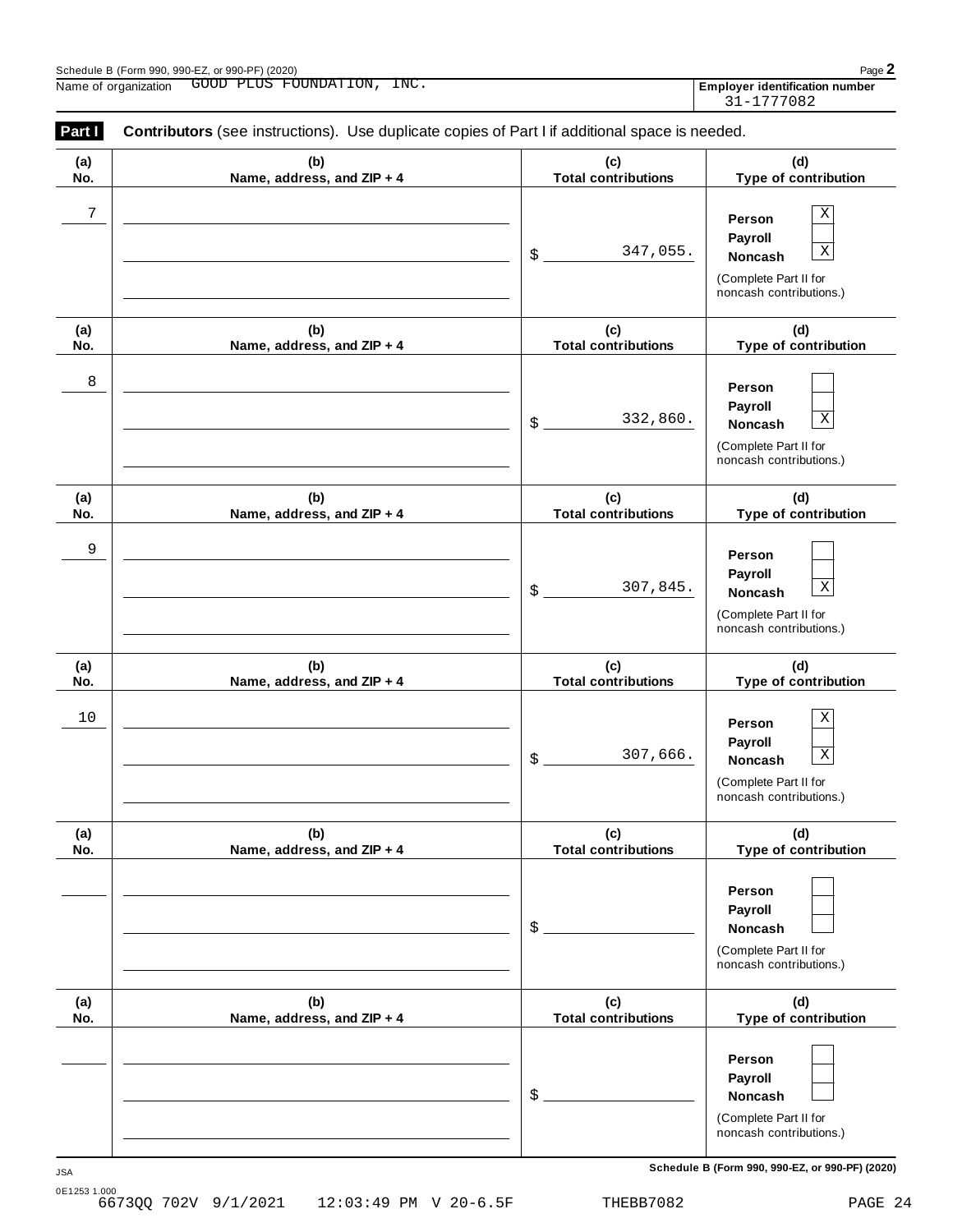| Page 3<br>Schedule B (Form 990, 990-EZ, or 990-PF) (2020) |                            |                                       |  |  |            |  |
|-----------------------------------------------------------|----------------------------|---------------------------------------|--|--|------------|--|
| Name of organization                                      | GOOD PLUS FOUNDATION, INC. | <b>Employer identification number</b> |  |  |            |  |
|                                                           |                            |                                       |  |  | 31-1777082 |  |

| Part II                   | Noncash Property (see instructions). Use duplicate copies of Part II if additional space is needed. |                                                 |                      |
|---------------------------|-----------------------------------------------------------------------------------------------------|-------------------------------------------------|----------------------|
| (a) No.<br>from<br>Part I | (b)<br>Description of noncash property given                                                        | (c)<br>FMV (or estimate)<br>(See instructions.) | (d)<br>Date received |
| ı                         | DIAPERS AND CHILDREN'S SHOES                                                                        |                                                 |                      |
|                           |                                                                                                     | 1,269,728.<br>$$^{\circ}$                       | 12/31/2020           |
| (a) No.<br>from<br>Part I | (b)<br>Description of noncash property given                                                        | (c)<br>FMV (or estimate)<br>(See instructions.) | (d)<br>Date received |
| 2                         | ADULT CLOTHING                                                                                      |                                                 |                      |
|                           |                                                                                                     | 498,200.<br>$\mathcal{L}$                       | 12/31/2020           |
| (a) No.<br>from<br>Part I | (b)<br>Description of noncash property given                                                        | (c)<br>FMV (or estimate)<br>(See instructions.) | (d)<br>Date received |
| 3                         | CHILDREN'S CLOTHING, SHOES, AND ACCESS.                                                             |                                                 |                      |
|                           |                                                                                                     | 490,280.<br>$\mathcal{L}$                       | 12/31/2020           |
| (a) No.<br>from<br>Part I | (b)<br>Description of noncash property given                                                        | (c)<br>FMV (or estimate)<br>(See instructions.) | (d)<br>Date received |
| 4                         | DIAPERS AND LAUNDRY DETERGENT                                                                       |                                                 |                      |
|                           |                                                                                                     | 467,450.<br>\$                                  | 12/31/2020           |
| (a) No.<br>from<br>Part I | (b)<br>Description of noncash property given                                                        | (c)<br>FMV (or estimate)<br>(See instructions.) | (d)<br>Date received |
| 5                         | MATERNITY & WOMEN'S CLOTHING FOR MOMS                                                               |                                                 |                      |
|                           |                                                                                                     | 433,766.<br>\$                                  | 12/31/2020           |
| (a) No.<br>from<br>Part I | (b)<br>Description of noncash property given                                                        | (c)<br>FMV (or estimate)<br>(See instructions.) | (d)<br>Date received |
| 6                         | CHILDREN'S CLOTHING, SHOES, AND ACCESS.                                                             |                                                 |                      |
|                           |                                                                                                     | 383, 264.<br>\$                                 | 12/31/2020           |
|                           |                                                                                                     |                                                 |                      |

**Schedule B (Form 990, 990-EZ, or 990-PF) (2020)** JSA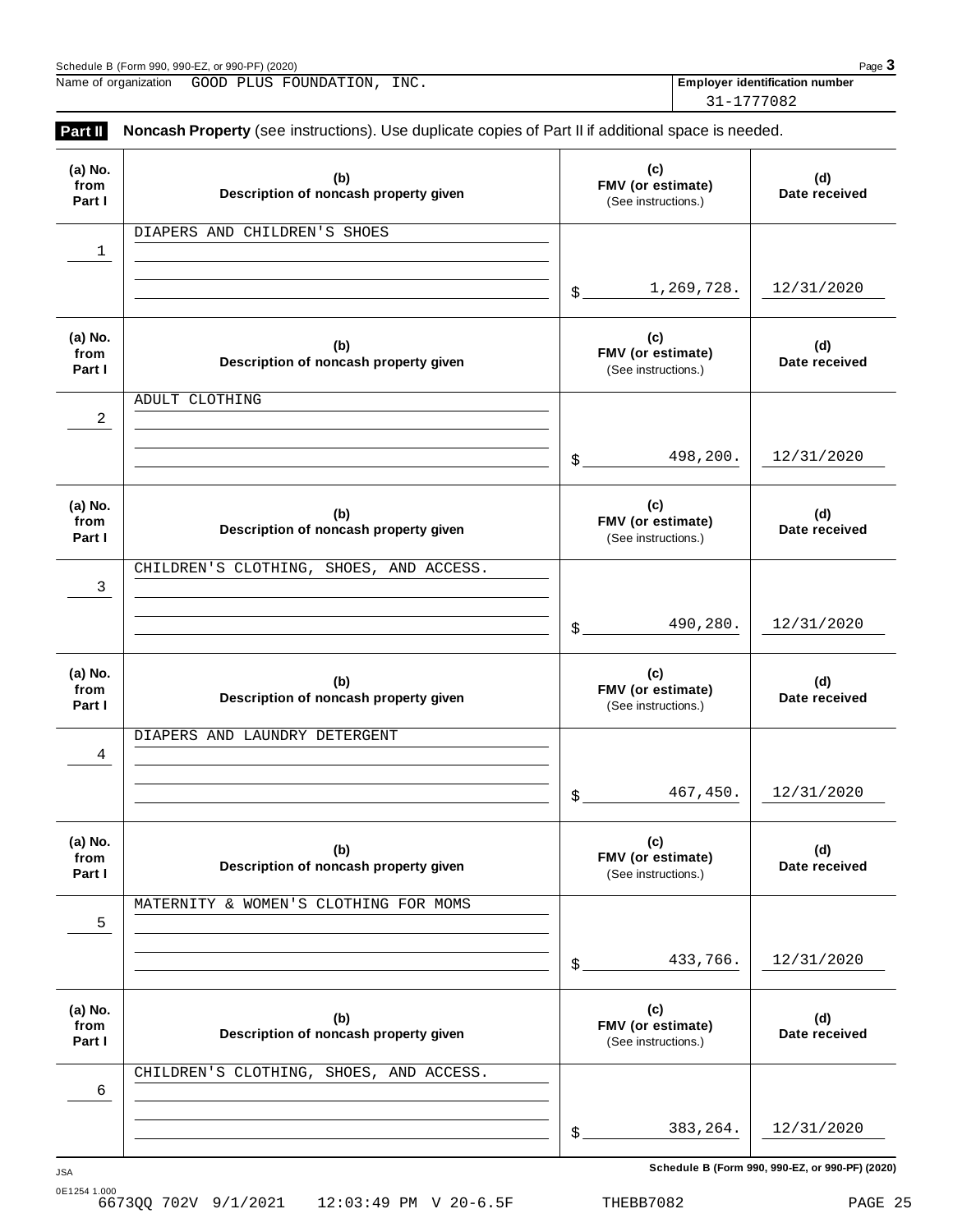| Page 3<br>Schedule B (Form 990, 990-EZ, or 990-PF) (2020) |  |                            |  |                                       |  |
|-----------------------------------------------------------|--|----------------------------|--|---------------------------------------|--|
| Name of organization                                      |  | GOOD PLUS FOUNDATION, INC. |  | <b>Employer identification number</b> |  |
|                                                           |  |                            |  | 31-1777082                            |  |

| (a) No.<br>from<br>Part I | (b)<br>Description of noncash property given | (c)<br>FMV (or estimate)<br>(See instructions.) | (d)<br>Date received |
|---------------------------|----------------------------------------------|-------------------------------------------------|----------------------|
| $\overline{7}$            | HEALTH AND GROOMING ITEMS                    |                                                 |                      |
|                           |                                              | 342,055.<br>$\mathcal{S}_{-}$                   | 12/31/2020           |
| (a) No.<br>from<br>Part I | (b)<br>Description of noncash property given | (c)<br>FMV (or estimate)<br>(See instructions.) | (d)<br>Date received |
| 8                         | BABY GEAR ITEMS                              |                                                 |                      |
|                           |                                              | 332,860.<br>\$                                  | 12/31/2020           |
| (a) No.<br>from<br>Part I | (b)<br>Description of noncash property given | (c)<br>FMV (or estimate)<br>(See instructions.) | (d)<br>Date received |
| 9                         | CHILDREN'S CLOTHING, SHOES, AND ACCESS.      |                                                 |                      |
|                           |                                              | 307,845.<br>\$                                  | 12/31/2020           |
| (a) No.<br>from<br>Part I | (b)<br>Description of noncash property given | (c)<br>FMV (or estimate)<br>(See instructions.) | (d)<br>Date received |
| 10                        | MASKS AND HAND SANITIZERS                    |                                                 |                      |
|                           |                                              | 6,756.<br>$$$ .                                 | 12/31/2020           |
| (a) No.<br>from<br>Part I | (b)<br>Description of noncash property given | (c)<br>FMV (or estimate)<br>(See instructions.) | (d)<br>Date received |
|                           |                                              |                                                 |                      |
|                           |                                              | \$                                              |                      |
| (a) No.<br>from<br>Part I | (b)<br>Description of noncash property given | (c)<br>FMV (or estimate)<br>(See instructions.) | (d)<br>Date received |
|                           |                                              |                                                 |                      |
|                           |                                              | \$                                              |                      |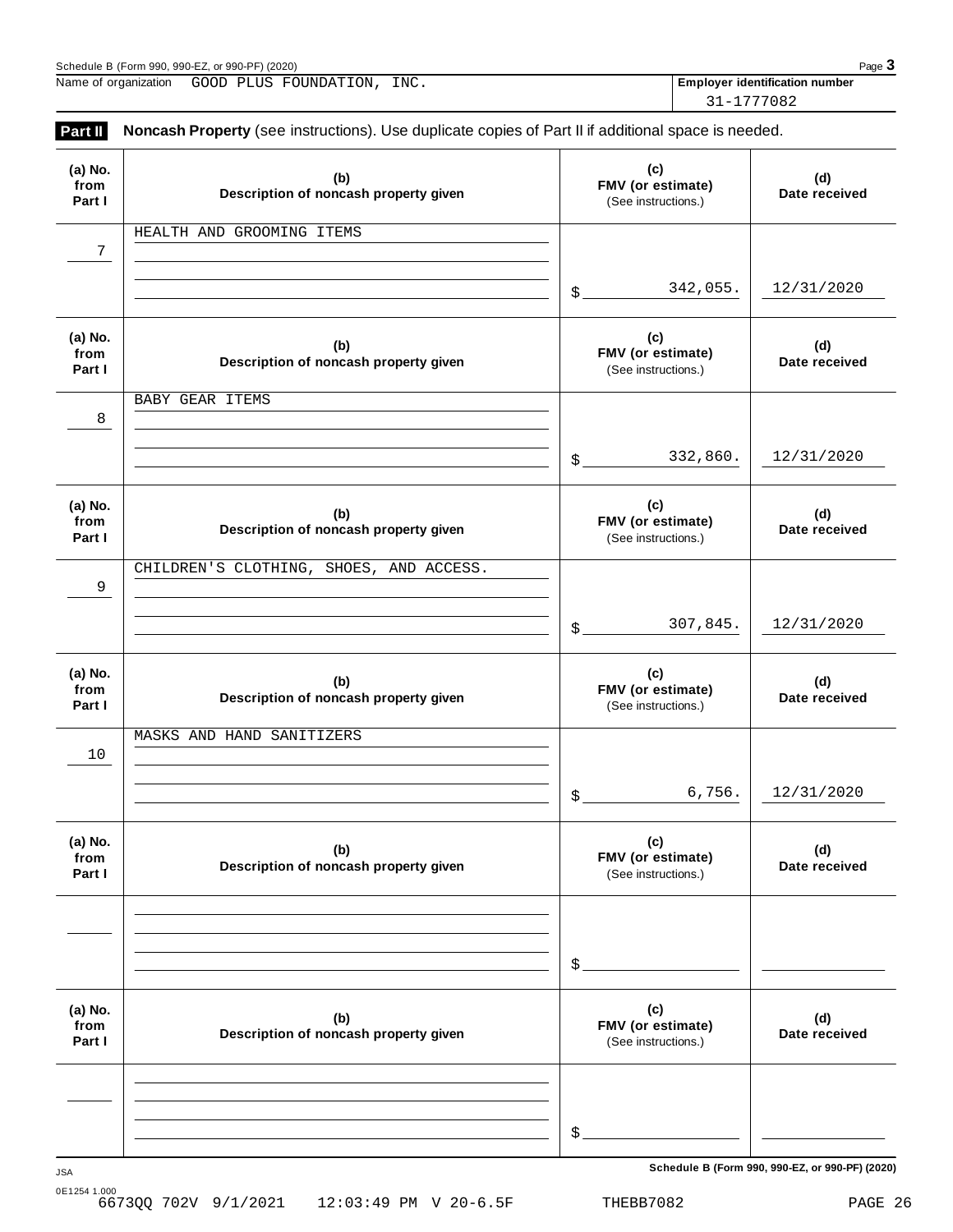|                             | Schedule B (Form 990, 990-EZ, or 990-PF) (2020)                                                                                                                                                                                                                                                                                                                                                                                                                                                                                                            |                      | Page 4                                              |
|-----------------------------|------------------------------------------------------------------------------------------------------------------------------------------------------------------------------------------------------------------------------------------------------------------------------------------------------------------------------------------------------------------------------------------------------------------------------------------------------------------------------------------------------------------------------------------------------------|----------------------|-----------------------------------------------------|
|                             | Name of organization GOOD PLUS FOUNDATION, INC.                                                                                                                                                                                                                                                                                                                                                                                                                                                                                                            |                      | <b>Employer identification number</b><br>31-1777082 |
| Part III                    | Exclusively religious, charitable, etc., contributions to organizations described in section 501(c)(7), (8), or<br>(10) that total more than \$1,000 for the year from any one contributor. Complete columns (a) through (e) and<br>the following line entry. For organizations completing Part III, enter the total of exclusively religious, charitable, etc.,<br>contributions of \$1,000 or less for the year. (Enter this information once. See instructions.) $\triangleright$ \$<br>Use duplicate copies of Part III if additional space is needed. |                      |                                                     |
| $(a)$ No.<br>from<br>Part I | (b) Purpose of gift                                                                                                                                                                                                                                                                                                                                                                                                                                                                                                                                        | (c) Use of gift      | (d) Description of how gift is held                 |
|                             |                                                                                                                                                                                                                                                                                                                                                                                                                                                                                                                                                            |                      |                                                     |
|                             | Transferee's name, address, and ZIP + 4                                                                                                                                                                                                                                                                                                                                                                                                                                                                                                                    | (e) Transfer of gift | Relationship of transferor to transferee            |
|                             |                                                                                                                                                                                                                                                                                                                                                                                                                                                                                                                                                            |                      |                                                     |
| (a) No.<br>from<br>Part I   | (b) Purpose of gift                                                                                                                                                                                                                                                                                                                                                                                                                                                                                                                                        | (c) Use of gift      | (d) Description of how gift is held                 |
|                             |                                                                                                                                                                                                                                                                                                                                                                                                                                                                                                                                                            |                      |                                                     |
|                             | Transferee's name, address, and ZIP + 4                                                                                                                                                                                                                                                                                                                                                                                                                                                                                                                    | (e) Transfer of gift | Relationship of transferor to transferee            |
|                             |                                                                                                                                                                                                                                                                                                                                                                                                                                                                                                                                                            |                      |                                                     |
| (a) No.<br>from<br>Part I   | (b) Purpose of gift                                                                                                                                                                                                                                                                                                                                                                                                                                                                                                                                        | (c) Use of gift      | (d) Description of how gift is held                 |
|                             |                                                                                                                                                                                                                                                                                                                                                                                                                                                                                                                                                            |                      |                                                     |
|                             | Transferee's name, address, and ZIP + 4                                                                                                                                                                                                                                                                                                                                                                                                                                                                                                                    | (e) Transfer of gift | Relationship of transferor to transferee            |
|                             |                                                                                                                                                                                                                                                                                                                                                                                                                                                                                                                                                            |                      |                                                     |
| $(a)$ No.<br>from<br>Part I | (b) Purpose of gift                                                                                                                                                                                                                                                                                                                                                                                                                                                                                                                                        | (c) Use of gift      | (d) Description of how gift is held                 |
|                             |                                                                                                                                                                                                                                                                                                                                                                                                                                                                                                                                                            |                      |                                                     |
|                             |                                                                                                                                                                                                                                                                                                                                                                                                                                                                                                                                                            | (e) Transfer of gift |                                                     |
|                             | Transferee's name, address, and ZIP + 4                                                                                                                                                                                                                                                                                                                                                                                                                                                                                                                    |                      | Relationship of transferor to transferee            |
|                             |                                                                                                                                                                                                                                                                                                                                                                                                                                                                                                                                                            |                      |                                                     |
|                             |                                                                                                                                                                                                                                                                                                                                                                                                                                                                                                                                                            |                      | Schedule B (Form 990, 990-EZ, or 990-PF) (2020)     |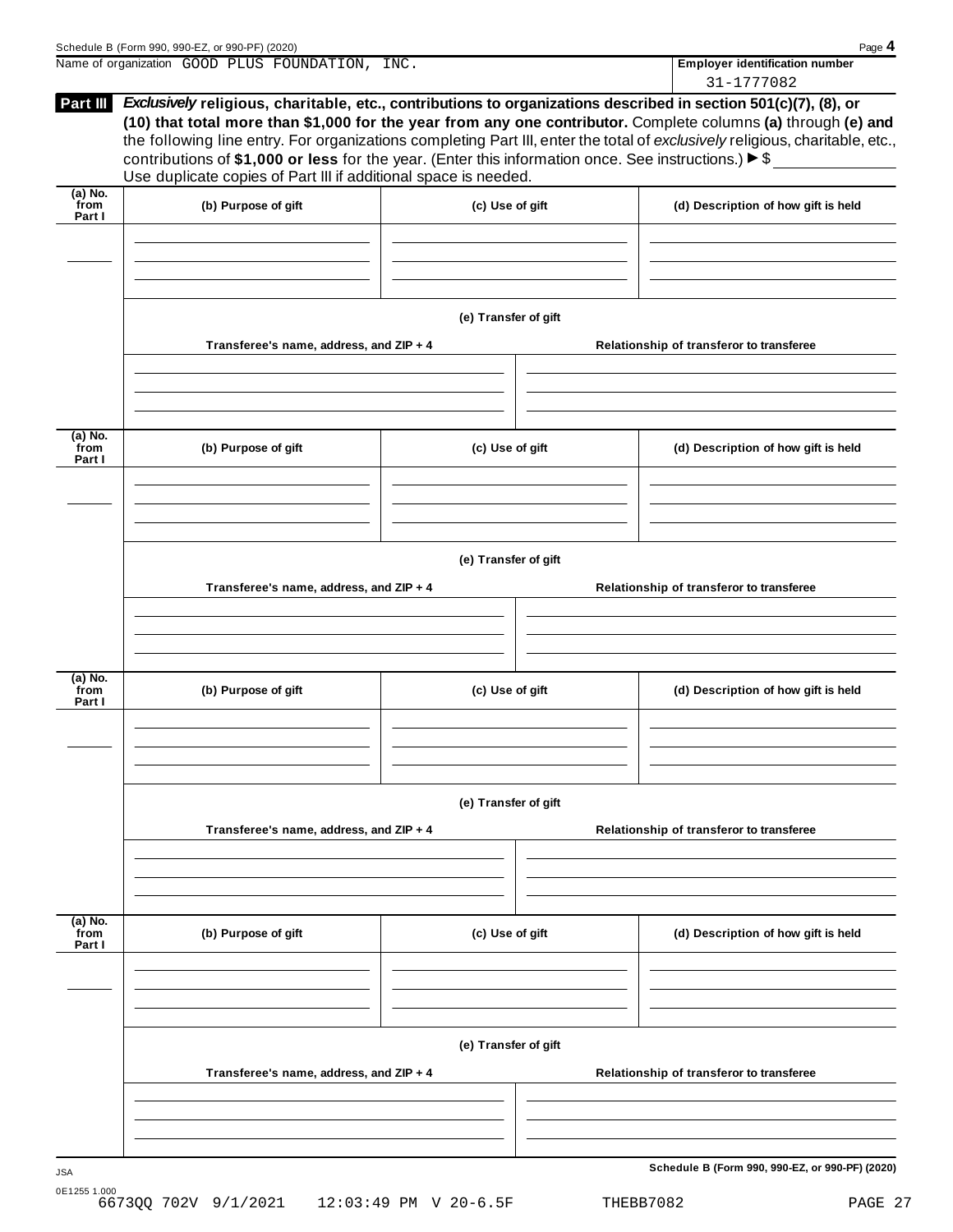| <b>SCHEDULE D</b> |  |
|-------------------|--|
| (Form 990)        |  |

# CHEDULE D<br> **Supplemental Financial Statements**<br> **Form 990) Complete if the organization answered "Yes" on Form 990,**  $\textcircled{2020}$

**Part IV, line 6, 7, 8, 9, 10, 11a, 11b, 11c, 11d, 11e, 11f, 12a, or 12b.** <br>Attach to Form 990. <br>**Part in Public** Part IV, line 6, 7, 8, 9, 10, 11a, 11b, 11c, 11d, 11e, 11f, 12a, or 12b.<br> **Department of the Treasury Open to Public Containers and the Intervalsion of the Intervalsion of the Intervalsion of the Intervalsion of the Inte** 

|  | ime of the organization |  |
|--|-------------------------|--|

| <b>Internal Revenue Service</b>                            |                                                                                                                | Attach to Form 990.                                                                                                                                                                                                                                               |                                                    | <b>Open to Public</b>           |
|------------------------------------------------------------|----------------------------------------------------------------------------------------------------------------|-------------------------------------------------------------------------------------------------------------------------------------------------------------------------------------------------------------------------------------------------------------------|----------------------------------------------------|---------------------------------|
| Name of the organization                                   |                                                                                                                | Go to www.irs.gov/Form990 for instructions and the latest information.                                                                                                                                                                                            | <b>Employer identification number</b>              | <b>Inspection</b>               |
| GOOD PLUS FOUNDATION, INC.                                 |                                                                                                                |                                                                                                                                                                                                                                                                   | 31-1777082                                         |                                 |
|                                                            |                                                                                                                | Organizations Maintaining Donor Advised Funds or Other Similar Funds or Accounts.                                                                                                                                                                                 |                                                    |                                 |
| Part I                                                     |                                                                                                                | Complete if the organization answered "Yes" on Form 990, Part IV, line 6.                                                                                                                                                                                         |                                                    |                                 |
|                                                            |                                                                                                                | (a) Donor advised funds                                                                                                                                                                                                                                           | (b) Funds and other accounts                       |                                 |
| 1                                                          |                                                                                                                |                                                                                                                                                                                                                                                                   |                                                    |                                 |
| 2                                                          | Total number at end of year example.                                                                           |                                                                                                                                                                                                                                                                   |                                                    |                                 |
|                                                            | Aggregate value of contributions to (during year)                                                              |                                                                                                                                                                                                                                                                   |                                                    |                                 |
|                                                            | Aggregate value of grants from (during year)                                                                   |                                                                                                                                                                                                                                                                   |                                                    |                                 |
|                                                            | Aggregate value at end of year example and a set of the set of the set of the set of the set of the set of the |                                                                                                                                                                                                                                                                   |                                                    |                                 |
|                                                            |                                                                                                                | Did the organization inform all donors and donor advisors in writing that the assets held in donor advised                                                                                                                                                        |                                                    | Yes<br>No                       |
|                                                            |                                                                                                                | funds are the organization's property, subject to the organization's exclusive legal control?                                                                                                                                                                     |                                                    |                                 |
|                                                            |                                                                                                                | Did the organization inform all grantees, donors, and donor advisors in writing that grant funds can be used<br>only for charitable purposes and not for the benefit of the donor or donor advisor, or for any other purpose                                      |                                                    |                                 |
|                                                            |                                                                                                                |                                                                                                                                                                                                                                                                   |                                                    | Yes<br>No                       |
| Part II                                                    | <b>Conservation Easements.</b>                                                                                 |                                                                                                                                                                                                                                                                   |                                                    |                                 |
|                                                            |                                                                                                                | Complete if the organization answered "Yes" on Form 990, Part IV, line 7.                                                                                                                                                                                         |                                                    |                                 |
|                                                            |                                                                                                                | Purpose(s) of conservation easements held by the organization (check all that apply).                                                                                                                                                                             |                                                    |                                 |
|                                                            | Preservation of land for public use (for example, recreation or education)                                     |                                                                                                                                                                                                                                                                   | Preservation of a historically important land area |                                 |
|                                                            | Protection of natural habitat                                                                                  |                                                                                                                                                                                                                                                                   | Preservation of a certified historic structure     |                                 |
|                                                            | Preservation of open space                                                                                     |                                                                                                                                                                                                                                                                   |                                                    |                                 |
|                                                            |                                                                                                                | Complete lines 2a through 2d if the organization held a qualified conservation contribution in the form of a conservation                                                                                                                                         |                                                    |                                 |
|                                                            | easement on the last day of the tax year.                                                                      |                                                                                                                                                                                                                                                                   |                                                    | Held at the End of the Tax Year |
| a                                                          |                                                                                                                | Total number of conservation easements                                                                                                                                                                                                                            | 2a                                                 |                                 |
| b                                                          |                                                                                                                | Total acreage restricted by conservation easements                                                                                                                                                                                                                | 2 <sub>b</sub>                                     |                                 |
| c                                                          |                                                                                                                | Number of conservation easements on a certified historic structure included in (a)                                                                                                                                                                                | 2c                                                 |                                 |
| d                                                          |                                                                                                                | Number of conservation easements included in (c) acquired after 7/25/06, and not on a                                                                                                                                                                             |                                                    |                                 |
|                                                            |                                                                                                                | historic structure listed in the National Register                                                                                                                                                                                                                | 2d                                                 |                                 |
|                                                            |                                                                                                                | Number of conservation easements modified, transferred, released, extinguished, or terminated by the organization during the                                                                                                                                      |                                                    |                                 |
| $\mathsf{tax}$ year $\blacktriangleright$ ________________ |                                                                                                                |                                                                                                                                                                                                                                                                   |                                                    |                                 |
|                                                            |                                                                                                                | Number of states where property subject to conservation easement is located $\blacktriangleright$ _________                                                                                                                                                       |                                                    |                                 |
|                                                            |                                                                                                                | Does the organization have a written policy regarding the periodic monitoring, inspection, handling of                                                                                                                                                            |                                                    |                                 |
|                                                            |                                                                                                                | violations, and enforcement of the conservation easements it holds?                                                                                                                                                                                               |                                                    | <b>No</b><br><b>Yes</b>         |
|                                                            |                                                                                                                |                                                                                                                                                                                                                                                                   |                                                    |                                 |
|                                                            |                                                                                                                |                                                                                                                                                                                                                                                                   |                                                    |                                 |
|                                                            |                                                                                                                | Staff and volunteer hours devoted to monitoring, inspecting, handling of violations, and enforcing conservation easements during the year                                                                                                                         |                                                    |                                 |
|                                                            |                                                                                                                |                                                                                                                                                                                                                                                                   |                                                    |                                 |
|                                                            |                                                                                                                | Amount of expenses incurred in monitoring, inspecting, handling of violations, and enforcing conservation easements during the year                                                                                                                               |                                                    |                                 |
| ▶\$                                                        |                                                                                                                |                                                                                                                                                                                                                                                                   |                                                    |                                 |
|                                                            |                                                                                                                | Does each conservation easement reported on line 2(d) above satisfy the requirements of section 170(h)(4)(B)(i)                                                                                                                                                   |                                                    | <b>No</b>                       |
|                                                            |                                                                                                                |                                                                                                                                                                                                                                                                   |                                                    | Yes l                           |
|                                                            |                                                                                                                | In Part XIII, describe how the organization reports conservation easements in its revenue and expense statement and                                                                                                                                               |                                                    |                                 |
|                                                            | organization's accounting for conservation easements.                                                          | balance sheet, and include, if applicable, the text of the footnote to the organization's financial statements that describes the                                                                                                                                 |                                                    |                                 |
|                                                            |                                                                                                                | Organizations Maintaining Collections of Art, Historical Treasures, or Other Similar Assets.                                                                                                                                                                      |                                                    |                                 |
|                                                            |                                                                                                                | Complete if the organization answered "Yes" on Form 990, Part IV, line 8.                                                                                                                                                                                         |                                                    |                                 |
|                                                            |                                                                                                                |                                                                                                                                                                                                                                                                   |                                                    |                                 |
|                                                            |                                                                                                                | If the organization elected, as permitted under FASB ASC 958, not to report in its revenue statement and balance sheet works<br>of art, historical treasures, or other similar assets held for public exhibition, education, or research in furtherance of public |                                                    |                                 |
|                                                            |                                                                                                                | service, provide in Part XIII the text of the footnote to its financial statements that describes these items.                                                                                                                                                    |                                                    |                                 |
|                                                            |                                                                                                                | If the organization elected, as permitted under FASB ASC 958, to report in its revenue statement and balance sheet works of                                                                                                                                       |                                                    |                                 |
|                                                            |                                                                                                                | art, historical treasures, or other similar assets held for public exhibition, education, or research in furtherance of public service,                                                                                                                           |                                                    |                                 |
|                                                            | provide the following amounts relating to these items:                                                         |                                                                                                                                                                                                                                                                   |                                                    |                                 |
|                                                            |                                                                                                                |                                                                                                                                                                                                                                                                   |                                                    |                                 |
|                                                            |                                                                                                                |                                                                                                                                                                                                                                                                   |                                                    |                                 |
|                                                            |                                                                                                                | If the organization received or held works of art, historical treasures, or other similar assets for financial gain, provide the                                                                                                                                  |                                                    |                                 |
|                                                            |                                                                                                                | following amounts required to be reported under FASB ASC 958 relating to these items:                                                                                                                                                                             |                                                    | $\triangleright$ \$             |
| 7<br>Part III<br>1a<br>b<br>$\mathbf{2}$<br>а<br>b         |                                                                                                                | Revenue included on Form 990, Part VIII, line 1                                                                                                                                                                                                                   | $\triangleright$ \$                                | $\triangleright$ \$             |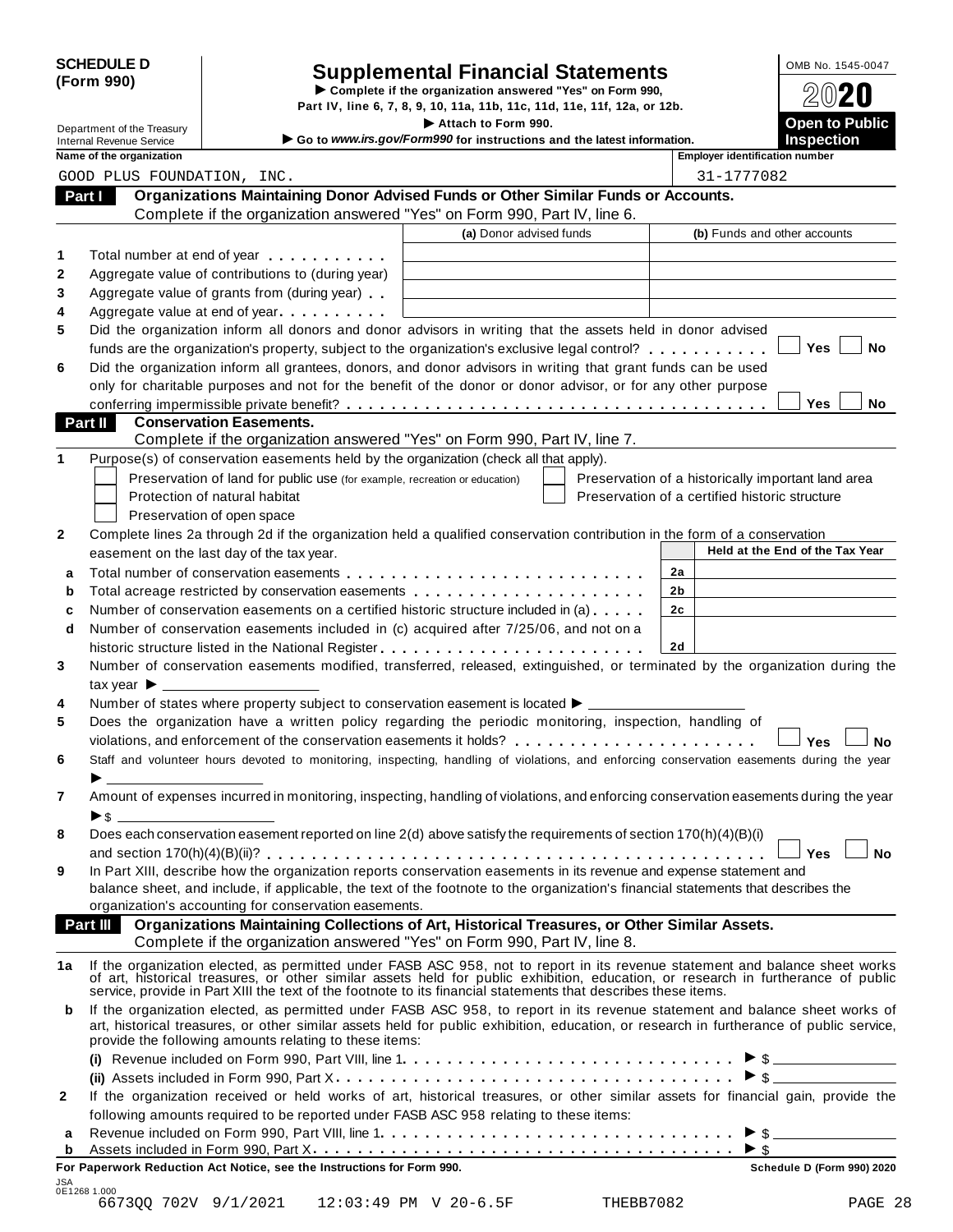GOOD PLUS FOUNDATION, INC.

| 31-1777082 |  |
|------------|--|
|------------|--|

|        | Schedule D (Form 990) 2020                                                                                                                                                                                                     | GOOD FOOD FOONDAIION, INC. |                                         |                |                                    |                    |                                                                                                                      | Page 2                     |
|--------|--------------------------------------------------------------------------------------------------------------------------------------------------------------------------------------------------------------------------------|----------------------------|-----------------------------------------|----------------|------------------------------------|--------------------|----------------------------------------------------------------------------------------------------------------------|----------------------------|
|        | Part III Organizations Maintaining Collections of Art, Historical Treasures, or Other Similar Assets (continued)                                                                                                               |                            |                                         |                |                                    |                    |                                                                                                                      |                            |
| 3      | Using the organization's acquisition, accession, and other records, check any of the following that make significant use of its                                                                                                |                            |                                         |                |                                    |                    |                                                                                                                      |                            |
|        | collection items (check all that apply):                                                                                                                                                                                       |                            |                                         |                |                                    |                    |                                                                                                                      |                            |
| a      | Public exhibition                                                                                                                                                                                                              |                            | d                                       |                | Loan or exchange program           |                    |                                                                                                                      |                            |
| b      | Scholarly research                                                                                                                                                                                                             |                            | е                                       | Other          |                                    |                    | <u> 1980 - Jan Stein Stein Stein Stein Stein Stein Stein Stein Stein Stein Stein Stein Stein Stein Stein Stein S</u> |                            |
| c      | Preservation for future generations                                                                                                                                                                                            |                            |                                         |                |                                    |                    |                                                                                                                      |                            |
| 4      | Provide a description of the organization's collections and explain how they further the organization's exempt purpose in Part                                                                                                 |                            |                                         |                |                                    |                    |                                                                                                                      |                            |
|        | XIII.                                                                                                                                                                                                                          |                            |                                         |                |                                    |                    |                                                                                                                      |                            |
| 5      | During the year, did the organization solicit or receive donations of art, historical treasures, or other similar                                                                                                              |                            |                                         |                |                                    |                    |                                                                                                                      |                            |
|        | assets to be sold to raise funds rather than to be maintained as part of the organization's collection?                                                                                                                        |                            |                                         |                |                                    |                    |                                                                                                                      | <b>Yes</b><br>No           |
|        | <b>Escrow and Custodial Arrangements.</b><br><b>Part IV</b>                                                                                                                                                                    |                            |                                         |                |                                    |                    |                                                                                                                      |                            |
|        | Complete if the organization answered "Yes" on Form 990, Part IV, line 9, or reported an amount on Form                                                                                                                        |                            |                                         |                |                                    |                    |                                                                                                                      |                            |
|        | 990, Part X, line 21.                                                                                                                                                                                                          |                            |                                         |                |                                    |                    |                                                                                                                      |                            |
|        | 1a Is the organization an agent, trustee, custodian or other intermediary for contributions or other assets not                                                                                                                |                            |                                         |                |                                    |                    |                                                                                                                      |                            |
|        |                                                                                                                                                                                                                                |                            |                                         |                |                                    |                    |                                                                                                                      | <b>No</b><br>Yes           |
| b      | If "Yes," explain the arrangement in Part XIII and complete the following table:                                                                                                                                               |                            |                                         |                |                                    |                    |                                                                                                                      |                            |
|        |                                                                                                                                                                                                                                |                            |                                         |                |                                    |                    | Amount                                                                                                               |                            |
| c      | Beginning balance enterpreteration of the contract of the contract of the contract of the contract of the contract of the contract of the contract of the contract of the contract of the contract of the contract of the cont |                            |                                         |                |                                    | 1c                 |                                                                                                                      |                            |
| d      |                                                                                                                                                                                                                                |                            |                                         |                |                                    | 1d                 |                                                                                                                      |                            |
| e<br>f |                                                                                                                                                                                                                                |                            |                                         |                |                                    | 1е                 |                                                                                                                      |                            |
| 2a     | Did the organization include an amount on Form 990, Part X, line 21, for escrow or custodial account liability?                                                                                                                |                            |                                         |                |                                    | 1f                 |                                                                                                                      | No<br>Yes                  |
| b      | If "Yes," explain the arrangement in Part XIII. Check here if the explanation has been provided on Part XIII                                                                                                                   |                            |                                         |                |                                    |                    |                                                                                                                      |                            |
|        | Part V<br><b>Endowment Funds.</b>                                                                                                                                                                                              |                            |                                         |                |                                    |                    |                                                                                                                      |                            |
|        | Complete if the organization answered "Yes" on Form 990, Part IV, line 10.                                                                                                                                                     |                            |                                         |                |                                    |                    |                                                                                                                      |                            |
|        |                                                                                                                                                                                                                                | (a) Current year           |                                         | (b) Prior year |                                    | (c) Two years back | (d) Three years back                                                                                                 | (e) Four years back        |
|        |                                                                                                                                                                                                                                |                            |                                         |                |                                    |                    |                                                                                                                      |                            |
|        |                                                                                                                                                                                                                                |                            |                                         |                |                                    |                    |                                                                                                                      |                            |
| b      | Net investment earnings, gains,                                                                                                                                                                                                |                            |                                         |                |                                    |                    |                                                                                                                      |                            |
| С      | and losses $\ldots$ $\ldots$ $\ldots$ $\ldots$                                                                                                                                                                                 |                            |                                         |                |                                    |                    |                                                                                                                      |                            |
| d      | Grants or scholarships [19]                                                                                                                                                                                                    |                            |                                         |                |                                    |                    |                                                                                                                      |                            |
| е      | Other expenditures for facilities                                                                                                                                                                                              |                            |                                         |                |                                    |                    |                                                                                                                      |                            |
|        | and programs $\Box$                                                                                                                                                                                                            |                            |                                         |                |                                    |                    |                                                                                                                      |                            |
|        | Administrative expenses $\Box$                                                                                                                                                                                                 |                            |                                         |                |                                    |                    |                                                                                                                      |                            |
| g      |                                                                                                                                                                                                                                |                            |                                         |                |                                    |                    |                                                                                                                      |                            |
|        | Provide the estimated percentage of the current year end balance (line 1g, column (a)) held as:                                                                                                                                |                            |                                         |                |                                    |                    |                                                                                                                      |                            |
| a      | Board designated or quasi-endowment $\blacktriangleright$                                                                                                                                                                      |                            |                                         |                |                                    |                    |                                                                                                                      |                            |
| b      | Permanent endowment >                                                                                                                                                                                                          | ℅                          |                                         |                |                                    |                    |                                                                                                                      |                            |
| c      | Term endowment ▶                                                                                                                                                                                                               |                            |                                         |                |                                    |                    |                                                                                                                      |                            |
|        | The percentages on lines 2a, 2b, and 2c should equal 100%.                                                                                                                                                                     |                            |                                         |                |                                    |                    |                                                                                                                      |                            |
|        | 3a Are there endowment funds not in the possession of the organization that are held and administered for the                                                                                                                  |                            |                                         |                |                                    |                    |                                                                                                                      |                            |
|        | organization by:                                                                                                                                                                                                               |                            |                                         |                |                                    |                    |                                                                                                                      | Yes<br>No                  |
|        |                                                                                                                                                                                                                                |                            |                                         |                |                                    |                    |                                                                                                                      | 3a(i)                      |
|        |                                                                                                                                                                                                                                |                            |                                         |                |                                    |                    |                                                                                                                      | 3a(ii)                     |
|        | If "Yes" on line 3a(ii), are the related organizations listed as required on Schedule R?                                                                                                                                       |                            |                                         |                |                                    |                    |                                                                                                                      | 3b                         |
| 4      | Describe in Part XIII the intended uses of the organization's endowment funds.                                                                                                                                                 |                            |                                         |                |                                    |                    |                                                                                                                      |                            |
|        | Land, Buildings, and Equipment.<br><b>Part VI</b><br>Complete if the organization answered "Yes" on Form 990, Part IV, line 11a. See Form 990, Part X, line 10.                                                                |                            |                                         |                |                                    |                    |                                                                                                                      |                            |
|        | Description of property                                                                                                                                                                                                        |                            | (a) Cost or other basis<br>(investment) |                | (b) Cost or other basis<br>(other) |                    | (c) Accumulated<br>depreciation                                                                                      | (d) Book value             |
| 1a     | Land                                                                                                                                                                                                                           |                            |                                         |                |                                    |                    |                                                                                                                      |                            |
|        | Buildings                                                                                                                                                                                                                      |                            |                                         |                |                                    |                    |                                                                                                                      |                            |
| с      | Leasehold improvements entitled and the set of the set of the set of the set of the set of the set of the set o                                                                                                                |                            |                                         |                |                                    |                    |                                                                                                                      |                            |
| d      | Equipment                                                                                                                                                                                                                      |                            |                                         |                | 85,231.                            |                    | 70,075.                                                                                                              | 15,156.                    |
| е      |                                                                                                                                                                                                                                |                            |                                         |                |                                    |                    |                                                                                                                      |                            |
|        | Total. Add lines 1a through 1e. (Column (d) must equal Form 990, Part X, column (B), line 10c.)                                                                                                                                |                            |                                         |                |                                    |                    |                                                                                                                      | 15,156.                    |
|        |                                                                                                                                                                                                                                |                            |                                         |                |                                    |                    |                                                                                                                      | Schedule D (Form 990) 2020 |

JSA 0E1269 1.000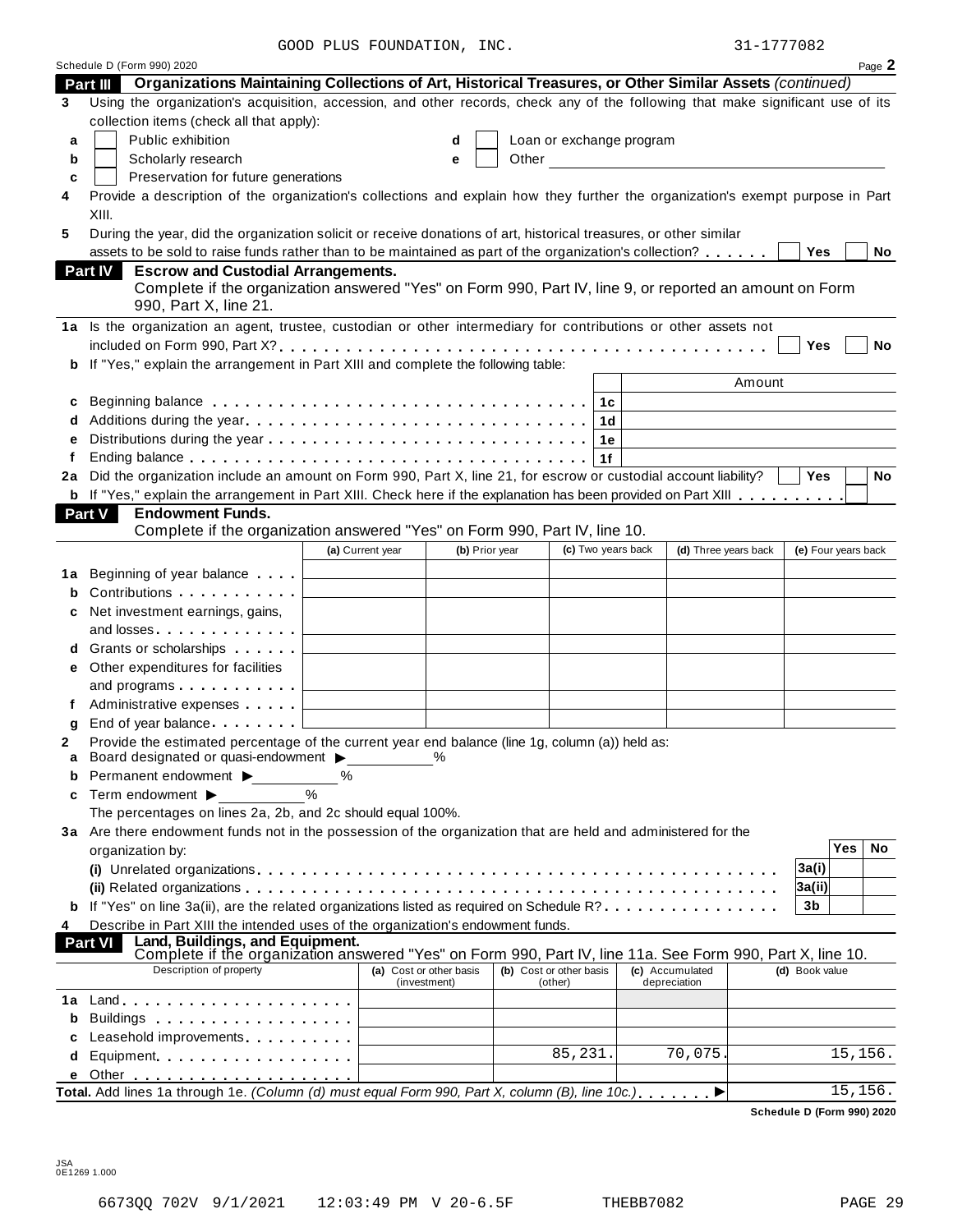| Schedule D (Form 990) 2020 |  |  |
|----------------------------|--|--|
|----------------------------|--|--|

|                 | GOOD FIUS FOUNDAIION,<br>Schedule D (Form 990) 2020                                                                                                                                                                                                                                       |                              |                                                              | 31-1777004<br>Page 3 |
|-----------------|-------------------------------------------------------------------------------------------------------------------------------------------------------------------------------------------------------------------------------------------------------------------------------------------|------------------------------|--------------------------------------------------------------|----------------------|
| <b>Part VII</b> | <b>Investments - Other Securities.</b><br>Complete if the organization answered "Yes" on Form 990, Part IV, line 11b. See Form 990, Part X, line 12.                                                                                                                                      |                              |                                                              |                      |
|                 | (a) Description of security or category<br>(including name of security)                                                                                                                                                                                                                   | (b) Book value               | (c) Method of valuation:<br>Cost or end-of-year market value |                      |
|                 | (1) Financial derivatives experiences and the set of the set of the set of the set of the set of the set of the set of the set of the set of the set of the set of the set of the set of the set of the set of the set of the                                                             |                              |                                                              |                      |
|                 | (2) Closely held equity interests <b>contained</b> and <b>contained</b> and <b>contained</b> and <b>contained</b> and <b>contained</b> and <b>contained</b> and <b>contained</b> and <b>contained</b> and <b>contained</b> and <b>contained</b> and <b>contained</b> and <b>contained</b> |                              |                                                              |                      |
|                 | $(3)$ Other $\qquad \qquad$                                                                                                                                                                                                                                                               |                              |                                                              |                      |
| (A)             |                                                                                                                                                                                                                                                                                           |                              |                                                              |                      |
| (B)             |                                                                                                                                                                                                                                                                                           |                              |                                                              |                      |
| (C)             |                                                                                                                                                                                                                                                                                           |                              |                                                              |                      |
| (D)             |                                                                                                                                                                                                                                                                                           |                              |                                                              |                      |
| (E)             |                                                                                                                                                                                                                                                                                           |                              |                                                              |                      |
| (F)             |                                                                                                                                                                                                                                                                                           |                              |                                                              |                      |
| (G)             |                                                                                                                                                                                                                                                                                           |                              |                                                              |                      |
| (H)             |                                                                                                                                                                                                                                                                                           |                              |                                                              |                      |
|                 | Total. (Column (b) must equal Form 990, Part X, col. (B) line 12.) $\blacktriangleright$                                                                                                                                                                                                  |                              |                                                              |                      |
| Part VIII       | <b>Investments - Program Related.</b>                                                                                                                                                                                                                                                     |                              |                                                              |                      |
|                 | Complete if the organization answered "Yes" on Form 990, Part IV, line 11c. See Form 990, Part X, line 13.                                                                                                                                                                                |                              |                                                              |                      |
|                 | (a) Description of investment                                                                                                                                                                                                                                                             | (b) Book value               | (c) Method of valuation:                                     |                      |
|                 |                                                                                                                                                                                                                                                                                           |                              | Cost or end-of-year market value                             |                      |
|                 |                                                                                                                                                                                                                                                                                           |                              |                                                              |                      |
| (1)<br>(2)      |                                                                                                                                                                                                                                                                                           |                              |                                                              |                      |
|                 |                                                                                                                                                                                                                                                                                           |                              |                                                              |                      |
| (3)             |                                                                                                                                                                                                                                                                                           |                              |                                                              |                      |
| (4)             |                                                                                                                                                                                                                                                                                           |                              |                                                              |                      |
| (5)             |                                                                                                                                                                                                                                                                                           |                              |                                                              |                      |
| (6)             |                                                                                                                                                                                                                                                                                           |                              |                                                              |                      |
| (7)             |                                                                                                                                                                                                                                                                                           |                              |                                                              |                      |
| (8)             |                                                                                                                                                                                                                                                                                           |                              |                                                              |                      |
| (9)             |                                                                                                                                                                                                                                                                                           |                              |                                                              |                      |
|                 | Total. (Column (b) must equal Form 990, Part X, col. (B) line $13$ .)                                                                                                                                                                                                                     |                              |                                                              |                      |
| Part IX         | Other Assets.<br>Complete if the organization answered "Yes" on Form 990, Part IV, line 11d. See Form 990, Part X, line 15.                                                                                                                                                               |                              |                                                              |                      |
|                 |                                                                                                                                                                                                                                                                                           | (a) Description              |                                                              | (b) Book value       |
| (1)             |                                                                                                                                                                                                                                                                                           |                              |                                                              |                      |
| (2)             |                                                                                                                                                                                                                                                                                           |                              |                                                              |                      |
| (3)             |                                                                                                                                                                                                                                                                                           |                              |                                                              |                      |
|                 |                                                                                                                                                                                                                                                                                           |                              |                                                              |                      |
| (4)             |                                                                                                                                                                                                                                                                                           |                              |                                                              |                      |
| (5)             |                                                                                                                                                                                                                                                                                           |                              |                                                              |                      |
| (6)             |                                                                                                                                                                                                                                                                                           |                              |                                                              |                      |
| (7)             |                                                                                                                                                                                                                                                                                           |                              |                                                              |                      |
| (8)             |                                                                                                                                                                                                                                                                                           |                              |                                                              |                      |
| (9)             |                                                                                                                                                                                                                                                                                           |                              |                                                              |                      |
|                 | <b>Other Liabilities.</b>                                                                                                                                                                                                                                                                 |                              |                                                              |                      |
| Part X          | Complete if the organization answered "Yes" on Form 990, Part IV, line 11e or 11f. See Form 990, Part X,<br>line 25.                                                                                                                                                                      |                              |                                                              |                      |
| 1.              |                                                                                                                                                                                                                                                                                           | (a) Description of liability |                                                              | (b) Book value       |
| (1)             | Federal income taxes                                                                                                                                                                                                                                                                      |                              |                                                              |                      |
| (2)             |                                                                                                                                                                                                                                                                                           |                              |                                                              |                      |
| (3)             |                                                                                                                                                                                                                                                                                           |                              |                                                              |                      |
| (4)             |                                                                                                                                                                                                                                                                                           |                              |                                                              |                      |
| (5)             |                                                                                                                                                                                                                                                                                           |                              |                                                              |                      |
| (6)             |                                                                                                                                                                                                                                                                                           |                              |                                                              |                      |
|                 |                                                                                                                                                                                                                                                                                           |                              |                                                              |                      |
| (7)             |                                                                                                                                                                                                                                                                                           |                              |                                                              |                      |
| (8)             |                                                                                                                                                                                                                                                                                           |                              |                                                              |                      |
| (9)             |                                                                                                                                                                                                                                                                                           |                              |                                                              |                      |
|                 | Total. (Column (b) must equal Form 990, Part X, col. (B) line 25.) $\ldots \ldots \ldots \ldots \ldots \ldots \ldots \ldots \ldots \ldots \ldots \ldots$                                                                                                                                  |                              |                                                              |                      |
|                 | 2. Liability for uncertain tax positions. In Part XIII, provide the text of the footnote to the organization's financial statements that reports the                                                                                                                                      |                              |                                                              |                      |
|                 | organization's liability for uncertain tax positions under FASB ASC 740. Check here if the text of the footnote has been provided in Part XIII .                                                                                                                                          |                              |                                                              | Χ                    |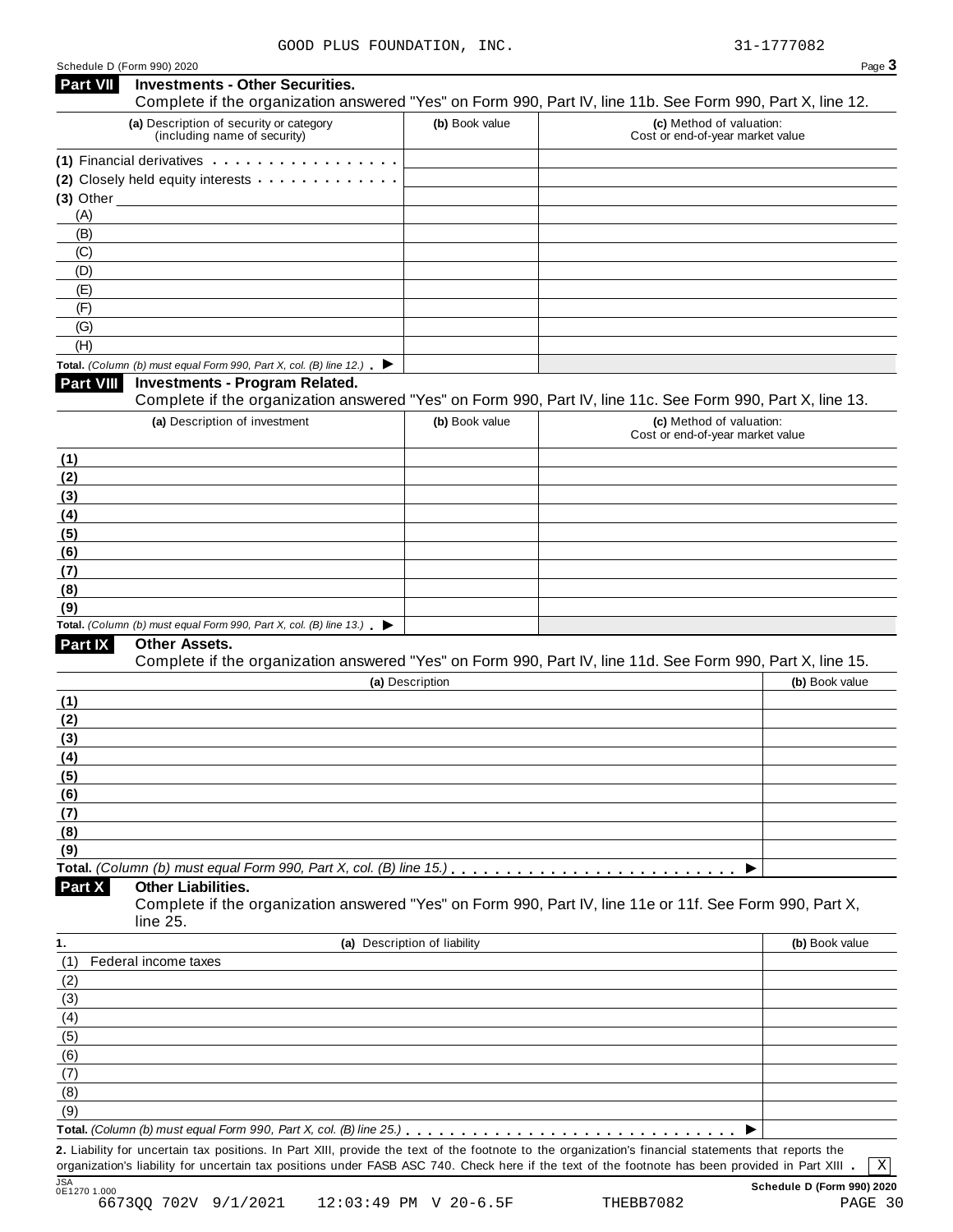|  |  | GOOD PLUS FOUNDATION, | INC. |
|--|--|-----------------------|------|
|--|--|-----------------------|------|

|                  | GOOD PLUS FOUNDATION, INC.                                                                                                                                                                                                                                                       |              | 31-1777082    |
|------------------|----------------------------------------------------------------------------------------------------------------------------------------------------------------------------------------------------------------------------------------------------------------------------------|--------------|---------------|
|                  | Schedule D (Form 990) 2020                                                                                                                                                                                                                                                       |              | Page 4        |
| Part XI          | Reconciliation of Revenue per Audited Financial Statements With Revenue per Return.<br>Complete if the organization answered "Yes" on Form 990, Part IV, line 12a.                                                                                                               |              |               |
| 1                | Total revenue, gains, and other support per audited financial statements                                                                                                                                                                                                         | $\mathbf{1}$ | 13,942,366.   |
| $\overline{2}$   | Amounts included on line 1 but not on Form 990, Part VIII, line 12:                                                                                                                                                                                                              |              |               |
| a                | $-43,857.$<br>2a                                                                                                                                                                                                                                                                 |              |               |
| b                | 134, 323.<br>2 <sub>b</sub><br>Donated services and use of facilities                                                                                                                                                                                                            |              |               |
| C                | 2c<br>Recoveries of prior year grants                                                                                                                                                                                                                                            |              |               |
| d                | 2d                                                                                                                                                                                                                                                                               |              |               |
| е                |                                                                                                                                                                                                                                                                                  | <b>2e</b>    | 90,466.       |
| 3                |                                                                                                                                                                                                                                                                                  | 3            | 13,851,900.   |
| 4                | Amounts included on Form 990, Part VIII, line 12, but not on line 1:                                                                                                                                                                                                             |              |               |
| a                | 4а<br>Investment expenses not included on Form 990, Part VIII, line 7b                                                                                                                                                                                                           |              |               |
| b                | 4b                                                                                                                                                                                                                                                                               |              |               |
|                  |                                                                                                                                                                                                                                                                                  | 4c           |               |
| 5                | Total revenue. Add lines 3 and 4c. (This must equal Form 990, Part I, line 12.)                                                                                                                                                                                                  | 5            | 13,851,900.   |
| Part XII         | Reconciliation of Expenses per Audited Financial Statements With Expenses per Return.                                                                                                                                                                                            |              |               |
|                  | Complete if the organization answered "Yes" on Form 990, Part IV, line 12a.                                                                                                                                                                                                      |              |               |
| 1                |                                                                                                                                                                                                                                                                                  | $\mathbf{1}$ | 14, 486, 478. |
| $\mathbf{2}$     | Amounts included on line 1 but not on Form 990, Part IX, line 25:                                                                                                                                                                                                                |              |               |
| a                | 134,323.<br>2a                                                                                                                                                                                                                                                                   |              |               |
| b                | 2 <sub>b</sub>                                                                                                                                                                                                                                                                   |              |               |
| C                | 2c                                                                                                                                                                                                                                                                               |              |               |
| d                | 2d                                                                                                                                                                                                                                                                               |              |               |
| e                |                                                                                                                                                                                                                                                                                  | <b>2e</b>    | 134,323.      |
| 3                |                                                                                                                                                                                                                                                                                  | 3            | 14, 352, 155. |
| 4                | Amounts included on Form 990, Part IX, line 25, but not on line 1:                                                                                                                                                                                                               |              |               |
| a                | 4а<br>Investment expenses not included on Form 990, Part VIII, line 7b $\ldots \ldots$                                                                                                                                                                                           |              |               |
| b                | 4 <sub>b</sub>                                                                                                                                                                                                                                                                   |              |               |
| c                |                                                                                                                                                                                                                                                                                  | 4c           |               |
| 5.               | Total expenses. Add lines 3 and 4c. (This must equal Form 990, Part I, line 18.).                                                                                                                                                                                                | 5            | 14, 352, 155. |
| <b>Part XIII</b> | Supplemental Information.                                                                                                                                                                                                                                                        |              |               |
|                  | Provide the descriptions required for Part II, lines 3, 5, and 9; Part III, lines 1a and 4; Part IV, lines 1b and 2b; Part V, line 4; Part X, line<br>2; Part XI, lines 2d and 4b; and Part XII, lines 2d and 4b. Also complete this part to provide any additional information. |              |               |

SEE PAGE 5

**Schedule D (Form 990) 2020**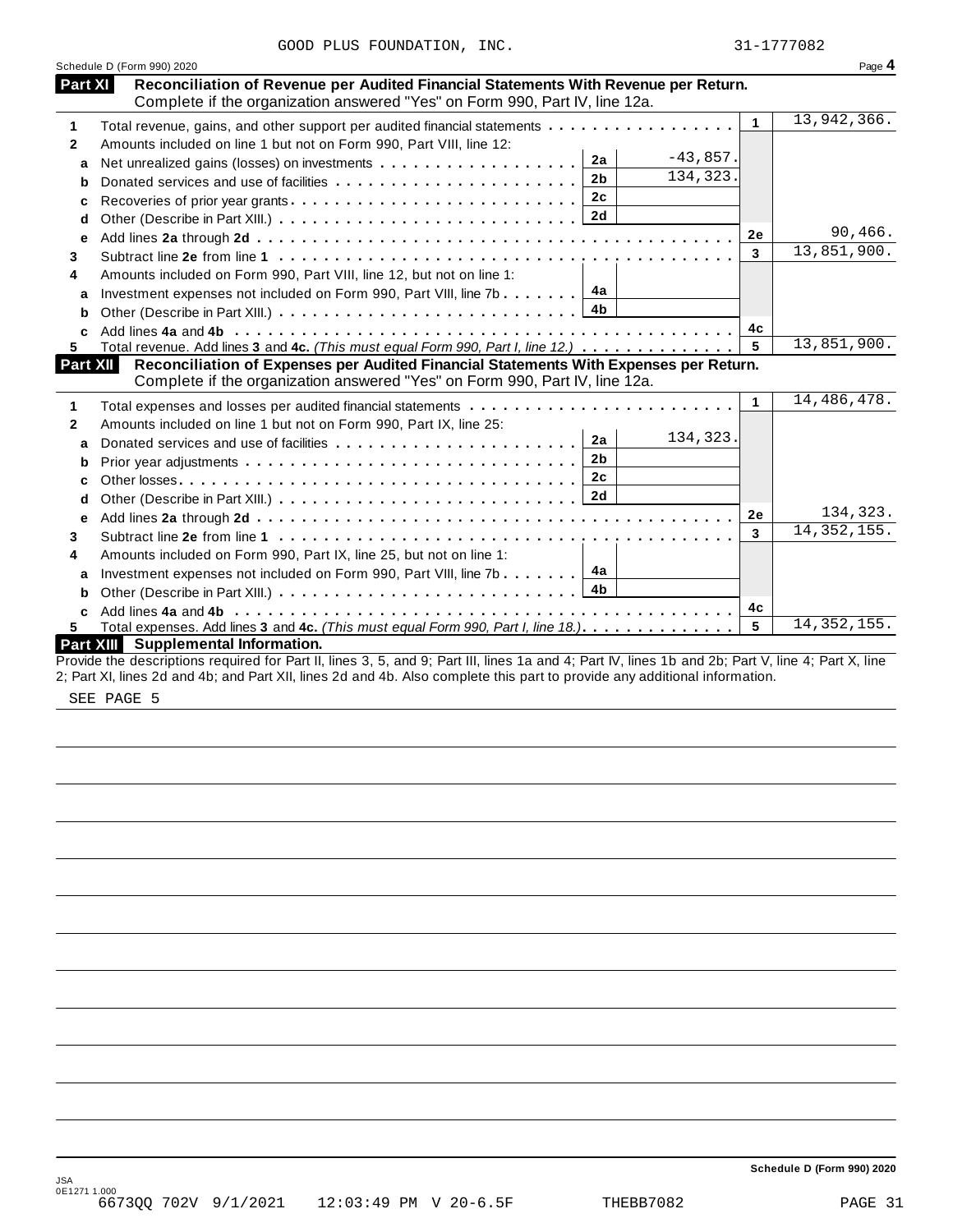PART X, LINE 2:

THE ORGANIZATION FILES INFORMATIONAL RETURNS IN THE FEDERAL AND NEW YORK STATE JURISDICTIONS. THE ORGANIZATION IS GENERALLY NO LONGER SUBJECT TO INCOME TAX EXAMINATIONS BY THE INTERNAL REVENUE SERVICE OR NEW YORK STATE FOR RETURNS FILED BEFORE 2017.

THE ACCOUNTING STANDARD FOR UNCERTAINTY IN INCOME TAXES PRESCRIBES A MINIMUM RECOGNITION THRESHOLD AND MEASUREMENT METHODOLOGY THAT A TAX POSITION TAKEN OR EXPECTED TO BE TAKEN IN A TAX RETURN IS REQUIRED TO MEET BEFORE BEING RECOGNIZED IN THE FINANCIAL STATEMENTS. IT ALSO PROVIDES GUIDANCE FOR DERECOGNITION, CLASSIFICATION, INTEREST AND PENALTIES, DISCLOSURE, AND TRANSITION.

THE ORGANIZATION DOES NOT EXPECT A SIGNIFICANT INCREASE OR DECREASE TO THE TOTAL AMOUNTS OF UNRECOGNIZED TAX POSITIONS DURING THE YEAR ENDED DECEMBER 31, 2020. HOWEVER, THE ORGANIZATION MAY BE SUBJECT TO AUDIT BY TAX AUTHORITIES. THE ORGANIZATION BELIEVES THAT IT HAS APPROPRIATE SUPPORT FOR THE POSITIONS TAKEN ON ITS TAX RETURNS. NONETHELESS, THE AMOUNTS ULTIMATELY PAID, IF ANY, UPON RESOLUTION OF THE ISSUES RAISED BY THE TAXING AUTHORITIES MAY DIFFER MATERIALLY FROM THE AMOUNTS ACCRUED FOR EACH YEAR. MANAGEMENT BELIEVES THAT ITS NONPROFIT STATUS WOULD BE SUSTAINED UPON EXAMINATION.

SHOULD THERE BE INTEREST ON UNDERPAYMENTS OF INCOME TAX, THE ORGANIZATION WOULD CLASSIFY IT AS INTEREST EXPENSE. THE ORGANIZATION WOULD CLASSIFY PENALTIES IN CONNECTION WITH UNDERPAYMENTS OF INCOME TAX AS OTHER EXPENSE.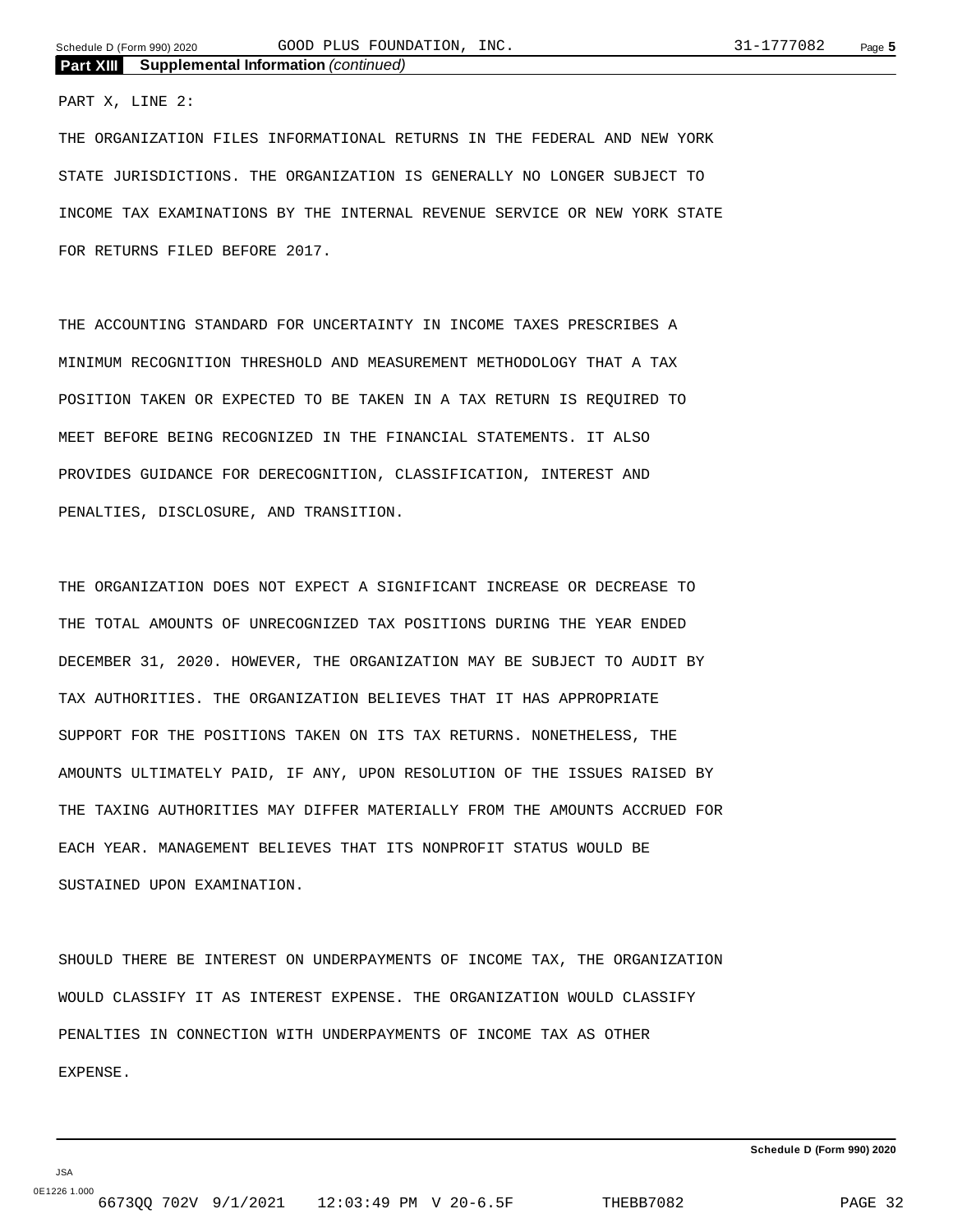| (Form 990)<br>Department of the Treasury<br><b>Internal Revenue Service</b><br>Name of the organization<br>GOOD PLUS FOUNDATION, INC.<br>Part I<br>$\mathbf{1}$ | <b>General Information on Grants and Assistance</b>                                                                                                        |                         |                                    | Governments, and Individuals in the United States<br>Complete if the organization answered "Yes" on Form 990, Part IV, line 21 or 22.<br>$\blacktriangleright$ Attach to Form 990. |                                       |                                                             |                                          | 2020                                  |
|-----------------------------------------------------------------------------------------------------------------------------------------------------------------|------------------------------------------------------------------------------------------------------------------------------------------------------------|-------------------------|------------------------------------|------------------------------------------------------------------------------------------------------------------------------------------------------------------------------------|---------------------------------------|-------------------------------------------------------------|------------------------------------------|---------------------------------------|
|                                                                                                                                                                 |                                                                                                                                                            |                         |                                    |                                                                                                                                                                                    |                                       |                                                             |                                          |                                       |
|                                                                                                                                                                 |                                                                                                                                                            |                         |                                    |                                                                                                                                                                                    |                                       |                                                             |                                          |                                       |
|                                                                                                                                                                 |                                                                                                                                                            |                         |                                    |                                                                                                                                                                                    |                                       |                                                             |                                          | <b>Open to Public</b>                 |
|                                                                                                                                                                 |                                                                                                                                                            |                         |                                    | Go to www.irs.gov/Form990 for the latest information.                                                                                                                              |                                       |                                                             |                                          | <b>Inspection</b>                     |
|                                                                                                                                                                 |                                                                                                                                                            |                         |                                    |                                                                                                                                                                                    |                                       |                                                             | <b>Employer identification number</b>    |                                       |
|                                                                                                                                                                 |                                                                                                                                                            |                         |                                    |                                                                                                                                                                                    |                                       |                                                             | 31-1777082                               |                                       |
|                                                                                                                                                                 |                                                                                                                                                            |                         |                                    |                                                                                                                                                                                    |                                       |                                                             |                                          |                                       |
|                                                                                                                                                                 | Does the organization maintain records to substantiate the amount of the grants or assistance, the grantees' eligibility for the grants or assistance, and |                         |                                    |                                                                                                                                                                                    |                                       |                                                             |                                          |                                       |
|                                                                                                                                                                 |                                                                                                                                                            |                         |                                    |                                                                                                                                                                                    |                                       |                                                             |                                          | $\mathbf{x}$<br>Yes<br>No             |
| $\mathbf{2}$                                                                                                                                                    | Describe in Part IV the organization's procedures for monitoring the use of grant funds in the United States.                                              |                         |                                    |                                                                                                                                                                                    |                                       |                                                             |                                          |                                       |
| Part II                                                                                                                                                         | Grants and Other Assistance to Domestic Organizations and Domestic Governments. Complete if the organization answered "Yes" on Form 990,                   |                         |                                    |                                                                                                                                                                                    |                                       |                                                             |                                          |                                       |
|                                                                                                                                                                 | Part IV, line 21, for any recipient that received more than \$5,000. Part II can be duplicated if additional space is needed.                              |                         |                                    |                                                                                                                                                                                    |                                       |                                                             |                                          |                                       |
|                                                                                                                                                                 |                                                                                                                                                            |                         |                                    |                                                                                                                                                                                    |                                       |                                                             |                                          |                                       |
| 1 (a) Name and address of organization<br>or government                                                                                                         |                                                                                                                                                            | $(b)$ EIN               | (c) IRC section<br>(if applicable) | (d) Amount of cash<br>grant                                                                                                                                                        | (e) Amount of non-<br>cash assistance | (f) Method of valuation<br>(book, FMV, appraisal,<br>other) | (g) Description of<br>noncash assistance | (h) Purpose of grant<br>or assistance |
| (1) SHELTER PARTNERSHIP                                                                                                                                         |                                                                                                                                                            |                         |                                    |                                                                                                                                                                                    |                                       |                                                             |                                          |                                       |
| 5600 RICKENBACKER ROAD BELL, CA 90201                                                                                                                           |                                                                                                                                                            | 95-3976214              | 501(C)(3)                          |                                                                                                                                                                                    | 1,751,666. FMV                        |                                                             | HOUSEHOLD GOODS                          | SEE PART IV                           |
| (2) RIVER FUND NEW YORK, INC.                                                                                                                                   |                                                                                                                                                            |                         |                                    |                                                                                                                                                                                    |                                       |                                                             |                                          |                                       |
|                                                                                                                                                                 | 89-11 LEFFERTS BLVD RICHMOND HILL, NY 11419                                                                                                                | 11-3450363              | 501(C)(3)                          |                                                                                                                                                                                    | 1,230,581. FMV                        |                                                             | HOUSEHOLD GOODS                          | SEE PART IV                           |
| (3) WORLD VISION                                                                                                                                                |                                                                                                                                                            |                         |                                    |                                                                                                                                                                                    |                                       |                                                             |                                          |                                       |
| P.O. BOX 9716 MS 216 FEDERAL WAY, WA 98063                                                                                                                      |                                                                                                                                                            | 95-1922279              | 501(C)(3)                          |                                                                                                                                                                                    | 876,334. FMV                          |                                                             | HOUSEHOLD GOODS                          | SEE PART IV                           |
| (4) FOOD BANK FOR NEW YORK CITY                                                                                                                                 |                                                                                                                                                            |                         |                                    |                                                                                                                                                                                    |                                       |                                                             |                                          |                                       |
| 39 BROADWAY, 10TH FLOOR NEW YORK, NY 10006                                                                                                                      |                                                                                                                                                            | 13-3179546              | 501(C)(3)                          |                                                                                                                                                                                    | 850,236. FMV                          |                                                             | HOUSEHOLD GOODS                          | SEE PART IV                           |
| (5) MLK JR. LOS ANGELES HEALTHCARE CORPORATION                                                                                                                  |                                                                                                                                                            |                         |                                    |                                                                                                                                                                                    |                                       |                                                             |                                          |                                       |
| 1680 E 120TH ST LOS ANGELES, CA 90059                                                                                                                           |                                                                                                                                                            | 27-4658935              | 501(C)(3)                          |                                                                                                                                                                                    | 735,208.                              | FMV                                                         | HOUSEHOLD GOODS                          | SEE PART IV                           |
| (6) CHILDREN'S INSTITUTE, INC.                                                                                                                                  |                                                                                                                                                            |                         |                                    |                                                                                                                                                                                    |                                       |                                                             |                                          |                                       |
|                                                                                                                                                                 | 2121 W. TEMPLE STREET LOS ANGELES, CA 90026                                                                                                                | 95-1641424              | 501(C)(3)                          | 14,000.                                                                                                                                                                            | 549,098.                              | <b>FMV</b>                                                  | HOUSEHOLD GOODS                          | SEE PART IV                           |
| (7) EISNER PEDIATRIC & FAMILY MEDICAL CENTER                                                                                                                    |                                                                                                                                                            |                         |                                    |                                                                                                                                                                                    |                                       |                                                             |                                          |                                       |
| 1530 S OLIVE ST LOS ANGELES, CA 90015                                                                                                                           |                                                                                                                                                            | 95-1690966              | 501(C)(3)                          | 7,000.                                                                                                                                                                             | 384,521. FMV                          |                                                             | HOUSEHOLD GOODS                          | SEE PART IV                           |
| (8) SCO FAMILY OF SERVICES                                                                                                                                      |                                                                                                                                                            |                         |                                    |                                                                                                                                                                                    |                                       |                                                             |                                          |                                       |
| 1 ALEXANDER PLACE GLEN COVE, NY 11542                                                                                                                           |                                                                                                                                                            | 11-2777066              | 501(C)(3)                          | 13,000.                                                                                                                                                                            | 322,982.                              | FMV                                                         | HOUSEHOLD GOODS                          | SEE PART IV                           |
| (9) THE LEGACY CENTER                                                                                                                                           |                                                                                                                                                            |                         |                                    |                                                                                                                                                                                    |                                       |                                                             |                                          |                                       |
| 1633 CENTRE ST RIDGEWOOD, NY 11385                                                                                                                              |                                                                                                                                                            | 27-1033434              | 501(C)(3)                          |                                                                                                                                                                                    | 292,827. FMV                          |                                                             | HOUSEHOLD GOODS                          | SEE PART IV                           |
| (10) SHELTERING ARMS                                                                                                                                            |                                                                                                                                                            |                         |                                    |                                                                                                                                                                                    |                                       |                                                             |                                          |                                       |
| 305 7TH AVENUE NEW YORK, NY 10001                                                                                                                               |                                                                                                                                                            | 13-3709095              | 501(C)(3)                          | 7,000.                                                                                                                                                                             | 238,235. FMV                          |                                                             | HOUSEHOLD GOODS                          | SEE PART IV                           |
| (11) LOS ANGELES CITY COUNCIL                                                                                                                                   |                                                                                                                                                            |                         |                                    |                                                                                                                                                                                    |                                       |                                                             |                                          |                                       |
|                                                                                                                                                                 | 200 N. SPRING STREET LOS ANGELES, CA 90012                                                                                                                 | 95-6000735              | CITY AGENCY                        |                                                                                                                                                                                    | 187, 411. FMV                         |                                                             | HOUSEHOLD GOODS                          | SEE PART IV                           |
| (12) WORLD HARVEST LA                                                                                                                                           |                                                                                                                                                            |                         |                                    |                                                                                                                                                                                    |                                       |                                                             |                                          |                                       |
| 3100 VENICE BLVD LOS ANGELES, CA 90019                                                                                                                          |                                                                                                                                                            | $39-2064653$  501(C)(3) |                                    |                                                                                                                                                                                    | 185,737. FMV                          |                                                             | HOUSEHOLD GOODS                          | SEE PART IV                           |
|                                                                                                                                                                 |                                                                                                                                                            |                         |                                    |                                                                                                                                                                                    |                                       |                                                             |                                          |                                       |
| 3                                                                                                                                                               |                                                                                                                                                            |                         |                                    |                                                                                                                                                                                    |                                       |                                                             |                                          |                                       |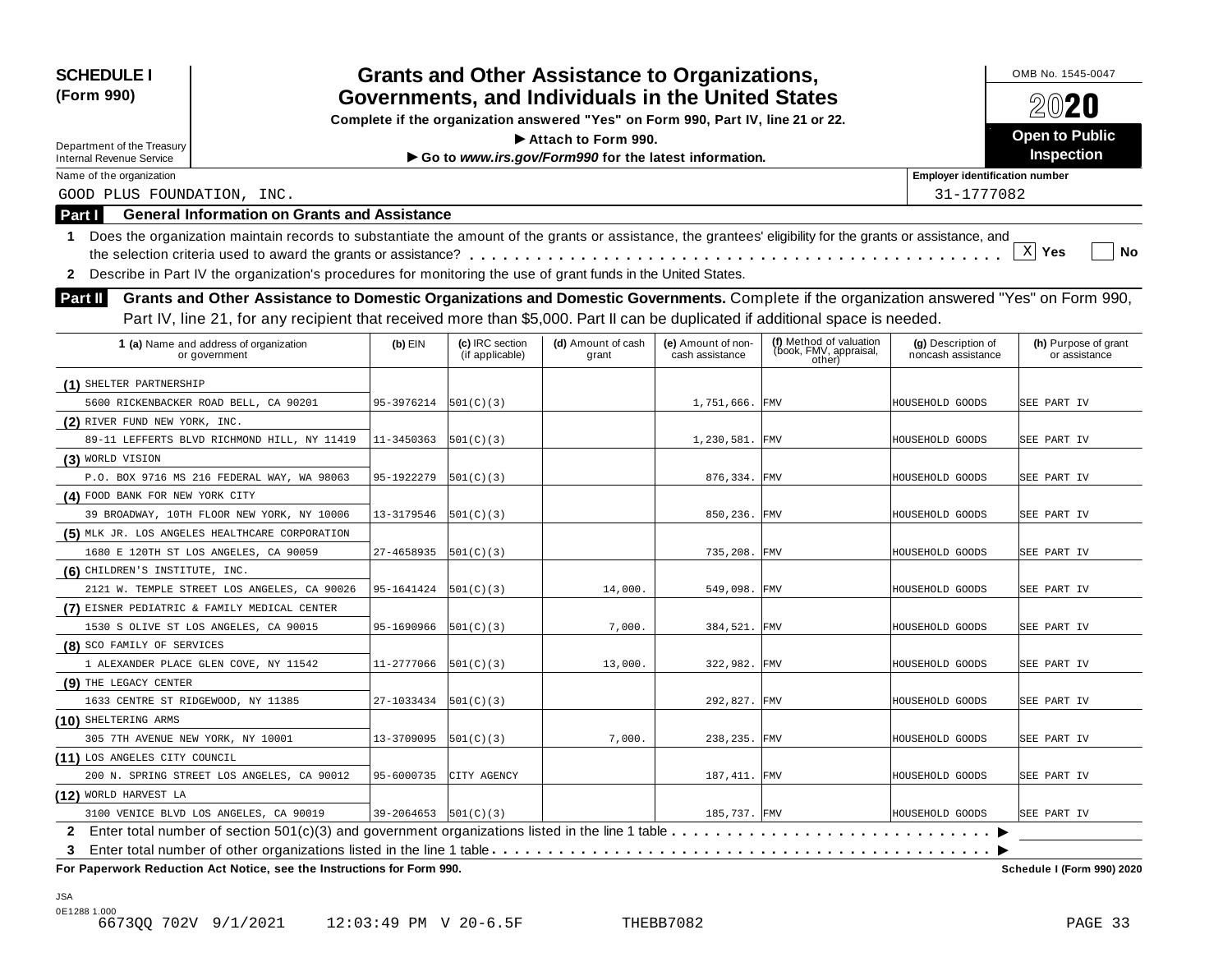| <b>SCHEDULE I</b>                        |                                                                                                                                                            |                            |                                    | <b>Grants and Other Assistance to Organizations,</b>                             |                                       |                                                             |                                          | OMB No. 1545-0047                     |
|------------------------------------------|------------------------------------------------------------------------------------------------------------------------------------------------------------|----------------------------|------------------------------------|----------------------------------------------------------------------------------|---------------------------------------|-------------------------------------------------------------|------------------------------------------|---------------------------------------|
| (Form 990)                               |                                                                                                                                                            |                            |                                    | Governments, and Individuals in the United States                                |                                       |                                                             |                                          | 2020                                  |
|                                          |                                                                                                                                                            |                            |                                    | Complete if the organization answered "Yes" on Form 990, Part IV, line 21 or 22. |                                       |                                                             |                                          |                                       |
| Department of the Treasury               |                                                                                                                                                            |                            |                                    | Attach to Form 990.                                                              |                                       |                                                             |                                          | <b>Open to Public</b>                 |
| <b>Internal Revenue Service</b>          |                                                                                                                                                            |                            |                                    | Go to www.irs.gov/Form990 for the latest information.                            |                                       |                                                             |                                          | <b>Inspection</b>                     |
| Name of the organization                 |                                                                                                                                                            |                            |                                    |                                                                                  |                                       |                                                             | <b>Employer identification number</b>    |                                       |
| GOOD PLUS FOUNDATION, INC.               |                                                                                                                                                            |                            |                                    |                                                                                  |                                       |                                                             | 31-1777082                               |                                       |
| Part I                                   | <b>General Information on Grants and Assistance</b>                                                                                                        |                            |                                    |                                                                                  |                                       |                                                             |                                          |                                       |
| $\mathbf{1}$                             | Does the organization maintain records to substantiate the amount of the grants or assistance, the grantees' eligibility for the grants or assistance, and |                            |                                    |                                                                                  |                                       |                                                             |                                          |                                       |
|                                          |                                                                                                                                                            |                            |                                    |                                                                                  |                                       |                                                             |                                          | $\mathbf{x}$<br>Yes<br>No             |
| $\mathbf{2}$                             | Describe in Part IV the organization's procedures for monitoring the use of grant funds in the United States.                                              |                            |                                    |                                                                                  |                                       |                                                             |                                          |                                       |
| Part II                                  | Grants and Other Assistance to Domestic Organizations and Domestic Governments. Complete if the organization answered "Yes" on Form 990,                   |                            |                                    |                                                                                  |                                       |                                                             |                                          |                                       |
|                                          | Part IV, line 21, for any recipient that received more than \$5,000. Part II can be duplicated if additional space is needed.                              |                            |                                    |                                                                                  |                                       |                                                             |                                          |                                       |
|                                          |                                                                                                                                                            |                            |                                    |                                                                                  |                                       |                                                             |                                          |                                       |
|                                          | 1 (a) Name and address of organization<br>or government                                                                                                    | $(b)$ EIN                  | (c) IRC section<br>(if applicable) | (d) Amount of cash<br>grant                                                      | (e) Amount of non-<br>cash assistance | (f) Method of valuation<br>(book, FMV, appraisal,<br>other) | (g) Description of<br>noncash assistance | (h) Purpose of grant<br>or assistance |
| (1) NIDO DE ESPERANZA                    |                                                                                                                                                            |                            |                                    |                                                                                  |                                       |                                                             |                                          |                                       |
| 4111 BROADWAY NEW YORK, NY 10033         |                                                                                                                                                            | 82-5510616                 | 501(C)(3)                          | 7,000.                                                                           | 185,613. FMV                          |                                                             | HOUSEHOLD GOODS                          | SEE PART IV                           |
| (2) NATIONAL FOOTBALL MUSEUM             |                                                                                                                                                            |                            |                                    |                                                                                  |                                       |                                                             |                                          |                                       |
|                                          | 2121 GEORGE HALAS DR. NW CANTON, OH 44708                                                                                                                  | 34-0898576                 | 501(C)(3)                          |                                                                                  | 180,870. FMV                          |                                                             | HOUSEHOLD GOODS                          | SEE PART IV                           |
| (3) LOS ANGELES COUNTY DEPT. OF PH & CFS |                                                                                                                                                            |                            |                                    |                                                                                  |                                       |                                                             |                                          |                                       |
|                                          | 600 S COMMNWEALTH AVE LOS ANGELES, CA 90005                                                                                                                | 95-6000927                 | COUNTY AGENCY                      |                                                                                  | 152,428.                              | FMV                                                         | HOUSEHOLD GOODS                          | SEE PART IV                           |
|                                          | (4) WOMEN'S HOUSING AND ECONOMIC DEV. CORP.                                                                                                                |                            |                                    |                                                                                  |                                       |                                                             |                                          |                                       |
|                                          | 50 E. 168TH STREET BRONX, NY 10452                                                                                                                         | 11-3099604                 | 501(C)(3)                          | 14,000.                                                                          | 143,082.                              | <b>FMV</b>                                                  | HOUSEHOLD GOODS                          | SEE PART IV                           |
| (5) EL NIDO FAMILY CENTERS               |                                                                                                                                                            |                            |                                    |                                                                                  |                                       |                                                             |                                          |                                       |
|                                          | 10200 SEPLVEDA BLVD MISSION HILLS, CA 91345                                                                                                                | 95-3186429                 | 501(C)(3)                          | 14,000.                                                                          | 136,785.                              | FMV                                                         | HOUSEHOLD GOODS                          | SEE PART IV                           |
| (6) PUBLIC HEALTH SOLUTIONS              |                                                                                                                                                            |                            |                                    |                                                                                  |                                       |                                                             |                                          |                                       |
|                                          | 220 CHURCH STREET NEW YORK, NY 10013                                                                                                                       | 13-5669201                 | 501(C)(3)                          | 14,000.                                                                          | 127,025.                              | FMV                                                         | HOUSEHOLD GOODS                          | SEE PART IV                           |
| (7) UNITED STATES CATHOLIC CONFERENCE    |                                                                                                                                                            |                            |                                    |                                                                                  |                                       |                                                             |                                          |                                       |
|                                          | 333 E 115TH STREET NEW YORK, NY 10029                                                                                                                      | 13-2867881                 | 501(C)(3)                          |                                                                                  | 126,548.                              | FMV                                                         | HOUSEHOLD GOODS                          | SEE PART IV                           |
| (8) PENNY LANE CENTERS                   |                                                                                                                                                            |                            |                                    |                                                                                  |                                       |                                                             |                                          |                                       |
|                                          | 15305 RAYEN ST NORTH HILLS, CA 91343                                                                                                                       | 95-2633765                 | 501(C)(3)                          | 7,000.                                                                           | 125,146. FMV                          |                                                             | HOUSEHOLD GOODS                          | SEE PART IV                           |
|                                          | (9) HIGHLAND PARK COMMUNITY DEVELOPMENT CORP.                                                                                                              |                            |                                    |                                                                                  |                                       |                                                             |                                          |                                       |
|                                          | 2730 ATLANTIC AVENUE BROOKLYN, NY 11207                                                                                                                    | 11-3462888                 | 501(C)(3)                          |                                                                                  | 123,254. FMV                          |                                                             | HOUSEHOLD GOODS                          | SEE PART IV                           |
| (10) DIGNITY & POWER NOW                 |                                                                                                                                                            |                            |                                    |                                                                                  |                                       |                                                             |                                          |                                       |
|                                          | 3655 SOUTH GRAND AVE LOS ANGELES, CA 90007                                                                                                                 | 46-3064675                 | 501(C)(3)                          |                                                                                  | 102,647. FMV                          |                                                             | HOUSEHOLD GOODS                          | SEE PART IV                           |
| (11) STRIVE INTERNATIONAL, INC.          |                                                                                                                                                            |                            |                                    |                                                                                  |                                       |                                                             |                                          |                                       |
|                                          | 240 EAST 123RD ST, NEW YORK, NY 10035                                                                                                                      | 13-3255679                 | 501(C)(3)                          | 7,000.                                                                           | 96,513. FMV                           |                                                             | HOUSEHOLD GOODS                          | SEE PART IV                           |
| (12) FUND FOR PUBLIC SCHOOLS             |                                                                                                                                                            |                            |                                    |                                                                                  |                                       |                                                             |                                          |                                       |
|                                          | 52 CHAMBERS STREET, NEW YORK, NY 10007                                                                                                                     | $11-2656137$ $ 501(C)(3) $ |                                    |                                                                                  | 93,472. FMV                           |                                                             | HOUSEHOLD GOODS                          | SEE PART IV                           |
|                                          |                                                                                                                                                            |                            |                                    |                                                                                  |                                       |                                                             |                                          |                                       |
| 3                                        |                                                                                                                                                            |                            |                                    |                                                                                  |                                       |                                                             |                                          |                                       |
|                                          | For Paperwork Reduction Act Notice, see the Instructions for Form 990.                                                                                     |                            |                                    |                                                                                  |                                       |                                                             |                                          | Schedule I (Form 990) 2020            |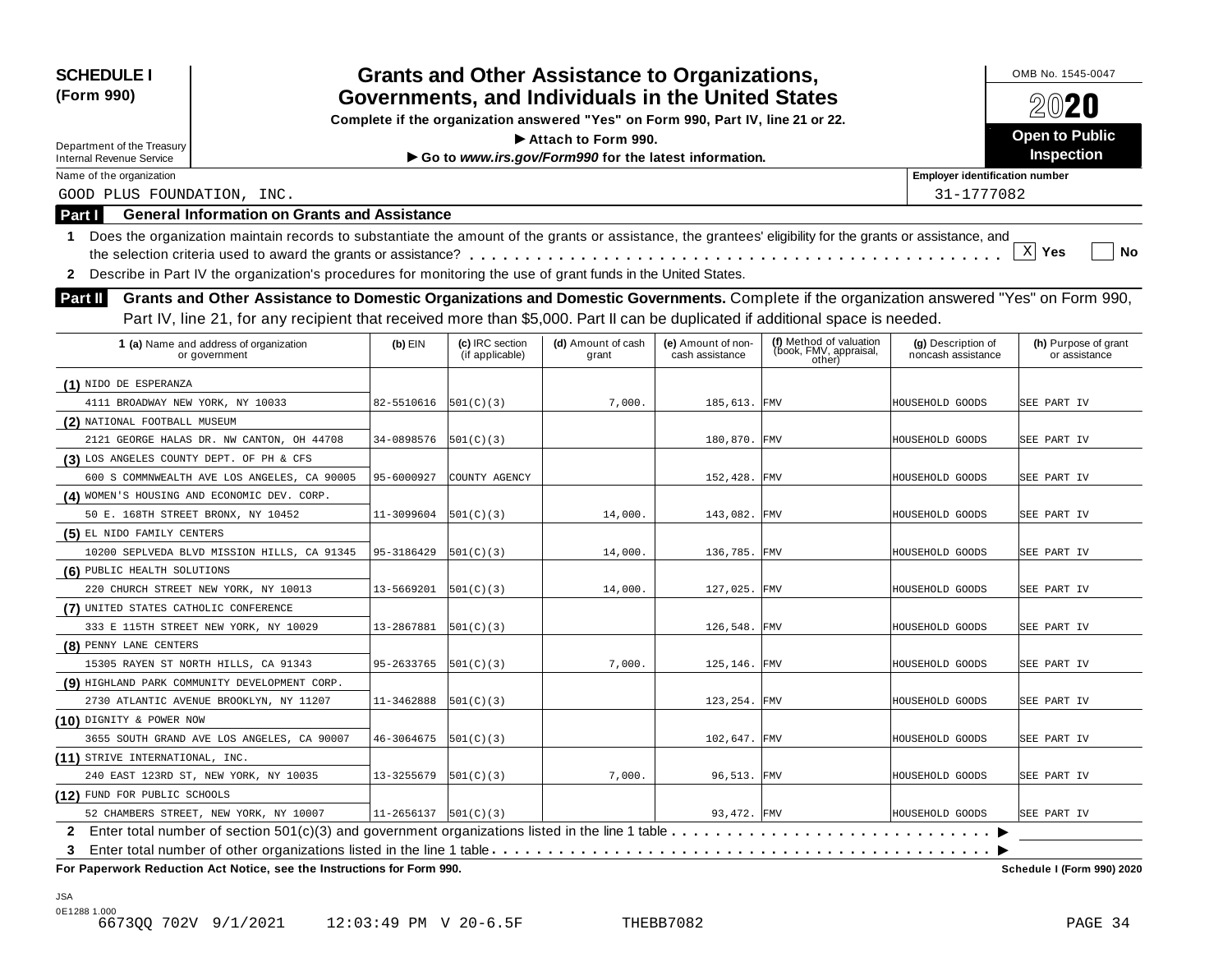| <b>SCHEDULE I</b>                                                                                                                                                |                                                                                                                                       |                                    | <b>Grants and Other Assistance to Organizations,</b>  |                                       |                                                             |                                          | OMB No. 1545-0047                     |  |
|------------------------------------------------------------------------------------------------------------------------------------------------------------------|---------------------------------------------------------------------------------------------------------------------------------------|------------------------------------|-------------------------------------------------------|---------------------------------------|-------------------------------------------------------------|------------------------------------------|---------------------------------------|--|
| (Form 990)                                                                                                                                                       | Governments, and Individuals in the United States<br>Complete if the organization answered "Yes" on Form 990, Part IV, line 21 or 22. |                                    |                                                       |                                       |                                                             |                                          | 2020                                  |  |
|                                                                                                                                                                  |                                                                                                                                       |                                    |                                                       |                                       |                                                             |                                          | <b>Open to Public</b>                 |  |
| Department of the Treasury                                                                                                                                       |                                                                                                                                       |                                    | Attach to Form 990.                                   |                                       |                                                             |                                          | Inspection                            |  |
| <b>Internal Revenue Service</b>                                                                                                                                  |                                                                                                                                       |                                    | Go to www.irs.gov/Form990 for the latest information. |                                       |                                                             |                                          |                                       |  |
| Name of the organization                                                                                                                                         |                                                                                                                                       |                                    |                                                       |                                       |                                                             | <b>Employer identification number</b>    |                                       |  |
| GOOD PLUS FOUNDATION, INC.                                                                                                                                       |                                                                                                                                       |                                    |                                                       |                                       |                                                             | 31-1777082                               |                                       |  |
| <b>General Information on Grants and Assistance</b><br><b>Part I</b>                                                                                             |                                                                                                                                       |                                    |                                                       |                                       |                                                             |                                          |                                       |  |
| Does the organization maintain records to substantiate the amount of the grants or assistance, the grantees' eligibility for the grants or assistance, and<br>1. |                                                                                                                                       |                                    |                                                       |                                       |                                                             |                                          |                                       |  |
|                                                                                                                                                                  |                                                                                                                                       |                                    |                                                       |                                       |                                                             |                                          | $\mathbf{x}$<br>Yes<br>No             |  |
| Describe in Part IV the organization's procedures for monitoring the use of grant funds in the United States.<br>$\mathbf{2}$                                    |                                                                                                                                       |                                    |                                                       |                                       |                                                             |                                          |                                       |  |
| Grants and Other Assistance to Domestic Organizations and Domestic Governments. Complete if the organization answered "Yes" on Form 990,<br>Part II              |                                                                                                                                       |                                    |                                                       |                                       |                                                             |                                          |                                       |  |
| Part IV, line 21, for any recipient that received more than \$5,000. Part II can be duplicated if additional space is needed.                                    |                                                                                                                                       |                                    |                                                       |                                       |                                                             |                                          |                                       |  |
| 1 (a) Name and address of organization<br>or government                                                                                                          | $(b)$ EIN                                                                                                                             | (c) IRC section<br>(if applicable) | (d) Amount of cash<br>grant                           | (e) Amount of non-<br>cash assistance | (f) Method of valuation<br>(book, FMV, appraisal,<br>other) | (g) Description of<br>noncash assistance | (h) Purpose of grant<br>or assistance |  |
| (1) HOMEBOY INDUSTRIES                                                                                                                                           |                                                                                                                                       |                                    |                                                       |                                       |                                                             |                                          |                                       |  |
| 130 W. BRUNO STREET LOS ANGELES, CA 90012                                                                                                                        | 95-4800735                                                                                                                            | 501(C)(3)                          | 14,000.                                               | 83,691. FMV                           |                                                             | HOUSEHOLD GOODS                          | SEE PART IV                           |  |
| (2) UNIVERSITY HEIGHTS ED. & CULT. DEV. COMM.                                                                                                                    |                                                                                                                                       |                                    |                                                       |                                       |                                                             |                                          |                                       |  |
| 5 BLUE SLIP, 2I MS. BROOKLYN, NY 11222                                                                                                                           | 13-4017676                                                                                                                            | 501(C)(3)                          |                                                       | 81,775. FMV                           |                                                             | HOUSEHOLD GOODS                          | SEE PART IV                           |  |
| (3) SAFE HORIZON, INC.                                                                                                                                           |                                                                                                                                       |                                    |                                                       |                                       |                                                             |                                          |                                       |  |
| 2 LAFAYETTE STREET, NEW YORK, NY 10007                                                                                                                           | 13-2946970                                                                                                                            | 501(C)(3)                          | 7,000.                                                | 76,748.                               | <b>FMV</b>                                                  | HOUSEHOLD GOODS                          | SEE PART IV                           |  |
| (4) LENOX HILL NEIGHBORHOOD HOUSE, INC.                                                                                                                          |                                                                                                                                       |                                    |                                                       |                                       |                                                             |                                          |                                       |  |
| 331 E. 70TH STREET NEW YORK, NY 10021                                                                                                                            | 13-1628180                                                                                                                            | 501(C)(3)                          |                                                       | 70,999.                               | <b>FMV</b>                                                  | HOUSEHOLD GOODS                          | SEE PART IV                           |  |
| (5) NEW YORK FOUNDLING HOSPITAL                                                                                                                                  |                                                                                                                                       |                                    |                                                       |                                       |                                                             |                                          |                                       |  |
| 590 AVENUE OF AMERICAS NEW YORK, NY 10011                                                                                                                        | 13-1624123                                                                                                                            | 501(C)(3)                          | 7,000.                                                | 65,033. FMV                           |                                                             | HOUSEHOLD GOODS                          | SEE PART IV                           |  |
| $(6)$ LIFT                                                                                                                                                       |                                                                                                                                       |                                    |                                                       |                                       |                                                             |                                          |                                       |  |
| 1620 I STREET NW WASHINGTON, DC 20006                                                                                                                            | 52-2168409                                                                                                                            | 501(C)(3)                          | 11,000.                                               | 63,519. FMV                           |                                                             | HOUSEHOLD GOODS                          | SEE PART IV                           |  |
| (7) NYC ADMINISTRATION FOR CHILDREN'S SERVICES                                                                                                                   |                                                                                                                                       |                                    |                                                       |                                       |                                                             |                                          |                                       |  |
| 150 WILLIAM STREET NEW YORK, NY 10038                                                                                                                            | 13-6400434                                                                                                                            | CITY AGENCY                        |                                                       | 61,639.                               | FMV                                                         | HOUSEHOLD GOODS                          | SEE PART IV                           |  |
| (8) FRIENDS OUTSIDE LOS ANGELES COUNTY                                                                                                                           |                                                                                                                                       |                                    |                                                       |                                       |                                                             |                                          |                                       |  |
| 261 E COLORADO BLVD PASADENA, CA 91101                                                                                                                           | 95-3557032                                                                                                                            | 501(C)(3)                          | 10,000.                                               | 59,387. FMV                           |                                                             | HOUSEHOLD GOODS                          | SEE PART IV                           |  |
| $(9)$ ST. ANNE'S                                                                                                                                                 |                                                                                                                                       |                                    |                                                       |                                       |                                                             |                                          |                                       |  |
| 155 N OCCIDENTAL BLVD LOS ANGELES, CA 90026                                                                                                                      | 95-1691306                                                                                                                            | 501(C)(3)                          | 7,000.                                                | 59,275. FMV                           |                                                             | HOUSEHOLD GOODS                          | SEE PART IV                           |  |
| (10) MONTEFIORE MEDICAL CENTER                                                                                                                                   |                                                                                                                                       |                                    |                                                       |                                       |                                                             |                                          |                                       |  |
| 111 EAST 210TH STREET BRONX, NY 10467                                                                                                                            | 13-1740114                                                                                                                            | 501(C)(3)                          |                                                       | 55,332. FMV                           |                                                             | HOUSEHOLD GOODS                          | SEE PART IV                           |  |
| (11) CITY UNIVERSITY OF NY - LAGUARDIA COLLEGE                                                                                                                   |                                                                                                                                       |                                    |                                                       |                                       |                                                             |                                          |                                       |  |
| 3110 THOMSON AVE LONG ISLAND CITY, NY 11101                                                                                                                      | 11-2644089                                                                                                                            | STATE-FUNDED CO                    | 12,000.                                               | 54,393. FMV                           |                                                             | HOUSEHOLD GOODS                          | SEE PART IV                           |  |
| (12) FORESTDALE, INC.                                                                                                                                            |                                                                                                                                       |                                    |                                                       |                                       |                                                             |                                          |                                       |  |
| 6735 112TH STREET FOREST HILLS, NY 11375                                                                                                                         | 11-1631747                                                                                                                            | 501(C)(3)                          | 7,000.                                                | 53,977. FMV                           |                                                             | HOUSEHOLD GOODS                          | SEE PART IV                           |  |
| 2 Enter total number of section 501(c)(3) and government organizations listed in the line 1 table                                                                |                                                                                                                                       |                                    |                                                       |                                       |                                                             |                                          |                                       |  |
| 3                                                                                                                                                                |                                                                                                                                       |                                    |                                                       |                                       |                                                             |                                          |                                       |  |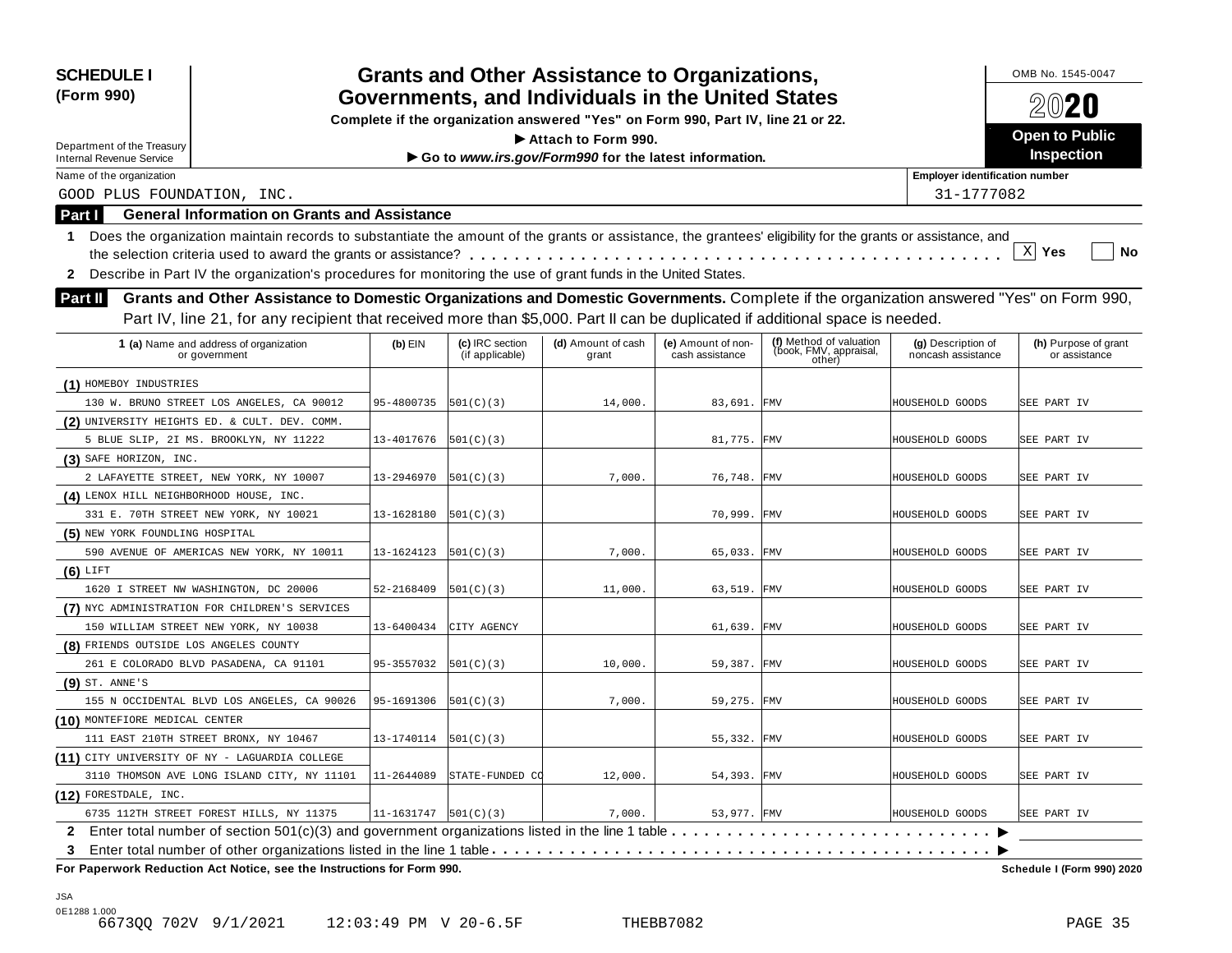| <b>SCHEDULE I</b>                                                      |                                                                                                                                                            |            |                                    | <b>Grants and Other Assistance to Organizations,</b>                             |                                       |                                                             |                                          | OMB No. 1545-0047                     |
|------------------------------------------------------------------------|------------------------------------------------------------------------------------------------------------------------------------------------------------|------------|------------------------------------|----------------------------------------------------------------------------------|---------------------------------------|-------------------------------------------------------------|------------------------------------------|---------------------------------------|
| (Form 990)                                                             |                                                                                                                                                            |            |                                    | Governments, and Individuals in the United States                                |                                       |                                                             |                                          | 2020                                  |
|                                                                        |                                                                                                                                                            |            |                                    | Complete if the organization answered "Yes" on Form 990, Part IV, line 21 or 22. |                                       |                                                             |                                          |                                       |
| Department of the Treasury                                             |                                                                                                                                                            |            |                                    | $\blacktriangleright$ Attach to Form 990.                                        |                                       |                                                             |                                          | <b>Open to Public</b>                 |
| <b>Internal Revenue Service</b>                                        |                                                                                                                                                            |            |                                    | Go to www.irs.gov/Form990 for the latest information.                            |                                       |                                                             |                                          | Inspection                            |
| Name of the organization                                               |                                                                                                                                                            |            |                                    |                                                                                  |                                       |                                                             | <b>Employer identification number</b>    |                                       |
| GOOD PLUS FOUNDATION, INC.                                             |                                                                                                                                                            |            |                                    |                                                                                  |                                       |                                                             | 31-1777082                               |                                       |
| <b>Part I</b>                                                          | <b>General Information on Grants and Assistance</b>                                                                                                        |            |                                    |                                                                                  |                                       |                                                             |                                          |                                       |
| 1                                                                      | Does the organization maintain records to substantiate the amount of the grants or assistance, the grantees' eligibility for the grants or assistance, and |            |                                    |                                                                                  |                                       |                                                             |                                          |                                       |
|                                                                        |                                                                                                                                                            |            |                                    |                                                                                  |                                       |                                                             |                                          | $\mathbf{x}$<br>Yes<br>No             |
| $\mathbf{2}$                                                           | Describe in Part IV the organization's procedures for monitoring the use of grant funds in the United States.                                              |            |                                    |                                                                                  |                                       |                                                             |                                          |                                       |
| <b>Part II</b>                                                         | Grants and Other Assistance to Domestic Organizations and Domestic Governments. Complete if the organization answered "Yes" on Form 990,                   |            |                                    |                                                                                  |                                       |                                                             |                                          |                                       |
|                                                                        |                                                                                                                                                            |            |                                    |                                                                                  |                                       |                                                             |                                          |                                       |
|                                                                        | Part IV, line 21, for any recipient that received more than \$5,000. Part II can be duplicated if additional space is needed.                              |            |                                    |                                                                                  |                                       |                                                             |                                          |                                       |
| 1 (a) Name and address of organization<br>or government                |                                                                                                                                                            | $(b)$ EIN  | (c) IRC section<br>(if applicable) | (d) Amount of cash<br>grant                                                      | (e) Amount of non-<br>cash assistance | (f) Method of valuation<br>(book, FMV, appraisal,<br>other) | (g) Description of<br>noncash assistance | (h) Purpose of grant<br>or assistance |
| (1) NY CITY HEALTH AND HOSPITALS CORPORATION                           |                                                                                                                                                            |            |                                    |                                                                                  |                                       |                                                             |                                          |                                       |
| 160 WATER STREET, NEW YORK, NY 10038                                   |                                                                                                                                                            | 13-2655001 | 501(C)(3)                          |                                                                                  | 52,804. FMV                           |                                                             | HOUSEHOLD GOODS                          | SEE PART IV                           |
| (2) SPIRITT FAMILY SERVICES                                            |                                                                                                                                                            |            |                                    |                                                                                  |                                       |                                                             |                                          |                                       |
| 8000 PAINTER AVE WHITTIER, CA 90602                                    |                                                                                                                                                            | 95-2852683 | 501(C)(3)                          | 3,000.                                                                           | 51,047. FMV                           |                                                             | HOUSEHOLD GOODS                          | SEE PART IV                           |
| (3) STAR VIEW CHILDREN & FAMILY SERVICES, INC.                         |                                                                                                                                                            |            |                                    |                                                                                  |                                       |                                                             |                                          |                                       |
| 1501 HUGHES WAY LONG BEACH, CA 90810                                   |                                                                                                                                                            | 94-3238299 | 501(C)(3)                          | 4,000.                                                                           | 51,003.                               | FMV                                                         | HOUSEHOLD GOODS                          | SEE PART IV                           |
| (4) SHARE OUR SPARE                                                    |                                                                                                                                                            |            |                                    |                                                                                  |                                       |                                                             |                                          |                                       |
| 935 W CHESNUT, LL13 CHICAGO, IL 60642                                  |                                                                                                                                                            | 45-2773364 | 501(C)(3)                          |                                                                                  | 50,526. FMV                           |                                                             | HOUSEHOLD GOODS                          | SEE PART IV                           |
| (5) THE CHILD CENTER OF NY, INC.                                       |                                                                                                                                                            |            |                                    |                                                                                  |                                       |                                                             |                                          |                                       |
| 6002 QUEENS BLVD. WOODSIDE, NY 11377                                   |                                                                                                                                                            | 11-1733454 | 501(C)(3)                          | 7,000.                                                                           | 49,021.                               | FMV                                                         | HOUSEHOLD GOODS                          | SEE PART IV                           |
| (6) HEALTHRIGHT 360                                                    |                                                                                                                                                            |            |                                    |                                                                                  |                                       |                                                             |                                          |                                       |
|                                                                        | 1563 MISSION STREET SAN FRANCISCO, CA 94103                                                                                                                | 94-6129071 | 501(C)(3)                          |                                                                                  | 44,299.                               | <b>FMV</b>                                                  | HOUSEHOLD GOODS                          | SEE PART IV                           |
| (7) COMM. PARTNERS - 3FN FAITH FOSTER FAMILIES                         |                                                                                                                                                            |            |                                    |                                                                                  |                                       |                                                             |                                          |                                       |
| 1000 N. ALAMEDA ST LOS ANGELES, CA 90012                               |                                                                                                                                                            | 95-4302067 | 501(C)(3)                          |                                                                                  | 40,604.                               | <b>FMV</b>                                                  | HOUSEHOLD GOODS                          | SEE PART IV                           |
| (8) SHIELDS FOR FAMILIES                                               |                                                                                                                                                            |            |                                    |                                                                                  |                                       |                                                             |                                          |                                       |
| P.O. BOX 59129 LOS ANGELES, CA 90059                                   |                                                                                                                                                            | 95-4336420 | 501(C)(3)                          | 14,000.                                                                          | 32,845.                               | FMV                                                         | HOUSEHOLD GOODS                          | SEE PART IV                           |
| (9) CHILDREN MENDING HEARTS                                            |                                                                                                                                                            |            |                                    |                                                                                  |                                       |                                                             |                                          |                                       |
| 4100 W ALAMEDA AVE TOLUKA LAKE, CA 91505                               |                                                                                                                                                            | 26-4131176 | 501(C)(3)                          |                                                                                  | 32,587. FMV                           |                                                             | HOUSEHOLD GOODS                          | SEE PART IV                           |
| (10) FUND FOR THE CITY OF NY                                           |                                                                                                                                                            |            |                                    |                                                                                  |                                       |                                                             |                                          |                                       |
|                                                                        | 121 AVE OF THE AMERICAS NEW YORK, NY 10013                                                                                                                 | 13-2612524 | 501(C)(3)                          | 7,000.                                                                           | 31,149. FMV                           |                                                             | HOUSEHOLD GOODS                          | SEE PART IV                           |
| (11) SEEDCO - STRUCTURED EMPL. ECONOMIC DEV CORP                       |                                                                                                                                                            |            |                                    |                                                                                  |                                       |                                                             |                                          |                                       |
| 22 CORTLANDT STREET NEW YORK, NY 10007                                 |                                                                                                                                                            | 13-2875743 | 501(C)(3)                          | 3,000.                                                                           | 28,923. FMV                           |                                                             | HOUSEHOLD GOODS                          | SEE PART IV                           |
| (12) VISITING NURSE SERVICE OF NEW YORK                                |                                                                                                                                                            |            |                                    |                                                                                  |                                       |                                                             |                                          |                                       |
|                                                                        | 5 PENN PLAZA 12TH FLOOR NEW YORK, NY 10001                                                                                                                 | 13-3189926 | 501(C)(3)                          |                                                                                  | 27,136. FMV                           |                                                             | HOUSEHOLD GOODS                          | SEE PART IV                           |
|                                                                        |                                                                                                                                                            |            |                                    |                                                                                  |                                       |                                                             |                                          |                                       |
| 3                                                                      |                                                                                                                                                            |            |                                    |                                                                                  |                                       |                                                             |                                          |                                       |
| For Paperwork Reduction Act Notice, see the Instructions for Form 990. |                                                                                                                                                            |            |                                    |                                                                                  |                                       |                                                             |                                          | Schedule I (Form 990) 2020            |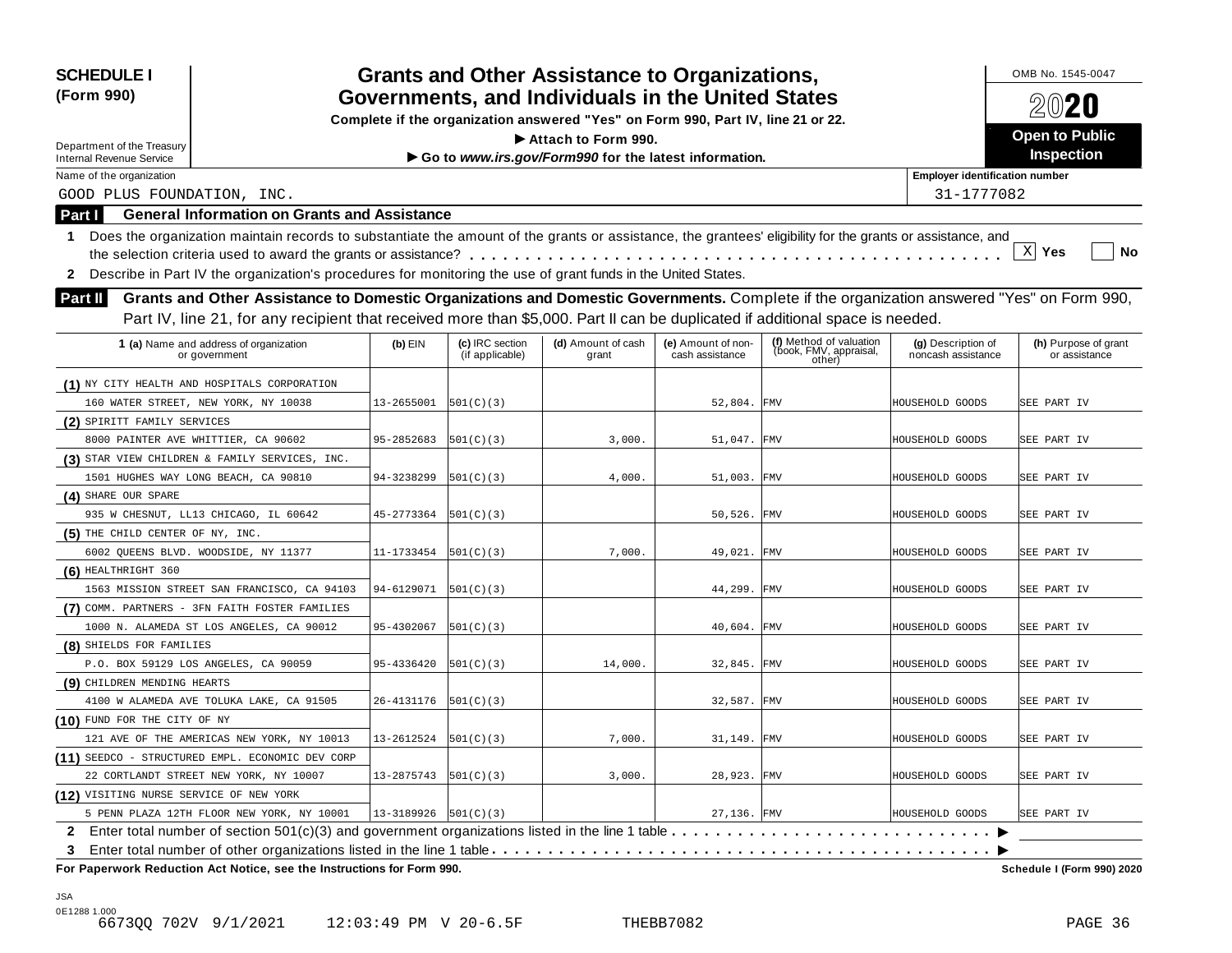| GOOD PLUS FOUNDATION, INC.<br><b>General Information on Grants and Assistance</b> |                                   |                                    | Governments, and Individuals in the United States<br>Complete if the organization answered "Yes" on Form 990, Part IV, line 21 or 22.<br>Attach to Form 990. |                                       |                                                                                                               |                                                                                                                                                                 |                                                                                                                                                                                                                                                                                                                                                                                                                                                                                                                                                                                                                                                                                                                  |  |
|-----------------------------------------------------------------------------------|-----------------------------------|------------------------------------|--------------------------------------------------------------------------------------------------------------------------------------------------------------|---------------------------------------|---------------------------------------------------------------------------------------------------------------|-----------------------------------------------------------------------------------------------------------------------------------------------------------------|------------------------------------------------------------------------------------------------------------------------------------------------------------------------------------------------------------------------------------------------------------------------------------------------------------------------------------------------------------------------------------------------------------------------------------------------------------------------------------------------------------------------------------------------------------------------------------------------------------------------------------------------------------------------------------------------------------------|--|
|                                                                                   |                                   |                                    |                                                                                                                                                              |                                       |                                                                                                               |                                                                                                                                                                 | 2020                                                                                                                                                                                                                                                                                                                                                                                                                                                                                                                                                                                                                                                                                                             |  |
|                                                                                   |                                   |                                    |                                                                                                                                                              |                                       |                                                                                                               |                                                                                                                                                                 |                                                                                                                                                                                                                                                                                                                                                                                                                                                                                                                                                                                                                                                                                                                  |  |
|                                                                                   |                                   |                                    |                                                                                                                                                              |                                       |                                                                                                               |                                                                                                                                                                 | <b>Open to Public</b>                                                                                                                                                                                                                                                                                                                                                                                                                                                                                                                                                                                                                                                                                            |  |
|                                                                                   |                                   |                                    | Go to www.irs.gov/Form990 for the latest information.                                                                                                        |                                       |                                                                                                               |                                                                                                                                                                 | Inspection                                                                                                                                                                                                                                                                                                                                                                                                                                                                                                                                                                                                                                                                                                       |  |
|                                                                                   |                                   |                                    |                                                                                                                                                              |                                       |                                                                                                               | <b>Employer identification number</b>                                                                                                                           |                                                                                                                                                                                                                                                                                                                                                                                                                                                                                                                                                                                                                                                                                                                  |  |
|                                                                                   |                                   |                                    |                                                                                                                                                              |                                       |                                                                                                               | 31-1777082                                                                                                                                                      |                                                                                                                                                                                                                                                                                                                                                                                                                                                                                                                                                                                                                                                                                                                  |  |
|                                                                                   |                                   |                                    |                                                                                                                                                              |                                       |                                                                                                               |                                                                                                                                                                 |                                                                                                                                                                                                                                                                                                                                                                                                                                                                                                                                                                                                                                                                                                                  |  |
|                                                                                   |                                   |                                    |                                                                                                                                                              |                                       |                                                                                                               |                                                                                                                                                                 |                                                                                                                                                                                                                                                                                                                                                                                                                                                                                                                                                                                                                                                                                                                  |  |
|                                                                                   |                                   |                                    |                                                                                                                                                              |                                       |                                                                                                               |                                                                                                                                                                 | $\mathbf{x}$<br>Yes<br>No                                                                                                                                                                                                                                                                                                                                                                                                                                                                                                                                                                                                                                                                                        |  |
|                                                                                   |                                   |                                    |                                                                                                                                                              |                                       |                                                                                                               |                                                                                                                                                                 |                                                                                                                                                                                                                                                                                                                                                                                                                                                                                                                                                                                                                                                                                                                  |  |
|                                                                                   |                                   |                                    |                                                                                                                                                              |                                       |                                                                                                               |                                                                                                                                                                 |                                                                                                                                                                                                                                                                                                                                                                                                                                                                                                                                                                                                                                                                                                                  |  |
|                                                                                   |                                   |                                    |                                                                                                                                                              |                                       |                                                                                                               |                                                                                                                                                                 |                                                                                                                                                                                                                                                                                                                                                                                                                                                                                                                                                                                                                                                                                                                  |  |
| 1 (a) Name and address of organization<br>or government                           | $(b)$ EIN                         | (c) IRC section<br>(if applicable) | (d) Amount of cash<br>grant                                                                                                                                  | (e) Amount of non-<br>cash assistance | (f) Method of valuation<br>(book, FMV, appraisal,<br>other)                                                   | (g) Description of<br>noncash assistance                                                                                                                        | (h) Purpose of grant<br>or assistance                                                                                                                                                                                                                                                                                                                                                                                                                                                                                                                                                                                                                                                                            |  |
| (1) LOS ANGELES VALLEY COLLEGE                                                    |                                   |                                    |                                                                                                                                                              |                                       |                                                                                                               |                                                                                                                                                                 |                                                                                                                                                                                                                                                                                                                                                                                                                                                                                                                                                                                                                                                                                                                  |  |
| 5800 FULTON AVE VALLEY GLEN, CA 91401                                             | 23-7349231                        |                                    | 7,000.                                                                                                                                                       |                                       |                                                                                                               |                                                                                                                                                                 | SEE PART IV                                                                                                                                                                                                                                                                                                                                                                                                                                                                                                                                                                                                                                                                                                      |  |
|                                                                                   |                                   |                                    |                                                                                                                                                              |                                       |                                                                                                               |                                                                                                                                                                 |                                                                                                                                                                                                                                                                                                                                                                                                                                                                                                                                                                                                                                                                                                                  |  |
| 2040 CAMFIELD AVENUE LOS ANGELES, CA 90040                                        | 95-2810095                        | 501(C)(3)                          | 7,000.                                                                                                                                                       |                                       |                                                                                                               |                                                                                                                                                                 | SEE PART IV                                                                                                                                                                                                                                                                                                                                                                                                                                                                                                                                                                                                                                                                                                      |  |
|                                                                                   |                                   |                                    |                                                                                                                                                              |                                       |                                                                                                               |                                                                                                                                                                 |                                                                                                                                                                                                                                                                                                                                                                                                                                                                                                                                                                                                                                                                                                                  |  |
| 604 ROSE AVE VENICE, CA 90291                                                     | 95-2769432                        | 501(C)(3)                          | 7,000.                                                                                                                                                       |                                       |                                                                                                               |                                                                                                                                                                 | SEE PART IV                                                                                                                                                                                                                                                                                                                                                                                                                                                                                                                                                                                                                                                                                                      |  |
| (4) BROOKLYN HOSPITAL CENTER                                                      |                                   |                                    |                                                                                                                                                              |                                       |                                                                                                               |                                                                                                                                                                 |                                                                                                                                                                                                                                                                                                                                                                                                                                                                                                                                                                                                                                                                                                                  |  |
| 255 DUFFIELD ST, FL 3 BROOKLYN, NY 11201                                          | 11-1630755                        |                                    |                                                                                                                                                              |                                       |                                                                                                               |                                                                                                                                                                 | SEE PART IV                                                                                                                                                                                                                                                                                                                                                                                                                                                                                                                                                                                                                                                                                                      |  |
|                                                                                   |                                   |                                    |                                                                                                                                                              |                                       |                                                                                                               |                                                                                                                                                                 |                                                                                                                                                                                                                                                                                                                                                                                                                                                                                                                                                                                                                                                                                                                  |  |
| 17400 VICTORY BLVD. 18255 RESEDA, CA 91335                                        | 95-4066979                        | 501(C)(3)                          | 7,000.                                                                                                                                                       | 23,386.                               |                                                                                                               |                                                                                                                                                                 | SEE PART IV                                                                                                                                                                                                                                                                                                                                                                                                                                                                                                                                                                                                                                                                                                      |  |
| (6) THE EAST HARLEM SCHOOL                                                        |                                   |                                    |                                                                                                                                                              |                                       |                                                                                                               |                                                                                                                                                                 |                                                                                                                                                                                                                                                                                                                                                                                                                                                                                                                                                                                                                                                                                                                  |  |
| 309 EAST 103RD STREET NEW YORK, NY 10029                                          | 13-3738559                        | 501(C)(3)                          |                                                                                                                                                              | 23,026.                               |                                                                                                               |                                                                                                                                                                 | SEE PART IV                                                                                                                                                                                                                                                                                                                                                                                                                                                                                                                                                                                                                                                                                                      |  |
| (7) CENTER FOR FAMILY REPRESENTATION                                              |                                   |                                    |                                                                                                                                                              |                                       |                                                                                                               |                                                                                                                                                                 |                                                                                                                                                                                                                                                                                                                                                                                                                                                                                                                                                                                                                                                                                                                  |  |
| 116 JOHN STREET NEW YORK, NY 10038                                                | 51-0419496                        | 501(C)(3)                          | 6,000.                                                                                                                                                       |                                       |                                                                                                               |                                                                                                                                                                 | SEE PART IV                                                                                                                                                                                                                                                                                                                                                                                                                                                                                                                                                                                                                                                                                                      |  |
| (8) INSPIRATIONAL TRIATHLON RACING INT. CORP                                      |                                   |                                    |                                                                                                                                                              |                                       |                                                                                                               |                                                                                                                                                                 |                                                                                                                                                                                                                                                                                                                                                                                                                                                                                                                                                                                                                                                                                                                  |  |
| P.O. BOX 567 EAST HAMPTON, NY 11937                                               | 90-0635108                        | 501(C)(3)                          |                                                                                                                                                              | 17,323.                               |                                                                                                               |                                                                                                                                                                 | SEE PART IV                                                                                                                                                                                                                                                                                                                                                                                                                                                                                                                                                                                                                                                                                                      |  |
|                                                                                   |                                   |                                    |                                                                                                                                                              |                                       |                                                                                                               |                                                                                                                                                                 |                                                                                                                                                                                                                                                                                                                                                                                                                                                                                                                                                                                                                                                                                                                  |  |
| 1501 BROADWAY 10TH FLOOR NEW YORK, NY 10036                                       | 20-3971209                        | 501(C)(3)                          |                                                                                                                                                              | 14,358.                               |                                                                                                               |                                                                                                                                                                 | SEE PART IV                                                                                                                                                                                                                                                                                                                                                                                                                                                                                                                                                                                                                                                                                                      |  |
|                                                                                   |                                   |                                    |                                                                                                                                                              |                                       |                                                                                                               |                                                                                                                                                                 |                                                                                                                                                                                                                                                                                                                                                                                                                                                                                                                                                                                                                                                                                                                  |  |
| 1547 S OGDEN DR LOS ANGELES, CA 90019                                             | 81-1793087                        |                                    |                                                                                                                                                              |                                       |                                                                                                               |                                                                                                                                                                 | SEE PART IV                                                                                                                                                                                                                                                                                                                                                                                                                                                                                                                                                                                                                                                                                                      |  |
|                                                                                   |                                   |                                    |                                                                                                                                                              |                                       |                                                                                                               |                                                                                                                                                                 |                                                                                                                                                                                                                                                                                                                                                                                                                                                                                                                                                                                                                                                                                                                  |  |
| 333 HUDSON STREET NEW YORK, NY 10013                                              | 45-4102644                        |                                    |                                                                                                                                                              |                                       |                                                                                                               |                                                                                                                                                                 | SEE PART IV                                                                                                                                                                                                                                                                                                                                                                                                                                                                                                                                                                                                                                                                                                      |  |
| (12) LOS ANGELES UNIFIED SCHOOL DISTRICT                                          |                                   |                                    |                                                                                                                                                              |                                       |                                                                                                               |                                                                                                                                                                 |                                                                                                                                                                                                                                                                                                                                                                                                                                                                                                                                                                                                                                                                                                                  |  |
| 121 N. BEAUDRY AVE. LOS ANGELES, CA 90012                                         |                                   |                                    |                                                                                                                                                              |                                       |                                                                                                               |                                                                                                                                                                 | SEE PART IV                                                                                                                                                                                                                                                                                                                                                                                                                                                                                                                                                                                                                                                                                                      |  |
|                                                                                   |                                   |                                    |                                                                                                                                                              |                                       |                                                                                                               |                                                                                                                                                                 |                                                                                                                                                                                                                                                                                                                                                                                                                                                                                                                                                                                                                                                                                                                  |  |
|                                                                                   |                                   |                                    |                                                                                                                                                              |                                       |                                                                                                               |                                                                                                                                                                 |                                                                                                                                                                                                                                                                                                                                                                                                                                                                                                                                                                                                                                                                                                                  |  |
|                                                                                   | (2) ALTAMED HEALTH SERVICES CORP. |                                    | 501(C)(3) <br> 501(C)(3) <br> 501(C)(3) <br> 501(C)(3) <br>95-6001908 GOV'T AGENCY<br>For Paperwork Reduction Act Notice, see the Instructions for Form 990. |                                       | Describe in Part IV the organization's procedures for monitoring the use of grant funds in the United States. | 26,488. FMV<br>26,376. FMV<br>25,434. FMV<br>25,332. FMV<br><b>FMV</b><br><b>FMV</b><br>20,256. FMV<br>FMV<br>FMV<br>12,941. FMV<br>11,615. FMV<br>$9,817.$ FMV | Does the organization maintain records to substantiate the amount of the grants or assistance, the grantees' eligibility for the grants or assistance, and<br>Grants and Other Assistance to Domestic Organizations and Domestic Governments. Complete if the organization answered "Yes" on Form 990,<br>Part IV, line 21, for any recipient that received more than \$5,000. Part II can be duplicated if additional space is needed.<br>HOUSEHOLD GOODS<br>HOUSEHOLD GOODS<br>HOUSEHOLD GOODS<br>HOUSEHOLD GOODS<br>HOUSEHOLD GOODS<br>HOUSEHOLD GOODS<br>HOUSEHOLD GOODS<br>HOUSEHOLD GOODS<br>HOUSEHOLD GOODS<br>HOUSEHOLD GOODS<br>HOUSEHOLD GOODS<br>HOUSEHOLD GOODS<br><b>Schedule I (Form 990) 2020</b> |  |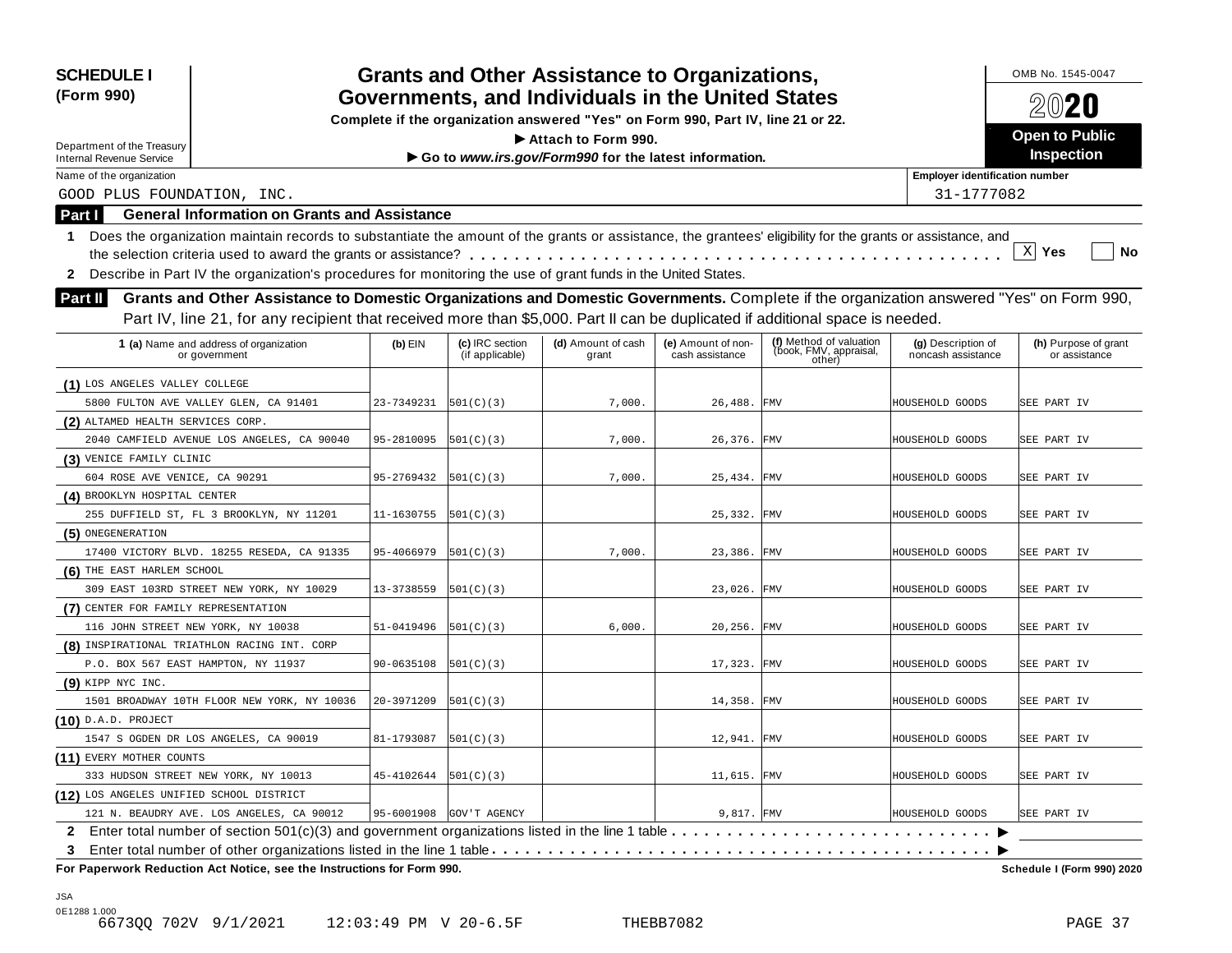| <b>SCHEDULE I</b><br>(Form 990) |                                                                                                                                                            |                                                                                                                                       |                                    | <b>Grants and Other Assistance to Organizations,</b>  |                                       |                                                             |                                          | OMB No. 1545-0047                     |
|---------------------------------|------------------------------------------------------------------------------------------------------------------------------------------------------------|---------------------------------------------------------------------------------------------------------------------------------------|------------------------------------|-------------------------------------------------------|---------------------------------------|-------------------------------------------------------------|------------------------------------------|---------------------------------------|
|                                 |                                                                                                                                                            | Governments, and Individuals in the United States<br>Complete if the organization answered "Yes" on Form 990, Part IV, line 21 or 22. |                                    |                                                       |                                       |                                                             |                                          | 2020                                  |
|                                 |                                                                                                                                                            |                                                                                                                                       |                                    |                                                       |                                       |                                                             |                                          |                                       |
| Department of the Treasury      |                                                                                                                                                            |                                                                                                                                       |                                    | Attach to Form 990.                                   |                                       |                                                             |                                          | <b>Open to Public</b>                 |
| <b>Internal Revenue Service</b> |                                                                                                                                                            |                                                                                                                                       |                                    | Go to www.irs.gov/Form990 for the latest information. |                                       |                                                             |                                          | Inspection                            |
| Name of the organization        |                                                                                                                                                            |                                                                                                                                       |                                    |                                                       |                                       |                                                             | <b>Employer identification number</b>    |                                       |
| GOOD PLUS FOUNDATION, INC.      |                                                                                                                                                            |                                                                                                                                       |                                    |                                                       |                                       |                                                             | 31-1777082                               |                                       |
| Part I                          | <b>General Information on Grants and Assistance</b>                                                                                                        |                                                                                                                                       |                                    |                                                       |                                       |                                                             |                                          |                                       |
| 1                               | Does the organization maintain records to substantiate the amount of the grants or assistance, the grantees' eligibility for the grants or assistance, and |                                                                                                                                       |                                    |                                                       |                                       |                                                             |                                          |                                       |
|                                 |                                                                                                                                                            |                                                                                                                                       |                                    |                                                       |                                       |                                                             |                                          | $X$ Yes<br>No                         |
| $\mathbf{2}$                    | Describe in Part IV the organization's procedures for monitoring the use of grant funds in the United States.                                              |                                                                                                                                       |                                    |                                                       |                                       |                                                             |                                          |                                       |
| Part II                         | Grants and Other Assistance to Domestic Organizations and Domestic Governments. Complete if the organization answered "Yes" on Form 990,                   |                                                                                                                                       |                                    |                                                       |                                       |                                                             |                                          |                                       |
|                                 | Part IV, line 21, for any recipient that received more than \$5,000. Part II can be duplicated if additional space is needed.                              |                                                                                                                                       |                                    |                                                       |                                       |                                                             |                                          |                                       |
|                                 |                                                                                                                                                            |                                                                                                                                       |                                    |                                                       |                                       |                                                             |                                          |                                       |
|                                 | 1 (a) Name and address of organization<br>or government                                                                                                    | $(b)$ EIN                                                                                                                             | (c) IRC section<br>(if applicable) | (d) Amount of cash<br>grant                           | (e) Amount of non-<br>cash assistance | (f) Method of valuation<br>(book, FMV, appraisal,<br>other) | (g) Description of<br>noncash assistance | (h) Purpose of grant<br>or assistance |
| (1) KNOCK KNOCK GIVE A SOCK     |                                                                                                                                                            |                                                                                                                                       |                                    |                                                       |                                       |                                                             |                                          |                                       |
|                                 | 60 STANFORD AVE WEST ORANGE, NJ 07052                                                                                                                      | 47-2835516                                                                                                                            | 501(C)(3)                          |                                                       | 8,835. FMV                            |                                                             | HOUSEHOLD GOODS                          | SEE PART IV                           |
| $(2)$ UTEC                      |                                                                                                                                                            |                                                                                                                                       |                                    |                                                       |                                       |                                                             |                                          |                                       |
|                                 | 15 WARREN STREET, NO. 3 LOWELL, MA 01852                                                                                                                   | 38-3669532                                                                                                                            | 501(C)(3)                          |                                                       | 7,725. FMV                            |                                                             | HOUSEHOLD GOODS                          | SEE PART IV                           |
|                                 | (3) DEL AIRE BAPTIST CHURCH - THRIVING DADS                                                                                                                |                                                                                                                                       |                                    |                                                       |                                       |                                                             |                                          |                                       |
|                                 | 4951 W 119TH PL HAWTHORNE, CA 90250                                                                                                                        | 95-6150291                                                                                                                            | 501(C)(3)                          |                                                       | 7,627. FMV                            |                                                             | HOUSEHOLD GOODS                          | SEE PART IV                           |
| (4) CENTER FOR URBAN FAMILIES   |                                                                                                                                                            |                                                                                                                                       |                                    |                                                       |                                       |                                                             |                                          |                                       |
|                                 | 2201 N MONROE ST BALTIMORE, MD 21217                                                                                                                       | 52-2142708                                                                                                                            | 501(C)(3)                          | 50,000.                                               | 1,850. FMV                            |                                                             | HOUSEHOLD GOODS                          | SEE PART IV                           |
| (5)                             |                                                                                                                                                            |                                                                                                                                       |                                    |                                                       |                                       |                                                             |                                          |                                       |
| (6)                             |                                                                                                                                                            |                                                                                                                                       |                                    |                                                       |                                       |                                                             |                                          |                                       |
| (7)                             |                                                                                                                                                            |                                                                                                                                       |                                    |                                                       |                                       |                                                             |                                          |                                       |
| (8)                             |                                                                                                                                                            |                                                                                                                                       |                                    |                                                       |                                       |                                                             |                                          |                                       |
| (9)                             |                                                                                                                                                            |                                                                                                                                       |                                    |                                                       |                                       |                                                             |                                          |                                       |
| (10)                            |                                                                                                                                                            |                                                                                                                                       |                                    |                                                       |                                       |                                                             |                                          |                                       |
| (11)                            |                                                                                                                                                            |                                                                                                                                       |                                    |                                                       |                                       |                                                             |                                          |                                       |
| (12)                            |                                                                                                                                                            |                                                                                                                                       |                                    |                                                       |                                       |                                                             |                                          |                                       |
| $\mathbf{2}$                    |                                                                                                                                                            |                                                                                                                                       |                                    |                                                       |                                       |                                                             |                                          | 64.                                   |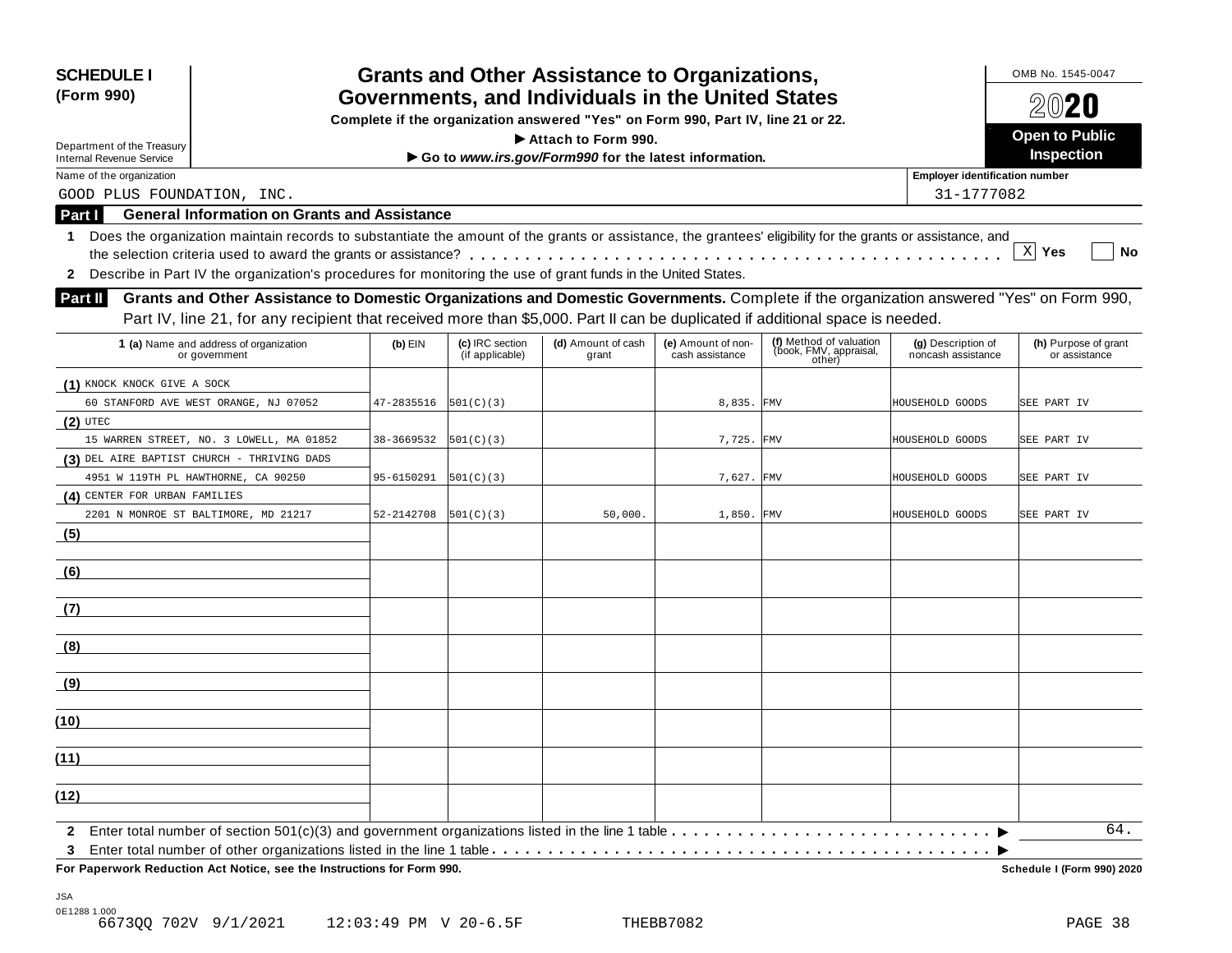| (a) Type of grant or assistance | (b) Number of<br>recipients | (c) Amount of<br>cash grant | (d) Amount of<br>non-cash assistance | (e) Method of valuation (book,<br>FMV, appraisal, other) | (f) Description of non-cash assistance |
|---------------------------------|-----------------------------|-----------------------------|--------------------------------------|----------------------------------------------------------|----------------------------------------|
|                                 |                             |                             |                                      |                                                          |                                        |
|                                 |                             |                             |                                      |                                                          |                                        |
|                                 |                             |                             |                                      |                                                          |                                        |
|                                 |                             |                             |                                      |                                                          |                                        |
|                                 |                             |                             |                                      |                                                          |                                        |
|                                 |                             |                             |                                      |                                                          |                                        |
|                                 |                             |                             |                                      |                                                          |                                        |

PART I DESCRIPTION OF PROCEDURE FOR MONITORING USE OF FUNDS:

THE ORGANIZATION REQUIRES PROGRAM PARTNERS TO SUBMIT ANNUAL IMPACT

REPORTS, SHOWING USE OF FUNDS AND TO DETERMINE WHETHER THEY STILL MEET

THE CRITERIA TO RECEIVE ADDITIONAL FUNDS. THOSE THAT NO LONGER MEET THE

ORGANIZATION'S CRITERIA ARE NOT RENEWED. ALL EXISTING PARTNERS WERE ALSO

INVITED TO APPLY FOR A CASH GRANT. THE CASH GRANTS WERE AWARDED BASED ON

CAREFUL REVIEW OF PROPOSED OUTLINED USES OF FUNDS AND NEED.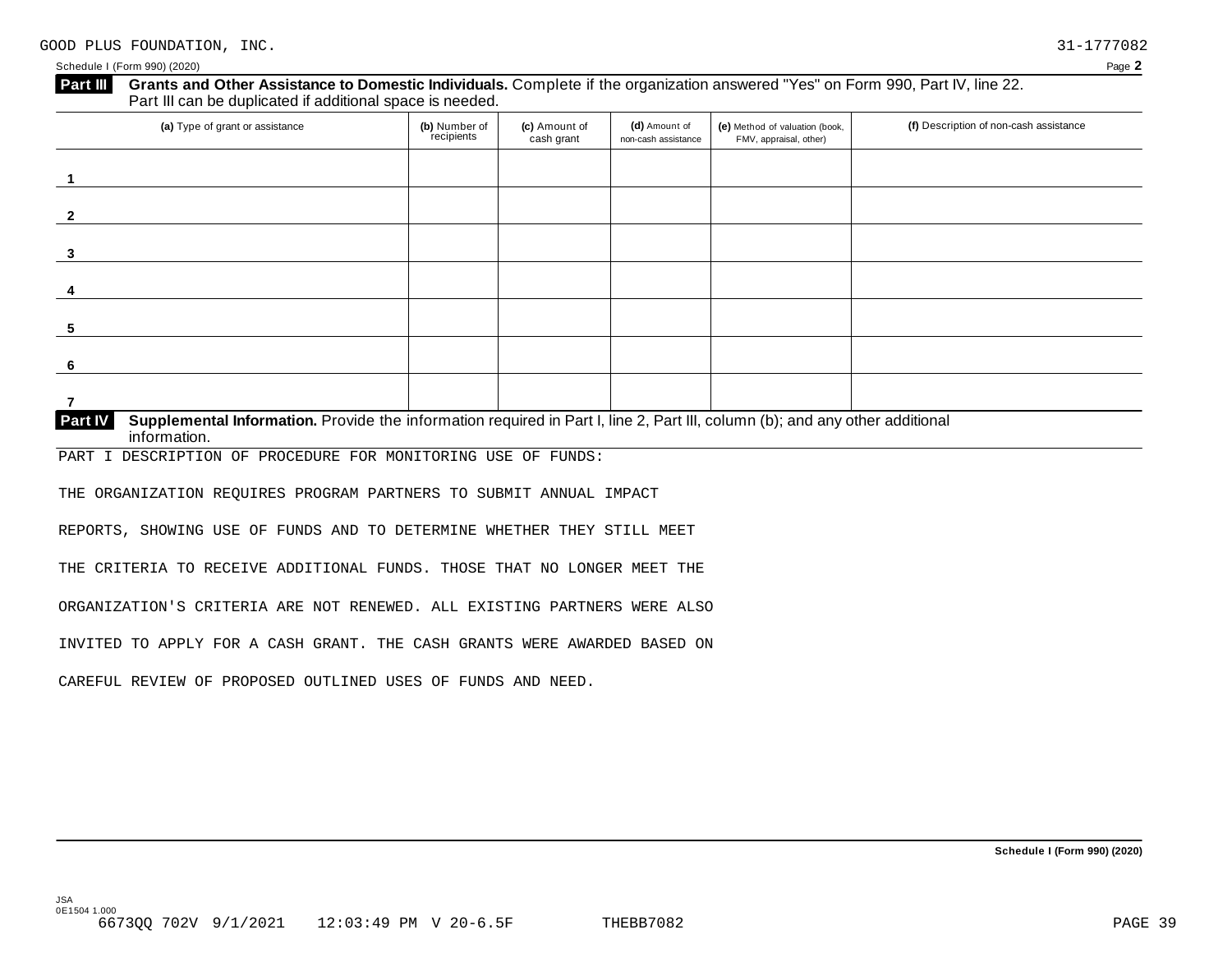| (a) Type of grant or assistance | (b) Number of<br>recipients | (c) Amount of<br>cash grant | (d) Amount of<br>non-cash assistance | (e) Method of valuation (book,<br>FMV, appraisal, other) | (f) Description of non-cash assistance |
|---------------------------------|-----------------------------|-----------------------------|--------------------------------------|----------------------------------------------------------|----------------------------------------|
|                                 |                             |                             |                                      |                                                          |                                        |
|                                 |                             |                             |                                      |                                                          |                                        |
|                                 |                             |                             |                                      |                                                          |                                        |
|                                 |                             |                             |                                      |                                                          |                                        |
|                                 |                             |                             |                                      |                                                          |                                        |
|                                 |                             |                             |                                      |                                                          |                                        |
|                                 |                             |                             |                                      |                                                          |                                        |

PART II, LINE 1, COLUMN H - PURPOSE OF GRANT OR ASSISTANCE:

TO PROVIDE ESSENTIAL CLOTHING, PRODUCTS AND GEAR FOR CHILDREN AND PARENTS

IN NEED.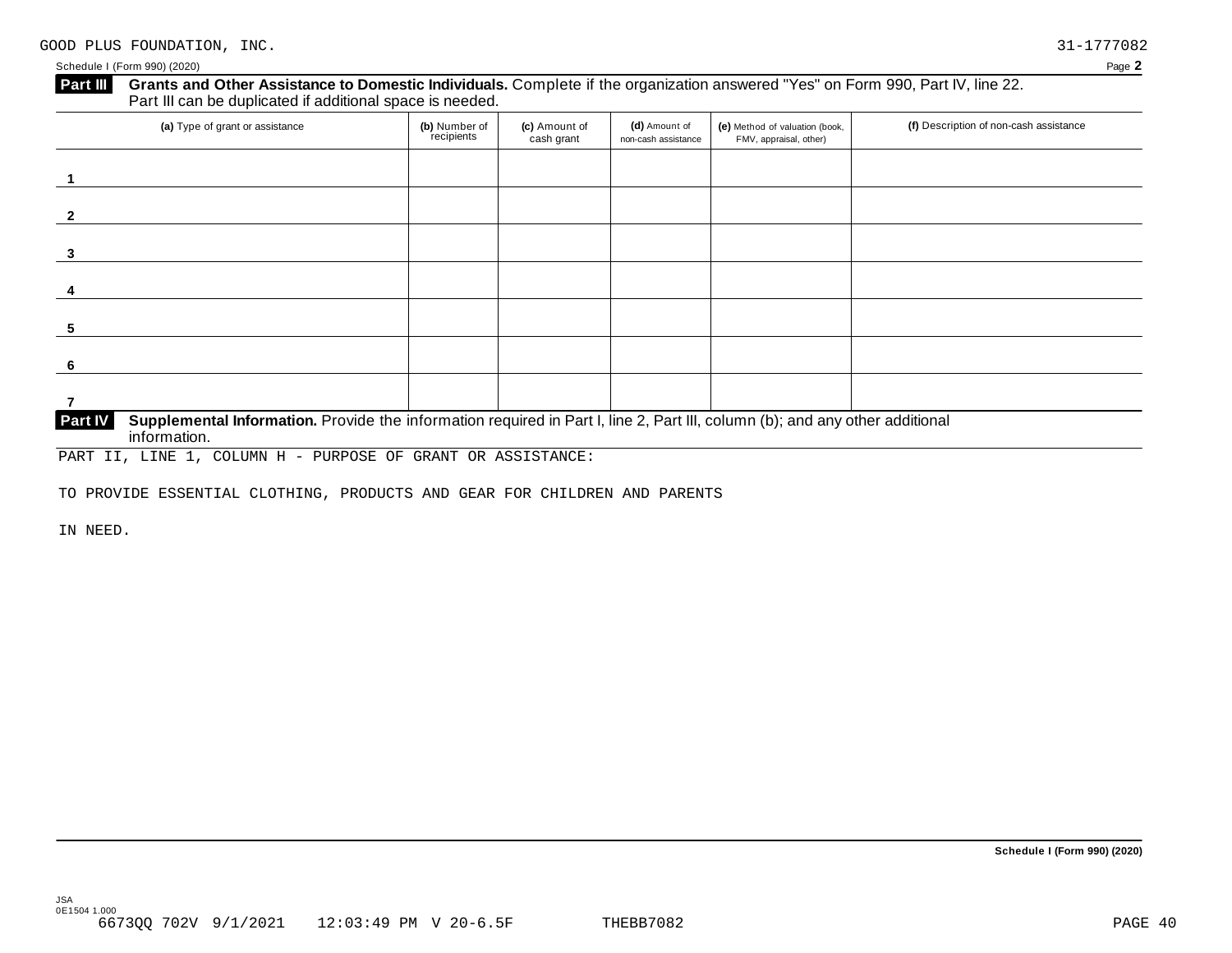|                                                                                                                     | <b>SCHEDULE J</b><br><b>Compensation Information</b><br>OMB No. 1545-0047 |                                                                                                                      |                                            |     |                              |  |
|---------------------------------------------------------------------------------------------------------------------|---------------------------------------------------------------------------|----------------------------------------------------------------------------------------------------------------------|--------------------------------------------|-----|------------------------------|--|
| (Form 990)<br>For certain Officers, Directors, Trustees, Key Employees, and Highest<br><b>Compensated Employees</b> |                                                                           |                                                                                                                      |                                            |     |                              |  |
|                                                                                                                     |                                                                           | Complete if the organization answered "Yes" on Form 990, Part IV, line 23.                                           |                                            |     |                              |  |
|                                                                                                                     | Department of the Treasury<br><b>Internal Revenue Service</b>             | Attach to Form 990.<br>Go to www.irs.gov/Form990 for instructions and the latest information.                        | <b>Open to Public</b><br><b>Inspection</b> |     |                              |  |
|                                                                                                                     | Name of the organization                                                  | <b>Employer identification number</b>                                                                                |                                            |     |                              |  |
|                                                                                                                     |                                                                           | 31-1777082<br>GOOD PLUS FOUNDATION, INC.                                                                             |                                            |     |                              |  |
| Part I                                                                                                              |                                                                           | <b>Questions Regarding Compensation</b>                                                                              |                                            |     |                              |  |
|                                                                                                                     |                                                                           |                                                                                                                      |                                            | Yes | No                           |  |
|                                                                                                                     |                                                                           | 1a Check the appropriate box(es) if the organization provided any of the following to or for a person listed on Form |                                            |     |                              |  |
|                                                                                                                     |                                                                           | 990, Part VII, Section A, line 1a. Complete Part III to provide any relevant information regarding these items.      |                                            |     |                              |  |
|                                                                                                                     |                                                                           | First-class or charter travel<br>Housing allowance or residence for personal use                                     |                                            |     |                              |  |
|                                                                                                                     |                                                                           | Travel for companions<br>Payments for business use of personal residence                                             |                                            |     |                              |  |
|                                                                                                                     |                                                                           | Health or social club dues or initiation fees<br>Tax indemnification and gross-up payments                           |                                            |     |                              |  |
|                                                                                                                     |                                                                           | Discretionary spending account<br>Personal services (such as maid, chauffeur, chef)                                  |                                            |     |                              |  |
|                                                                                                                     |                                                                           | If any of the boxes on line 1a are checked, did the organization follow a written policy regarding payment           |                                            |     |                              |  |
| b                                                                                                                   |                                                                           | or reimbursement or provision of all of the expenses described above? If "No," complete Part III to                  |                                            |     |                              |  |
|                                                                                                                     |                                                                           |                                                                                                                      | 1b                                         |     |                              |  |
| $\mathbf{2}$                                                                                                        |                                                                           | Did the organization require substantiation prior to reimbursing or allowing expenses incurred by all                |                                            |     |                              |  |
|                                                                                                                     |                                                                           | directors, trustees, and officers, including the CEO/Executive Director, regarding the items checked on line         |                                            |     |                              |  |
|                                                                                                                     |                                                                           |                                                                                                                      | $\mathbf{2}$                               |     |                              |  |
| 3                                                                                                                   |                                                                           | Indicate which, if any, of the following the organization used to establish the compensation of the                  |                                            |     |                              |  |
|                                                                                                                     |                                                                           | organization's CEO/Executive Director. Check all that apply. Do not check any boxes for methods used by a            |                                            |     |                              |  |
|                                                                                                                     |                                                                           | related organization to establish compensation of the CEO/Executive Director, but explain in Part III.               |                                            |     |                              |  |
|                                                                                                                     | Χ                                                                         | Compensation committee<br>Written employment contract                                                                |                                            |     |                              |  |
|                                                                                                                     |                                                                           | $\mathbf X$<br>Compensation survey or study<br>Independent compensation consultant                                   |                                            |     |                              |  |
|                                                                                                                     |                                                                           | $\mathbf X$<br>Approval by the board or compensation committee<br>Form 990 of other organizations                    |                                            |     |                              |  |
| 4                                                                                                                   |                                                                           | During the year, did any person listed on Form 990, Part VII, Section A, line 1a, with respect to the filing         |                                            |     |                              |  |
|                                                                                                                     |                                                                           | organization or a related organization:                                                                              |                                            |     |                              |  |
| a                                                                                                                   |                                                                           |                                                                                                                      | 4a                                         |     | Χ<br>$\overline{\mathbf{x}}$ |  |
| b                                                                                                                   |                                                                           | Participate in or receive payment from a supplemental nonqualified retirement plan?                                  | 4b                                         |     | $\mathbf X$                  |  |
| c                                                                                                                   |                                                                           | Participate in or receive payment from an equity-based compensation arrangement?                                     | 4c                                         |     |                              |  |
|                                                                                                                     |                                                                           | If "Yes" to any of lines 4a-c, list the persons and provide the applicable amounts for each item in Part III.        |                                            |     |                              |  |
|                                                                                                                     |                                                                           |                                                                                                                      |                                            |     |                              |  |
|                                                                                                                     |                                                                           | Only section 501(c)(3), 501(c)(4), and 501(c)(29) organizations must complete lines 5-9.                             |                                            |     |                              |  |
| 5                                                                                                                   |                                                                           | For persons listed on Form 990, Part VII, Section A, line 1a, did the organization pay or accrue any                 |                                            |     |                              |  |
|                                                                                                                     |                                                                           | compensation contingent on the revenues of:                                                                          |                                            |     | Χ                            |  |
|                                                                                                                     |                                                                           |                                                                                                                      | 5a                                         |     | X                            |  |
| b                                                                                                                   |                                                                           | If "Yes" on line 5a or 5b, describe in Part III.                                                                     | 5b                                         |     |                              |  |
| 6                                                                                                                   |                                                                           | For persons listed on Form 990, Part VII, Section A, line 1a, did the organization pay or accrue any                 |                                            |     |                              |  |
|                                                                                                                     |                                                                           | compensation contingent on the net earnings of:                                                                      |                                            |     |                              |  |
| a                                                                                                                   |                                                                           |                                                                                                                      | 6a                                         |     | Χ                            |  |
| b                                                                                                                   |                                                                           |                                                                                                                      | 6b                                         |     | $\mathbf X$                  |  |
|                                                                                                                     |                                                                           | If "Yes" on line 6a or 6b, describe in Part III.                                                                     |                                            |     |                              |  |
| 7                                                                                                                   |                                                                           | For persons listed on Form 990, Part VII, Section A, line 1a, did the organization provide any nonfixed              |                                            |     |                              |  |
|                                                                                                                     |                                                                           | payments not described on lines 5 and 6? If "Yes," describe in Part III.                                             | $\overline{7}$                             |     | Χ                            |  |
|                                                                                                                     |                                                                           | Were any amounts reported on Form 990, Part VII, paid or accrued pursuant to a contract that was subject             |                                            |     |                              |  |
|                                                                                                                     |                                                                           | to the initial contract exception described in Regulations section 53.4958-4(a)(3)? If "Yes," describe               |                                            |     |                              |  |
|                                                                                                                     |                                                                           |                                                                                                                      |                                            |     |                              |  |
|                                                                                                                     |                                                                           |                                                                                                                      | 8                                          |     | Χ                            |  |
| 8<br>9                                                                                                              |                                                                           | If "Yes" on line 8, did the organization also follow the rebuttable presumption procedure described in               |                                            |     |                              |  |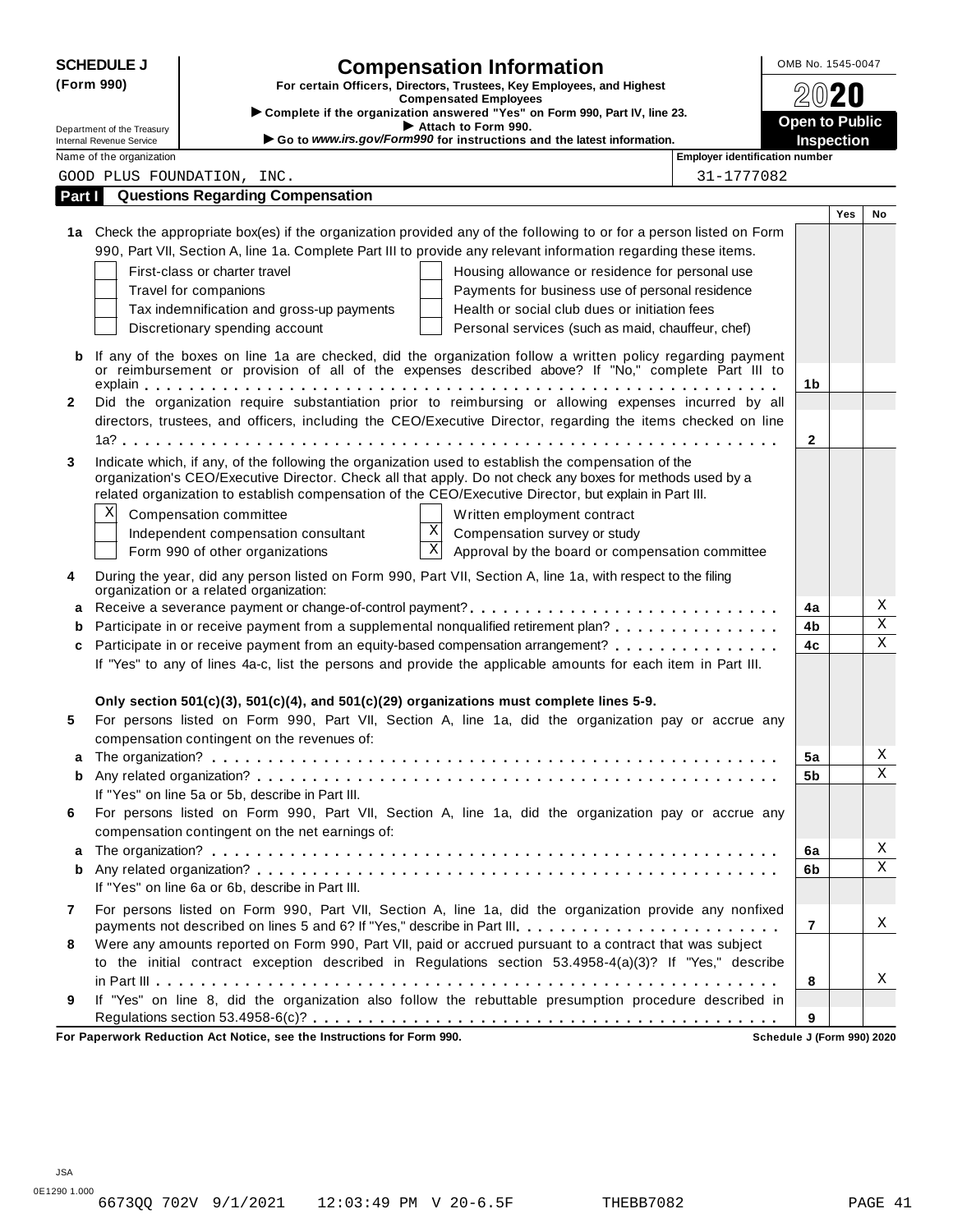Schedule J (Form 990) 2020 Page **2**

#### **Part II** Officers, Directors, Trustees, Key Employees, and Highest Compensated Employees. Use duplicate copies if additional space is needed.

For each individual whose compensation must be reported on Schedule J, report compensation from the organization on row (i) and from related organizations, described in the instructions, on row (ii). Do not list any individuals that aren't listed on Form 990, Part VII.

Note: The sum of columns (B)(i)-(iii) for each listed individual must equal the total amount of Form 990, Part VII, Section A, line 1a, applicable column (D) and (E) amounts for that individual.

|                                                   |                              |                          | (B) Breakdown of W-2 and/or 1099-MISC compensation                                  |                  | (C) Retirement and             | (D) Nontaxable   | (E) Total of columns | (F) Compensation                                           |
|---------------------------------------------------|------------------------------|--------------------------|-------------------------------------------------------------------------------------|------------------|--------------------------------|------------------|----------------------|------------------------------------------------------------|
| (A) Name and Title                                |                              | (i) Base<br>compensation | (ii) Bonus & incentive<br>(iii) Other<br>reportable<br>compensation<br>compensation |                  | other deferred<br>compensation | benefits         | $(B)(i)-(D)$         | in column (B) reported<br>as deferred on prior<br>Form 990 |
| KATHERINE E. SNIDER                               | (i)                          | 211,058                  | 40,000.                                                                             | $\mathsf{O}$ .   | 6, 365                         | 19,597.          | 277,020              | $0$ .                                                      |
| 1 <sup>CHIEF</sup> EXECUTIVE OFFICER              | (ii)                         | $\mathsf{O}$ .           | $\mathsf{O}$ .                                                                      | $\mathsf{O}$ .   | $0$ .                          | 0.               | $\overline{0}$ .     | $\overline{0}$ .                                           |
| LAUREL P. WEST                                    | (i)                          | 137,660                  | 12,000.                                                                             | $\mathsf{0}$ .   | 4,350.                         | 19,597.          | 173,607.             | $\overline{0}$ .                                           |
| $2^{\text{CHIEF PRGRM & \text{OPERATIONS OFF.}}}$ | (ii)                         | $\mathsf{O}$ .           | $0$ .                                                                               | $\overline{0}$ . | $0$ .                          | $\overline{0}$ . | $\mathsf{0}$ .       | $\overline{0}$ .                                           |
|                                                   | (i)                          |                          |                                                                                     |                  |                                |                  |                      |                                                            |
| $\overline{\mathbf{3}}$                           | (ii)                         |                          |                                                                                     |                  |                                |                  |                      |                                                            |
|                                                   | (i)                          |                          |                                                                                     |                  |                                |                  |                      |                                                            |
| 4                                                 | (i)                          |                          |                                                                                     |                  |                                |                  |                      |                                                            |
|                                                   | (i)                          |                          |                                                                                     |                  |                                |                  |                      |                                                            |
| 5                                                 | (ii)                         |                          |                                                                                     |                  |                                |                  |                      |                                                            |
|                                                   | (i)                          |                          |                                                                                     |                  |                                |                  |                      |                                                            |
| 6                                                 | (ii)                         |                          |                                                                                     |                  |                                |                  |                      |                                                            |
|                                                   | (i)                          |                          |                                                                                     |                  |                                |                  |                      |                                                            |
| $\overline{7}$                                    | (ii)                         |                          |                                                                                     |                  |                                |                  |                      |                                                            |
|                                                   | (i)                          |                          |                                                                                     |                  |                                |                  |                      |                                                            |
| 8                                                 | (i)                          |                          |                                                                                     |                  |                                |                  |                      |                                                            |
|                                                   | $\qquad \qquad \textbf{(i)}$ |                          |                                                                                     |                  |                                |                  |                      |                                                            |
| 9                                                 | (ii)                         |                          |                                                                                     |                  |                                |                  |                      |                                                            |
|                                                   | (i)                          |                          |                                                                                     |                  |                                |                  |                      |                                                            |
| 10                                                | (ii)                         |                          |                                                                                     |                  |                                |                  |                      |                                                            |
|                                                   | (i)                          |                          |                                                                                     |                  |                                |                  |                      |                                                            |
| 11                                                | (ii)                         |                          |                                                                                     |                  |                                |                  |                      |                                                            |
|                                                   | $\qquad \qquad \textbf{(i)}$ |                          |                                                                                     |                  |                                |                  |                      |                                                            |
| 12                                                | (ii)                         |                          |                                                                                     |                  |                                |                  |                      |                                                            |
|                                                   | $\qquad \qquad \textbf{(i)}$ |                          |                                                                                     |                  |                                |                  |                      |                                                            |
| 13                                                | (ii)                         |                          |                                                                                     |                  |                                |                  |                      |                                                            |
|                                                   | (i)                          |                          |                                                                                     |                  |                                |                  |                      |                                                            |
| 14                                                | (i)                          |                          |                                                                                     |                  |                                |                  |                      |                                                            |
|                                                   | (i)                          |                          |                                                                                     |                  |                                |                  |                      |                                                            |
| 15                                                | (i)                          |                          |                                                                                     |                  |                                |                  |                      |                                                            |
|                                                   | (i)                          |                          |                                                                                     |                  |                                |                  |                      |                                                            |
| 16                                                | (ii)                         |                          |                                                                                     |                  |                                |                  |                      |                                                            |

**Schedule J (Form 990) 2020**

JSA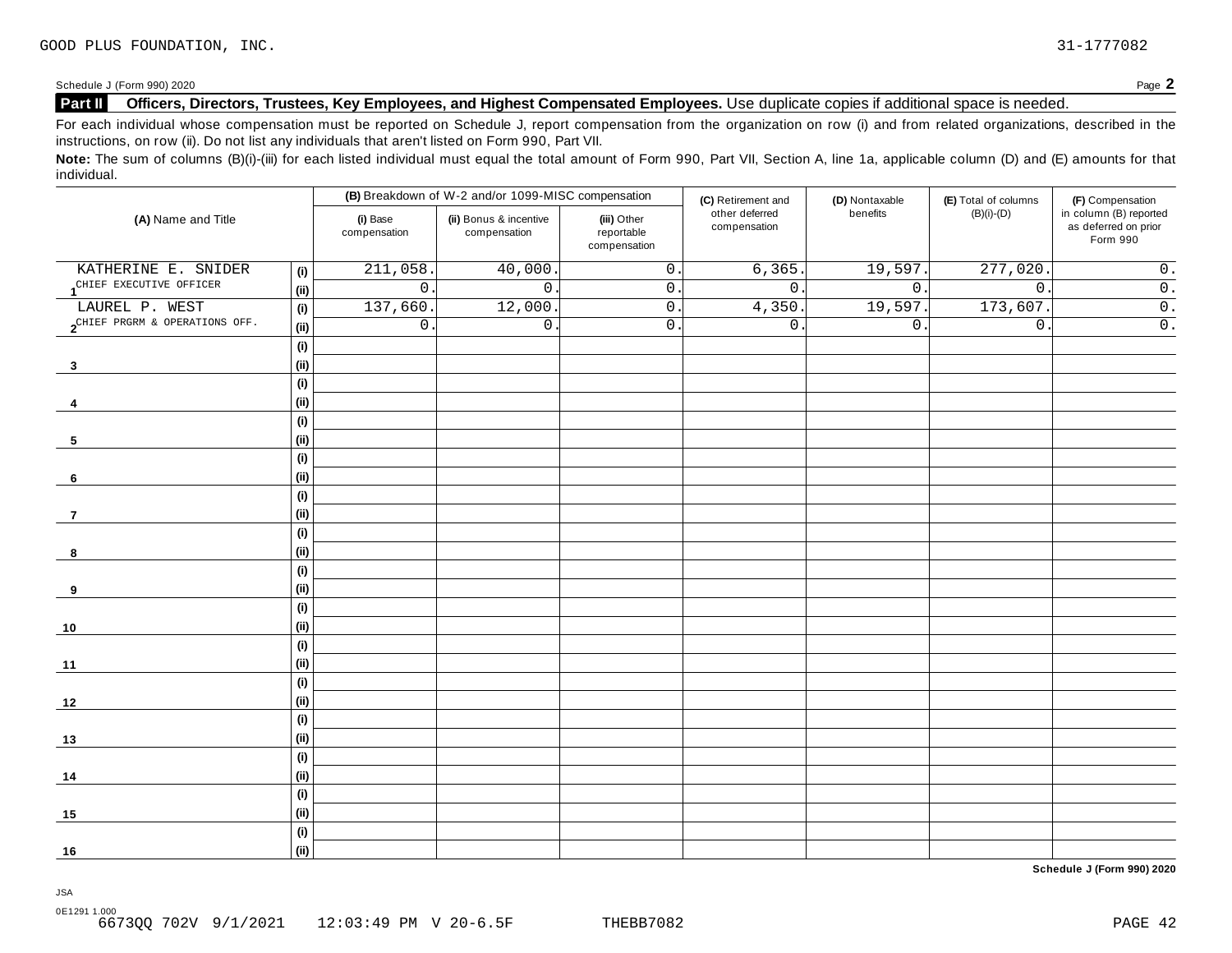Schedule J (Form 990) 2020 Page **3**

#### **Part III** Supplemental Information

Provide the information, explanation, or descriptions required for Part I, lines 1a, 1b, 3, 4a, 4b, 4c, 5a, 5b, 6a, 6b, 7, and 8, and for Part II. Also complete this part for any additional information.

PART I, LINE 3:

THE HR COMMITTEE OF THE BOARD OF DIRECTORS REVIEWS THE SALARY AND

PERFORMANCE OF THE EXECUTIVE DIRECTOR EACH YEAR. THE BOARD VOTES ON THE

SALARY OF THE EXECUTIVE DIRECTOR IN A CLOSED SESSION AS PART OF THE

BUDGET APPROVAL PROCESS EACH YEAR. AT THE SAME TIME, THE BOARD APPROVES

THE SALARY ALLOCATIONS FOR THE REST OF THE STAFF. FOR THE EXECUTIVE

DIRECTOR'S SALARY, THE BOARD COMPARES AGAINST COMPARABLES. THE EXECUTIVE

DIRECTOR DOES THE SAME IN DETERMINING HER STAFF'S SALARIES.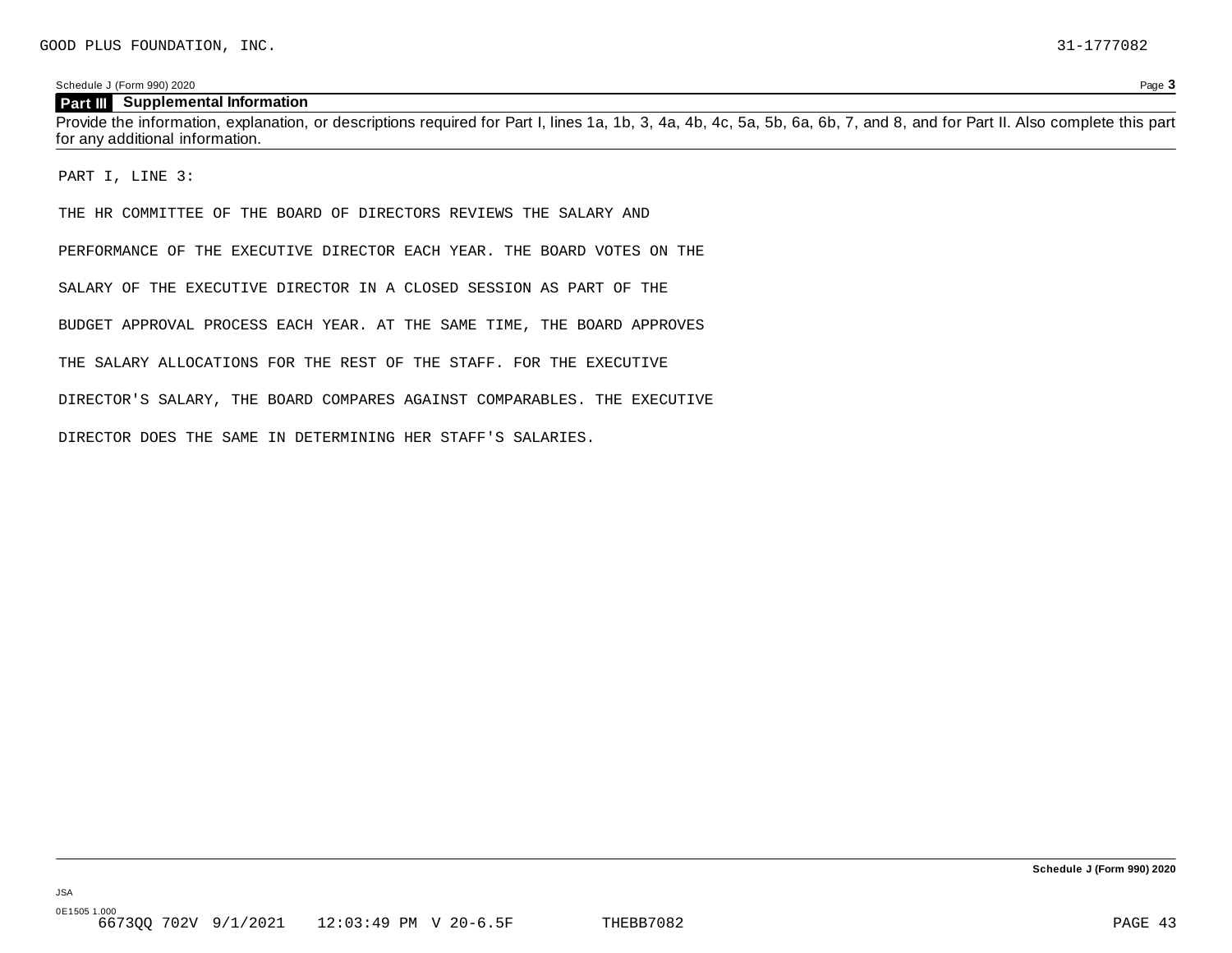# SCHEDULE M<br>
(Form 990) **Solutions**<br> **Solutions**<br> **Solutions**<br> **Solutions**<br> **Solutions**<br> **Solutions**<br> **Solutions**<br> **Solutions**<br> **Solutions**<br> **Solutions**<br> **Solutions**<br> **Solutions**<br> **Solutions**<br> **Solutions**<br> **Solutions**<br> **So**

| Department of the Treasury |  |
|----------------------------|--|
| Internal Revenue Service   |  |
|                            |  |

▶ Complete if the organizations answered "Yes" on Form 990, Part IV, lines 29 or 30. Attach to Form 990.

 **Open to Public**  ▶ Go to *www.irs.gov/Form990* for instructions and the latest information. **INSPECTION** 

Name of the organization **Employer identification number Employer identification number** 

|              | GOOD PLUS FOUNDATION, INC.                                                                                                                                                                                                                                                                                                                                                                                                                                                                          |                                   |                                                                                                                     |                                                                                    | 31-1777082                                                   |
|--------------|-----------------------------------------------------------------------------------------------------------------------------------------------------------------------------------------------------------------------------------------------------------------------------------------------------------------------------------------------------------------------------------------------------------------------------------------------------------------------------------------------------|-----------------------------------|---------------------------------------------------------------------------------------------------------------------|------------------------------------------------------------------------------------|--------------------------------------------------------------|
| Part I       | <b>Types of Property</b>                                                                                                                                                                                                                                                                                                                                                                                                                                                                            |                                   |                                                                                                                     |                                                                                    |                                                              |
|              |                                                                                                                                                                                                                                                                                                                                                                                                                                                                                                     | (a)<br>Check if<br>applicable     | (b)<br>Number of contributions or<br>items contributed                                                              | (c)<br>Noncash contribution<br>amounts reported on<br>Form 990, Part VIII, line 1g | (d)<br>Method of determining<br>noncash contribution amounts |
| 1            | Art - Works of art example and all                                                                                                                                                                                                                                                                                                                                                                                                                                                                  |                                   |                                                                                                                     |                                                                                    |                                                              |
| $\mathbf{2}$ | Art - Historical treasures                                                                                                                                                                                                                                                                                                                                                                                                                                                                          |                                   |                                                                                                                     |                                                                                    |                                                              |
| 3            |                                                                                                                                                                                                                                                                                                                                                                                                                                                                                                     |                                   |                                                                                                                     |                                                                                    |                                                              |
| 4            | Books and publications [19]                                                                                                                                                                                                                                                                                                                                                                                                                                                                         |                                   |                                                                                                                     |                                                                                    |                                                              |
| 5            | Clothing and household                                                                                                                                                                                                                                                                                                                                                                                                                                                                              |                                   |                                                                                                                     |                                                                                    |                                                              |
|              | goods $\ldots$ $\ldots$ $\ldots$ $\ldots$ $\ldots$                                                                                                                                                                                                                                                                                                                                                                                                                                                  | X                                 |                                                                                                                     | 10,150,101.                                                                        | COMPARATIVE VALUE                                            |
| 6            | Cars and other vehicles                                                                                                                                                                                                                                                                                                                                                                                                                                                                             | <u>and the state of the state</u> | <u> 1989 - Johann Barn, mars ann an t-Amhain an t-Amhain an t-Amhain an t-Amhain an t-Amhain an t-Amhain an t-A</u> |                                                                                    |                                                              |
| 7            | Boats and planes <u>  _ _ _ _ _</u>                                                                                                                                                                                                                                                                                                                                                                                                                                                                 |                                   |                                                                                                                     |                                                                                    |                                                              |
| 8            | Intellectual property   _ _ _ _ _ _ _ _ _ _                                                                                                                                                                                                                                                                                                                                                                                                                                                         |                                   | <u> 1980 - Johann Barbara, martxa alemaniar a</u>                                                                   |                                                                                    |                                                              |
| 9            | Securities - Publicly traded [100]                                                                                                                                                                                                                                                                                                                                                                                                                                                                  |                                   | <u> 1989 - John Stein, Amerikaansk politiker (</u>                                                                  |                                                                                    |                                                              |
| 10           | Securities - Closely held stock                                                                                                                                                                                                                                                                                                                                                                                                                                                                     |                                   |                                                                                                                     |                                                                                    |                                                              |
| 11           | Securities - Partnership, LLC,                                                                                                                                                                                                                                                                                                                                                                                                                                                                      |                                   |                                                                                                                     |                                                                                    |                                                              |
|              | or trust interests entertainment in the set of the set of the set of the set of the set of the set of the set o                                                                                                                                                                                                                                                                                                                                                                                     |                                   |                                                                                                                     |                                                                                    |                                                              |
| 12           | Securities - Miscellaneous                                                                                                                                                                                                                                                                                                                                                                                                                                                                          |                                   |                                                                                                                     |                                                                                    |                                                              |
| 13           | Qualified conservation                                                                                                                                                                                                                                                                                                                                                                                                                                                                              |                                   |                                                                                                                     |                                                                                    |                                                              |
|              | contribution - Historic                                                                                                                                                                                                                                                                                                                                                                                                                                                                             |                                   |                                                                                                                     |                                                                                    |                                                              |
|              | structures [19]                                                                                                                                                                                                                                                                                                                                                                                                                                                                                     |                                   |                                                                                                                     |                                                                                    |                                                              |
| 14           | Qualified conservation                                                                                                                                                                                                                                                                                                                                                                                                                                                                              |                                   |                                                                                                                     |                                                                                    |                                                              |
|              |                                                                                                                                                                                                                                                                                                                                                                                                                                                                                                     |                                   |                                                                                                                     |                                                                                    |                                                              |
| 15           | Real estate - Residential                                                                                                                                                                                                                                                                                                                                                                                                                                                                           | the company of the company        | the control of the control of the control of the control of the control of                                          |                                                                                    |                                                              |
| 16           | Real estate - Commercial entering the state of the state of the state of the state of the state of the state of the state of the state of the state of the state of the state of the state of the state of the state of the st                                                                                                                                                                                                                                                                      |                                   |                                                                                                                     |                                                                                    |                                                              |
| 17           |                                                                                                                                                                                                                                                                                                                                                                                                                                                                                                     |                                   |                                                                                                                     |                                                                                    |                                                              |
| 18           | $\textsf{Collectibles} \texttt{} \ldots \ldots \ldots \textcolor{red}{\textcolor{red}{\bigcup_{\textcolor{blue}{\textbf{[1]} \text{ } \text{[1]} \text{ [1]} \text{ [1]} \text{ [1]} \text{ [1]} \text{ [1]} \text{ [1]} \text{ [1]} \text{ [1]} \text{ [1]}}}} \ldots \ldots \ldots \textcolor{red}{\bigcup_{\textcolor{blue}{\text{[1]} \text{ [1]} \text{ [1]} \text{ [1]} \text{ [1] } \text{ [1]}} \ldots \textcolor{red}{\bigcup_{\textcolor{blue}{\text{[1]} \text{ [1]} \text{ [1]} \text{$ |                                   |                                                                                                                     |                                                                                    |                                                              |
| 19           | Food inventory <u>  _ _ _ _</u> _                                                                                                                                                                                                                                                                                                                                                                                                                                                                   |                                   | <u> 1980 - Johann Barbara, martxa alemaniar a</u>                                                                   |                                                                                    |                                                              |
| 20           | Drugs and medical supplies                                                                                                                                                                                                                                                                                                                                                                                                                                                                          |                                   | <u> 1989 - John Stein, Amerikaansk politiker († 1908)</u>                                                           |                                                                                    |                                                              |
| 21           |                                                                                                                                                                                                                                                                                                                                                                                                                                                                                                     |                                   |                                                                                                                     |                                                                                    |                                                              |
| 22           | Historical artifacts [19]                                                                                                                                                                                                                                                                                                                                                                                                                                                                           | <b>Contract Contract Contract</b> | <u> 1980 - Johann Barbara, martxa alemaniar a</u>                                                                   |                                                                                    |                                                              |
| 23           |                                                                                                                                                                                                                                                                                                                                                                                                                                                                                                     |                                   |                                                                                                                     |                                                                                    |                                                              |
| 24           |                                                                                                                                                                                                                                                                                                                                                                                                                                                                                                     |                                   | the control of the control of the control of the control of the control of                                          |                                                                                    |                                                              |
| 25           | Other $\blacktriangleright$ ( $\qquad \qquad$                                                                                                                                                                                                                                                                                                                                                                                                                                                       | <u> Liberal Communication</u>     |                                                                                                                     |                                                                                    |                                                              |
| 26           | Other $\blacktriangleright$ ( $\_\_\_\_\_\_\_\_\_$ )                                                                                                                                                                                                                                                                                                                                                                                                                                                |                                   |                                                                                                                     |                                                                                    |                                                              |
| 27           | Other $\blacktriangleright$ (                                                                                                                                                                                                                                                                                                                                                                                                                                                                       |                                   |                                                                                                                     |                                                                                    |                                                              |
| 28           | Other $\blacktriangleright$ (                                                                                                                                                                                                                                                                                                                                                                                                                                                                       |                                   |                                                                                                                     |                                                                                    |                                                              |
| 29           | Number of Forms 8283 received by the organization during the tax year for contributions for                                                                                                                                                                                                                                                                                                                                                                                                         |                                   |                                                                                                                     |                                                                                    |                                                              |
|              | which the organization completed Form 8283, Part V, Donee Acknowledgement                                                                                                                                                                                                                                                                                                                                                                                                                           |                                   |                                                                                                                     |                                                                                    | 29                                                           |
|              |                                                                                                                                                                                                                                                                                                                                                                                                                                                                                                     |                                   |                                                                                                                     |                                                                                    | Yes   No                                                     |
|              | 30a During the year, did the organization receive by contribution any property reported in Part I, lines 1 through                                                                                                                                                                                                                                                                                                                                                                                  |                                   |                                                                                                                     |                                                                                    |                                                              |
|              | 28, that it must hold for at least three years from the date of the initial contribution, and which isn't required                                                                                                                                                                                                                                                                                                                                                                                  |                                   |                                                                                                                     |                                                                                    |                                                              |
|              |                                                                                                                                                                                                                                                                                                                                                                                                                                                                                                     |                                   |                                                                                                                     |                                                                                    | Χ<br>30a                                                     |
|              | <b>b</b> If "Yes," describe the arrangement in Part II.                                                                                                                                                                                                                                                                                                                                                                                                                                             |                                   |                                                                                                                     |                                                                                    |                                                              |
| 31           | Does the organization have a gift acceptance policy that requires the review of any nonstandard                                                                                                                                                                                                                                                                                                                                                                                                     |                                   |                                                                                                                     |                                                                                    |                                                              |
|              |                                                                                                                                                                                                                                                                                                                                                                                                                                                                                                     |                                   |                                                                                                                     |                                                                                    | Χ<br>31                                                      |
|              | 32a Does the organization hire or use third parties or related organizations to solicit, process, or sell noncash                                                                                                                                                                                                                                                                                                                                                                                   |                                   |                                                                                                                     |                                                                                    |                                                              |
|              |                                                                                                                                                                                                                                                                                                                                                                                                                                                                                                     |                                   |                                                                                                                     |                                                                                    | Χ<br>32a                                                     |
|              | <b>b</b> If "Yes," describe in Part II.                                                                                                                                                                                                                                                                                                                                                                                                                                                             |                                   |                                                                                                                     |                                                                                    |                                                              |
| 33           | If the organization didn't report an amount in column (c) for a type of property for which column (a) is checked,<br>describe in Part II.                                                                                                                                                                                                                                                                                                                                                           |                                   |                                                                                                                     |                                                                                    |                                                              |

**For Paperwork Reduction Act Notice, see the Instructions for Form 990. Schedule M (Form 990) 2020**

JSA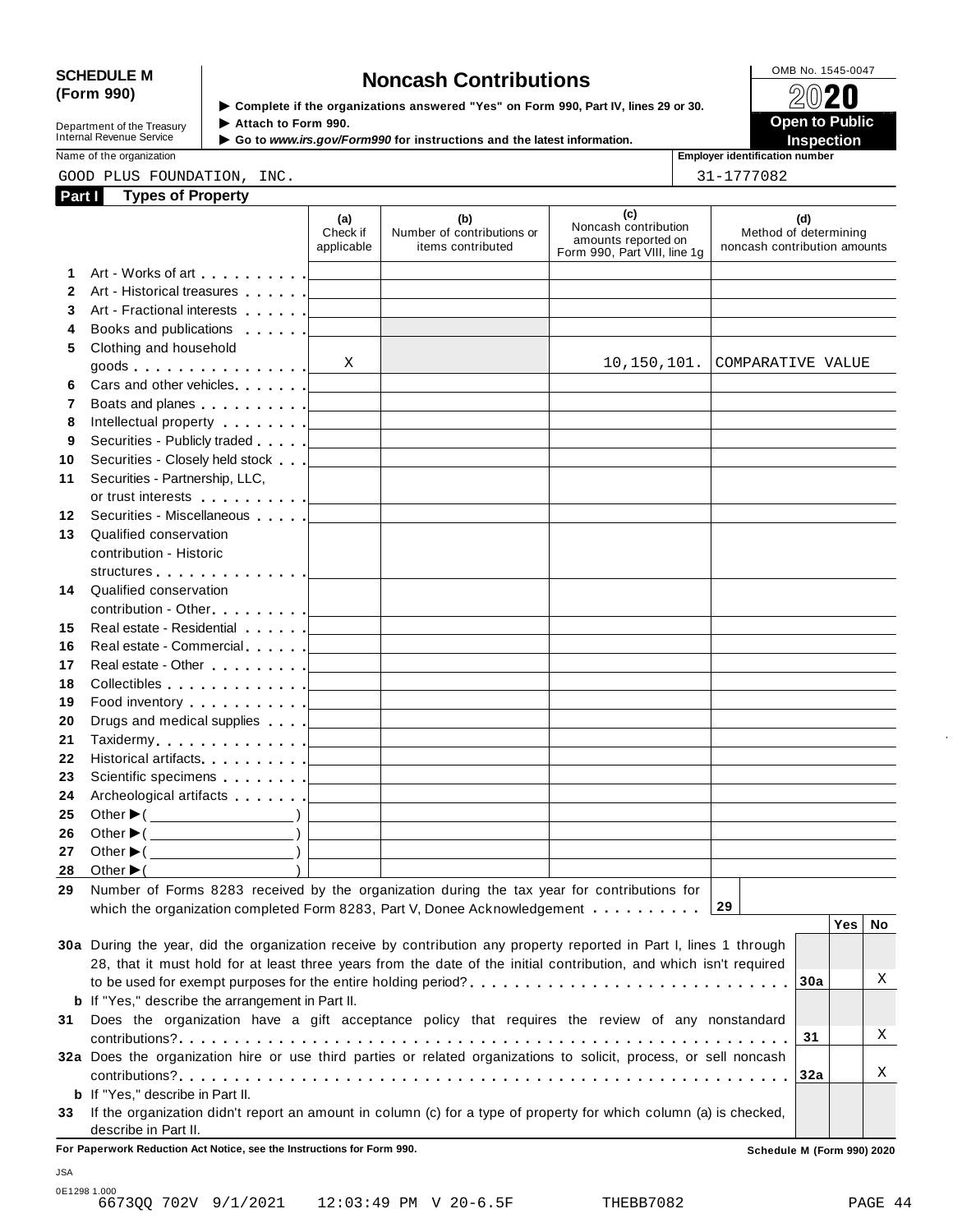**Supplemental Information.** Provide the information required by Part I, lines 30b, 32b, and 33, and whether the organization is reporting in Part I, column (b), the number of contributions, the number of items received, or a combination of both. Also complete this part for any additional information. **Part II**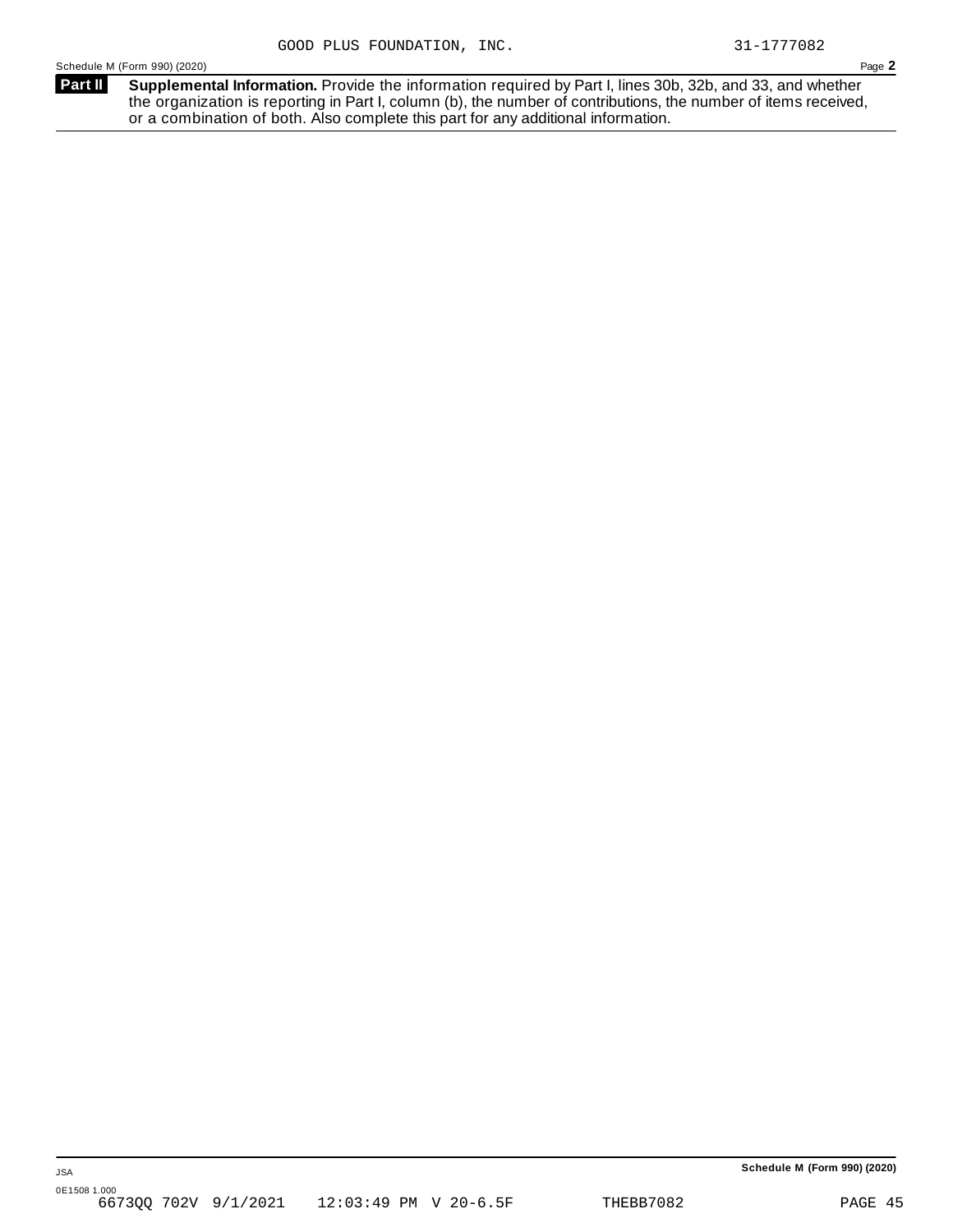### **SCHEDULE O** Supplemental Information to Form 990 or 990-EZ MB No. 1545-0047

**(Form 990 or 990-EZ) Complete to provide information for responses to specific questions on** plete to provide information for responses to specific questions on  $\sim$  20 $\sim$ 20 $\sim$ **ISONET ATTACH THE CONSERVANCE CONSERVANCE CONSERVANCE CONSERVANCE CONSERVANCE CONSERVANCE CONSERVANCE CONSERVANCE CONSERVANCE CONSERVANCE CONSERVANCE CONSERVANCE CONSERVANCE CONSERVANCE CONSERVANCE CONSERVANCE CONSERVANC** 



| Department of the Treasury |                          | Allach to Form 990 or 990-EZ.                                                                     |                                       |                   |  |  |  |
|----------------------------|--------------------------|---------------------------------------------------------------------------------------------------|---------------------------------------|-------------------|--|--|--|
|                            | Internal Revenue Service | Information about Schedule O (Form 990 or 990-EZ) and its instructions is at www.irs.gov/form990. |                                       | <b>Inspection</b> |  |  |  |
|                            | Name of the organization |                                                                                                   | <b>Employer identification number</b> |                   |  |  |  |
|                            | GOOD PLUS FOUNDATION,    | INC.                                                                                              | 31-1777082                            |                   |  |  |  |

FORM 990, PART I, LINE 1:

FOUNDED IN 2001 BY JESSICA SEINFELD, GOOD+FOUNDATION IS A LEADING NATIONAL NONPROFIT THAT WORKS TO DISMANTLE MULTI-GENERATIONAL POVERTY BY PAIRING TANGIBLE GOODS WITH INNOVATIVE SERVICES FOR LOW-INCOME FATHERS, MOTHERS AND CAREGIVERS, CREATING AN UPWARD TRAJECTORY FOR THE WHOLE FAMILY. IN 2020, WE SERVED 403,678 FAMILIES THROUGH OUR REGULAR NETWORK PARTNERS AND COVID CRISIS RESPONSE PARTNERS. THIS INCLUDED 566,221 CHILDREN, 431,957 MOTHERS, AND 286,911 FATHERS.

#### FORM 990, PART III, LINE 4D:

CRISIS INTERVENTION/COVID-19 CRISIS RESPONSE - THE GLOBAL PANDEMIC IMPACTED GOOD+ FAMILIES SWIFTLY AND MERCILESSLY, AND WE NEEDED TO BE INNOVATIVE AND EXPANSIVE IN OUR RESPONSES. BECAUSE OF LACK OF INVENTORY AND SUPPLY CHAIN DISRUPTION, DIAPER REQUESTS SKYROCKETED. GOOD+FOUNDATION DONATED 4,592,006 DIAPERS IN 2020 TO PROGRAM PARTNERS ACROSS THE COUNTRY, AN INCREASE OF 273% COMPARED TO 2019. WE COLLECTED AND DISTRIBUTED 130,387 PPE ITEMS, INCLUDING MASKS IN ADULT AND CHILDREN SIZES, CLEANING PRODUCTS, AND HAND SANITIZERS. WE ALSO DISTRIBUTED 1,320,968 BATH, HEALTH, AND HYGIENE PRODUCTS, 108,147 PACKS OF WIPES, 85,197 PACKAGES OF BABY FOOD AND FORMULA, AND 65,768 BACKPACKS AND SCHOOL SUPPLIES FOR CHILDREN ENGAGED IN REMOTE LEARNING.

IN ADDITION TO DRAMATICALLY SCALING UP OUR PRODUCT DONATIONS TO FAMILIES IMPACTED BY THE COVID CRISIS, WE ALSO LAUNCHED OUR FIRST EVER FINANCIAL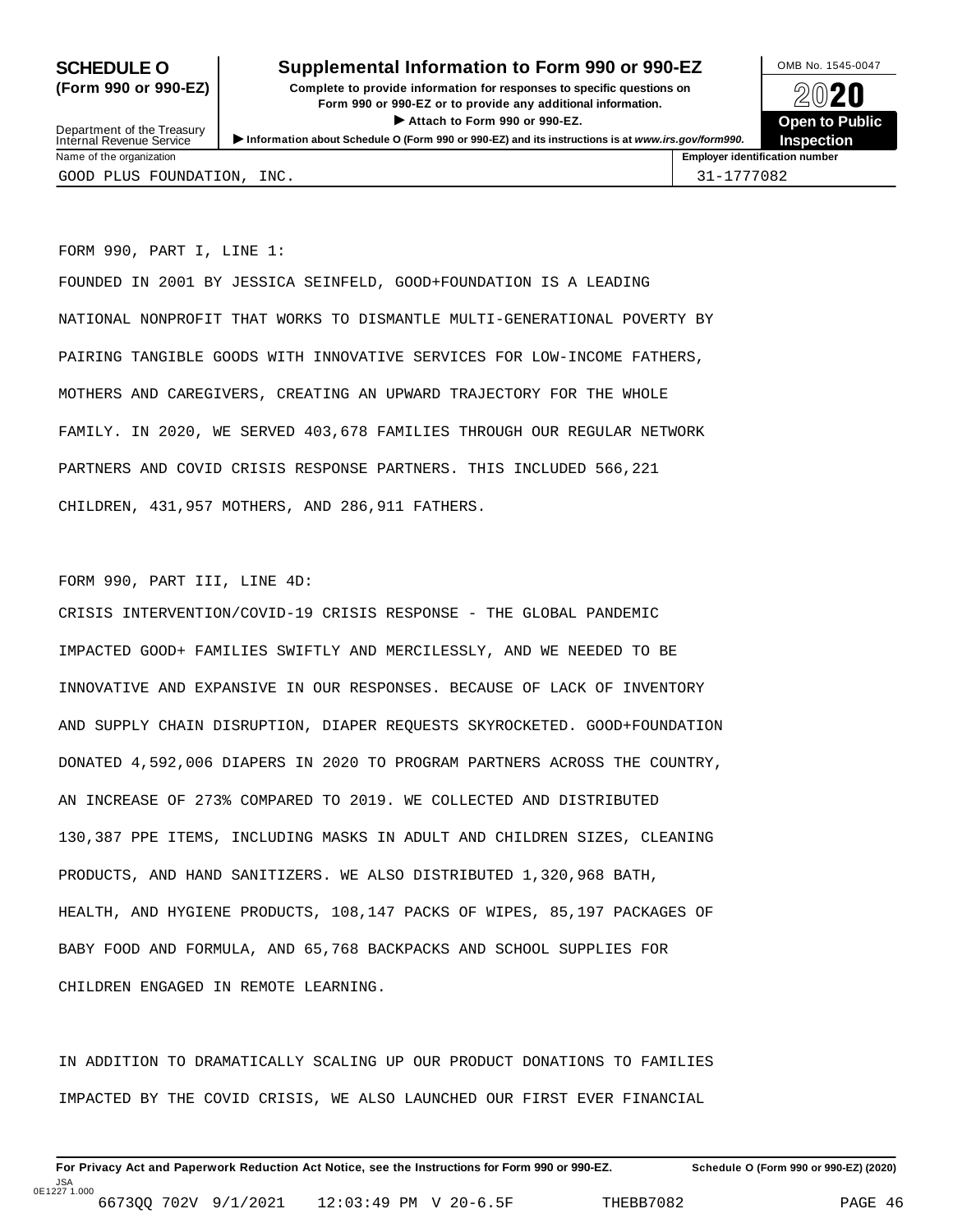| Schedule O (Form 990 or 990-EZ) 2020 | $P$ age $\blacktriangle$              |  |
|--------------------------------------|---------------------------------------|--|
| Name of the organization             | <b>Employer identification number</b> |  |
| INC.<br>GOOD PLUS FOUNDATION,        | 31-1777082                            |  |

GRANTMAKING PROGRAM IN 2020. WE ADMINISTERED TWO ROUNDS OF EMERGENCY CASH GRANTS TOTALING \$265,000 TO 42 PARTNER ORGANIZATIONS SERVICING OVER 2,700 FAMILIES. THESE GRANTS HELPED PARENTS PAY RENT AND UTILITIES, COVER GROCERIES AND GAS, AND PURCHASE PHONE MINUTES/DATA FOR ONLINE SCHOOLING. 74% OF GRANT FUNDS WERE USED TO PROVIDE GIFT CARDS TO FAMILIES TO PURCHASE ESSENTIAL ITEMS INCLUDING FOOD AND SUPPLIES.

PROGRAM EXPENSES: \$1,516,157

GRANTS: \$1,341,335

PROGRAM REVENUE: \$ 0

FORM 990, PART VI, SECTION A, LINE 2: BOARD MEMBER ARI SHALAM AND BOARD MEMBER, FOUNDER & PRESIDENT JESSICA SEINFELD HAVE A FAMILY RELATIONSHIP.

FORM 990, PART VI, SECTION A, LINES 6 & 7A: THE ORGANIZATION'S CERTIFICATE AND BY-LAWS PROVIDE FOR A MEMBERSHIP STRUCTURE WHEREBY ALL OF THE ORGANIZATION'S DIRECTORS ALSO SERVE AS THE ORGANIZATION'S MEMBERS AND WHEREBY THE ORGANIZATION'S MEMBERS HAVE THE RIGHT TO ELECT AND REMOVE DIRECTORS AND APPROVE FUNDAMENTAL CORPORATE CHANGES (E.G., MERGER, DISSOLUTION, AMENDMENTS TO THE ORGANIZATION'S GOVERNING DOCUMENTS, ETC).

FORM 990, PART VI, SECTION B, LINE 11B: THE COMPLETED FORM 990 IS REVIEWED BY THE EXECUTIVE DIRECTOR AND DIRECTOR OF FINANCE & ADMINISTRATION AND THEN SENT TO THE ORGANIZATION'S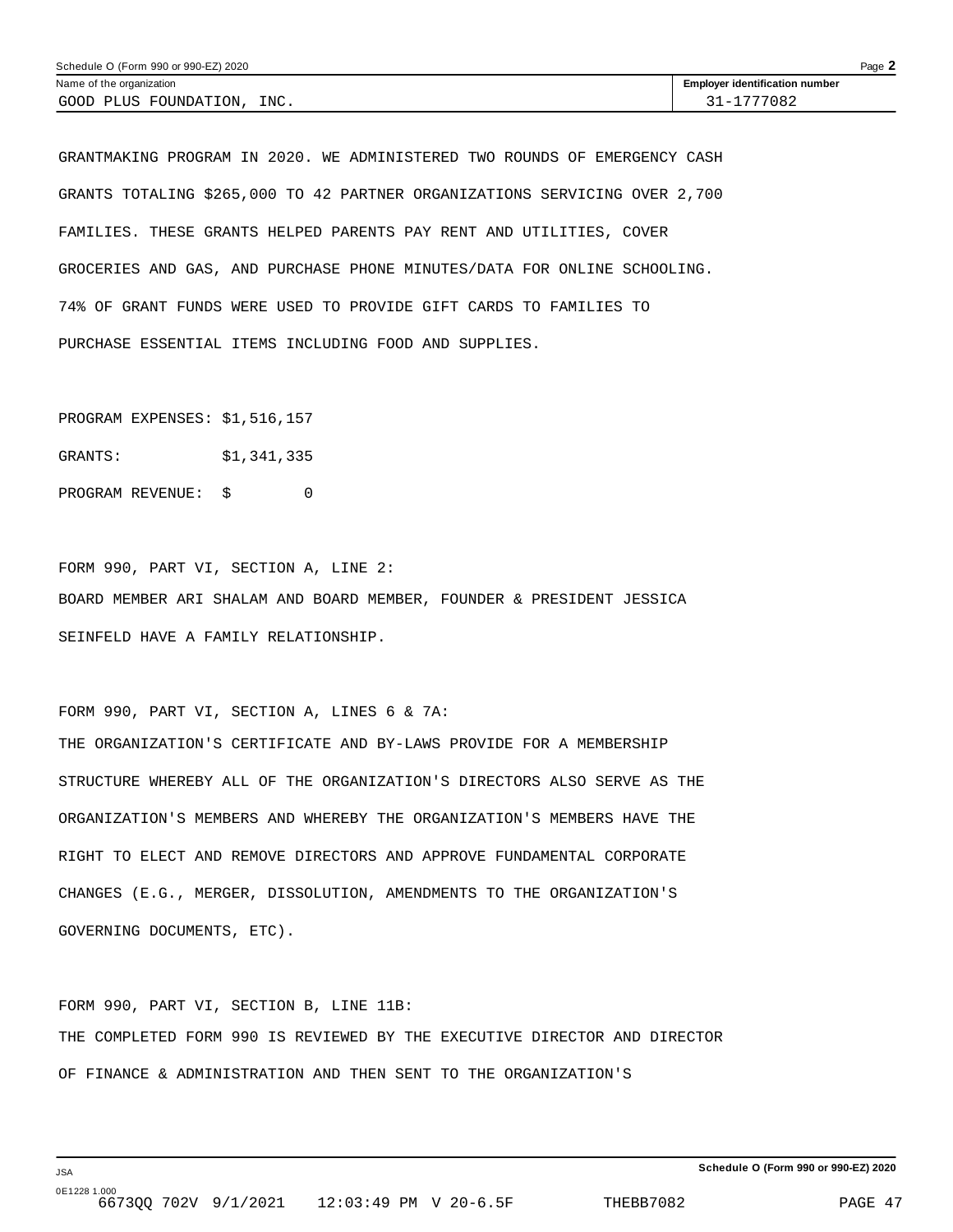PRESIDENT, SECRETARY, TREASURER, AND AUDIT AND FINANCE COMMITTEE FOR FINAL REVIEW. THE TREASURER UPDATES THE REST OF THE BOARD ON THE PROCESS AND EACH BOARD MEMBER RECEIVES A COPY OF THE FINAL FORM PRIOR TO FILING.

#### FORM 990, PART VI, SECTION B, LINE 12C:

THE BOARD OF DIRECTORS RECEIVES THE CONFLICT OF INTEREST POLICY AND ANNUAL CONFLICT OF INTEREST DISCLOSURE STATEMENT PRIOR TO THE ANNUAL (USUALLY JANUARY) BOARD MEETING. THE SECRETARY REVIEWS THIS POLICY WITH THE BOARD AT THAT MEETING. BOARD MEMBERS ARE INVITED TO ASK QUESTIONS AT THE MEETING AND/OR DISCUSS POTENTIAL CONFLICTS WITH THE SECRETARY AND/OR EXECUTIVE DIRECTOR FOLLOWING THE MEETING. ALL DIRECTORS MUST COMPLETE AND SIGN THE DISCLOSURE STATEMENT AND SEND IT TO THE EXECUTIVE DIRECTOR WITHIN A MONTH OF THE MEETING.

#### FORM 990, PART VI, SECTION B, LINE 15A:

THE HR COMMITTEE OF THE BOARD REVIEWS THE SALARY AND PERFORMANCE OF THE EXECUTIVE DIRECTOR EACH YEAR. THE BOARD VOTES ON THE SALARY OF THE EXECUTIVE DIRECTOR IN A CLOSED SESSION AS PART OF THE BUDGET APPROVAL PROCESS EACH YEAR. AT THE SAME TIME, THE BOARD APPROVES THE SALARY ALLOCATIONS FOR THE REST OF THE STAFF. FOR THE EXECUTIVE DIRECTOR'S SALARY, THE BOARD COMPARES AGAINST COMPARABLES. THE EXECUTIVE DIRECTOR DOES THE SAME IN DETERMINING HER STAFF'S SALARIES.

#### FORM 990, PART VI, SECTION C, LINE 19:

THE ORGANIZATION'S FINANCIAL STATEMENTS AND ITS FORMS 990 SINCE 2001 CAN BE FOUND ON ITS WEBSITE. OTHER DOCUMENTS ARE AVAILABLE UPON REQUEST.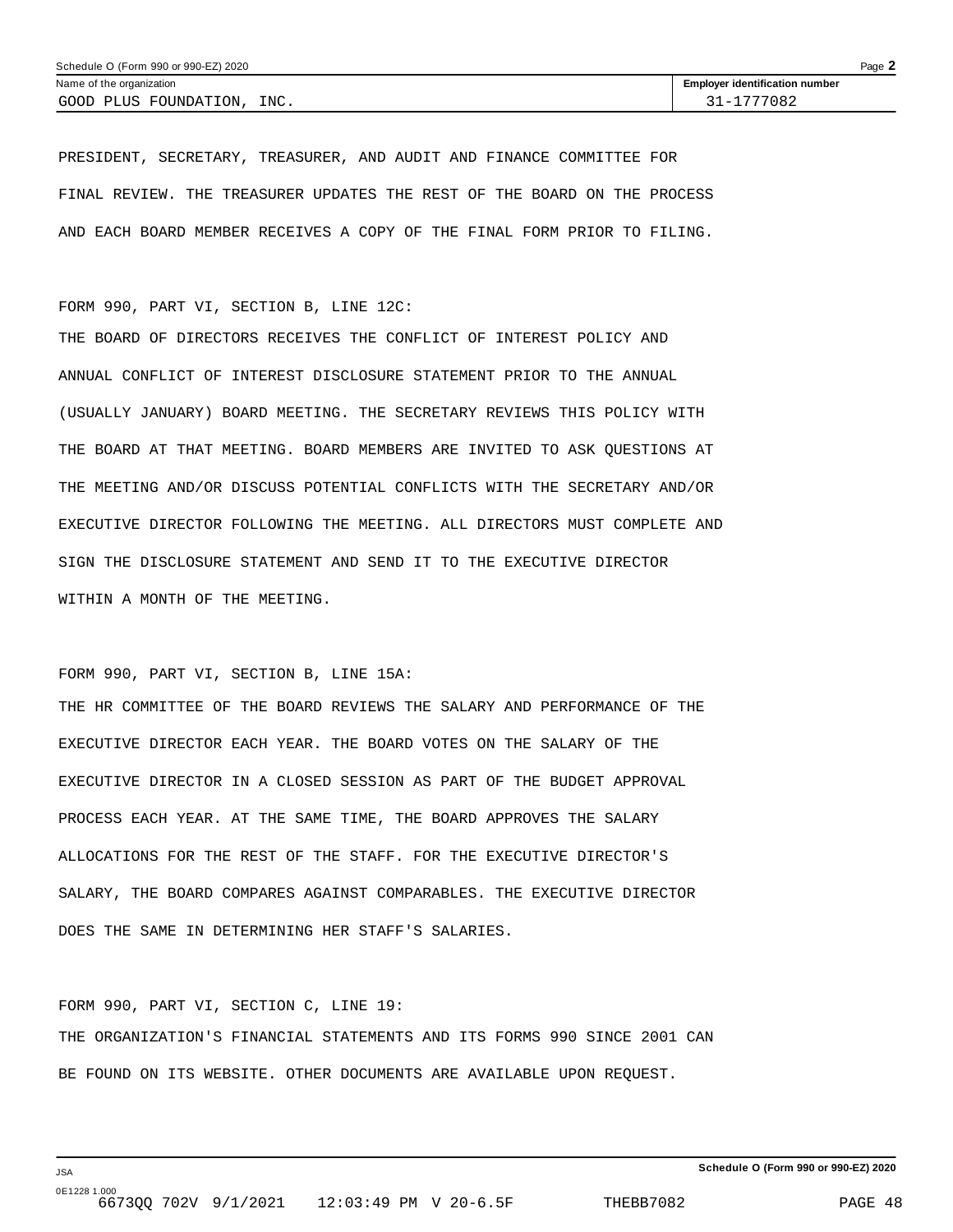FORM 990, PART XII, LINE 2C: THE PROCESS HAS NOT CHANGED SINCE THE PRIOR YEAR.

ATTACHMENT 1

#### FORM 990, PART III, LINE 1 - ORGANIZATION'S MISSION

FOUNDED IN 2001 BY JESSICA SEINFELD, GOOD+FOUNDATION IS A LEADING NATIONAL NONPROFIT THAT WORKS TO DISMANTLE MULTI-GENERATIONAL POVERTY BY PAIRING TANGIBLE GOODS WITH INNOVATIVE SERVICES FOR LOW-INCOME FATHERS, MOTHERS AND CAREGIVERS, CREATING AN UPWARD TRAJECTORY FOR THE WHOLE FAMILY. THE ORGANIZATION PARTNERS WITH A NATIONAL NETWORK OF SOCIAL SERVICE PROGRAMS IN UNDERSERVED COMMUNITIES TO PAIR GOODS - SUCH AS CRIBS, CAR SEATS AND DIAPERS - WITH LIFE SKILLS TRAINING, EMPLOYMENT ASSISTANCE, FINANCIAL LITERACY, CO-PARENTING CLASSES AND MORE.

WITH AN EARLY FOCUS ON MOTHERS AND CHILDREN, GOOD+ EXPANDED PROGRAMMING IN 2010 TO STRENGTHEN SUPPORT FOR NON-CUSTODIAL AND FORMERLY INCARCERATED FATHERS TO ADDRESS ONE OF THE ROOT CAUSES OF CYCLICAL POVERTY: FATHER ABSENCE. SINCE INCREASING ITS INVESTMENT IN FATHERHOOD, GOOD+ HAS PROVIDED SUPPORT TO MORE THAN 30,000 FATHERS IN CITIES INCLUDING BALTIMORE, HOUSTON, NEW YORK CITY AND LOS ANGELES. AS A RESULT, MOTHERS ARE GETTING MORE SUPPORT, CHILDREN ARE GETTING GREATER ACCESS TO THEIR FATHERS AND MEN ARE LEARNING HOW TO BECOME THE DADS THEY WANT TO BE.

GOOD+FOUNDATION HAS OFFICES AND WAREHOUSES IN NEW YORK CITY AND LOS ANGELES. IN 2020, 92 PERCENT OF EXPENSES WENT DIRECTLY BACK INTO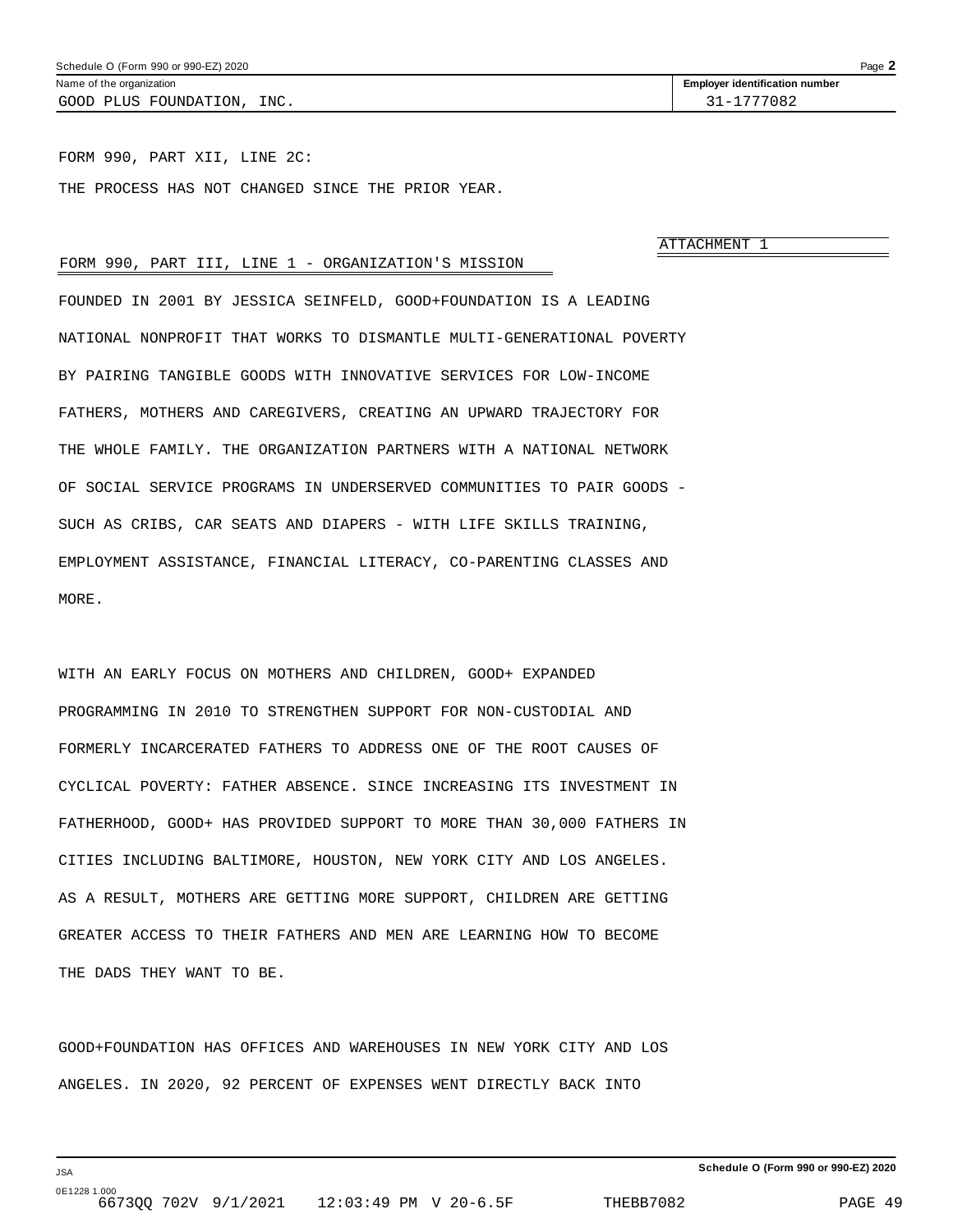| Schedule O (Form 990 or 990-EZ) 2020 |                                       | Page $\blacktriangle$ |
|--------------------------------------|---------------------------------------|-----------------------|
| Name of the organization             | <b>Employer identification number</b> |                       |
| INC.<br>GOOD PLUS FOUNDATION,        | 31-1777082                            |                       |

ATTACHMENT 1 (CONT'D)

#### FORM 990, PART III, LINE 1 - ORGANIZATION'S MISSION

GOOD+ PROGRAMS. THE ORGANIZATION HAS EARNED EIGHT CONSECUTIVE 4-STAR RATINGS ON CHARITY NAVIGATOR - THE HIGHEST RATING POSSIBLE - AS WELL AS A GUIDESTAR PLATINUM SEAL OF TRANSPARENCY AND ACCREDITATION BY THE BETTER BUSINESS BUREAU'S WISE GIVING ALLIANCE FOR TRANSPARENCY, EFFICIENCY AND OPERATIONS.

ATTACHMENT 2

#### FORM 990, PART III - PROGRAM SERVICE, LINE 4A

HELPING MOMS/NURSE-FAMILY PARTNERSHIP - GOOD+FOUNDATION INVESTS IN QUALITY PROGRAMS THAT HELP MOMS LIVING IN POVERTY BY PROVIDING GOODS RANGING FROM DIAPERS TO BREAST PUMPS TO STROLLERS. GOOD+FOUNDATION DONATED 6,918,434 ITEMS WORTH OVER \$10.7 MILLION IN 2020. THIS IS AN ALL-TIME HIGH FOR THE ORGANIZATION. IN TOTAL, GOOD+FOUNDATION MET 98.67% OF THE 5,328 REQUESTS FOR CRITICAL CHILDREN'S GEAR FOR THE YEAR WHICH INCLUDED STROLLERS, CAR SEATS, BREAST PUMPS, AND INFANT FRONT CARRIERS. THE GOAL IS TO GIVE MOTHERS THE MATERIAL ITEMS THEY NEED TO KEEP THEIR CHILDREN SAFE AND HEALTHY WHILE THEY WORK TO MEET GOALS LIKE GETTING A GED, SECURING A STABLE JOB OR OPENING A SAVINGS ACCOUNT. EVIDENCE BASED NURSE-FAMILY PARTNERSHIP (NFP) PROGRAM, HAS BEEN A KEY PARTNER OF GOOD+FOUNDATION SINCE 2006. IN 2020 GOOD+FOUNDATION DONATED TO 123 GRANTEE PARTNERS IN LA, NY, AND ACROSS THE COUNTRY.

ATTACHMENT 3